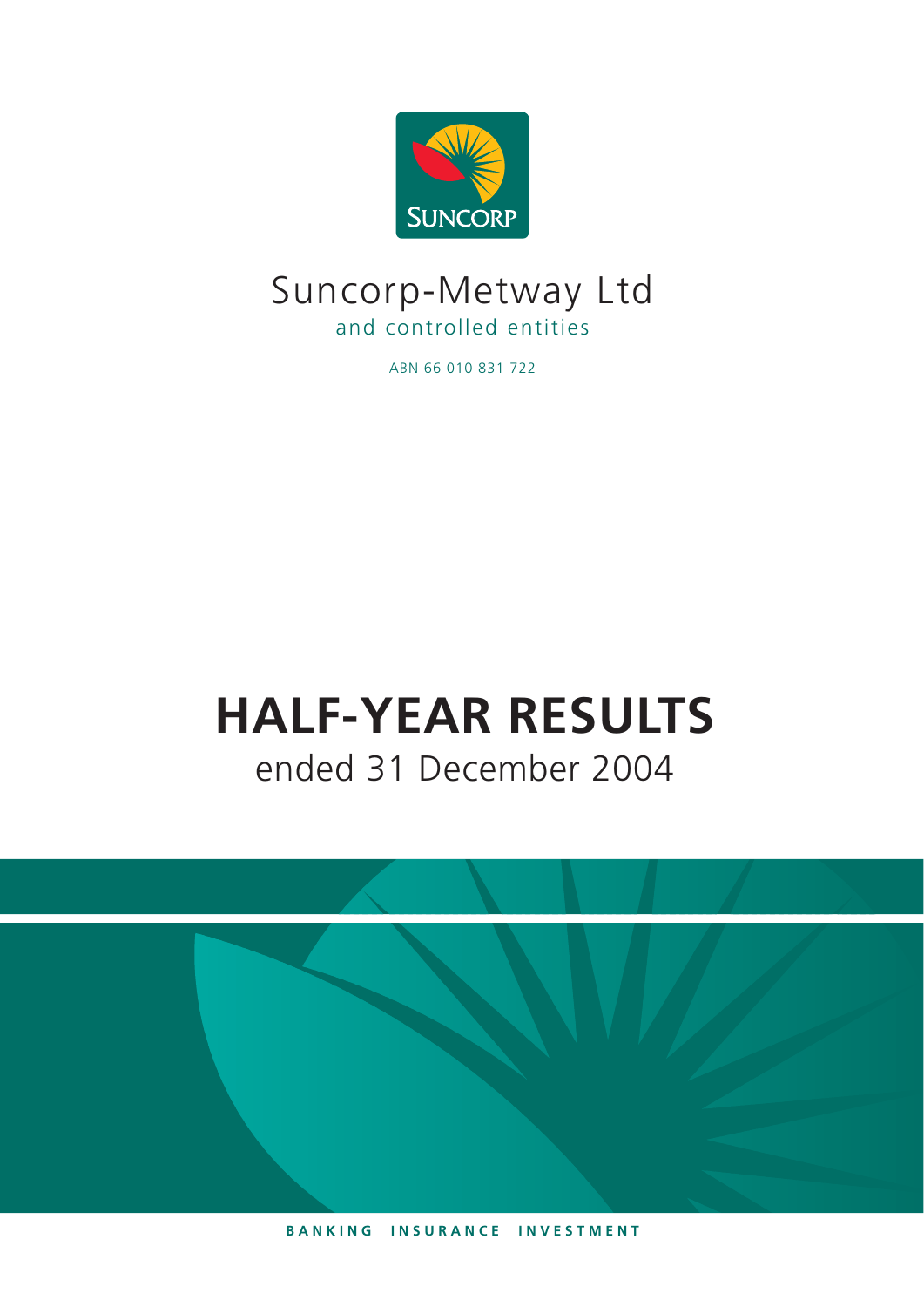

# Suncorp-Metway Ltd and controlled entities

ABN 66 010 831 722

# ANNOUNCEMENT OF **CONSOLIDATED FINANCIAL RESULTS**

FOR THE HALF-YEAR ENDED 31 DECEMBER 2004

Release date 25 February 2005

#### **Investor Relations**

Joe Dowling Manager, Investor Relations Telephone: (07) 3835 5769, 0408 884 737 Fax: (07) 3832 5139 Email: joe.dowling@suncorp.com.au

#### **Registered Office**

Level 18, 36 Wickham Terrace, Brisbane Qld 4000 GPO Box 1453, Brisbane Qld 4001 Telephone: (07) 3835 5355 Fax: (07) 3836 1190 Internet: www.suncorp.com.au



**B A N K I N G I N S U R A N C E I N V E S T M E N T**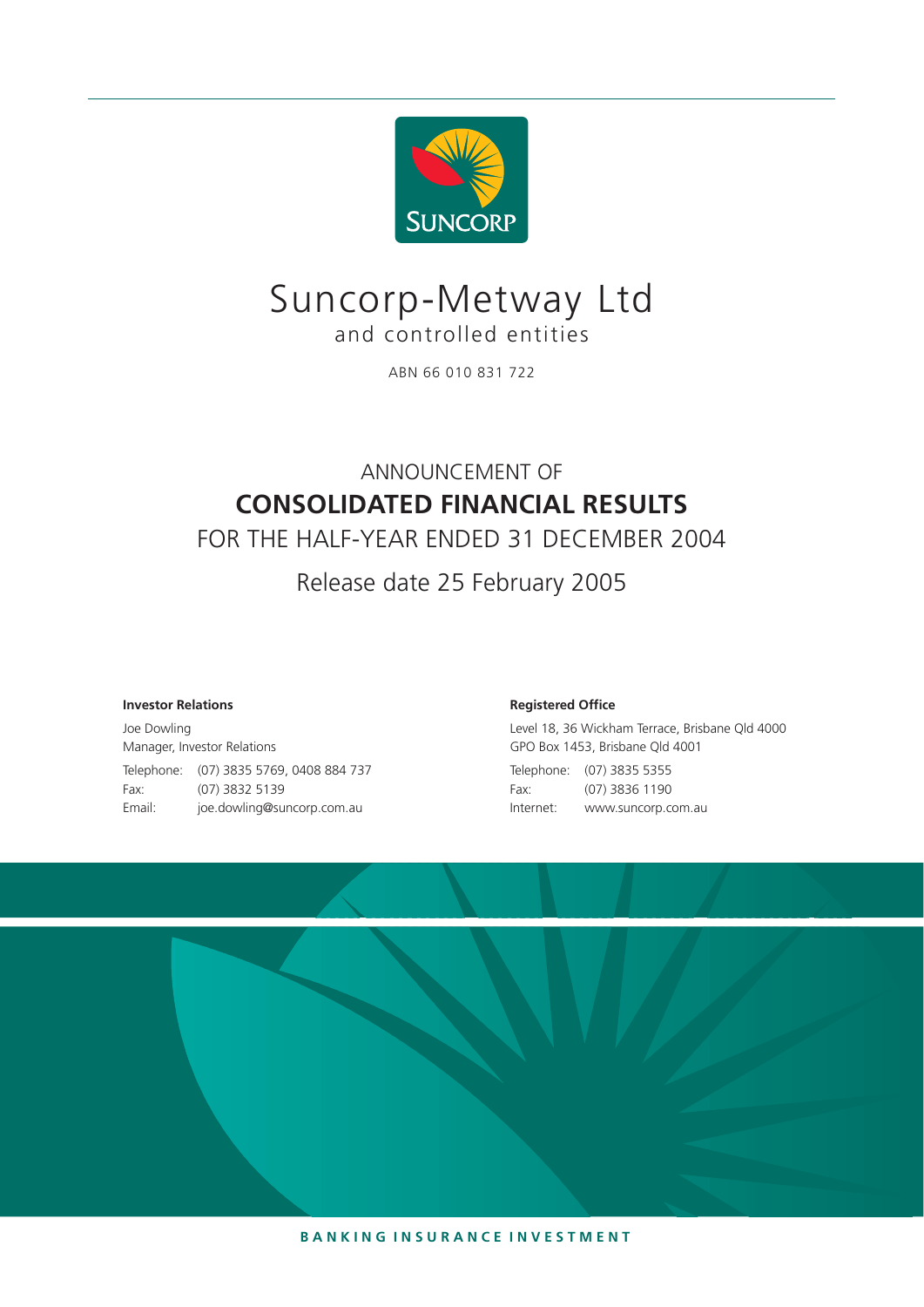## **Table of Contents**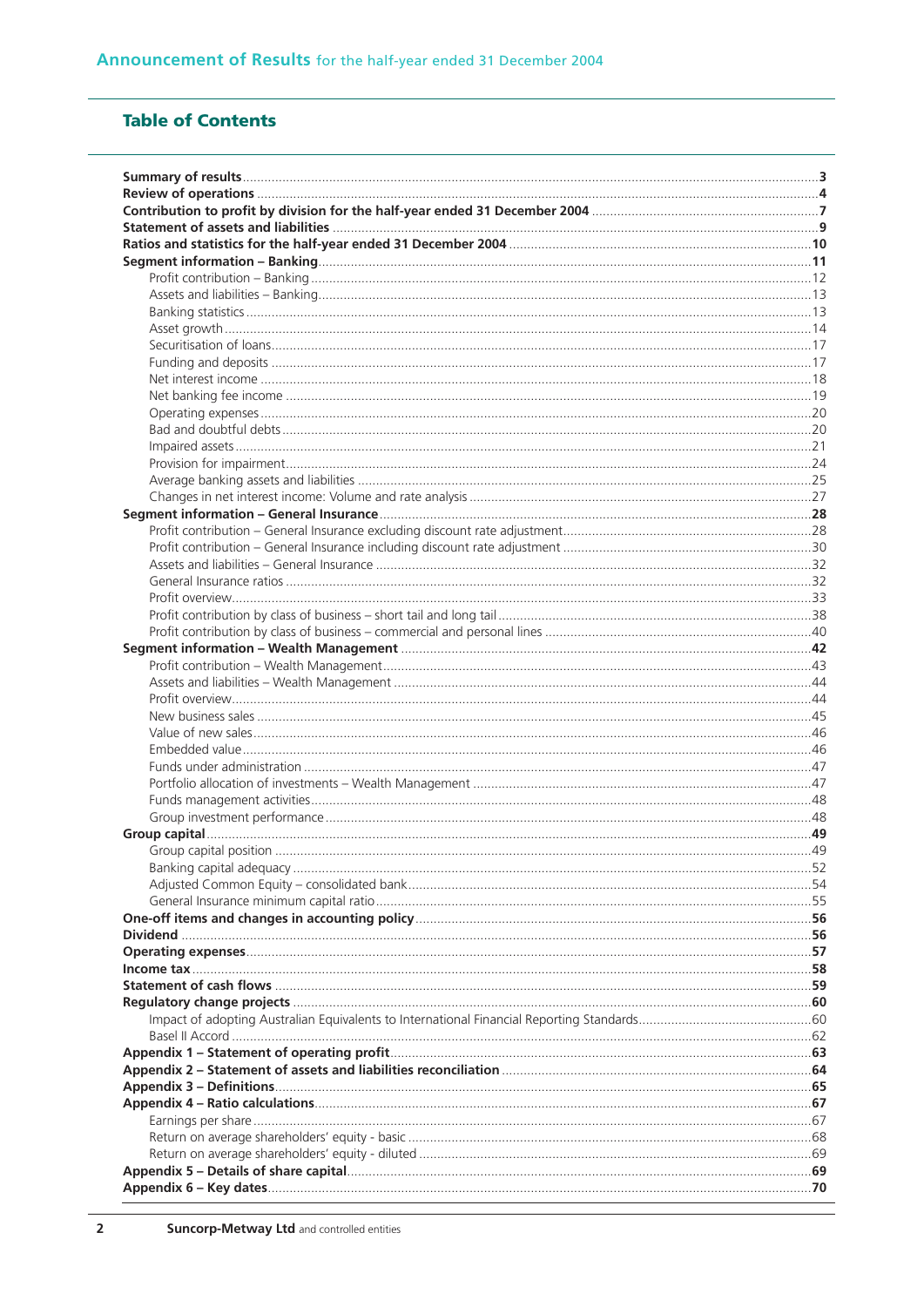# **Suncorp-Metway Ltd Half-Year Results 2005**

- Net profit up 47% to a record \$413 million.
- Cash EPS up 42% to 80.4 cents.
- Cash ROE up from 15.7% to 20.1%.
- Underlying profit up 29% to \$468 million.
- Dividend increased by 12 cents to 42 cents per share, fully franked.

|                                | <b>Dec-04</b> | <b>Jun-04</b> | <b>Dec-03</b> | $Jun-03$      | <b>Dec-04</b>  |
|--------------------------------|---------------|---------------|---------------|---------------|----------------|
|                                | $\mathsf{Sm}$ | $\mathsf{Sm}$ | $\mathsf{Sm}$ | $\mathsf{Sm}$ | vs Dec-03<br>% |
| <b>Profit Overview</b>         |               |               |               |               |                |
| Banking                        | 220           | 194           | 177           | 168           | 24.3           |
| General Insurance              | 341           | 250           | 215           | 161           | 58.6           |
| Wealth Management              | 42            | 30            | 36            | 24            | 16.7           |
| Other                          | 5             | 37            | 6             | 5             | (16.7)         |
| Profit before tax and goodwill | 608           | 511           | 434           | 358           | 40.1           |
| Goodwill amortisation          | (31)          | (30)          | (30)          | (32)          | 3.3            |
| Tax                            | (164)         | (144)         | (123)         | (97)          | 33.3           |
| <b>Net profit</b>              | 413           | 337           | 281           | 229           | 47.0           |

# **Outlook for full year 2005**

- **Banking**  High-teens percentage increase in profit before tax.
- **General Insurance**  ITR to exceed long term range of 11-14%.
- **Wealth Management**  Underlying profit to increase in the order of 10%.
- **Group**  Substantial increase in underlying profits.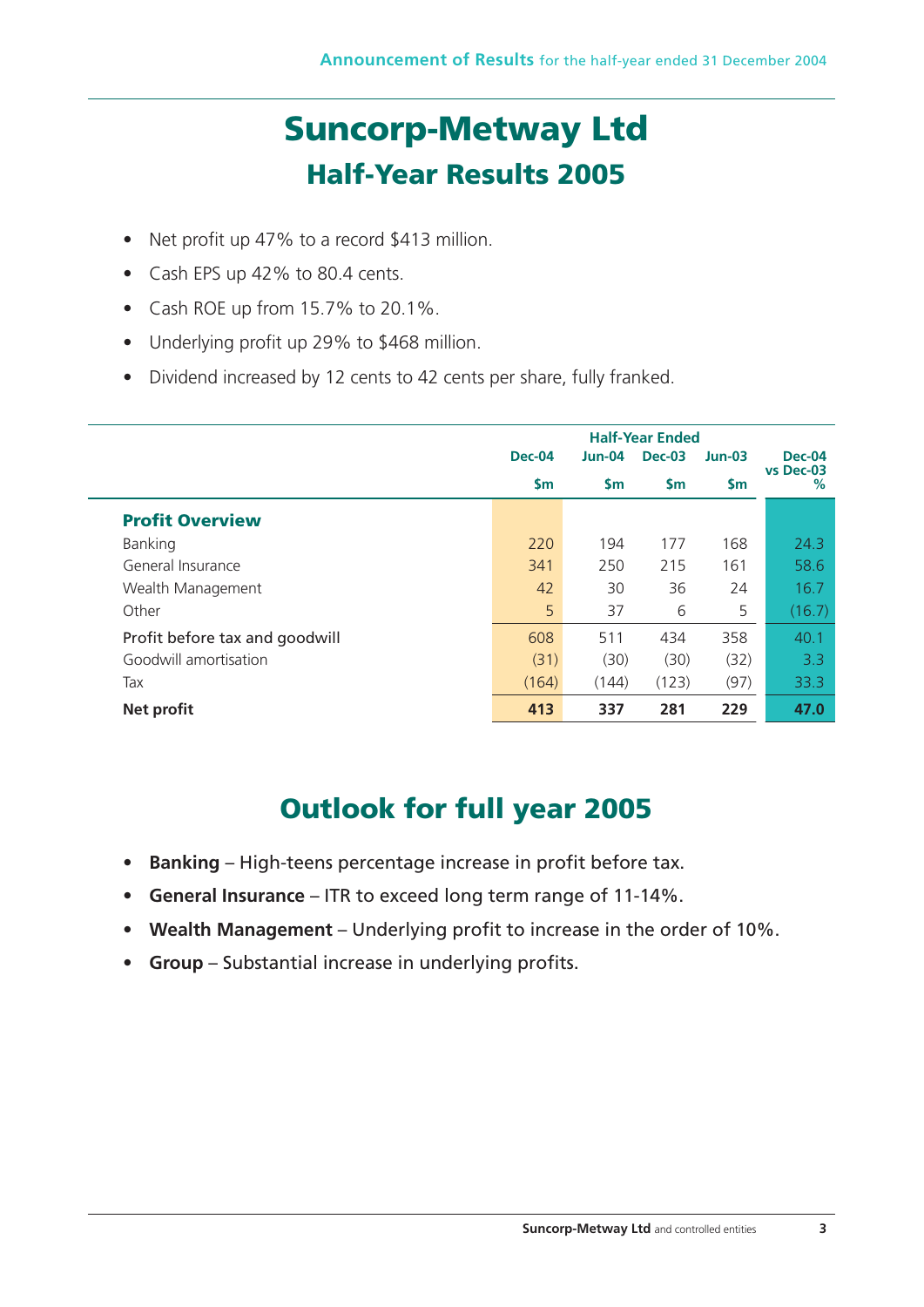## **Review of operations**

**Except where otherwise stated, all figures relate to the half-year ended 31 December 2004, comparatives are for the half-year ended 31 December 2003, and life insurance policy owners' interests are excluded.**

#### **Group Overview**

- Suncorp has reported a 47% increase in net profit to a record \$413 million for the six months to December.
- Dividend increased 40% to 42 cents per share, fully franked. This is equivalent to a payout ratio of 57.0%.
- Earnings per share on a cash basis, fully diluted, increased 41.8% to a record 80.4 cents.
- Return on equity, on a cash basis, fully diluted, increased to 20.1% for the half year.
- Underlying profit for the group increased by 28.9% to \$468 million, demonstrating the strong operating performance of the business.
- Profits increased substantially across all divisions, reflecting the favourable business environment, operational improvements across the group, and significant progress in implementation of the Company's diversified financial services strategy.
- The **Banking** division delivered record results, reporting a 24.3% increase in profit before tax to \$220 million. The profit was driven by a resilient lending performance, good growth in retail deposits, higher net interest margins and excellent credit quality.
- In **General Insurance**, pre-tax profits grew by 58.6% to \$341 million. This was a record half-year result for the division, driven by strong premium growth, improved claims outcomes and increased investment income.
- The Insurance Trading Result (ITR), which is the underwriting result plus investment income on insurance provisions and the clearest indicator of performance in the underwritten general insurance business, increased by 46.9% to \$213 million. This equals an insurance margin of 17.8% of net earned premium, which is the strongest margin outcome achieved since 2000.
- **Wealth Management** profits before tax increased 16.7% to \$42 million, driven by the strong investment climate and improved sales. Funds under management increased by 17.5% to \$12 billion.
- Income tax expense increased by 33.3% to \$164 million, due to higher taxable income.

#### **Financial Position**

- At the end of December, the group had total assets of \$43.0 billion, up 13.3% on the prior December. Liabilities totalled \$38.8 billion, up 13.4%, leaving equity at \$4.3 billion, up 12.2%.
- The group's capital position remains strong, with a capital adequacy ratio of 10.44% in the Bank, an MCR multiple of 1.95 in the General Insurer, and strong capital reserves in the Life Company.
- The Adjusted Common Equity (ACE) ratio in the Bank increased to 5.59%, from 4.83% at June due to a transaction during the half-year in which the General Insurer raised \$200 million in subordinated debt and then paid that to the Bank in the form of a special dividend, thereby creating ACE in the bank.
- The group's credit ratings remained stable over the period. Standard & Poor's has an A long term counterparty credit rating on the Company. Moodys is at A2 and Fitch at A reflecting the financial strength of the group.

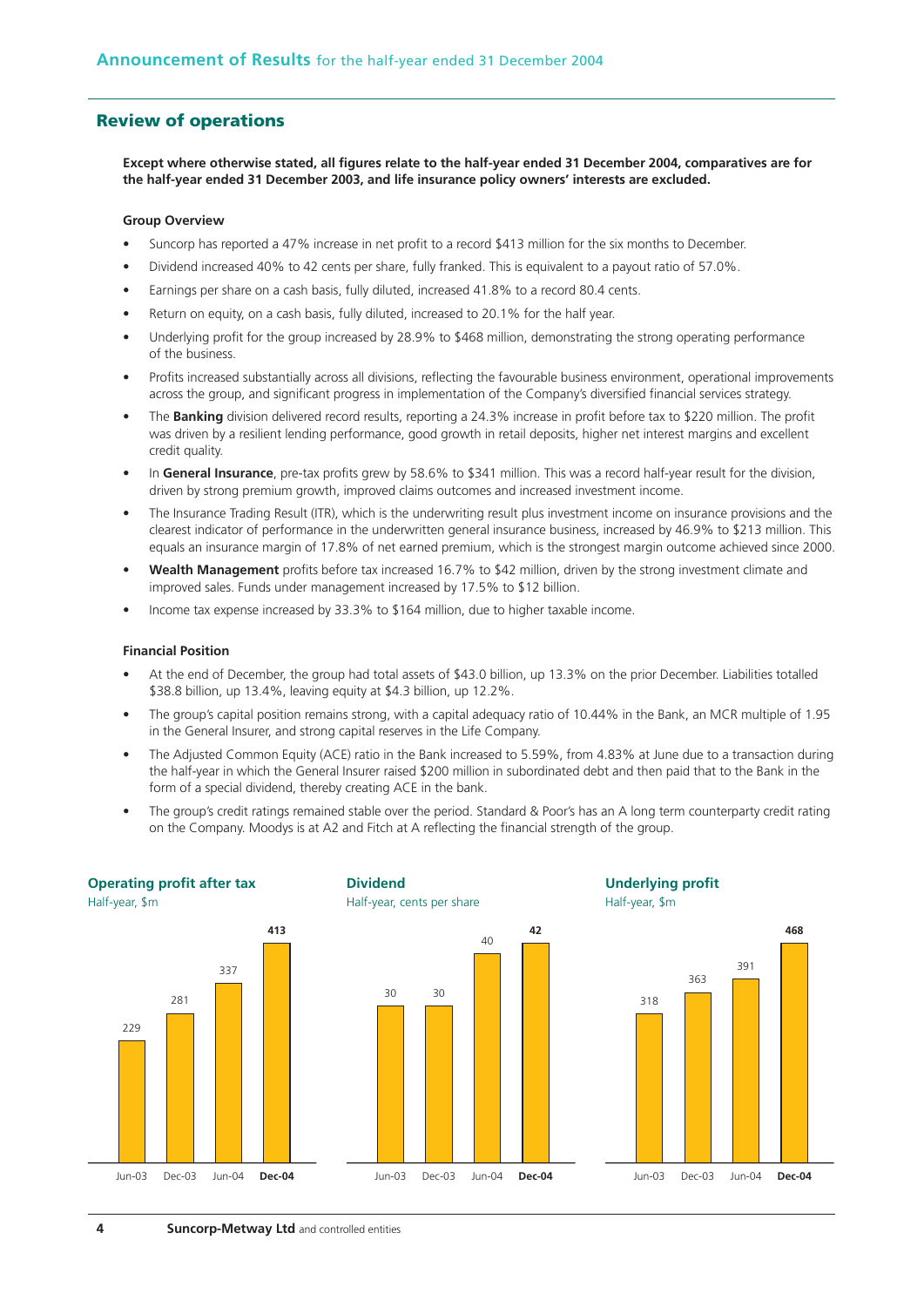## **Review of operations** (continued)

## **Operational highlights**

The strong financial results for the year reflect a number of important operational improvements in the period as follows:

- In **Banking**, despite a slowing home lending market, the Company has managed to consolidate the strong improvement in home loan sales achieved in the June half, and is now substantially outperforming the market. Home loan receivables at December were at \$18.5 billion, up 18.8% from the prior December, compared with 14.9% growth for the home lending market as a whole.
- These results show the successful implementation of a series of improvements put in place in 2004. In particular, simplified lending processes and increased service standards have improved customer experience leading to a significant lift in customer retention. In addition, broker distribution networks were strengthened and expanded, leading to significant inflows of new business via this channel.
- In Business Banking, the relationship banking model has delivered growth of 19.7% in assets, which was more than double market growth of 8.7% in the 12 months to December. Commercial lending grew by 23%, with good growth in interstate markets due to a more sophisticated broker distribution model, and by successfully developing specialist status in key market segments.
- The Company has successfully grown its Corporate book through participation in carefully selected syndications, and while property markets have cooled, our acknowledged expertise in development finance and property investment enabled us to maintain solid rates of asset growth and continued low bad debts.
- A major highlight of the banking division during the period was the on-going success of the Company's new initiatives to grow retail deposits. The high interest bearing Everyday Options (EDO) Account has attracted approximately \$1.5 billion since its launch in March last year. The number of new deposit accounts being opened each month has grown by more than 20% since last January, while account closures have reduced by 25%. Plans are now well advanced to launch a new EDO account directed at business customers.
- In **General Insurance**, the six months to December was a period of important cultural transition, as a new sales and growth emphasis was embedded in the business after an extended focus on business integration and cost reduction following the GIO acquisition in 2001.
- New business initiatives implemented to lift growth are starting to have an impact. Key activities include the relaunch of the GIO brand in NSW, implementation of sales management and reporting tools, training for call centre and branch staff, and introduction of sales incentives for front line sales staff. End-to-end marketing is being reviewed, and improvements have been introduced to sales processes.
- Retention initiatives included creation of centralised teams specialised in 'saving' cancelled business, outbound call centre campaigns with offerings focussed on particular segments with a high propensity to cancel, and creation of a tiered customer service model for our SME sales force to focus on high value 'at risk' customers.
- A new 'risk engine' was successfully put in place in Motor business during the half-year and is currently being extended to Home, and later Commercial insurance. The risk engine allows for much more sophisticated pricing techniques, leading to improved risk selection and higher insurance profitability. The risk engine has also had a demonstrable impact in improving conversion rates in SUN motor for our target customer segments.
- Customer service initiatives delivered during the half-year include customer charters and business specific initiatives such as payment of motor 'total losses' within 24 hours and delivery of commercial insurance quotes within 48 hours.
- Another highlight of the period was the continued improvement in personal injury claims costs due to the impact of tort law reforms. The reforms have now brought stability back to the market in key segments such as public liability, enabling consumers to source cover at appropriate prices. The reforms also have led to continued price reductions in CTP markets in line with improvements in claims experience.
- The insurance business operated by the Royal Automobile Club of Tasmania (RACTI) was successfully acquired in March, and the business contributed \$18 million to GWP in the December half. RACTI sells personal lines insurance (motor, home and boat products).
- In **Wealth Management**, a highlight was the strength of investment returns achieved by the investments team. Strong active returns were recorded in the Australian equity and fixed interest portfolios for the half-year. The Suncorp Balanced Fund, our flagship diversified portfolio, has achieved 1st quartile returns over 1, 3 and 5 years as measured by Intech in their Growth Funds survey.
- Strong new business sales (up 21.5% on previous corresponding period) continued the trend experienced in the last quarter of the 2003/04 financial year, reflecting a returned confidence in equity markets. The value of sales increased by 32% in comparison with the corresponding period, mainly due to the higher volume of gross sales, but also contributing was a sharp increase in Financial Planners' productivity. The Easy Invest product (a new 'wrap' platform service introduced in the 2004 financial year) led to higher margins on sales of Suncorp products.
- Funds under management grew 17.5% to reach \$12 billion at December 2004, benefiting from net inflows of \$246 million for the period, as well as strong investment income earnings for the period.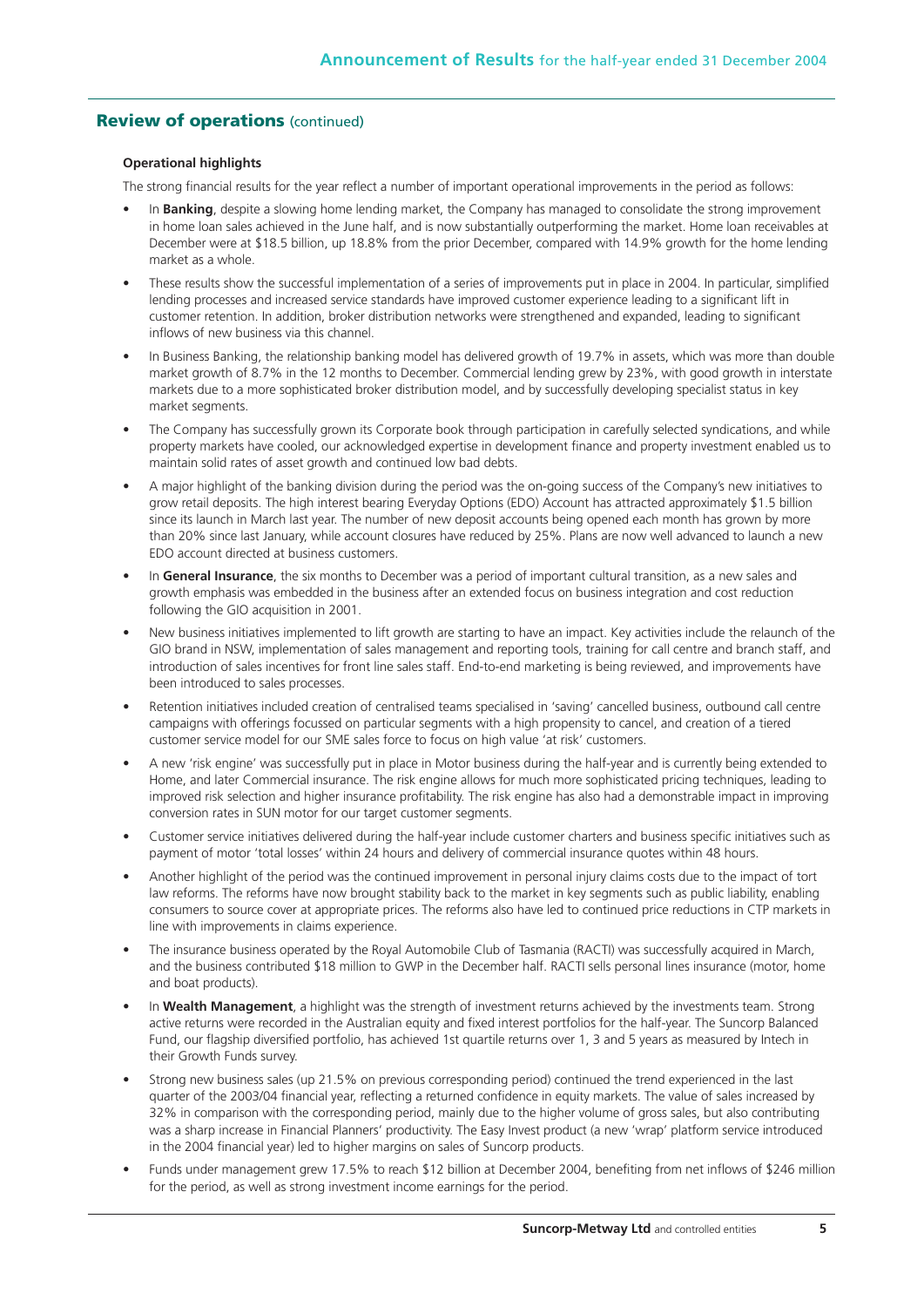#### **Review of operations** (continued)

#### **Strategy update**

Last year, the group identified a number of 'strategic levers' critical to the business which will move us towards our vision of being Australia's most desirable financial services company.

During the first half of the current year, significant organisational focus was turned on the implementation of the three key levers which differentiate Suncorp from other players in the Australian financial services landscape. Those were:

- Developing a highly performing team. Suncorp has a strong culture of delivery and teamwork. The revised leadership framework has been embedded in the organisation providing clear accountability and responsibility. At the same time, extensive training programs have been carried out through the organisation. For example, during the December half, 95% of Suncorp's retail banking customer facing staff went through extensive training to lift sales and service standards, resulting in significant improvements in sales productivity. Branch product sales have increased by 45% over the past 12 months.
- Clear customer focus, delivering high standards of customer experience. Suncorp's starting point is developing a thorough understanding of customer needs, then designing products and services that clearly meet the requirements of targeted customer segments. A raft of new programs has been established to drive better customer experience. For example, in General Insurance, improvements in call centre processes have meant that an estimated 90% of inquiries are being dealt with at the first point of contact. We also identified fast, effective problem resolution as an important factor in delivering a favourable customer experience, so new programs have been put in place in retail banking. Early results from pilot programs indicate that more than 96% of problems are now being resolved inside 24 hours. These programs are leading to further improvements in customer satisfaction, with our retail banking business now ranking above all of the five major banks.
- Delivering group synergies. Suncorp's diversified financial services business model provides significant revenue and cost advantages. Cross-sell targets have been embedded in the business, cross-group forums have been established to enable opportunities to be identified, and new products are being designed and put into production. For example, a package for customers buying a car which combines a personal loan, car insurance, CTP and consumer credit insurance is now on the market. A similar home loan package for first home buyers is planned for release next month, along with a Small Business package later in the year. We are already seeing evidence of success. Over the past six months, the proportion of new direct personal loan customers who take out Personal Loan Consumer Credit insurance has been lifted from 40% to 68%. Sales of home insurance to Queensland direct home loan customers has grown by 12% since June.

#### **Outlook**

In **Banking**, while we anticipate the economy will continue to perform well, we expect credit growth to slow in some of the key sectors in which we operate, particularly the property development and investment segments. In addition, margin pressure will persist as a result of the highly competitive environment. However, we remain confident that we will outperform the market in the current period. For the full year, we would expect profit before tax to increase by a percentage in the high teens, up from our previous expectations of an increase greater than single digits.

In **General Insurance**, the results for the first half were excellent, with the Insurance Trading margin at 17.8%, well above our long term expected range of 11-14%. While we see no signs of deterioration in industry fundamentals, we would not expect to see the strong claims experience of the first half continue indefinitely. Investment market returns also are expected to moderate in the current period.

Nevertheless, we remain confident that the improvements that are being made to the business will help us to grow net earned premium by 6-9% for the full year, despite rate reductions in some classes, particularly Queensland CTP.

We continue to expect that over the longer term, the sustainable insurance trading result for the Company would be between 11-14%. However, given the strength of the first half result, we would expect the full year profit this year to be above the 11-14% range, subject to there being no unusual claims events or incidence of severe storms.

In **Wealth Management**, equity market returns are unlikely to match the strong first half performance. Underlying earnings, however, should show an improvement in the order of 10% for the full year.

At a group level, we would expect that, given the many improvements that have been made to the business and the strong first half performance, we should be able to show a substantial increase in underlying earnings.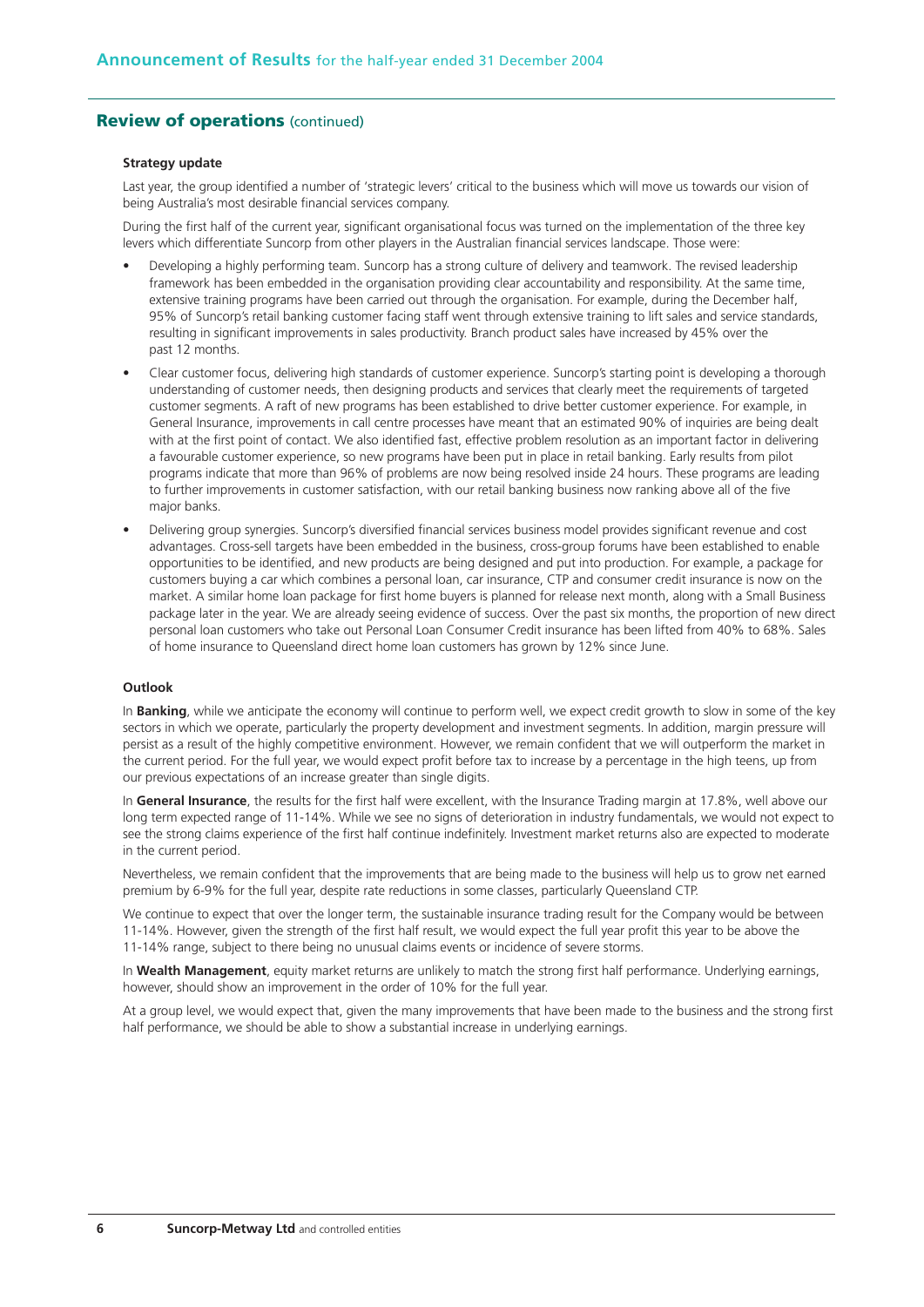|                                                                                                                                                   | <b>Half-Year Ended</b>   |                |                          |              |                            |
|---------------------------------------------------------------------------------------------------------------------------------------------------|--------------------------|----------------|--------------------------|--------------|----------------------------|
|                                                                                                                                                   | <b>Dec-04</b>            | <b>Jun-04</b>  | <b>Dec-03</b>            | $Jun-03$     | <b>Dec-04</b><br>vs Dec-03 |
|                                                                                                                                                   | $\mathsf{Sm}$            | $\mathsf{Sm}$  | $\mathsf{Sm}$            | <b>Sm</b>    | %                          |
| <b>Contribution to profit by division for</b><br>the half-year ended 31 December 2004<br><b>Excluding Life Insurance Policy Owners' Interests</b> |                          |                |                          |              |                            |
| <b>Banking</b>                                                                                                                                    |                          |                |                          |              |                            |
| Net interest income                                                                                                                               | 377                      | 339            | 317                      | 297          | 18.9                       |
| Non-interest income <sup>(1)</sup>                                                                                                                | 82                       | 87             | 90                       | 85           | (8.9)                      |
| Operating expenses                                                                                                                                | (221)                    | (208)          | (206)                    | (191)        | 7.3                        |
| Bad debts                                                                                                                                         | (18)                     | (24)           | (24)                     | (23)         | (25.0)                     |
| Contribution before tax                                                                                                                           | 220                      | 194            | 177                      | 168          | 24.3                       |
| <b>General Insurance</b>                                                                                                                          |                          |                |                          |              |                            |
| Gross written premium                                                                                                                             | 1,255                    | 1,251          | 1,179                    | 1,153        | 6.4                        |
| Net earned premium <sup>(2)</sup>                                                                                                                 | 1,197                    | 1,108          | 1,076                    | 1,009        | 11.2                       |
| Net incurred claims                                                                                                                               | (892)                    | (819)          | (718)                    | (785)        | 24.2                       |
| Operating expenses <sup>(2)</sup>                                                                                                                 | (250)                    | (244)          | (236)                    | (211)        | 5.9                        |
| Investment income on insurance provisions                                                                                                         | 158                      | 125            | 23                       | 116          | 587.0                      |
| Insurance trading result                                                                                                                          | 213                      | 170            | 145                      | 129          | 46.9                       |
| Managed schemes net income                                                                                                                        | 11                       | 10             | 10                       | (7)          | 10.0                       |
| Joint venture income                                                                                                                              | 11                       | 9              | 10                       | 5            | 10.0                       |
| Investment income on shareholder funds                                                                                                            | 118                      | 71             | 59                       | 28           | 100.0                      |
| Profit on sale of property                                                                                                                        | $\overline{\phantom{a}}$ | $\blacksquare$ | $\overline{\phantom{a}}$ | 16           | n/a                        |
| Contribution before tax and capital funding                                                                                                       | 353                      | 260            | 224                      | 171          | 57.6                       |
| Subordinated debt expense - capital funding                                                                                                       | (12)                     | (10)           | (9)                      | (10)         | 33.3                       |
| Contribution before tax                                                                                                                           | 341                      | 250            | 215                      | 161          | 58.6                       |
| <b>Wealth Management</b>                                                                                                                          |                          |                |                          |              |                            |
| Contribution from Life Company                                                                                                                    | 36                       | 27             | 30                       | 19           | 20.0                       |
| Contribution from Funds Management                                                                                                                | 6                        | 3              | 6                        | 5            |                            |
| Contribution before tax                                                                                                                           | 42                       | 30             | 36                       | 24           | 16.7                       |
| Other                                                                                                                                             |                          |                |                          |              |                            |
| Sale of investment in Cashcard Australia Ltd                                                                                                      |                          | 31             |                          |              | n/a                        |
| Other $(3)$                                                                                                                                       | 5                        | 6              | 6                        | 5            | (16.7)                     |
| Contribution before tax                                                                                                                           | 5                        | 37             | 6                        | 5            | (16.7)                     |
| Total operating profit before tax and amortisation                                                                                                |                          |                |                          |              |                            |
| of goodwill                                                                                                                                       | 608                      | 511            | 434                      | 358          | 40.1                       |
| Amortisation of goodwill<br>Income tax                                                                                                            | (31)<br>(164)            | (30)<br>(144)  | (30)<br>(123)            | (32)<br>(97) | 3.3 <sub>2</sub><br>33.3   |
|                                                                                                                                                   |                          |                |                          |              |                            |
| Total operating profit after income tax and<br>amortisation of goodwill                                                                           | 413                      | 337            | 281                      | 229          | 47.0                       |
| Underlying profit <sup>(4)</sup>                                                                                                                  | 468                      | 391            | 363                      | 318          | 28.9                       |

#### **Notes:**

(1) Non-interest income is comprised of fee income, net of broker commissions and interchange fees paid, net profit on trading and investment securities, net profits on derivative and other financial instruments and income on profit share loans.

- (2) Net of certain statutory fees and charges 'grossed-up' in income and expenses in the Consolidated Financial Report.
- (3) Other is primarily made up of the results of the property management activities of LJ Hooker.
- (4) Underlying profit is comprised of operating profit before tax; amortisation of goodwill; investment income on shareholder funds in General Insurance, joint ventures and Wealth Management; investment income on capital and retained earnings (statutory funds) and one-off items.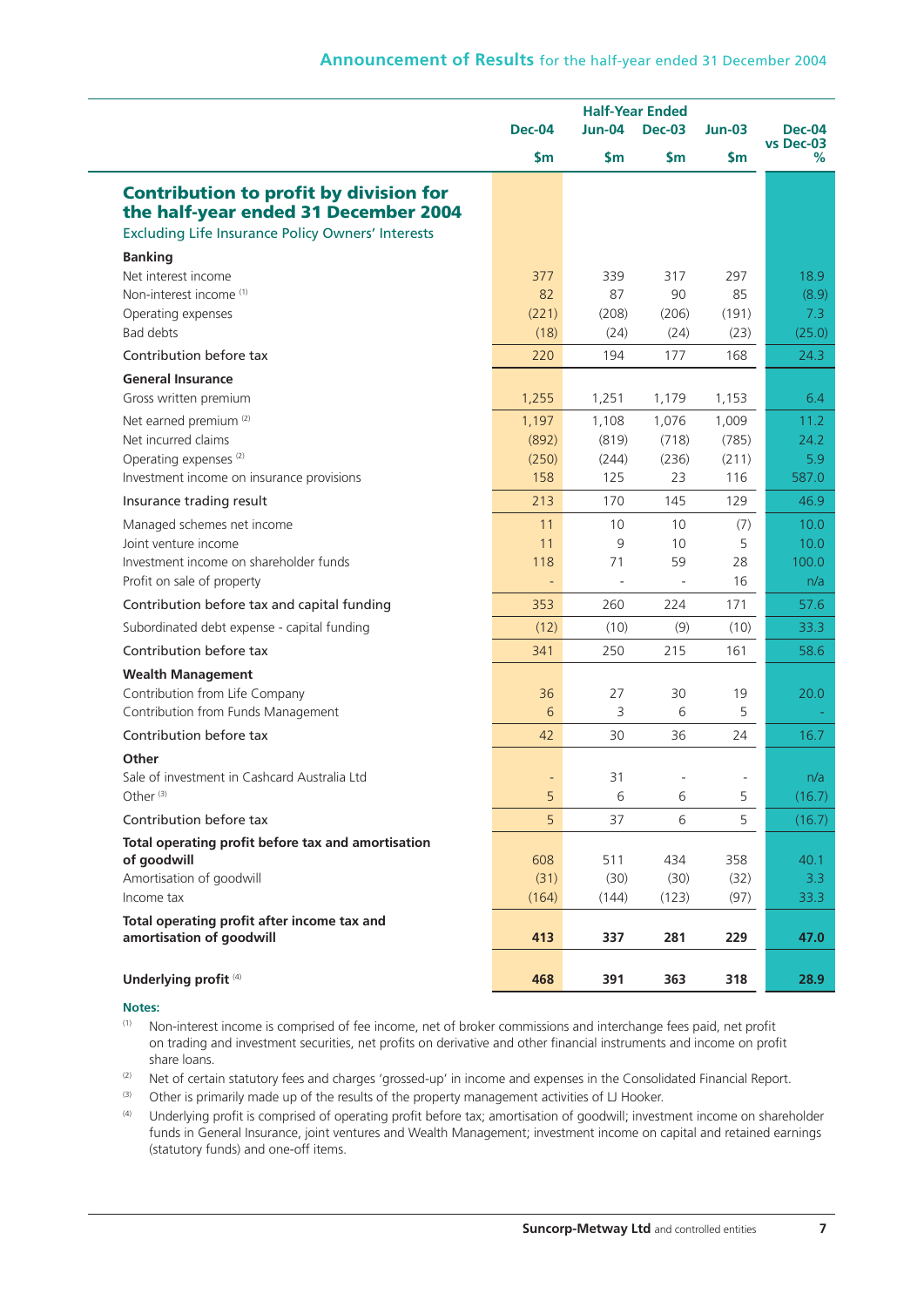## **Announcement of Results** for the half-year ended 31 December 2004

|                                                            |                   |           | <b>Half-Year Ended</b> |                          |                   |
|------------------------------------------------------------|-------------------|-----------|------------------------|--------------------------|-------------------|
|                                                            | <b>Dec-04</b>     | $Jun-04$  | $Dec-03$               | $Jun-03$                 | <b>Dec-04</b>     |
|                                                            | $\mathsf{sm}$     | <b>Sm</b> | $\mathsf{Sm}$          | <b>Sm</b>                | vs Dec-03<br>$\%$ |
| Reconciliation of underlying<br>profit to operating profit |                   |           |                        |                          |                   |
| Total operating profit before tax and                      |                   |           |                        |                          |                   |
| amortisation of goodwill                                   | 608               | 511       | 434                    | 358                      | 40.1              |
| General Insurance investment income on shareholder funds   | (118)             | (71)      | (59)                   | (28)                     | 100.0             |
| Share of General Insurance investment income in joint      |                   |           |                        |                          |                   |
| venture shareholder funds                                  | (6)               | (4)       | (2)                    | $\overline{\phantom{0}}$ | 200.0             |
| Wealth Management investment income in Life Company        | (15)              | (13)      | (10)                   | (4)                      | 50.0              |
| Wealth Management investment income in Funds Management    | (1)               | (1)       | ٠                      | (1)                      | n/a               |
| One-off items                                              | $\qquad \qquad -$ | (31)      | ٠                      | (7)                      | n/a               |
| <b>Underlying profit</b>                                   | 468               | 391       | 363                    | 318                      | 28.9              |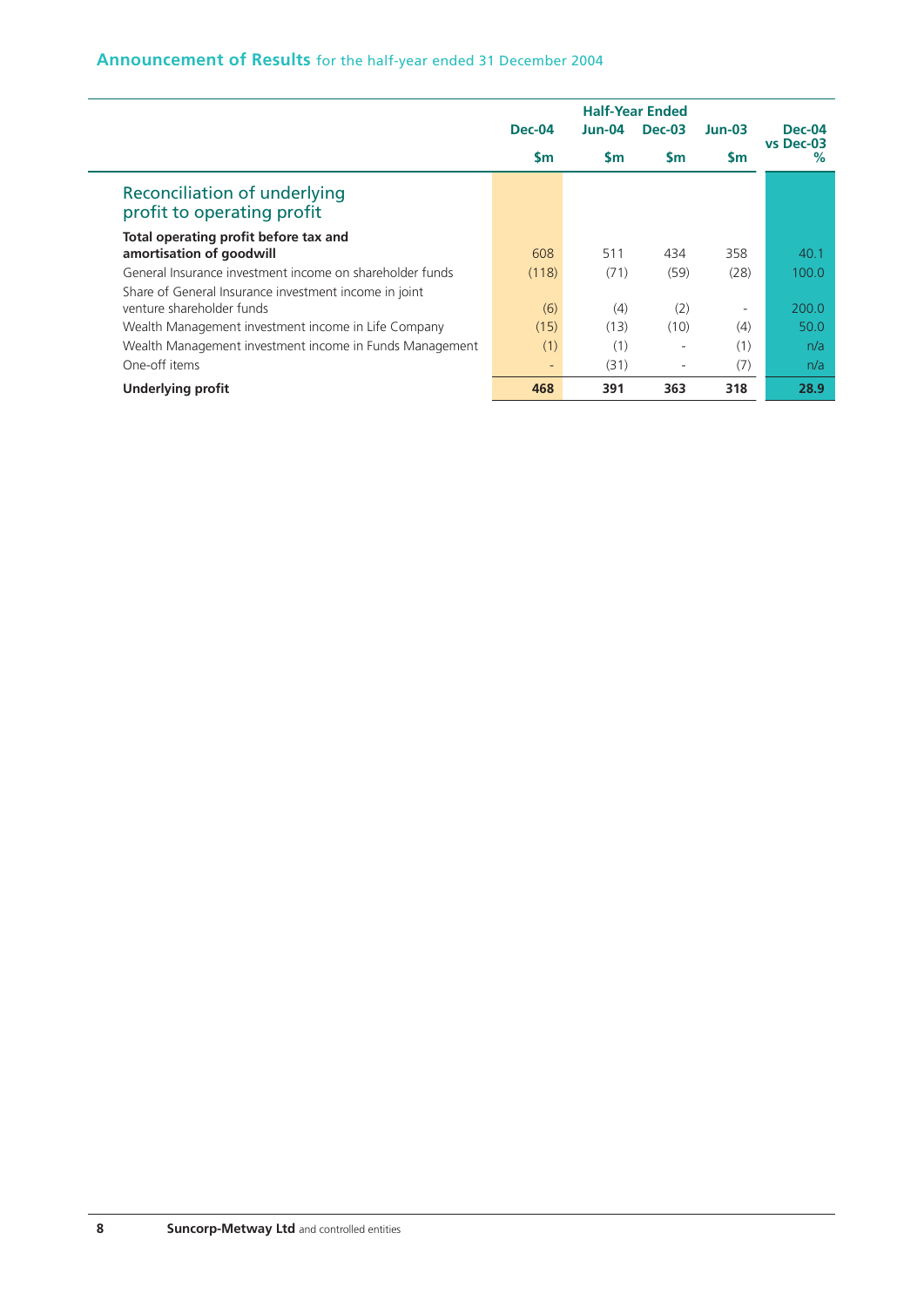|                                                          | <b>Half-Year Ended</b> |               |               |               |                            |
|----------------------------------------------------------|------------------------|---------------|---------------|---------------|----------------------------|
|                                                          | Dec-04                 | $Jun-04$      | <b>Dec-03</b> | $Jun-03$      | <b>Dec-04</b><br>vs Dec-03 |
|                                                          | \$m                    | $\mathsf{Sm}$ | $\mathsf{Sm}$ | $\mathsf{Sm}$ | %                          |
| <b>Statement of assets and liabilities</b>               |                        |               |               |               |                            |
| <b>Excluding Life Insurance Policy Owners' Interests</b> |                        |               |               |               |                            |
| <b>Assets</b>                                            |                        |               |               |               |                            |
| Cash and liquid assets                                   | 816                    | 696           | 764           | 841           | 6.8                        |
| Receivables due from other financial institutions        | 18                     | 163           | 56            | 68            | (67.9)                     |
| Trading securities                                       | 3,429                  | 2,549         | 2,997         | 3,174         | 14.4                       |
| Investment securities                                    | 5,486                  | 5,167         | 5,427         | 4,804         | 1.1                        |
| Investments in associates                                | 99                     | 100           | 96            | 83            | 3.1                        |
| Loans, advances and other receivables                    | 31,057                 | 28,744        | 26,637        | 24,426        | 16.6                       |
| Property, plant and equipment                            | 179                    | 184           | 204           | 217           | (12.3)                     |
| Unlisted investment in life insurance statutory funds    | 214                    | 185           | 181           | 156           | 18.2                       |
| Deferred tax assets                                      | 136                    | 149           | 136           | 165           |                            |
| Intangible assets                                        | 953                    | 984           | 1,008         | 1,038         | (5.5)                      |
| Other financial assets (1)                               | 633                    | 587           | 456           | 462           | 38.8                       |
| <b>Total assets</b>                                      | 43,020                 | 39,508        | 37,962        | 35,434        | 13.3                       |
| <b>Liabilities</b>                                       |                        |               |               |               |                            |
| Deposits and short term borrowings                       | 27,742                 | 24,290        | 22,584        | 21,579        | 22.8                       |
| Payables due to other financial institutions             | 39                     | 70            | 22            | 26            | 77.3                       |
| Payables                                                 | 900                    | 851           | 1,527         | 1,242         | (41.1)                     |
| Current tax liabilities                                  | 103                    | 104           | 73            | 134           | 41.1                       |
| Provisions                                               | 121                    | 119           | 88            | 104           | 37.5                       |
| Deferred tax liabilities                                 | 203                    | 169           | 133           | 115           | 52.6                       |
| Outstanding claims and unearned premium provisions       | 5,366                  | 5,176         | 5,100         | 5,062         | 5.2                        |
| Bonds, notes and long term borrowings                    | 3,323                  | 3,926         | 3,864         | 2,710         | (14.0)                     |
| Subordinated notes                                       | 962                    | 805           | 775           | 815           | 24.1                       |
| <b>Total liabilities</b>                                 | 38,759                 | 35,510        | 34,166        | 31,787        | 13.4                       |
| <b>Net assets</b>                                        | 4,261                  | 3,998         | 3,796         | 3,647         | 12.2                       |
| Equity                                                   |                        |               |               |               |                            |
| Contributed equity - ordinary shares                     | 2,725                  | 2,654         | 2,622         | 2,587         | 3.9                        |
| Contributed equity - preference shares                   | 244                    | 244           | 244           | 244           |                            |
| Reserves                                                 | 26                     | 24            | 22            | 22            | 18.2                       |
| Retained profits                                         | 1,260                  | 1,070         | 902           | 787           | 39.7                       |
| Total parent entity interest                             | 4,255                  | 3,992         | 3,790         | 3,640         | 12.3                       |
| Outside equity interests                                 | 6                      | 6             | 6             | 7             |                            |
| <b>Total equity</b>                                      | 4,261                  | 3,998         | 3,796         | 3,647         | 12.2                       |

#### **Notes:**

(1) Other financial assets is mainly made up of accrued interest, prepayments and unrealised gains on derivative hedging positions.

Refer to Appendix 2 for a reconciliation of the group's Statement of Assets and Liabilities with the individual segments' assets and liabilities.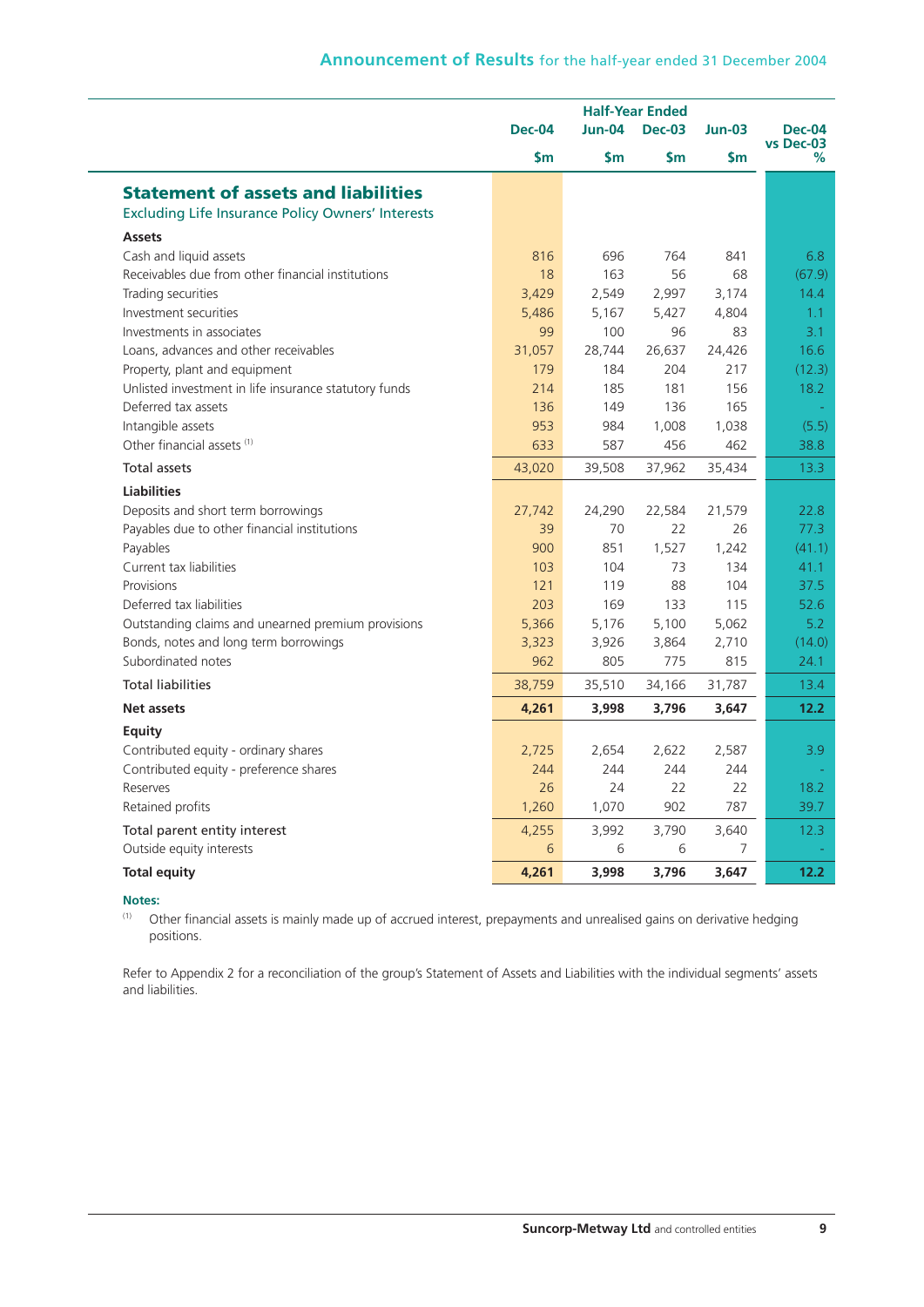|                                                          | <b>Dec-04</b> | <b>Half-Year Ended</b><br><b>Jun-04</b><br><b>Dec-03</b> |        | $Jun-03$ | <b>Dec-04</b><br>vs Dec-03<br>% |
|----------------------------------------------------------|---------------|----------------------------------------------------------|--------|----------|---------------------------------|
| <b>Ratios and statistics for the</b>                     |               |                                                          |        |          |                                 |
| half-year ended 31 December 2004                         |               |                                                          |        |          |                                 |
| <b>Excluding Life Insurance Policy Owners' Interests</b> |               |                                                          |        |          |                                 |
| <b>Performance ratios</b>                                |               |                                                          |        |          |                                 |
| <b>Earnings per share</b>                                |               |                                                          |        |          |                                 |
| <b>Basic</b><br>(cents)                                  | 75.1          | 61.5                                                     | 51.3   | 41.9     | 46.4                            |
| <b>Diluted</b><br>(cents)                                | 75.0          | 61.4                                                     | 51.2   | 41.8     | 46.5                            |
| Cash earnings per share                                  |               |                                                          |        |          |                                 |
| <b>Basic</b><br>(cents)                                  | 80.5          | 67.0                                                     | 56.7   | 47.8     | 42.0                            |
| Diluted<br>(cents)                                       | 80.4          | 66.9                                                     | 56.7   | 47.8     | 41.8                            |
| Return on average shareholders' equity                   |               |                                                          |        |          |                                 |
| <b>Basic</b><br>(9/6)                                    | 20.7          | 18.1                                                     | 15.6   | 13.4     | 32.7                            |
| <b>Diluted</b><br>(9/6)                                  | 19.7          | 17.3                                                     | 14.9   | 12.8     | 32.2                            |
| Cash return on average shareholders' equity              |               |                                                          |        |          |                                 |
| (% )<br><b>Basic</b>                                     | 21.0          | 18.7                                                     | 16.5   | 14.8     | 27.3                            |
| (9/6)<br><b>Diluted</b>                                  | 20.1          | 17.8                                                     | 15.7   | 14.0     | 28.0                            |
| (% )<br>Return on average total assets                   | 1.99          | 1.75                                                     | 1.52   | 1.35     | 30.9                            |
| (9/6)<br><b>Insurance trading ratio</b>                  | 17.8          | 15.3                                                     | 13.5   | 12.8     | 31.9                            |
| Shareholder summary                                      |               |                                                          |        |          |                                 |
| Dividend per ordinary share<br>(cents)                   | 42.0          | 40.0                                                     | 30.0   | 30.0     | 40.0                            |
| Dividend per preference share<br>$($ \$)                 | 3.18          | 3.10                                                     | 3.17   | 3.15     | 0.3                             |
| Payout ratio                                             |               |                                                          |        |          |                                 |
| <b>Basic</b><br>(% )                                     | 57.0          | 66.1                                                     | 59.9   | 73.0     | (4.8)                           |
| (9/6)<br><b>Diluted</b>                                  | 57.2          | 66.6                                                     | 60.4   | 73.3     | (5.3)                           |
| Weighted average number of shares                        |               |                                                          |        |          |                                 |
| (million)<br>Basic                                       | 539.7         | 535.4                                                    | 532.5  | 529.4    | 1.4                             |
| <b>Diluted</b><br>(million)                              | 540.1         | 536.0                                                    | 533.0  | 529.9    | 1.3                             |
| Number of shares at end of period                        |               |                                                          |        |          |                                 |
| (million)<br>Basic                                       | 542.0         | 536.6                                                    | 534.1  | 530.8    | 1.5                             |
| Diluted<br>(million)                                     | 543.5         | 540.8                                                    | 538.7  | 536.2    | 0.9                             |
| Net tangible asset backing per share                     |               |                                                          |        |          |                                 |
| $($ \$)<br>Basic                                         | 5.64          | 5.15                                                     | 4.75   | 4.44     | 18.7                            |
| Diluted<br>$($ \$)                                       | 6.11          | 5.65                                                     | 5.21   | 4.91     | 17.3                            |
| Share price at end of period<br>$($ \$)                  | 17.38         | 14.20                                                    | 12.39  | 11.60    | 40.3                            |
| Productivity                                             |               |                                                          |        |          |                                 |
| Group efficiency ratio<br>(% )                           | 23.4          | 24.6                                                     | 26.1   | 24.5     | (10.3)                          |
| <b>Financial position</b>                                |               |                                                          |        |          |                                 |
| <b>Total assets</b><br>(\$ million)                      | 43,020        | 39,508                                                   | 37,962 | 35,434   | 13.3                            |
| Capital                                                  |               |                                                          |        |          |                                 |
| <b>Bank capital adequacy ratio</b><br>(% )               | 10.44         | 10.26                                                    | 10.17  | 10.66    | 2.7                             |
| <b>Bank Adjusted Common Equity ratio</b><br>(% )         | 5.59          | 4.83                                                     | 4.52   | 4.26     | 23.7                            |
| General Insurance minimum capital ratio coverage (times) | 1.95          | 1.74                                                     | 1.49   | 1.47     | 26.7                            |

Refer Appendix 3 for definitions.

Refer Appendix 4 for details of Earnings per share and Return on average shareholders' equity calculations.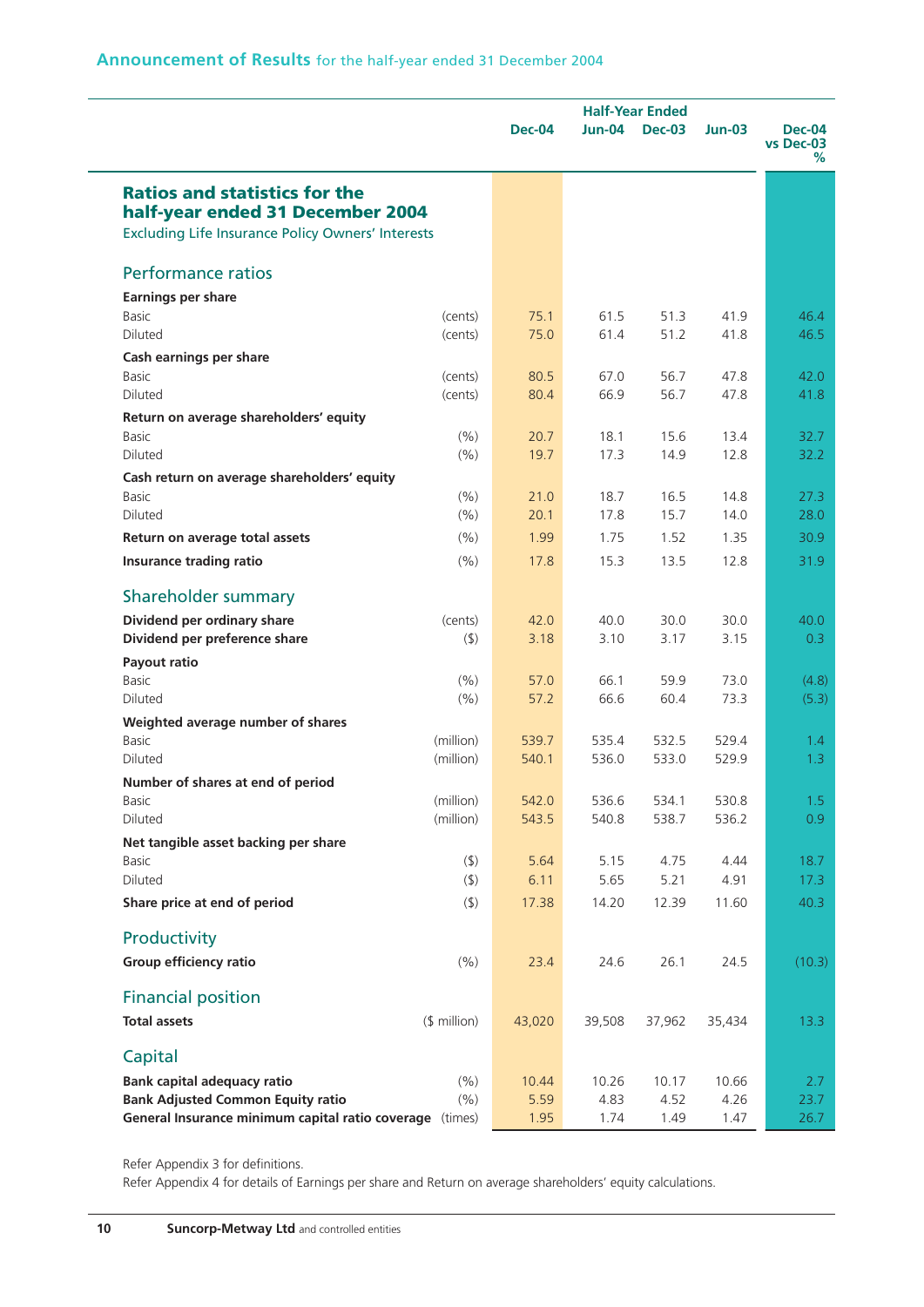## **Segment information – Banking**

#### **Overview**

- The Banking division reported a record pre-tax profit of \$220 million for the half-year, up 24.3% from the prior December half, driven by robust lending growth, increased net interest margins and continued strong credit quality.
- Compared with the June half, profits increased by 13.4%.
- Return on equity for the half-year was at 17.2%, up from 16.3% in the prior December half.
- The Company's lending growth continued to exceed the banking sector as a whole in the period to December, despite a general slowdown in industry credit growth. Total receivables, including securitised assets, rose by 17.5% compared with the prior December, reaching \$32.5 billion. The increase was well above total industry lending growth of 12.5%. In the six months from June to December, total lending growth for the industry slowed to approximately 5.9%, however in that period, Suncorp's total lending increased by 7.2%.
- The strength of the lending performance was evident across the different categories of business. Home lending receivables, including securitised assets, grew by 18.8% to \$18.5 billion during the 12 months to December, compared with industry home lending growth of 14.9%, and business lending rose by 19.7% to \$13.5 billion, compared with system growth of 8.7%. The growth in lending balances demonstrates the effectiveness of initiatives aimed at lifting retention rates and increased new lending.
- A feature of the period was the continued growth in retail deposits, which increased by 14.6%. This was primarily driven by the new high interest Everyday Options transaction and savings account.
- Net interest margins increased to 2.31% during the period, rising seven basis points compared with the prior December, and one basis point from the June figure. Managing the mix of business towards higher margin lending, reducing discounted introductory product sales and increasing retail funding contributed to the strong margin performance.
- Net interest income increased by a healthy 18.9% to \$377 million for the half-year, compared with the prior corresponding period.
- Non-interest income was down 8.9% to \$82 million in the half, primarily due to increases in broker commissions in line with higher lending volumes via the broker channel.
- Banking expenses, at \$221 million for the half-year, increased by 7.3%, due mainly to additional staff expenses. However, expense growth was kept well below the pace of revenue growth, leading to a reduction in the cost to income ratio to 48.1%, which is amongst the lowest in the industry.
- Credit quality remains very sound, with the bad debt charge for the period falling to \$18 million, equal to just 0.08% of risk weighted assets. Total non-performing loans, including impaired assets and past due loans, continued to fall, dropping 9% to \$121 million, equal to just 0.4% of gross loans. Total provisions increased 14% to \$153 million, equal to 251% of impaired assets.
- The capital adequacy ratio increased to 10.44% at December, which is within the group's target range of 10-10.5%. The Adjusted Common Equity ratio increased to a healthy 5.59% at December, from 4.83% at June. This was mainly due to the receipt of a \$200 million special dividend from the General Insurance subsidiary, following a \$200 million subordinated debt issue in the General Insurer.

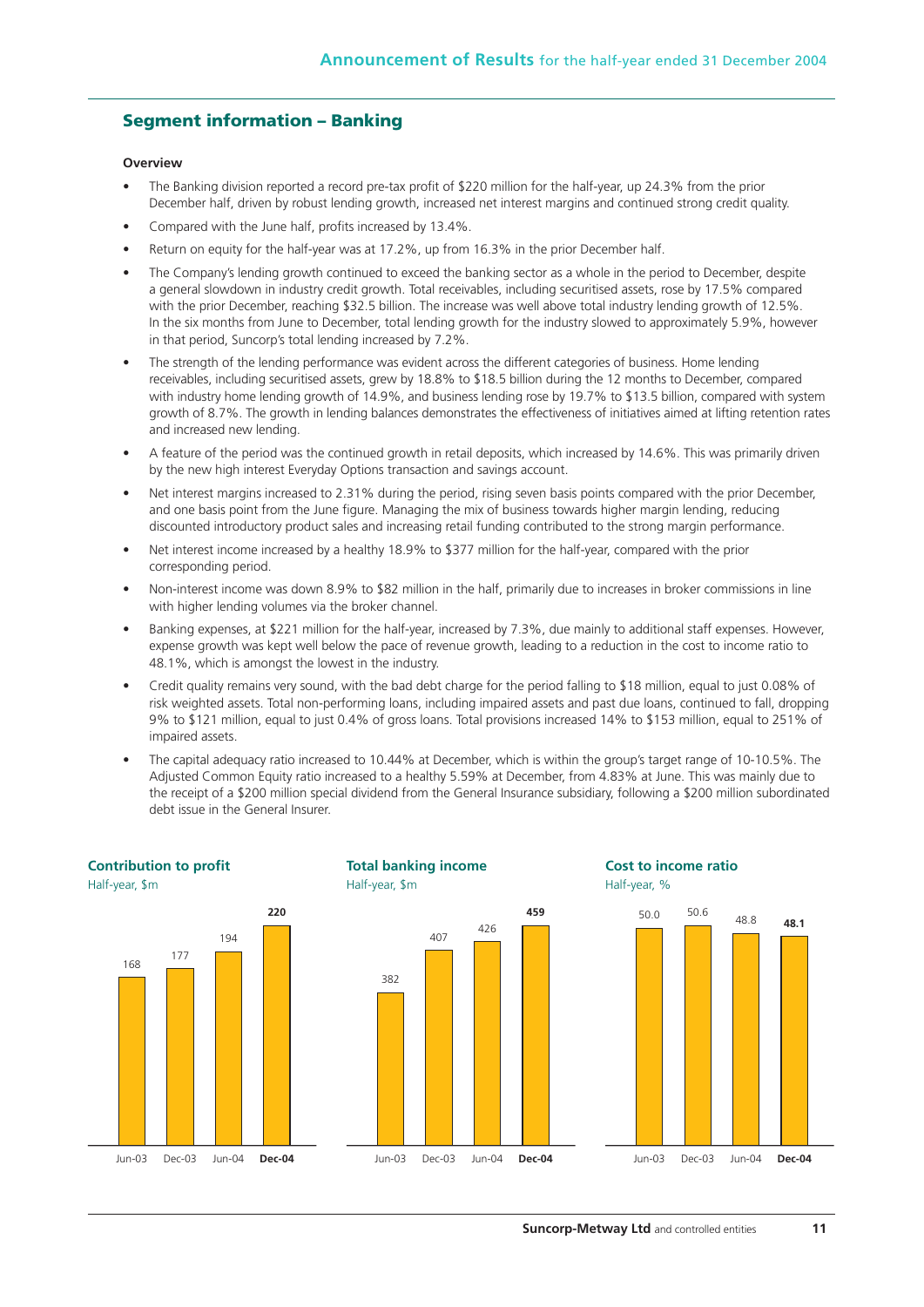## **Announcement of Results** for the half-year ended 31 December 2004

|                                                           |                | <b>Half-Year Ended</b>   |                              |           |                            |
|-----------------------------------------------------------|----------------|--------------------------|------------------------------|-----------|----------------------------|
|                                                           | <b>Dec-04</b>  | $Jun-04$                 | <b>Dec-03</b>                | $Jun-03$  | <b>Dec-04</b><br>vs Dec-03 |
|                                                           | \$m\$          | \$m                      | \$m                          | <b>Sm</b> | %                          |
| <b>Profit contribution - Banking</b>                      |                |                          |                              |           |                            |
| Net interest income                                       |                |                          |                              |           |                            |
| Interest revenue                                          | 1,135          | 1,024                    | 926                          | 855       | 22.6                       |
| Interest expense                                          | (758)          | (685)                    | (609)                        | (558)     | 24.5                       |
|                                                           | 377            | 339                      | 317                          | 297       | 18.9                       |
| Net banking fee income                                    |                |                          |                              |           |                            |
| Banking fee and commission revenue                        | 111            | 103                      | 112                          | 100       | (0.9)                      |
| Banking fee and commission expense                        | (38)           | (33)                     | (28)                         | (26)      | 35.7                       |
|                                                           | 73             | 70                       | 84                           | 74        | (13.1)                     |
| Other operating revenue                                   |                |                          |                              |           |                            |
| Net profits on trading and investment securities          | $\overline{2}$ | $\overline{\phantom{a}}$ | $\qquad \qquad \blacksquare$ |           | n/a                        |
| Net profits on derivative and other financial instruments | 6              | $\overline{4}$           | 6                            | 5         |                            |
| Other income                                              | $\mathbf{1}$   | 13                       | $\overline{a}$               | 6         | n/a                        |
|                                                           | 9              | 17                       | 6                            | 11        | 50.0                       |
| <b>Non-interest income</b>                                | 82             | 87                       | 90                           | 85        | (8.9)                      |
| Total income from ordinary banking activities             | 459            | 426                      | 407                          | 382       | 12.8                       |
| <b>Operating expenses</b>                                 |                |                          |                              |           |                            |
| Staff expenses                                            | (126)          | (122)                    | (118)                        | (111)     | 6.8                        |
| Occupancy expenses                                        | (12)           | (12)                     | (11)                         | (10)      | 9.1                        |
| Computer and depreciation expenses                        | (24)           | (22)                     | (23)                         | (24)      | 4.3                        |
| Communication expenses                                    | (16)           | (16)                     | (17)                         | (17)      | (5.9)                      |
| Advertising and promotion expenses                        | (10)           | (13)                     | (11)                         | (9)       | (9.1)                      |
| Other operating expenses <sup>(1)</sup>                   | (33)           | (23)                     | (26)                         | (20)      | 26.9                       |
|                                                           | (221)          | (208)                    | (206)                        | (191)     | 7.3                        |
|                                                           |                |                          |                              |           |                            |
| Contribution to profit from banking activities            |                |                          |                              |           |                            |
| before bad and doubtful debts                             | 238            | 218                      | 201                          | 191       | 18.4                       |
| Bad and doubtful debts expense                            | (18)           | (24)                     | (24)                         | (23)      | (25.0)                     |
| Contribution to profit before tax from                    |                |                          |                              |           |                            |
| banking activities                                        | 220            | 194                      | 177                          | 168       | 24.3                       |
|                                                           |                |                          |                              |           |                            |
| Cash return on equity $(\%)^{(2)}$                        | 17.2           | 17.3                     | 16.3                         | 16.4      | 5.5                        |

#### **Notes:**

L,

 $\sim$ 

(1) Other operating expenses is primarily made up of financial, legal, motor vehicle and travel and accommodation expenses.

(2) Refer Appendix 3 for definitions.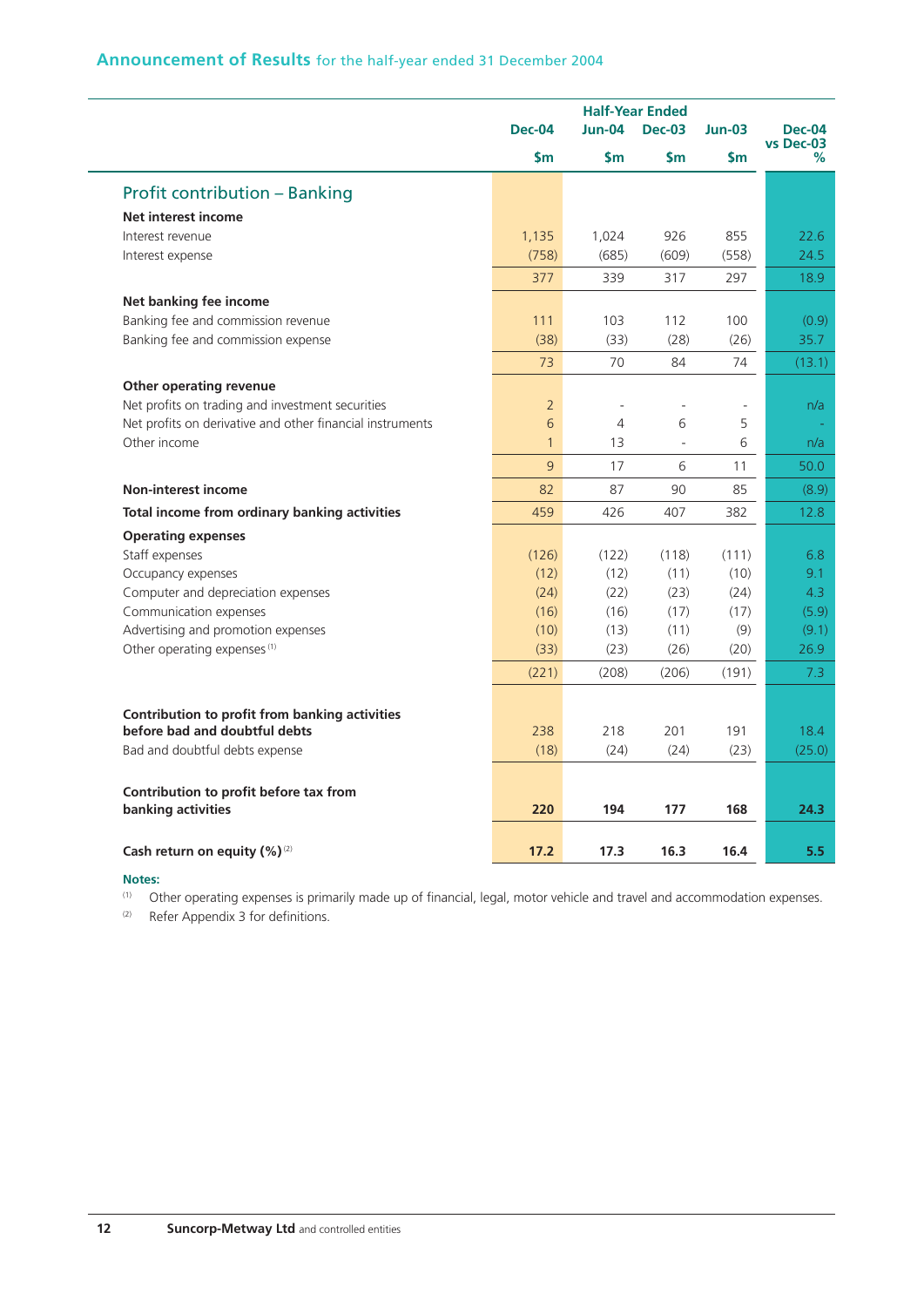|                                                   | <b>Dec-04</b> | $Jun-04$ | <b>Dec-03</b> | $Jun-03$ | <b>Dec-04</b><br>vs Dec-03 |
|---------------------------------------------------|---------------|----------|---------------|----------|----------------------------|
|                                                   | $\mathsf{sm}$ | \$m      | \$m           | \$m      | %                          |
| <b>Assets and liabilities - Banking</b>           |               |          |               |          |                            |
| <b>Assets</b>                                     |               |          |               |          |                            |
| Cash and liquid assets                            | 496           | 324      | 522           | 448      | (5.0)                      |
| Receivables due from other financial institutions | 18            | 163      | 56            | 68       | (67.9)                     |
| Trading securities                                | 3,429         | 2,549    | 2,997         | 3,174    | 14.4                       |
| Investment securities                             | 2,065         | 2,065    | 2,067         | 2,067    | (0.1)                      |
| Loans, advances and other receivables             | 30,044        | 28,015   | 25,891        | 23,685   | 16.0                       |
| Property, plant and equipment                     | 177           | 182      | 203           | 215      | (12.8)                     |
| Deferred tax assets                               | 135           | 147      | 135           | 100      |                            |
| Intangible assets                                 | 21            | 22       | 23            | 23       | (8.7)                      |
| Other financial assets (1)                        | 423           | 426      | 332           | 282      | 27.4                       |
| <b>Total assets</b>                               | 36,808        | 33,893   | 32,226        | 30,062   | 14.2                       |
| <b>Liabilities</b>                                |               |          |               |          |                            |
| Deposits and short term borrowings                | 27,812        | 24,684   | 23,054        | 22,016   | 20.6                       |
| Payables due to other financial institutions      | 39            | 70       | 22            | 26       | 77.3                       |
| Payables                                          | 699           | 612      | 954           | 1,055    | (26.7)                     |
| Current tax liabilities                           | 104           | 104      | 73            | 75       | 42.5                       |
| Provisions                                        | 119           | 116      | 83            | 87       | 43.4                       |
| Deferred tax liabilities                          | 203           | 169      | 133           | 55       | 52.6                       |
| Bonds, notes and long term borrowings             | 3,323         | 3.926    | 3,864         | 2,710    | (14.0)                     |
| Subordinated notes                                | 763           | 805      | 775           | 815      | (1.5)                      |
| <b>Total liabilities</b>                          | 33,062        | 30,486   | 28,958        | 26,839   | 14.2                       |
| <b>Net assets</b>                                 | 3,746         | 3,407    | 3,268         | 3,223    | 14.6                       |

#### **Notes:**

(1) Other financial assets is mainly made up of accrued interest, prepayments and unrealised gains on derivative hedging positions.

|                                              |                  | <b>Half-Year Ended</b> |                       |               |  |  |
|----------------------------------------------|------------------|------------------------|-----------------------|---------------|--|--|
|                                              | $Dec-04$<br>$\%$ | $Jun-04$<br>%          | <b>Dec-03</b><br>$\%$ | $Jun-03$<br>% |  |  |
| <b>Banking statistics</b>                    |                  |                        |                       |               |  |  |
| Cost to income ratio                         | 48.1             | 48.8                   | 50.6                  | 50.0          |  |  |
| Cost to average total banking assets ratio   | 1.26             | 1.30                   | 1.34                  | 1.34          |  |  |
| Capital adequacy ratio                       | 10.44            | 10.26                  | 10.17                 | 10.66         |  |  |
| Return on average risk weighted assets ratio | 1.45             | 1.41                   | 1.39                  | 1.43          |  |  |
| Net interest margin                          | 2.31             | 2.30                   | 2.24                  | 2.28          |  |  |
| Net interest spread                          | 2.03             | 2.06                   | 2.02                  | 2.07          |  |  |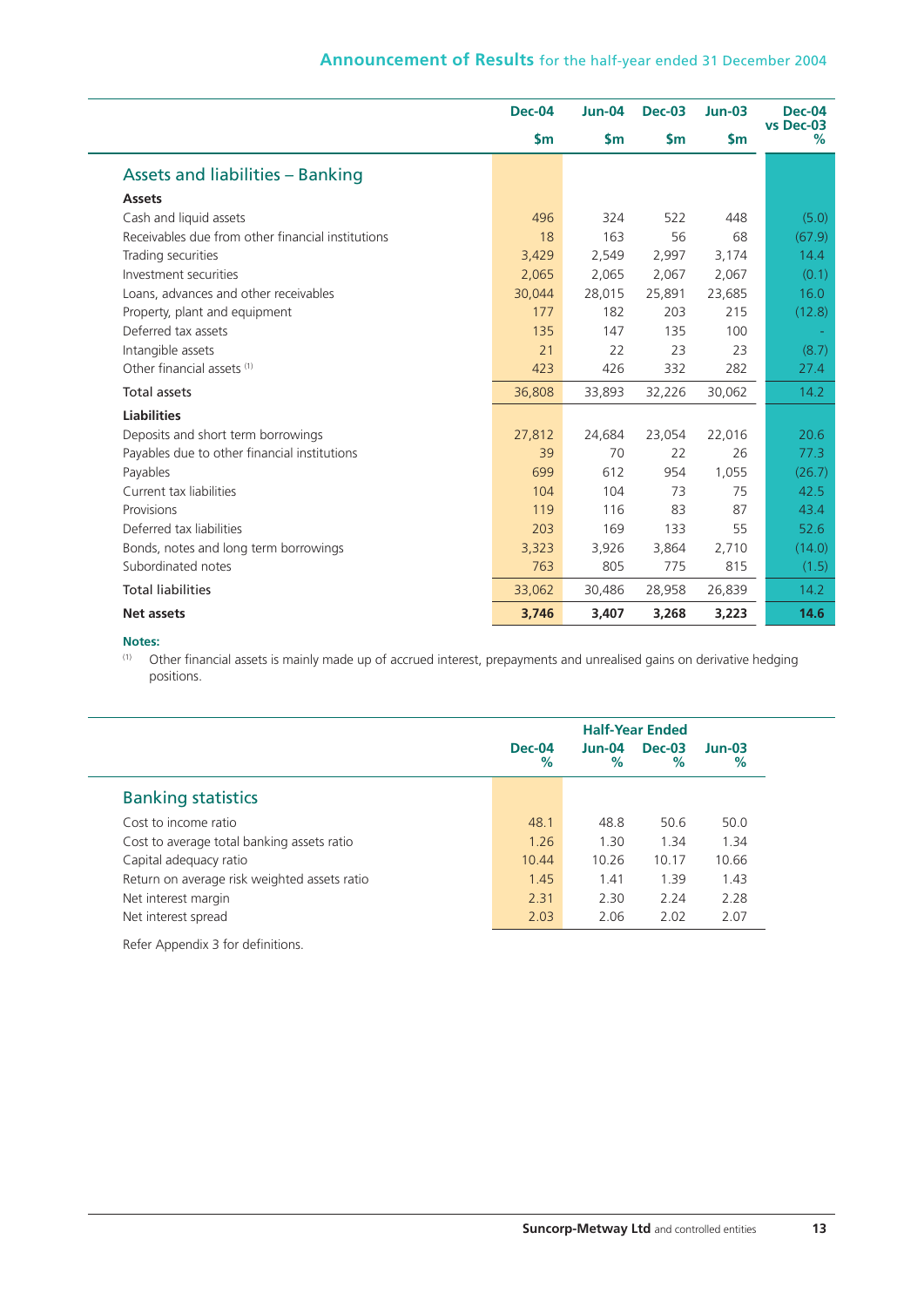## **Announcement of Results** for the half-year ended 31 December 2004

|                                             | <b>Dec-04</b> | <b>Jun-04</b> | <b>Dec-03</b> | $Jun-03$      | <b>Dec-04</b>  | <b>Dec-04</b>    |
|---------------------------------------------|---------------|---------------|---------------|---------------|----------------|------------------|
|                                             | $\mathsf{Sm}$ | $\mathsf{sm}$ | $\mathsf{Sm}$ | $\mathsf{Sm}$ | vs Dec-03<br>% | vs Jun-04<br>%   |
| Asset growth                                |               |               |               |               |                |                  |
| Housing loans                               | 18,465        | 17,238        | 15,548        | 14,547        | 18.8           | 7.1              |
| Consumer receivables                        | 582           | 543           | 485           | 477           | 20.0           | 7.2              |
| Retail loans                                | 19,047        | 17,781        | 16,033        | 15,024        | 18.8           | 7.1              |
| Commercial loans                            | 3,087         | 2,743         | 2,509         | 2,068         | 23.0           | 12.5             |
| Development finance                         | 2,683         | 2,381         | 2,072         | 1,475         | 29.5           | 12.7             |
| Property investment                         | 3,233         | 2,920         | 2,761         | 2,523         | 17.1           | 10.7             |
| Lease finance                               | 2,035         | 1,918         | 1,825         | 1,774         | 11.5           | 6.1              |
| Agribusiness                                | 2,458         | 2,279         | 2,111         | 2,075         | 16.4           | 7.9              |
| <b>Business loans</b>                       | 13,496        | 12,241        | 11,278        | 9,915         | 19.7           | 10.3             |
| Structured finance                          | 8             | 8             | 8             | 18            |                |                  |
| Other receivables <sup>(1)</sup>            | 43            | 87            | 80            | 102           | (46.3)         | (50.6)           |
| <b>Total lending</b>                        | 32,594        | 30,117        | 27,399        | 25,059        | 19.0           | 8.2              |
| Provision for impairment                    | (153)         | (142)         | (134)         | (121)         | 14.2           | 7.7              |
|                                             | 32,441        | 29,975        | 27,265        | 24,938        | 19.0           | 8.2              |
| Intragroup receivables                      | 64            | 354           | 400           | 397           | (84.0)         | (81.9)           |
| Total loans, advances and other receivables |               |               |               |               |                |                  |
| including securitised balances              | 32,505        | 30,329        | 27,665        | 25,335        | 17.5           | 7.2              |
| Less: Securitised Ioan balances (housing)   | (2,461)       | (2, 314)      | (1,774)       | (1,650)       | 38.7           | 6.4              |
| Loans, advances and other receivables       | 30,044        | 28,015        | 25,891        | 23,685        | 16.0           | 7.2              |
| Gross banking loans, advances and           |               |               |               |               |                |                  |
| other receivables                           | 30,133        | 27,803        | 25,625        | 23,409        | 17.6           | 8.4              |
| <b>Risk weighted assets</b>                 | 22,054        | 20,152        | 18,629        | 16,829        | 18.4           | 9.4              |
| Geographical breakdown - total lending      |               |               |               |               |                |                  |
| Queensland                                  | 19,871        | 18,589        | 17,189        | 16,146        | 15.6           | 6.9              |
| New South Wales                             | 7,182         | 6,483         | 5,969         | 4,702         | 20.3           | 10.8             |
| Victoria                                    | 4,326         | 3,927         | 3,365         | 3,553         | 28.6           | 10.2             |
| Western Australia                           | 1,027         | 848           | 696           | 596           | 47.6           | 21.1             |
| South Australia and other                   | 188           | 270           | 180           | 62            | 4.4            | (30.4)           |
| <b>Total lending</b>                        | 32,594        | 30,117        | 27,399        | 25,059        | 19.0           | 8.2 <sub>2</sub> |

## **Notes:**

J.

(1) Other receivables is primarily made up of trade finance and foreign exchange advances.

|                           | <b>Dec-04</b> | $Jun-04$      | <b>Half-Year Ended</b><br><b>Dec-03</b> | $Jun-03$      | <b>Dec-04</b>     | <b>Dec-04</b>  |
|---------------------------|---------------|---------------|-----------------------------------------|---------------|-------------------|----------------|
|                           | \$m           | $\mathsf{Sm}$ | $\mathsf{Sm}$                           | $\mathsf{Sm}$ | vs Dec-03<br>$\%$ | vs Jun-04<br>% |
| <b>Disbursements</b>      |               |               |                                         |               |                   |                |
| By segment                |               |               |                                         |               |                   |                |
| Housing                   | 3,213         | 3,340         | 3,105                                   | 2,574         | 3.5               | (3.8)          |
| Consumer                  | 109           | 131           | 92                                      | 78            | 18.5              | (16.8)         |
| <b>Business</b>           | 4,586         | 3,600         | 4,549                                   | 3,089         | 0.8               | 27.4           |
| Total                     | 7,908         | 7,071         | 7,746                                   | 5,741         | 2.1               | 11.8           |
| Geographical breakdown    |               |               |                                         |               |                   |                |
| Queensland                | 4,583         | 4,089         | 4,501                                   | 3,198         | 1.8               | 12.1           |
| New South Wales           | 1,938         | 1,610         | 2,045                                   | 1,370         | (5.2)             | 20.4           |
| Victoria                  | 967           | 998           | 940                                     | 981           | 2.9               | (3.1)          |
| Western Australia         | 377           | 316           | 214                                     | 136           | 76.2              | 19.3           |
| South Australia and other | 43            | 58            | 46                                      | 56            | (6.5)             | (25.9)         |
| Total                     | 7,908         | 7,071         | 7,746                                   | 5,741         | 2.1               | 11.8           |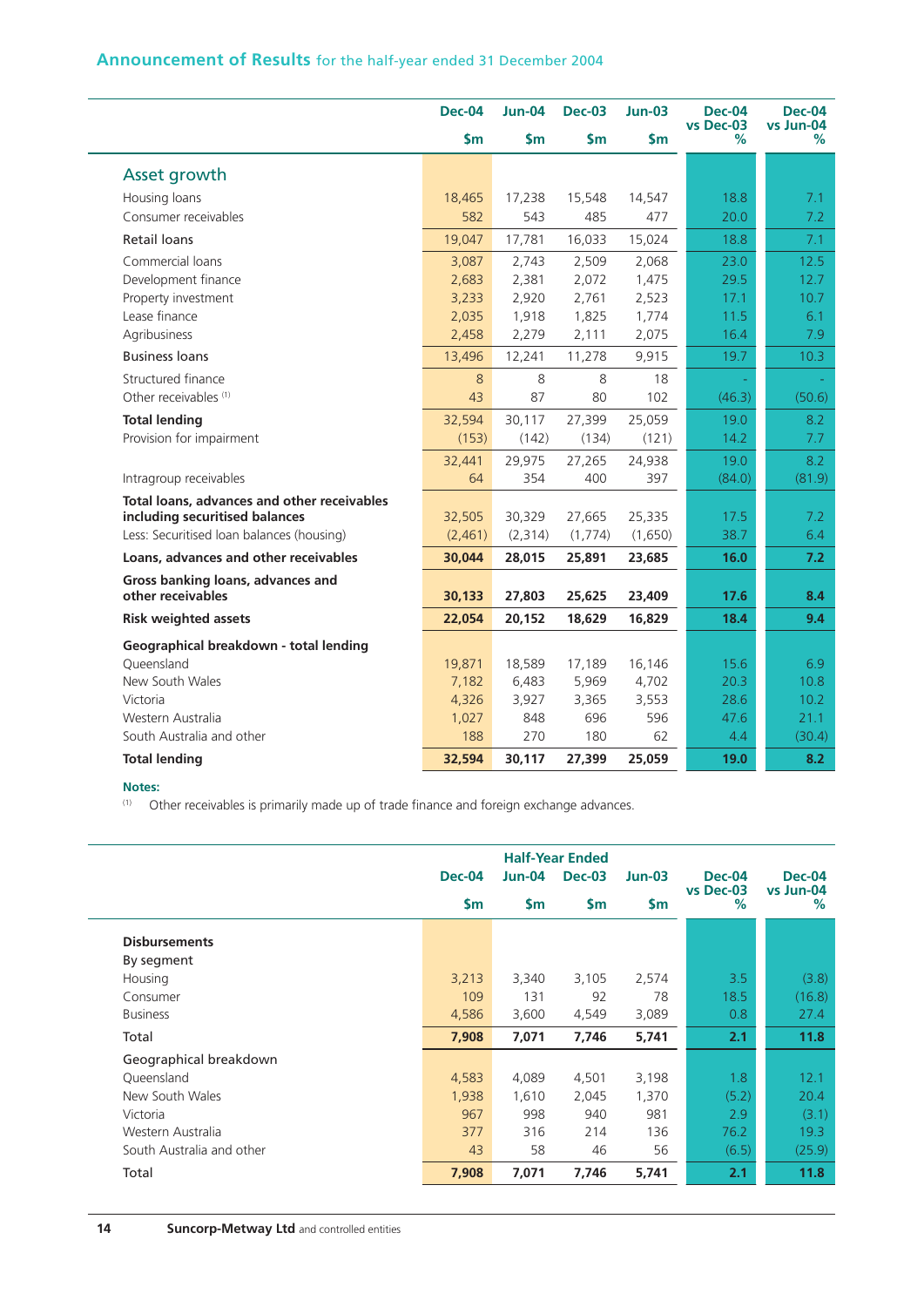## Asset growth (continued)

#### **Total lending**

Total receivables, including securitised assets, rose by 17.5% to \$32.5 billion over the 12 months to December, compared with overall industry credit growth of 12.5%. In the six months to December, asset growth slowed to a more sedate 7.2% (14.4% annualised), reflecting the general slowdown in the housing market following increases in official interest rates at the end of 2003. However, this was still above industry lending growth in the period of approximately 11.8% annualised.

Lending was underpinned by the generally strong domestic economic environment, featuring healthy growth, low unemployment, low inflation and stable interest rates. Building on that solid foundation, the group made improvements in the distribution network, product mix and service levels, enabling the group to outperform the market.

The overall geographical diversity of the portfolio continues to improve, with lending outside Queensland growing by 24.6% to \$12.7 billion, and now accounting for 39% of total lending. Growth was particularly strong in Western Australia and Victoria, reflecting the benefits of initiatives in those states, and reducing the concentration risk of the total book.

Disbursements, or new lending, rebounded in the December half, following a slowdown in the June half last year. Overall disbursements increased by 2% to \$7.9 billion compared with December 2003, and were up 12% on June 2004, primarily due to increased business lending in Queensland and NSW.

#### **Housing lending**

The home loan portfolio, including securitised assets, totalled \$18.5 billion at December, up 18.8% compared with December 2003, which was well above industry lending growth of 14.9%. In the six months from June to December, housing lending across the banking sector slowed to a more sustainable pace of approximately 12.5% annualised. Suncorp continued to outperform the banking system in the period, with home lending increasing by a healthy 7.1% (14.2% annualised).

After growing by 32% in the 12 months to June 2004, disbursements slowed in the six months to December, reducing by 4% in keeping with the general cooling in the housing market. The overall level of home loan sales however remains strong, at \$3.2 billion, enabling asset growth rates to be maintained at a healthy rate.

The growth in assets in the December half was felt across the housing portfolio. In Queensland, home lending receivables increased by 6% compared with June. Outside Queensland, assets grew by 8% with particularly strong growth in Western Australia, South Australia and the ACT. Assets outside Queensland now account for approximately 36% of the book.

This good performance in housing, despite the clear market slowdown, has been achieved through initiatives aimed at simplifying lending practices to make it easier for customers, improving service standards and lifting retention rates. The success of these initiatives is evident in increased customer satisfaction ratings and significantly reduced run-off rates.

The broker distribution network also has been successfully expanded. Assets generated through the channel now amount to approximately 37% of the housing portfolio, up from 31% at December 2003. The rapid growth in the broker channel which has occurred in recent years slowed in the December half, in line with the market. After growing 22% between December 2003 and June 2004, broker disbursements fell 10% to approximately \$1.5 billion in the six months to December 2004. New lending via direct channels has remained fairly stable, growing by 2% in the six months to December 2004 (compared with the June half), to \$1.7 billion.

In Queensland, direct channels remain the principal distribution mechanism, accounting for 70% of disbursements. Interstate, the reverse is the case, with brokers generating 80% of disbursements.

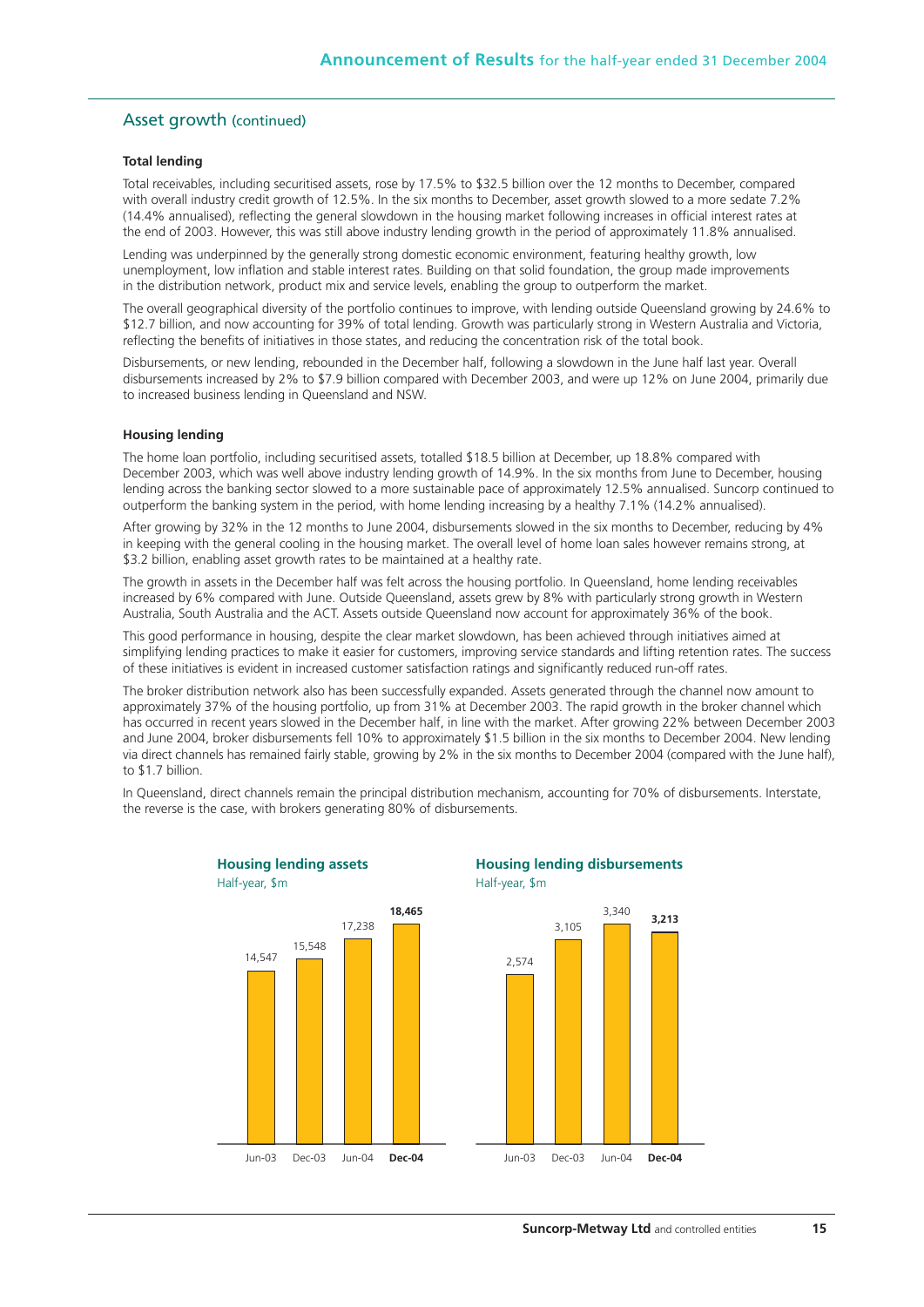#### Asset growth (continued)

#### **Housing lending (continued)**

The mix of new lending between owner-occupied and investment housing has also shifted in the December half, with a decline in disbursements for investment purposes. At \$800 million, investment loan sales were down 12% compared with the June half. Owner-occupied disbursements, which constitute approximately 75% of new housing loans, were stable over the six months compared with the June half, and are up 17% compared with the prior December.

'Low doc' lending has been a successful product for the Company, with assets increasing to almost \$2 billion, from \$1.3 billion at December 2003 and \$1.8 billion at June 2004. The Company's low doc product is very conservatively structured, with a maximum loan to valuation ratio (LVR) of 80% and with all loans over 60% LVR mortgage insured. Credit quality in the low doc portfolio therefore is very strong, and the product is offered at a higher margin rate of lending.

#### **Consumer lending**

Consumer lending, made up principally of personal loans, credit card receivables and margin lending, grew by 20% to \$582 million in receivables at December, compared with the previous corresponding period. While the segment remains a relatively small part of the portfolio, the strong growth mainly reflects the success of the Clear Options credit card and increased margin lending. Clear Options balances increased to \$70 million at December 2004, compared with \$26 million at December 2003. The improved climate in equities markets contributed to strong growth in margin lending balances, which grew by 35% to \$224 million.

#### **Business lending**

Business lending assets grew to \$13.5 billion at December, up 20% on the prior December, compared with system growth of 8.7%. Favourable economic conditions and high business confidence, particularly in Queensland, underpinned business lending, and Suncorp outperformed the market through the success of its relationship model and acknowledged expertise in segments such as property, small business lending and agribusiness. While property markets cooled over the 12 months to December, lending growth remained satisfactory. Cautious expansion into new areas such as corporate lending also provided good growth off a small base.

**Commercial lending** is predominantly made up of lending to small to medium sized enterprises, but also includes some corporate lending. The segment continues to grow well above industry growth rates, increasing to \$3.1 billion at December, up 23% on the prior December and 12.5% on June.

Growth has been strong in Queensland and in other states. In markets outside Queensland, the Company has identified brokers as the primary distribution network, and has implemented a strategy of developing strong relationships and high service standards for key brokers to develop long term business partnerships.

Within Queensland, distribution has continued to be primarily via the group's extensive network and strong brand position. We also have identified certain industries where we have developed specialist status, such as in management rights, pubs and clubs, and we are leveraging that positioning.

The Corporate book (predominantly customers with turnovers of \$10 million to \$100 million) has been growing well, with a focus on developing high quality exposures to investment grade corporate clients, typically via participation in quality loan syndications. While still relatively small, the Corporate book grew to \$1.05 billion at December, which is up from \$822 million at June.

**Development finance**. Lending growth in development finance slowed as anticipated in the December six months reflecting the moderation in property markets, but underlying activity remained resilient. After growing by 61% in the year to June 2004, the portfolio growth eased to 29.5% in the 12 months to December, and in the final six months to December, the growth rate was an annualised 25%, which remains very healthy. Credit quality continues to be excellent and interest margins have held up well.

The portfolio continues to be widely diversified geographically, with approximately 40% of assets in NSW, 39% in Queensland and 13% in Victoria. In the six months to December, strongest growth was in Queensland, where assets increased by 53% compared with the prior December, driven by population growth and economic expansion. Growth was also strong in Victoria and Western Australia, while assets in NSW increased by 4.2%, reflecting the slowdown in development activity in that state.

**Property investment**, which includes assets such as shopping centres, commercial offices and industrial warehouses, and excludes construction projects, grew by 17% compared with the prior December. Retail shopping centres account for approximately one-third of the portfolio, commercial offices account for one-third, with the remainder made up of industrial premises. Again, the portfolio is well diversified geographically, with more than 40% of assets outside of Queensland. In the six months to December, solid growth was recorded in Queensland, NSW and Western Australia. Asset quality is very high and the outlook remains positive due to good economic growth.

**Leasing** assets rose by 11.5% to \$2.0 billion. This division continues to grow steadily with a focus on low risk, high volume equipment and vehicle leasing on the eastern seaboard. The majority of leasing business is referred via third party brokers with whom we continue to build a strong reputation. The strong performance was driven by good growth in car sales during the year. The Company also expanded into so-called 'yellow goods' such as construction equipment and forklifts, leading to solid growth.

**Agribusiness** receivables grew by 16% to \$2.5 billion compared with December 2003. While drought persists in some areas, conditions have generally improved. Commodity prices have also been strong in key segments such as sugar and beef, although cotton and citrus are facing some specific difficulties. Overall credit quality continues to improve, with low losses and further reductions in impaired assets during the period.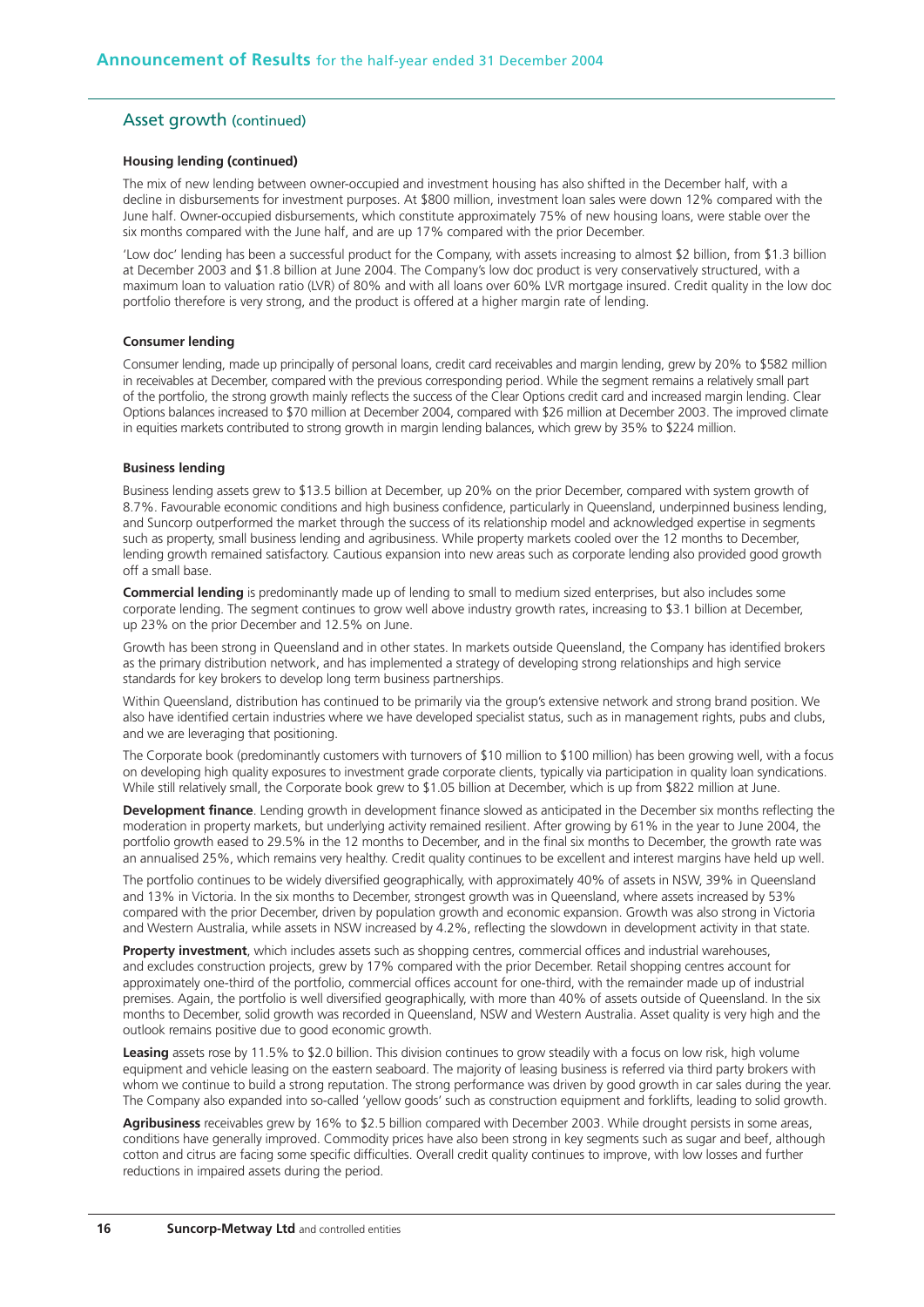## Securitisation of loans

Outstanding securitised assets totalled \$2.5 billion at the end of December 2004, up from \$2.3 billion at June 2004, due to a \$700 million securitisation issue in September 2004 offset by run-off.

The impact of the additional securitisation program undertaken in the half-year was to reduce net interest income by \$2.4 million, and increase fee income by \$1.9 million. The Company plans one domestic and one offshore securitisation issue each year, subject to balance sheet growth and market conditions.

The Company is currently completing a \$2 billion securitisation via the APOLLO Series 2005-1E Trust. The transaction, which is our third offshore issue and the largest to date, is due to settle on 2 March 2005. It includes low doc loans for the first time, representing approximately 9.8% of the total transaction.

|                                                 | <b>Half-Year Ended</b><br><b>Jun-04</b><br><b>Dec-04</b><br><b>Dec-03</b> |               |               | $Jun-03$      | <b>Dec-04</b>  |
|-------------------------------------------------|---------------------------------------------------------------------------|---------------|---------------|---------------|----------------|
|                                                 | $\mathsf{Sm}$                                                             | $\mathsf{Sm}$ | $\mathsf{Sm}$ | $\mathsf{Sm}$ | vs Dec-03<br>% |
| <b>Funding and deposits</b>                     |                                                                           |               |               |               |                |
| <b>Retail funding</b>                           |                                                                           |               |               |               |                |
| Australian retail deposits                      |                                                                           |               |               |               |                |
| Transaction                                     | 4,134                                                                     | 3,146         | 2,646         | 2,353         | 56.2           |
| Investment                                      | 3,741                                                                     | 3,556         | 3,751         | 3,451         | (0.3)          |
| Term                                            | 4,202                                                                     | 4,479         | 4,142         | 3,662         | 1.4            |
| Core retail deposits                            | 12,077                                                                    | 11,181        | 10,539        | 9.466         | 14.6           |
| Retail treasury                                 | 2,360                                                                     | 2,241         | 2,718         | 3,663         | (13.2)         |
| Total retail funding                            | 14,437                                                                    | 13,422        | 13,257        | 13,129        | 8.9            |
| <b>Wholesale funding</b>                        |                                                                           |               |               |               |                |
| Australian wholesale funding                    | 9,427                                                                     | 8,969         | 6,948         | 5,417         | 35.7           |
| Overseas funding sources                        |                                                                           |               |               |               |                |
| Subordinated debt program (USD)                 | 317                                                                       | 360           | 331           | 371           | (4.2)          |
| Asian debt instrument program                   |                                                                           |               | $\sim$        | 132           | n/a            |
| Euro commercial paper market                    | 3,313                                                                     | 2,749         | 3,243         | 2,764         | 2.2            |
| Euro medium term note market                    | 4,404                                                                     | 3,915         | 3,914         | 3,729         | 12.5           |
|                                                 | 8,034                                                                     | 7,024         | 7,488         | 6,996         | 7.3            |
| Total wholesale funding                         | 17,461                                                                    | 15,993        | 14,436        | 12,413        | 21.0           |
| <b>Total funding</b>                            | 31,898                                                                    | 29,415        | 27,693        | 25,542        | 15.2           |
| Total funding is represented by:                |                                                                           |               |               |               |                |
| Deposits and short term borrowings              | 25,585                                                                    | 24,684        | 23,054        | 22,016        | 11.0           |
| Bonds, notes and long term borrowings           | 5,550                                                                     | 3,926         | 3,864         | 2,711         | 43.6           |
| Subordinated debt                               | 763                                                                       | 805           | 775           | 815           | (1.5)          |
| <b>Total</b>                                    | 31,898                                                                    | 29,415        | 27,693        | 25,542        | 15.2           |
| Retail funding as a percentage of total funding | 45%                                                                       | 46%           | 48%           | 51%           | (6.2)          |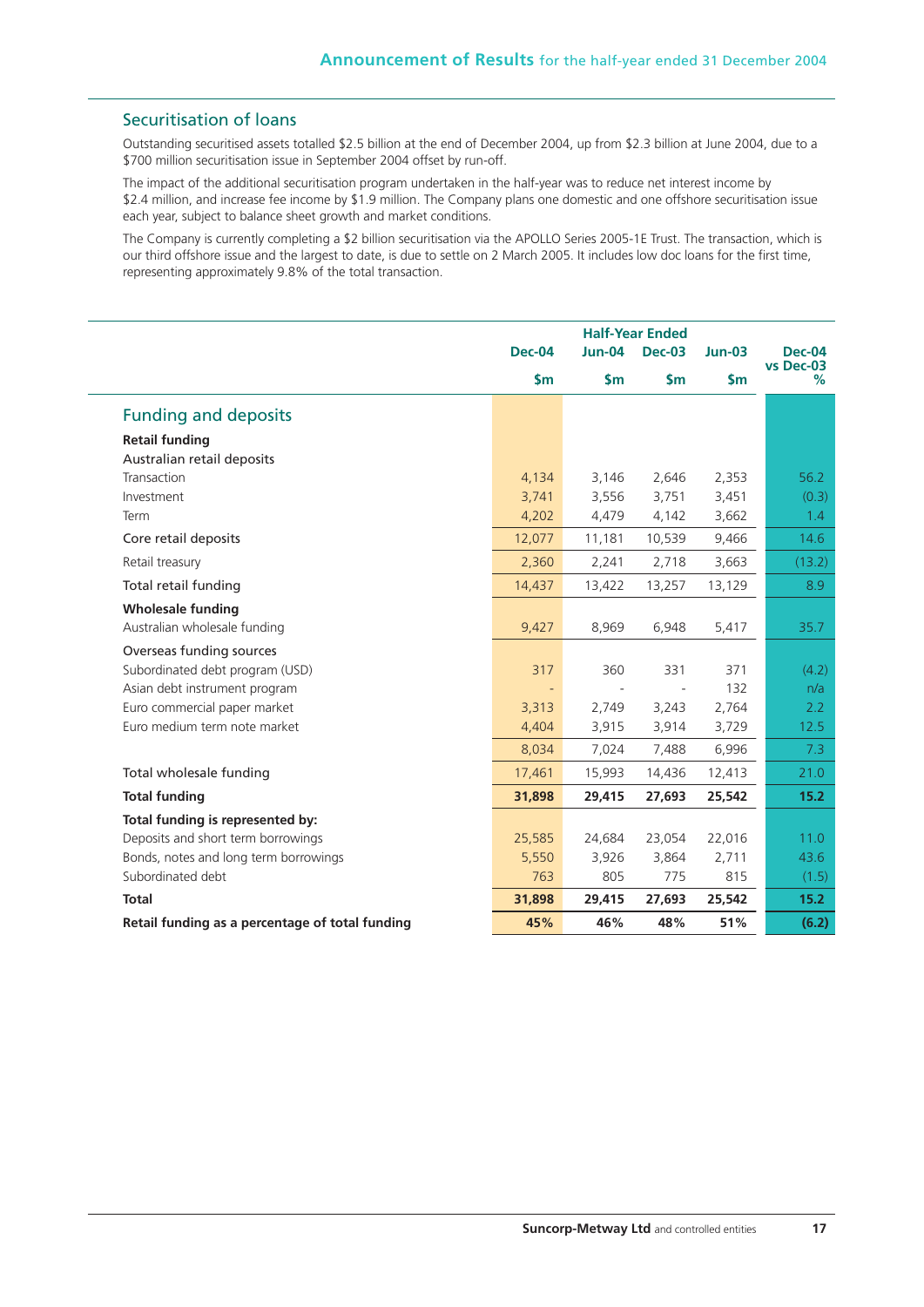## Funding and deposits (continued)

#### **Retail funding**

Strong growth in retail deposits was a highlight of the Bank's performance in the December half, with total retail funding increasing by 8.9% compared with the previous corresponding period, to \$14.4 billion. On an underlying basis, core retail deposits, excluding Treasury, grew by 14.6% to \$12.1 billion, which was well above industry retail deposit growth of 8.9% for the 12 months and reached an annualised rate of 16% in the six months to December.

The major growth was seen in Transaction deposits, which grew 56% to \$4.1 billion. This category includes Personal Transaction, Savings accounts and small business deposits. The high interest bearing Everyday Options transaction account, which provides customers a core transaction account and sub accounts for savings or money management, has been very successful in attracting new retail deposits at rates which remain lower than wholesale funding costs. The account has attracted approximately \$1.5 billion, up from \$488 million at June.

#### **Wholesale funding**

In September 2004, Suncorp Metway Insurance Limited undertook a successful subordinated debt issue raising \$200 million, split between fixed and floating tranches. The proceeds were upstreamed to the Bank via a special dividend. This is the first time the group has raised funds through the General Insurance arm. A total of 20 Australian based investors participated in the transaction. The quality and diversity of the book was very strong, ensuring a strong pricing outcome.

In October 2004, Suncorp undertook a Euro 500 million five year floating rate note issue (equivalent to A\$860 million) which replicates our last visit to the European markets in October 2003. The objectives for this benchmark transaction were to provide additional investor diversification and to lengthen the weighted average term and dispersion of the balance sheet. This was achieved with the book allocation going to 41 investors from 14 countries with some 40% of the deal going to new investors. Private placements and wholesale short term issuance (domestic and offshore) continued to be used to balance liquidity and funding requirements around benchmark transactions.

## Net interest income

Net interest income rose by 18.9% to \$377 million for the half-year, driven by solid lending growth and increased net interest margins.

Compared with the prior December, net interest margins rose seven basis points to 2.31%, reflecting the Company's focus on maintaining pricing disciplines. Average lending rates increased to 7.15% for the six months, compared with 6.79% at the prior December.

The strength of average lending rates flowed through to margin via a small increase in spreads, which rose by one basis point to 2.03%, but mainly through an increase in the value of the free funds on the balance sheet, which increased by six basis points to 0.28%.

Other factors which contributed to the strong margin performance included:

- A shift in the mix of the lending book towards higher margin products, with slower growth in lower margin housing offset by good growth in higher margin business lending products. Within the housing book, sales of discounted introductory products reduced by more than 75% compared with the six months to December 2003.
- Good growth in retail deposits rather than more expensive wholesale funds, which helped to keep in check the average interest rate on liabilities in a competitive environment. The rate was at 4.93% at December 2004, compared with 4.52% at the prior December, and increased by only four basis points from the June half.
- A positive impact from favourable movements in the yield curve. This has led to a seven basis points reduction in the average gap between the 90 day funding benchmark and the cash rate from the December 2003 half to the December 2004 half.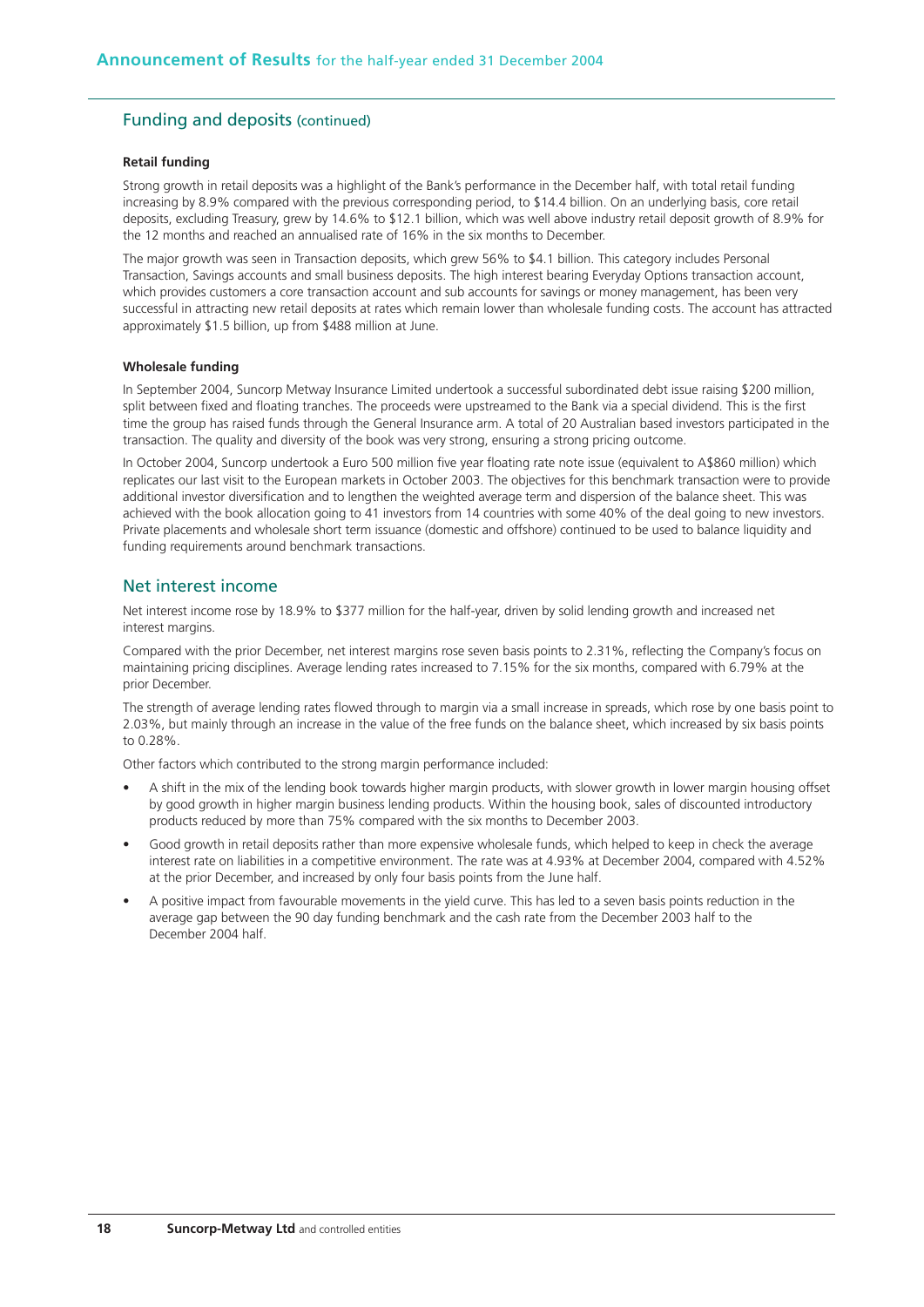## Net banking fee income

Bank fee income for the half-year, at \$73 million, was down 13.1% on the same period in 2003, but up 4.3% on the June half.

The movement from the prior corresponding period was mainly a result of reductions in net lending fees, due to an increase in broker commissions paid, which are netted off against this line. Broker commissions increased from \$13 million in the six months to December 2003, to \$18 million in the period under review, due to the increase in assets generated via the broker channel. The growth in business volumes also led to increases in valuation fees paid.

Fee income also was affected by increases in retention rates, which led to lower break fees, and by competition in the market around discounts in loan establishment fees.

|                        | Dec-04       | $Jun-04$      | <b>Dec-03</b> | $Jun-03$      | <b>Dec-04</b>     |
|------------------------|--------------|---------------|---------------|---------------|-------------------|
|                        | <b>Sm</b>    | $\mathsf{sm}$ | \$m           | $\mathsf{Sm}$ | vs Dec-03<br>$\%$ |
| Net banking fee income |              |               |               |               |                   |
| Lending fees revenue   | 44           | 35            | 43            | 36            | 2.3               |
| Lending fees expense   | (23)         | (19)          | (15)          | (13)          | 53.3              |
| Net lending fees       | 21           | 16            | 28            | 23            | (25.0)            |
| Transaction fees       | 43           | 43            | 43            | 42            | $\sim$            |
| Securitisation fees    | 8            | 10            | 11            | 7             | (27.3)            |
| Interchange fees       | $\mathbf{1}$ | 4             | 2             | 2             | (50.0)            |
|                        | 73           | 70            | 84            | 74            | (13.1)            |



Jun-03 Dec-03 Jun-04 **Dec-04**



Half-year, \$m



**Suncorp-Metway Ltd** and controlled entities **19**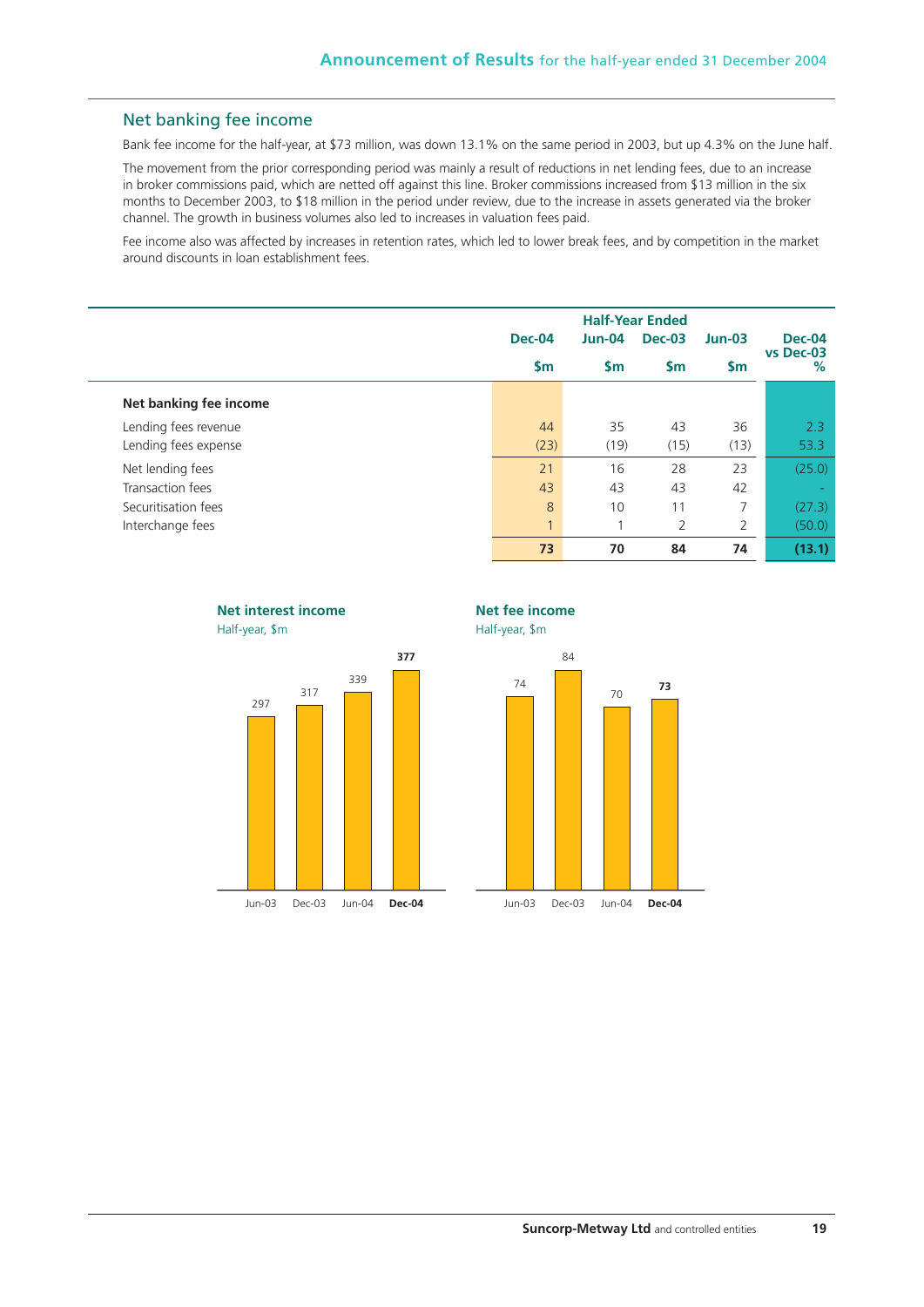### Operating expenses

Operating expenses increased by 7.3% to \$221 million for the half, due mainly to higher staff-related costs, including increases in performance-based remuneration. Other major categories remained fairly stable.

Importantly, the rate of cost growth was lower than the 12.8% increase in operating revenue, leading to a reduction in the cost to income ratio to 48.1% for the year. At that level, the ratio is in line with major bank competitors and well below other regional banks, demonstrating the cost efficiencies available from the group's diversified financial services business model.

## Bad and doubtful debts

The charge for bad and doubtful debts was \$18 million for the half, down from \$24 million in the December half of 2003. As a proportion of average loans, advances and other receivables, the bad debt charge amounts to just six basis points for the half, demonstrating the high credit quality of the portfolio. The bulk of the bad debt charge (\$12 million) was the normal increase in the general provision due to growth in the book.

|                                   | <b>Dec-04</b>  |           | $Jun-04$  |           | <b>Dec-03</b>  |  |  | $Jun-03$ | <b>Dec-04</b> |
|-----------------------------------|----------------|-----------|-----------|-----------|----------------|--|--|----------|---------------|
|                                   | <b>Sm</b>      | <b>Sm</b> | <b>Sm</b> | <b>Sm</b> | vs Dec-03<br>% |  |  |          |               |
| Charge for bad and doubtful debts |                |           |           |           |                |  |  |          |               |
| General provision for impairment  | 12             | 9         | 10        | 6         | 20.0           |  |  |          |               |
| Specific provision for impairment | $\overline{4}$ |           | 11        | 8         | (63.6)         |  |  |          |               |
| Bad debts written off             | $\overline{4}$ | 6         | 4         | 11        |                |  |  |          |               |
| Bad debts recovered               | (2)            | (2)       | (1)       | (2)       | 100.0          |  |  |          |               |
|                                   | 18             | 24        | 24        | 23        | (25.0)         |  |  |          |               |

Approximately 57% of total lending is made up of low risk housing loans, and the portfolio has very low exposure to large corporate lending or unsecured consumer finance. The bulk of lending, including housing, development finance, property investment, agribusiness and commercial lending is secured by land and buildings at conservative valuations.

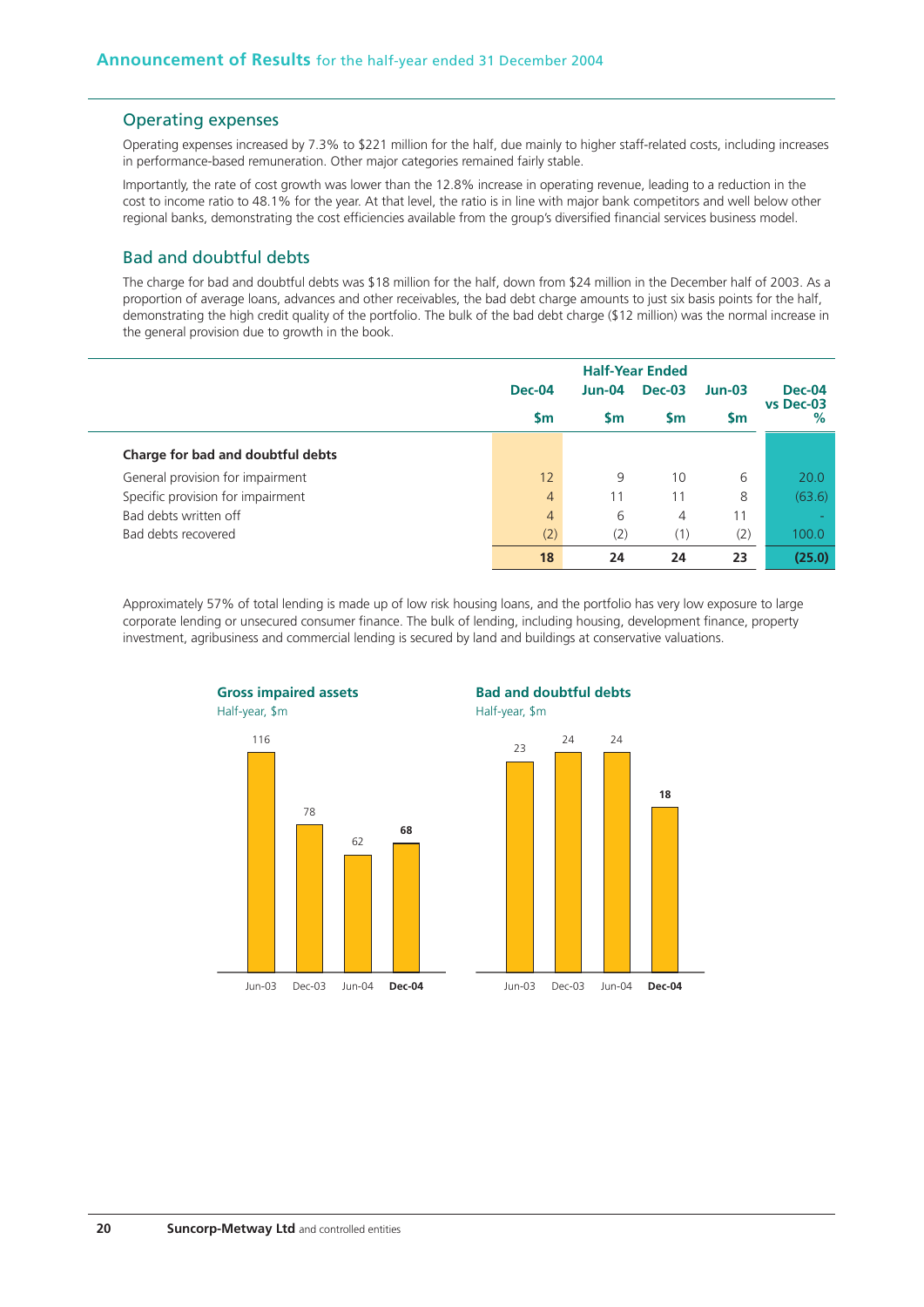## Impaired assets

Credit quality remains very sound, with gross impaired assets totalling \$68 million, equivalent to just 0.23% of gross loans, advances and other receivables. Past 90 day due loans were at \$53 million, taking total non-performing loans to \$121 million, down from \$133 million in the prior December half. As a proportion of gross loans, non-performing loans represent just 0.40%.

Of the \$68 million in impaired assets, agribusiness remains the biggest segment at \$32 million, although this has reduced from \$46 million in the prior June half as conditions in rural industries have improved. It is important to note that the majority of the Company's loan book is secured by hard assets and property. Therefore, while a loan may become non-performing, it typically does not result in a bad debt charge due to the strength of the security position underpinning the loan.

|                                                                                                                                                                                                                   | <b>Half-Year Ended</b> |                           |                          |               |                            |
|-------------------------------------------------------------------------------------------------------------------------------------------------------------------------------------------------------------------|------------------------|---------------------------|--------------------------|---------------|----------------------------|
|                                                                                                                                                                                                                   | <b>Dec-04</b>          | $Jun-04$<br><b>Dec-03</b> |                          | $Jun-03$      | <b>Dec-04</b><br>vs Dec-03 |
|                                                                                                                                                                                                                   | $\mathsf{sm}$          | $\mathsf{Sm}$             | \$m                      | $\mathsf{Sm}$ | %                          |
| Gross balances of non-accrual loans                                                                                                                                                                               |                        |                           |                          |               |                            |
| with specific provisions set aside                                                                                                                                                                                | 32                     | 32                        | 48                       | 51            | (33.3)                     |
| without specific provisions set aside                                                                                                                                                                             | 36                     | 30                        | 30                       | 65            | 20.0                       |
| Gross impaired assets                                                                                                                                                                                             | 68                     | 62                        | 78                       | 116           | (12.8)                     |
| Interest reserved                                                                                                                                                                                                 | (7)                    | (8)                       | (10)                     | (13)          | (30.0)                     |
| Net balances                                                                                                                                                                                                      | 61                     | 54                        | 68                       | 103           | (10.3)                     |
| Specific provision for impairment                                                                                                                                                                                 | (18)                   | (19)                      | (20)                     | (17)          | (10.0)                     |
| <b>Net impaired assets</b>                                                                                                                                                                                        | 43                     | 35                        | 48                       | 86            | (10.4)                     |
| Size of gross impaired assets                                                                                                                                                                                     |                        |                           |                          |               |                            |
| Less than one million                                                                                                                                                                                             | 25                     | 25                        | 34                       | 38            | (26.5)                     |
| Greater than one million but less than ten million                                                                                                                                                                | 32                     | 27                        | 44                       | 78            | (27.3)                     |
| Greater than ten million                                                                                                                                                                                          | 11                     | 10                        | $\overline{\phantom{a}}$ |               | n/a                        |
|                                                                                                                                                                                                                   | 68                     | 62                        | 78                       | 116           | (12.8)                     |
| Past due loans not shown as impaired assets                                                                                                                                                                       |                        |                           |                          |               |                            |
| Impaired assets do not include loans accruing interest<br>which are in arrears 90 days or more where the loans are<br>well secured. Interest revenue continues to be recognised<br>in the contribution to profit. |                        |                           |                          |               |                            |
| The value of past due loans is                                                                                                                                                                                    | 53                     | 67                        | 55                       | 71            | (3.6)                      |
| <b>Gross non-performing loans</b>                                                                                                                                                                                 | 121                    | 129                       | 133                      | 187           | (9.0)                      |
| Interest income foregone on impaired assets                                                                                                                                                                       |                        |                           |                          |               |                            |
| Net interest charged but not recognised as revenue<br>in the contribution to profit during the half-year was                                                                                                      | 4                      | $\overline{4}$            | $\overline{4}$           | 5             | 0.0                        |
| Interest income on impaired assets recognised in<br>the Statement of Operating Profit                                                                                                                             |                        |                           |                          |               |                            |
| Net interest charged and recognised as revenue in<br>the contribution to profit during the half-year was                                                                                                          | $\mathbf{1}$           | 3                         | $\overline{4}$           | 4             | (75.0)                     |
| Analysis of movements in gross impaired assets                                                                                                                                                                    |                        |                           |                          |               |                            |
| Balance at the beginning of the half-year                                                                                                                                                                         | 62                     | 78                        | 116                      | 146           | (46.6)                     |
| Recognition of new impaired assets and increases in<br>previously recognised impaired assets                                                                                                                      |                        |                           |                          |               |                            |
| Impaired assets written off during the half-year                                                                                                                                                                  | 30<br>(5)              | 22<br>(12)                | 26<br>(8)                | 32<br>(7)     | 15.4<br>(37.5)             |
| Impaired assets which have been restated as performing                                                                                                                                                            |                        |                           |                          |               |                            |
| assets or repaid                                                                                                                                                                                                  | (19)                   | (26)                      | (56)                     | (55)          | (66.1)                     |
| Balance at the end of the half-year                                                                                                                                                                               | 68                     | 62                        | 78                       | 116           | (12.8)                     |
|                                                                                                                                                                                                                   |                        |                           |                          |               |                            |
|                                                                                                                                                                                                                   | $\%$                   | $\%$                      | $\%$                     | $\%$          |                            |
| Gross impaired assets as a percentage of gross<br>loans, advances and other receivables<br>Gross non-performing loans as a percentage of                                                                          | 0.23                   | 0.22                      | 0.30                     | 0.50          | (23.3)                     |
| gross loans, advances and other receivables                                                                                                                                                                       | 0.40                   | 0.46                      | 0.52                     | 0.80          | (23.1)                     |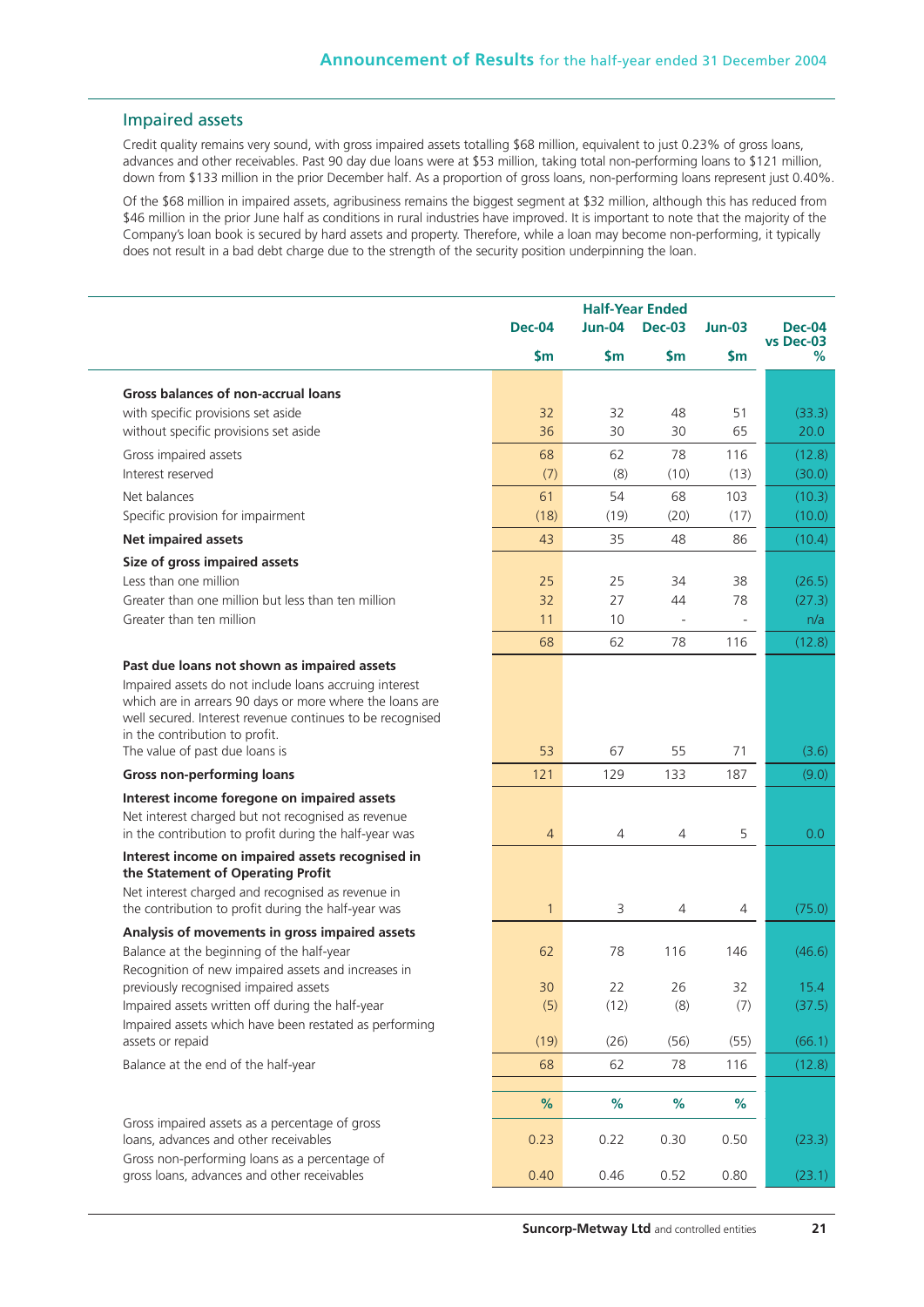## Impaired assets (continued)

Industry breakdown shown below is based on the source of credit risk whereas the asset growth table on page 14 is based on the nature of the loan.

Industry breakdown of impaired assets and specific provisions as at 31 December 2004 are as follows:

|                                   | Total<br>Lending<br><b>Sm</b> | <b>Impaired</b><br>$\mathsf{Sm}$ | <b>Specific</b><br><b>Assets Provision</b><br><b>Sm</b> |
|-----------------------------------|-------------------------------|----------------------------------|---------------------------------------------------------|
|                                   |                               |                                  |                                                         |
| Agribusiness                      | 2,274                         | 32                               | 15                                                      |
| Construction and development      | 3,061                         | 9                                | $\overline{1}$                                          |
| <b>Financial services</b>         | 346                           | $\qquad \qquad \blacksquare$     | ٠                                                       |
| Hospitality                       | 828                           | 3                                | -                                                       |
| Manufacturing                     | 403                           |                                  | ٠                                                       |
| Professional services             | 601                           | $\overline{2}$                   | ٠                                                       |
| Property investment               | 3,757                         | 11                               | ٠                                                       |
| Real estate mortgage              | 19,095                        |                                  | ٠                                                       |
| Personal                          | 582                           |                                  |                                                         |
| Government and public authorities | $\overline{2}$                |                                  | ٠                                                       |
| Other commercial and industrial   | 1,645                         | 9                                | $\overline{ }$                                          |
|                                   | 32,594                        | 68                               | 18                                                      |

Industry breakdown of impaired assets and specific provisions as at 30 June 2004 are as follows:

|                                   | <b>Total</b><br>Lending<br>Sm | <b>Impaired</b><br><b>Sm</b> | <b>Specific</b><br><b>Assets Provision</b><br><b>Sm</b> |
|-----------------------------------|-------------------------------|------------------------------|---------------------------------------------------------|
| Agribusiness                      | 2,083                         | 46                           | 16                                                      |
| Construction and development      | 2,743                         | 2                            |                                                         |
| Financial services                | 332                           |                              |                                                         |
| Hospitality                       | 711                           |                              |                                                         |
| Manufacturing                     | 408                           | $\overline{2}$               |                                                         |
| Professional services             | 586                           |                              |                                                         |
| Property investment               | 3,414                         |                              |                                                         |
| Real estate mortgage              | 17,842                        |                              |                                                         |
| Personal                          | 543                           |                              |                                                         |
| Government and public authorities | $\mathcal{P}$                 |                              |                                                         |
| Other commercial and industrial   | 1,453                         | 8                            |                                                         |
|                                   | 30,117                        | 62                           | 19                                                      |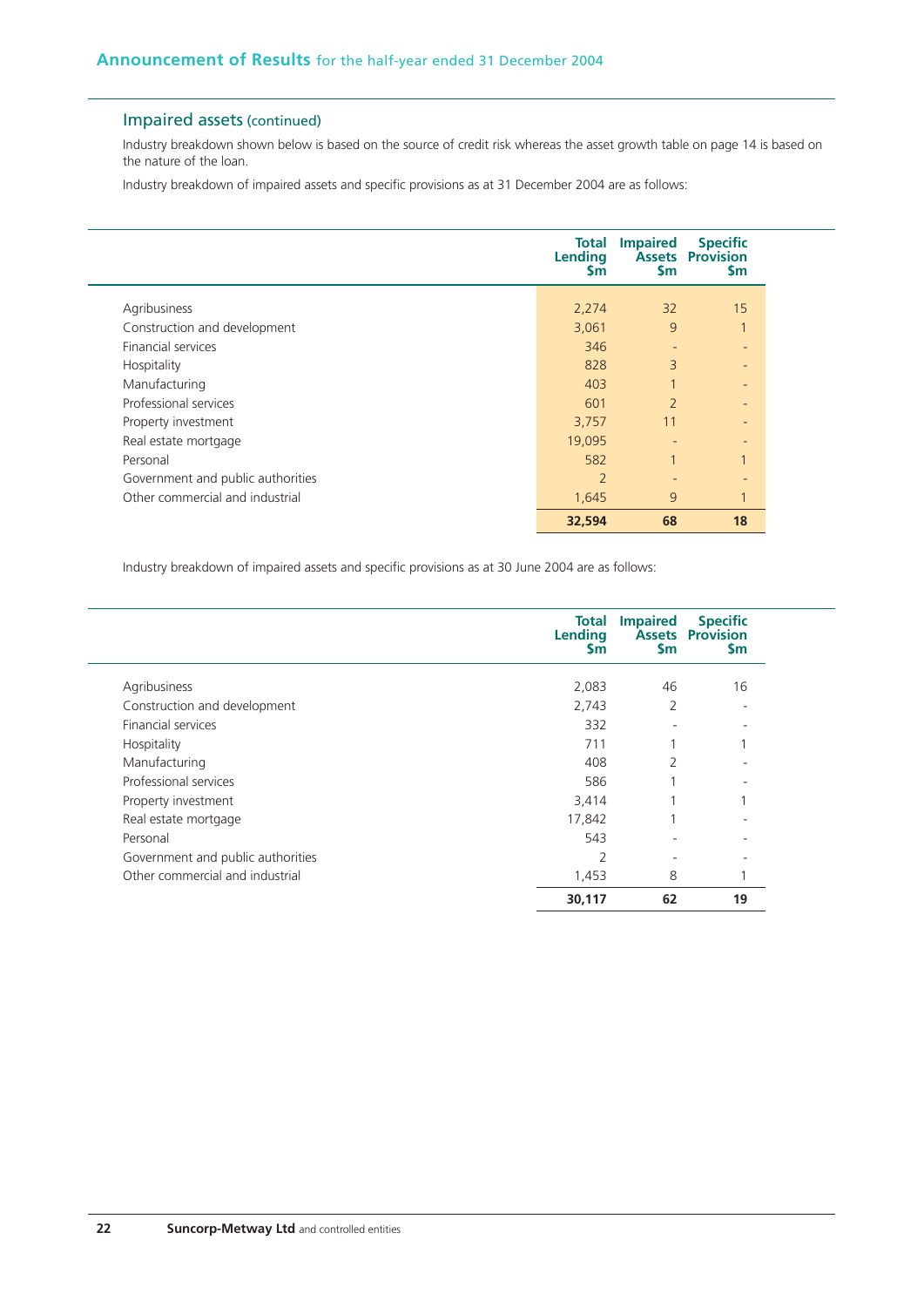## Impaired assets (continued)

Industry breakdown of impaired assets and specific provisions as at 31 December 2003 are as follows:

|                                   | <b>Total</b><br><b>Lending</b><br>Sm | <b>Impaired</b><br>\$m   | <b>Specific</b><br><b>Assets Provision</b><br><b>Sm</b> |
|-----------------------------------|--------------------------------------|--------------------------|---------------------------------------------------------|
| Agribusiness                      | 1,968                                | 46                       | 13                                                      |
| Construction and development      | 2,500                                | 6                        |                                                         |
| <b>Financial services</b>         | 376                                  | ٠                        |                                                         |
| Hospitality                       | 723                                  | $\overline{4}$           |                                                         |
| Manufacturing                     | 393                                  | 7                        |                                                         |
| Professional services             | 542                                  |                          |                                                         |
| Property investment               | 3,007                                | 5                        | 2                                                       |
| Real estate mortgage              | 16,074                               | 2                        |                                                         |
| Personal                          | 485                                  | ٠                        |                                                         |
| Government and public authorities | $\overline{2}$                       | $\overline{\phantom{a}}$ | $\overline{\phantom{0}}$                                |
| Other commercial and industrial   | 1,329                                | 7                        | 2                                                       |
|                                   | 27,399                               | 78                       | 20                                                      |

Industry breakdown of impaired assets and specific provisions as at 30 June 2003 are as follows:

|                                   | Total<br>Lending<br><b>Sm</b> | <b>Impaired</b><br>$\mathsf{sm}$ | <b>Specific</b><br><b>Assets Provision</b><br><b>Sm</b> |
|-----------------------------------|-------------------------------|----------------------------------|---------------------------------------------------------|
| Agribusiness                      | 1,921                         | 62                               |                                                         |
| Construction and development      | 1,947                         | 7                                |                                                         |
| <b>Financial services</b>         | 156                           |                                  |                                                         |
| Hospitality                       | 643                           | 14                               |                                                         |
| Manufacturing                     | 379                           | 3                                | 2                                                       |
| Professional services             | 543                           | $\mathcal{P}$                    |                                                         |
| Property investment               | 2,677                         | 11                               | 3                                                       |
| Real estate mortgage              | 15,028                        |                                  |                                                         |
| Personal                          | 477                           |                                  |                                                         |
| Government and public authorities | 2                             |                                  |                                                         |
| Other commercial and industrial   | 1,286                         | 16                               |                                                         |
|                                   | 25,059                        | 116                              | 17                                                      |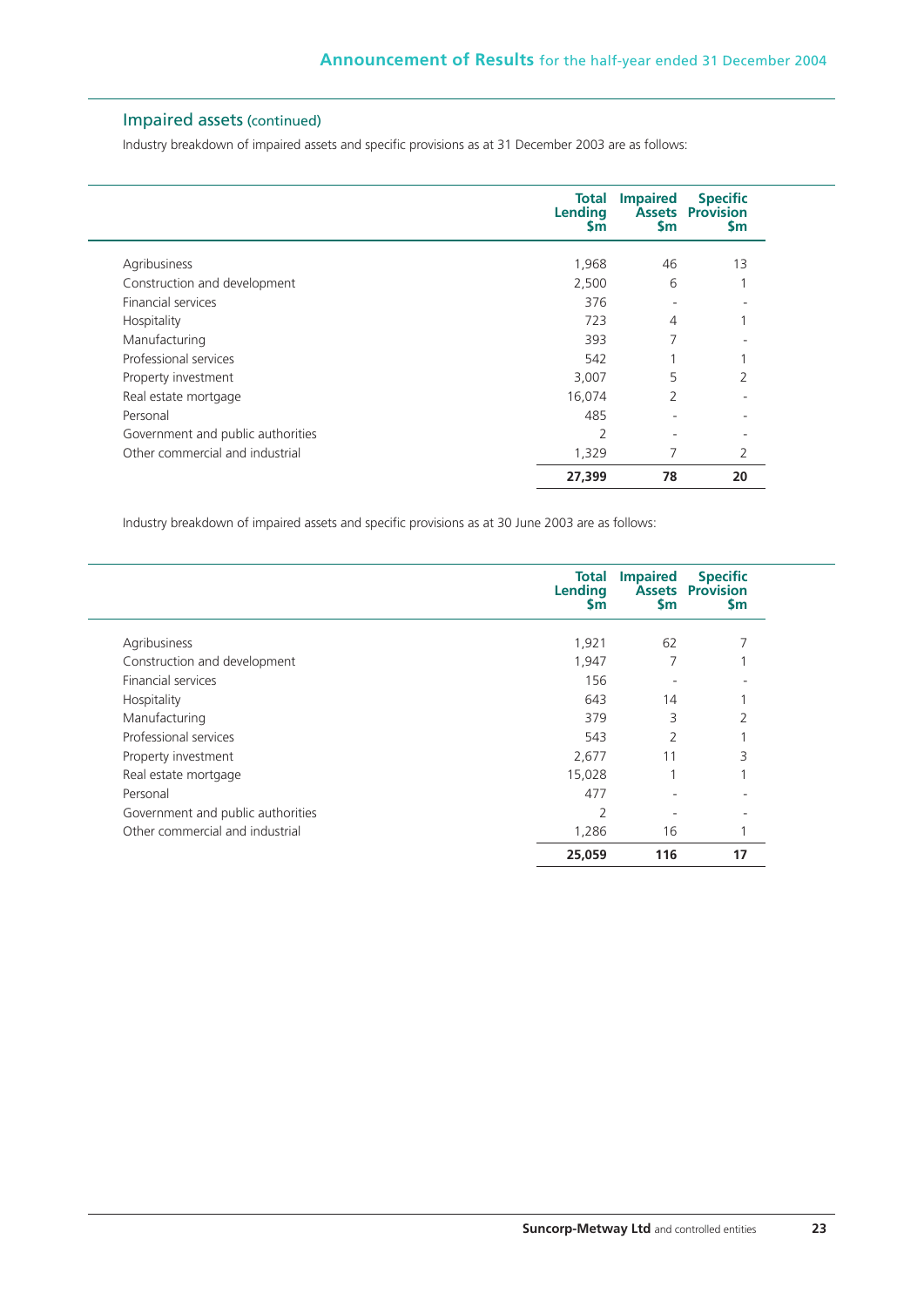## **Announcement of Results** for the half-year ended 31 December 2004

|                                                                    |               | <b>Half-Year Ended</b> |               |               |                            |
|--------------------------------------------------------------------|---------------|------------------------|---------------|---------------|----------------------------|
|                                                                    | <b>Dec-04</b> | $Jun-04$               | <b>Dec-03</b> | $Jun-03$      | <b>Dec-04</b><br>vs Dec-03 |
|                                                                    | $\mathsf{Sm}$ | \$m\$                  | $\mathsf{Sm}$ | $\mathsf{Sm}$ | %                          |
| Provision for impairment                                           |               |                        |               |               |                            |
| <b>General provision</b>                                           |               |                        |               |               |                            |
| Balance at the beginning of the period                             | 123           | 114                    | 104           | 98            | 18.3                       |
| Charge against contribution to profit                              | 12            | 9                      | 10            | 6             | 20.0                       |
| Balance at the end of the period                                   | 135           | 123                    | 114           | 104           | 18.4                       |
| <b>Specific provision</b>                                          |               |                        |               |               |                            |
| Balance at the beginning of the period                             | 19            | 20                     | 17            | 16            | 11.8                       |
| Charge against contribution to profit                              |               |                        |               |               |                            |
| - new and increased provisions                                     | 6             | 15                     | 14            | 9             | (57.1)                     |
| Write back of provisions no longer required                        | (2)           | (4)                    | (3)           | (1)           | (33.3)                     |
| Bad debts written-off                                              | (5)           | (12)                   | (8)           | (7)           | (37.5)                     |
| Balance at the end of the period                                   | 18            | 19                     | 20            | 17            | (10.0)                     |
| Total provision for impairment - Banking activities                | 153           | 142                    | 134           | 121           | 14.2                       |
|                                                                    |               |                        |               |               |                            |
|                                                                    | %             | %                      | %             | %             |                            |
| Provision for impairment expressed as a percentage                 |               |                        |               |               |                            |
| of gross impaired assets less interest reserved are<br>as follows: |               |                        |               |               |                            |
| Specific provision                                                 | 29.5          | 35.2                   | 29.4          | 16.5          |                            |
| Total provision                                                    | 250.8         | 263.0                  | 197.1         | 117.5         |                            |
| General provision for impairment expressed as a                    |               |                        |               |               |                            |
| percentage of risk weighted assets, including off                  |               |                        |               |               |                            |
| balance sheet positions                                            | 0.58          | 0.58                   | 0.58          | 0.58          |                            |

Provisioning levels remain prudent given the low loss history of the portfolio. The general provision was increased by \$12 million during the half, to \$135 million, maintaining the provision at 0.58% of risk weighted assets. Unlike major bank competitors, the general provision is only partially tax-effected. If it were fully tax effected, the provision would increase by \$24 million to \$159 million, which would be equal to 0.68% of risk weighted assets.

The specific provision reduced by \$1 million to \$18 million, equal to 0.08% of risk weighted assets, confirming the strong credit quality of the portfolio and high security position.

Total provisions are equivalent to a conservative 251% of gross impaired assets less interest reserved, up from 197% at December 2003.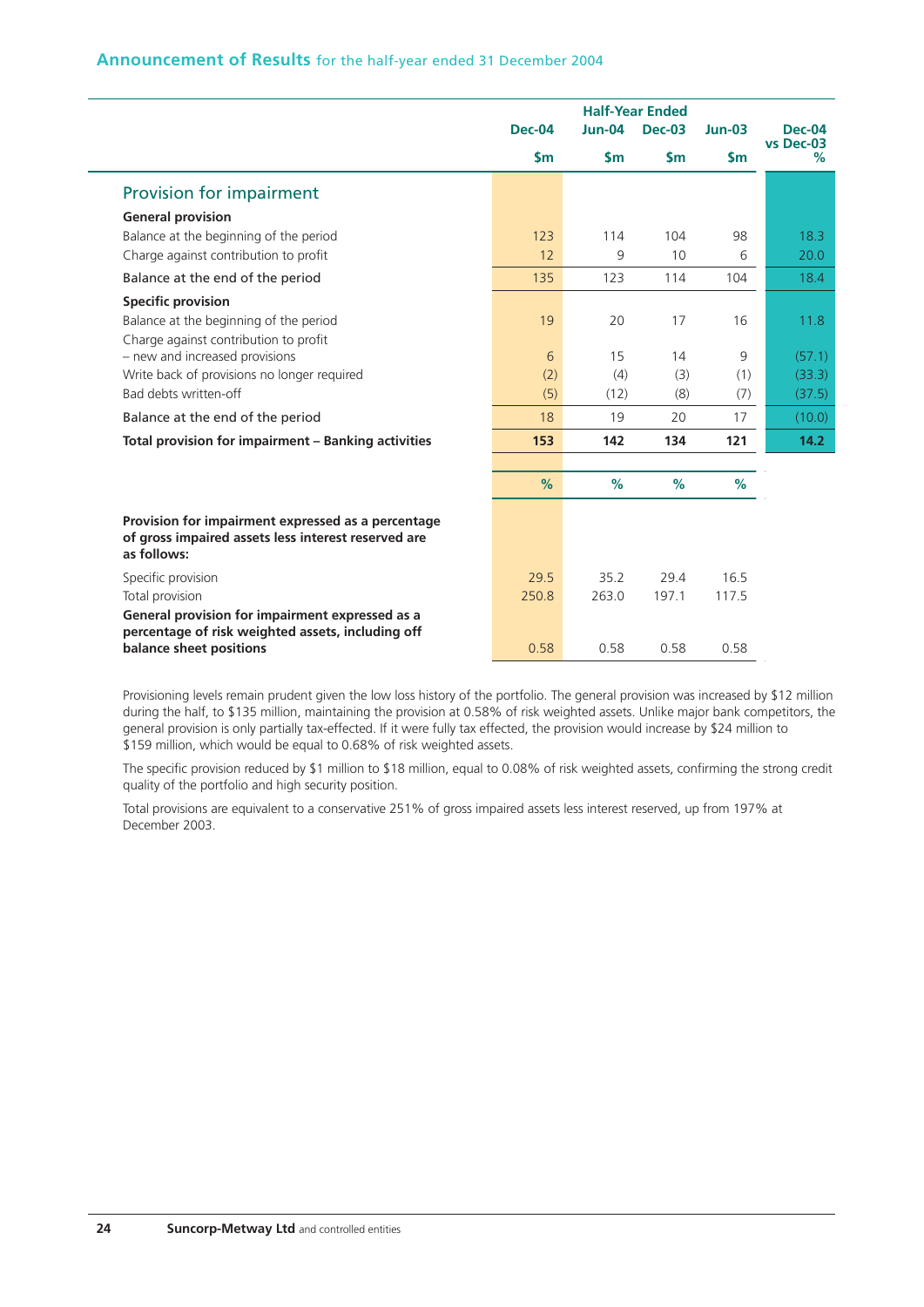|                                             |                         | <b>Half-Year Ended Dec-04</b> |                                              |                       | <b>Half-Year Ended Jun-04</b>          |           |  |
|---------------------------------------------|-------------------------|-------------------------------|----------------------------------------------|-----------------------|----------------------------------------|-----------|--|
|                                             | <b>Balance</b><br>\$m\$ | \$m                           | <b>Average Interest Average</b><br>Rate<br>℅ | <b>Balance</b><br>\$m | <b>Average Interest Average</b><br>\$m | Rate<br>% |  |
| Average banking assets<br>and liabilities   |                         |                               |                                              |                       |                                        |           |  |
| <b>Assets</b>                               |                         |                               |                                              |                       |                                        |           |  |
| <b>Interest earning assets</b>              |                         |                               |                                              |                       |                                        |           |  |
| Trading securities                          | 3,028                   | 83                            | 5.44                                         | 2,733                 | 75                                     | 5.52      |  |
| Gross loans, advances and other receivables | 28,921                  | 1,043                         | 7.15                                         | 26,595                | 942                                    | 7.12      |  |
| Other interest earning assets               | 380                     | 9                             | 4.70                                         | 309                   | 7                                      | 4.56      |  |
| Total interest earning assets               | 32,329                  | 1,135                         | 6.96                                         | 29,637                | 1,024                                  | 6.95      |  |
| Non-interest earning assets                 |                         |                               |                                              |                       |                                        |           |  |
| Provision for impairment                    | (146)                   |                               |                                              | (135)                 |                                        |           |  |
| Property, plant and equipment               | 175                     |                               |                                              | 191                   |                                        |           |  |
| Other financial assets                      | 2,352                   |                               |                                              | 2,395                 |                                        |           |  |
| Total non-interest earning assets           | 2,381                   |                               |                                              | 2,451                 |                                        |           |  |
| <b>Total assets</b>                         | 34,710                  |                               |                                              | 32,088                |                                        |           |  |
| <b>Liabilities</b>                          |                         |                               |                                              |                       |                                        |           |  |
| <b>Interest bearing liabilities</b>         |                         |                               |                                              |                       |                                        |           |  |
| Deposits and short term borrowings          | 26,263                  | 637                           | 4.81                                         | 23,298                | 549                                    | 4.74      |  |
| Bonds, notes and long term borrowings       | 3,688                   | 102                           | 5.49                                         | 4,300                 | 118                                    | 5.52      |  |
| Subordinated notes <sup>(1)</sup>           | 568                     | 19                            | 6.64                                         | 546                   | 18                                     | 6.63      |  |
| Total interest bearing liabilities          | 30,519                  | 758                           | 4.93                                         | 28,144                | 685                                    | 4.89      |  |
| <b>Non-interest bearing liabilities</b>     |                         |                               |                                              |                       |                                        |           |  |
| Other liabilities                           | 656                     |                               |                                              | 634                   |                                        |           |  |
| Total non-interest bearing liabilities      | 656                     |                               |                                              | 634                   |                                        |           |  |
| <b>Total liabilities</b>                    | 31,175                  |                               |                                              | 28,778                |                                        |           |  |
| Net assets                                  | 3,535                   |                               |                                              | 3,310                 |                                        |           |  |
| Analysis of interest margin and spread      |                         |                               |                                              |                       |                                        |           |  |
| Interest earning assets                     | 32,329                  | 1,135                         | 6.96                                         | 29,637                | 1,024                                  | 6.95      |  |
| Interest bearing liabilities                | 30,519                  | 758                           | 4.93                                         | 28,144                | 685                                    | 4.89      |  |
| Net interest spread                         |                         |                               | 2.03                                         |                       |                                        | 2.06      |  |
| Net interest margin                         | 32,329                  | 377                           | 2.31                                         | 29,637                | 339                                    | 2.30      |  |

#### **Notes:**

(1) Excludes the subordinated debt notionally allocated to General Insurance as capital funding and the associated interest cost charged to General Insurance.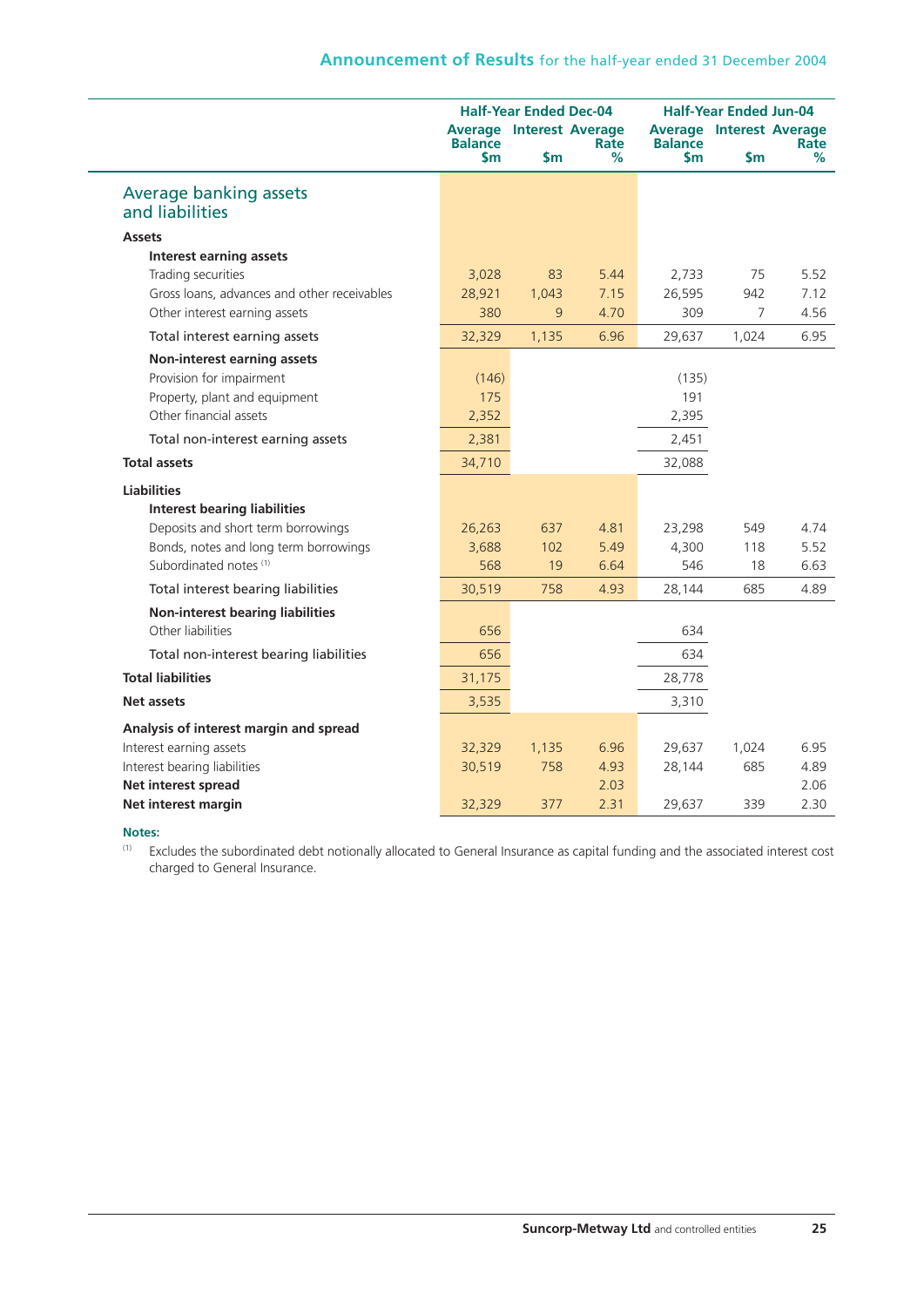## **Announcement of Results** for the half-year ended 31 December 2004

|                                                              |                                                                | <b>Half-Year Ended Dec-03</b> |           |                                                                | <b>Half-Year Ended Jun-03</b> |           |  |
|--------------------------------------------------------------|----------------------------------------------------------------|-------------------------------|-----------|----------------------------------------------------------------|-------------------------------|-----------|--|
|                                                              | <b>Average Interest Average</b><br><b>Balance</b><br><b>Sm</b> | <b>Sm</b>                     | Rate<br>℅ | <b>Average Interest Average</b><br><b>Balance</b><br><b>Sm</b> | Sm                            | Rate<br>℅ |  |
| <b>Average banking assets</b><br>and liabilities (continued) |                                                                |                               |           |                                                                |                               |           |  |
| <b>Assets</b>                                                |                                                                |                               |           |                                                                |                               |           |  |
| <b>Interest earning assets</b>                               |                                                                |                               |           |                                                                |                               |           |  |
| Trading securities                                           | 2,918                                                          | 70                            | 4.77      | 2,752                                                          | 65                            | 4.76      |  |
| Gross loans, advances and other receivables                  | 24,801                                                         | 847                           | 6.79      | 23,256                                                         | 783                           | 6.79      |  |
| Other interest earning assets                                | 426                                                            | 9                             | 4.20      | 304                                                            | 7                             | 4.64      |  |
| Total interest earning assets                                | 28,145                                                         | 926                           | 6.54      | 26,312                                                         | 855                           | 6.55      |  |
| <b>Non-interest earning assets</b>                           |                                                                |                               |           |                                                                |                               |           |  |
| Provision for impairment                                     | (127)                                                          |                               |           | (115)                                                          |                               |           |  |
| Property, plant and equipment                                | 209                                                            |                               |           | 223                                                            |                               |           |  |
| Other financial assets                                       | 2,279                                                          |                               |           | 2,249                                                          |                               |           |  |
| Total non-interest earning assets                            | 2,361                                                          |                               |           | 2,357                                                          |                               |           |  |
| <b>Total assets</b>                                          | 30,506                                                         |                               |           | 28,669                                                         |                               |           |  |
| <b>Liabilities</b>                                           |                                                                |                               |           |                                                                |                               |           |  |
| Interest bearing liabilities                                 |                                                                |                               |           |                                                                |                               |           |  |
| Deposits and short term borrowings                           | 21,987                                                         | 471                           | 4.26      | 21,690                                                         | 468                           | 4.35      |  |
| Bonds, notes and long term borrowings                        | 4,270                                                          | 121                           | 5.64      | 2,939                                                          | 76                            | 5.21      |  |
| Subordinated notes <sup>(1)</sup>                            | 532                                                            | 17                            | 6.36      | 488                                                            | 14                            | 5.79      |  |
| Total interest bearing liabilities                           | 26,789                                                         | 609                           | 4.52      | 25,117                                                         | 558                           | 4.48      |  |
| <b>Non-interest bearing liabilities</b>                      |                                                                |                               |           |                                                                |                               |           |  |
| Other liabilities                                            | 511                                                            |                               |           | 378                                                            |                               |           |  |
| Total non-interest bearing liabilities                       | 511                                                            |                               |           | 378                                                            |                               |           |  |
| <b>Total liabilities</b>                                     | 27,300                                                         |                               |           | 25,495                                                         |                               |           |  |
| Net assets                                                   | 3,206                                                          |                               |           | 3,174                                                          |                               |           |  |
| Analysis of interest margin and spread                       |                                                                |                               |           |                                                                |                               |           |  |
| Interest earning assets                                      | 28,145                                                         | 926                           | 6.54      | 26,312                                                         | 855                           | 6.55      |  |
| Interest bearing liabilities                                 | 26,789                                                         | 609                           | 4.52      | 25,117                                                         | 558                           | 4.48      |  |
| Net interest spread                                          |                                                                |                               | 2.02      |                                                                |                               | 2.07      |  |
| Net interest margin                                          | 28,145                                                         | 317                           | 2.24      | 26,312                                                         | 297                           | 2.28      |  |

#### **Notes:**

(1) Excludes the subordinated debt notionally allocated to General Insurance as capital funding and the associated interest cost charged to General Insurance.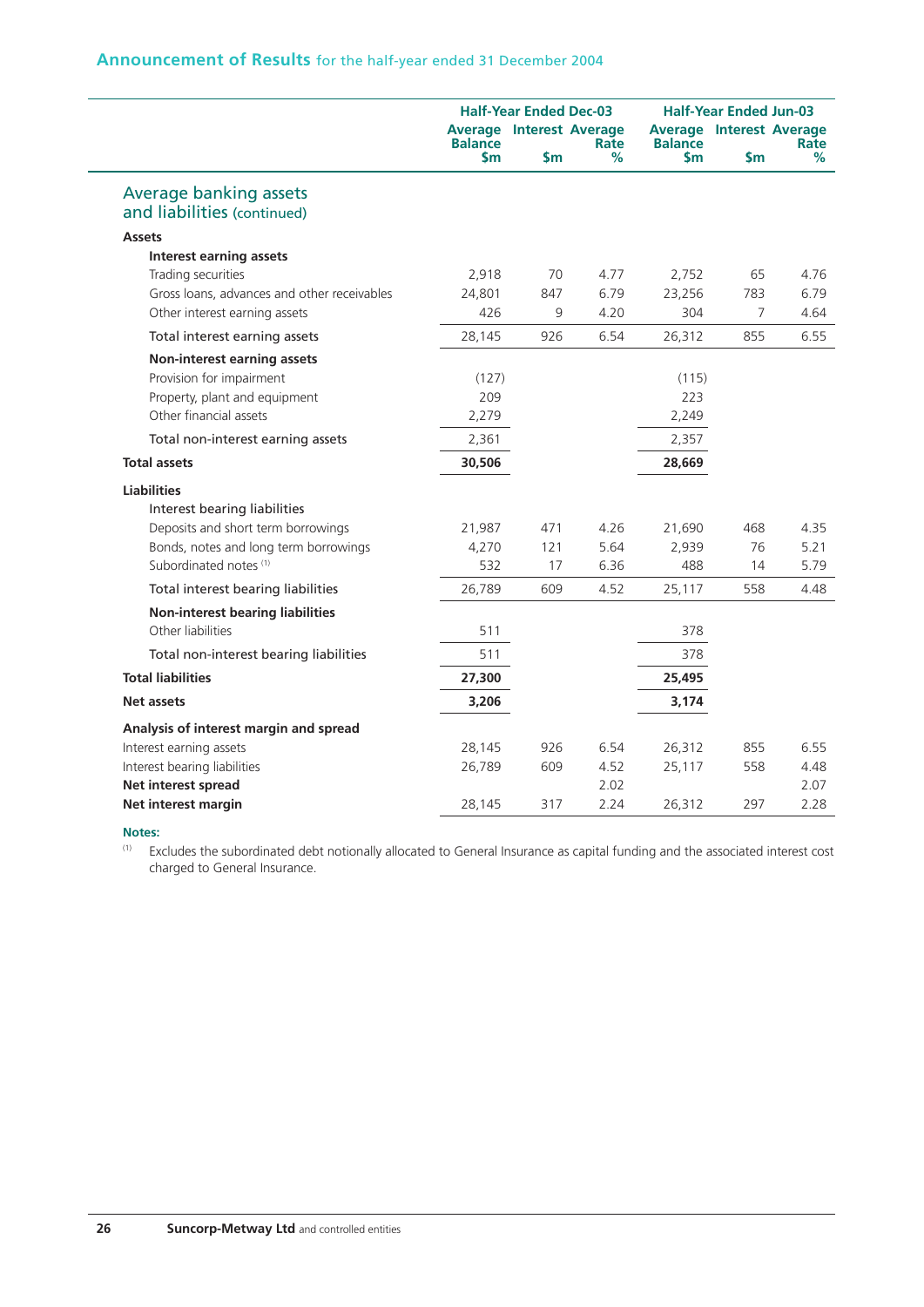## Changes in net interest income: Volume and rate analysis

The tables below allocate changes in net interest income between changes in volume and changes in rate over the four half years. Volume variances have been calculated by multiplying the average of both half years' average interest rates by the movement in average asset and liability balances. Rate variances have been calculated by multiplying the average asset and liability balances by the change in average interest rates, and includes differences arising from different numbers of days in the periods.

|                                             | Half-Year Dec-04 v Jun-04<br><b>Changes due to:</b> |                          |                    | Half-Year Jun-04 v Dec-03<br><b>Changes due to:</b> |            |                           |  |
|---------------------------------------------|-----------------------------------------------------|--------------------------|--------------------|-----------------------------------------------------|------------|---------------------------|--|
|                                             | <b>Volume</b><br><b>Sm</b>                          | Rate<br><b>Sm</b>        | Total<br><b>Sm</b> | <b>Volume</b><br><b>Sm</b>                          | Rate<br>Sm | <b>Total</b><br><b>Sm</b> |  |
| Interest earning assets                     |                                                     |                          |                    |                                                     |            |                           |  |
| Trading securities                          | 8                                                   | ٠                        | 8                  | (5)                                                 | 10         | 5                         |  |
| Gross loans, advances and other receivables | 84                                                  | 17                       | 101                | 62                                                  | 33         | 95                        |  |
| Other interest earning assets               | $\overline{2}$                                      | $\overline{\phantom{a}}$ | $\overline{2}$     | (3)                                                 |            | (2)                       |  |
| Change in interest income                   | 94                                                  | 17                       | 111                | 54                                                  | 44         | 98                        |  |
| Interest bearing liabilities                |                                                     |                          |                    |                                                     |            |                           |  |
| Deposits and short term borrowings          | 71                                                  | 17                       | 88                 | 29                                                  | 49         | 78                        |  |
| Bonds, notes and long term borrowings       | (17)                                                |                          | (16)               |                                                     | (4)        | (3)                       |  |
| Subordinated notes                          |                                                     | $\overline{\phantom{a}}$ |                    | $\overline{\phantom{a}}$                            |            |                           |  |
| Change in interest expense                  | 55                                                  | 18                       | 73                 | 30                                                  | 46         | 76                        |  |
| Change in net interest income               | 39                                                  | (1)                      | 38                 | 24                                                  | (2)        | 22                        |  |

|                                             | Half-Year Dec-03 v Jun-03<br><b>Changes due to:</b> |                   |                        | Half-Year Jun-03 v Dec-02<br><b>Changes due to:</b> |                   |                           |  |
|---------------------------------------------|-----------------------------------------------------|-------------------|------------------------|-----------------------------------------------------|-------------------|---------------------------|--|
|                                             | <b>Volume</b><br><b>Sm</b>                          | Rate<br><b>Sm</b> | Total<br>$\mathsf{sm}$ | <b>Volume</b><br><b>Sm</b>                          | Rate<br><b>Sm</b> | <b>Total</b><br><b>Sm</b> |  |
| Interest earning assets                     |                                                     |                   |                        |                                                     |                   |                           |  |
| Trading securities                          | 4                                                   |                   | 5                      | 19                                                  | (2)               | 17                        |  |
| Gross loans, advances and other receivables | 53                                                  | 11                | 64                     | 33                                                  | (20)              | 13                        |  |
| Other interest earning assets               | 3                                                   | (1)               | 2                      | (4)                                                 | ٠                 | (4)                       |  |
| Change in interest income                   | 60                                                  | 11                | 71                     | 48                                                  | (22)              | 26                        |  |
| Interest bearing liabilities                |                                                     |                   |                        |                                                     |                   |                           |  |
| Deposits and short term borrowings          | 6                                                   | (3)               | 3                      | 39                                                  | (8)               | 31                        |  |
| Bonds, notes and long term borrowings       | 36                                                  | 9                 | 45                     | (4)                                                 |                   | (3)                       |  |
| Subordinated notes                          | 2                                                   |                   | 3                      | ۰                                                   | (4)               | (4)                       |  |
| Change in interest expense                  | 44                                                  |                   | 51                     | 35                                                  | (11)              | 24                        |  |
| Change in net interest income               | 16                                                  | 4                 | 20                     | 13                                                  | (11)              | 2                         |  |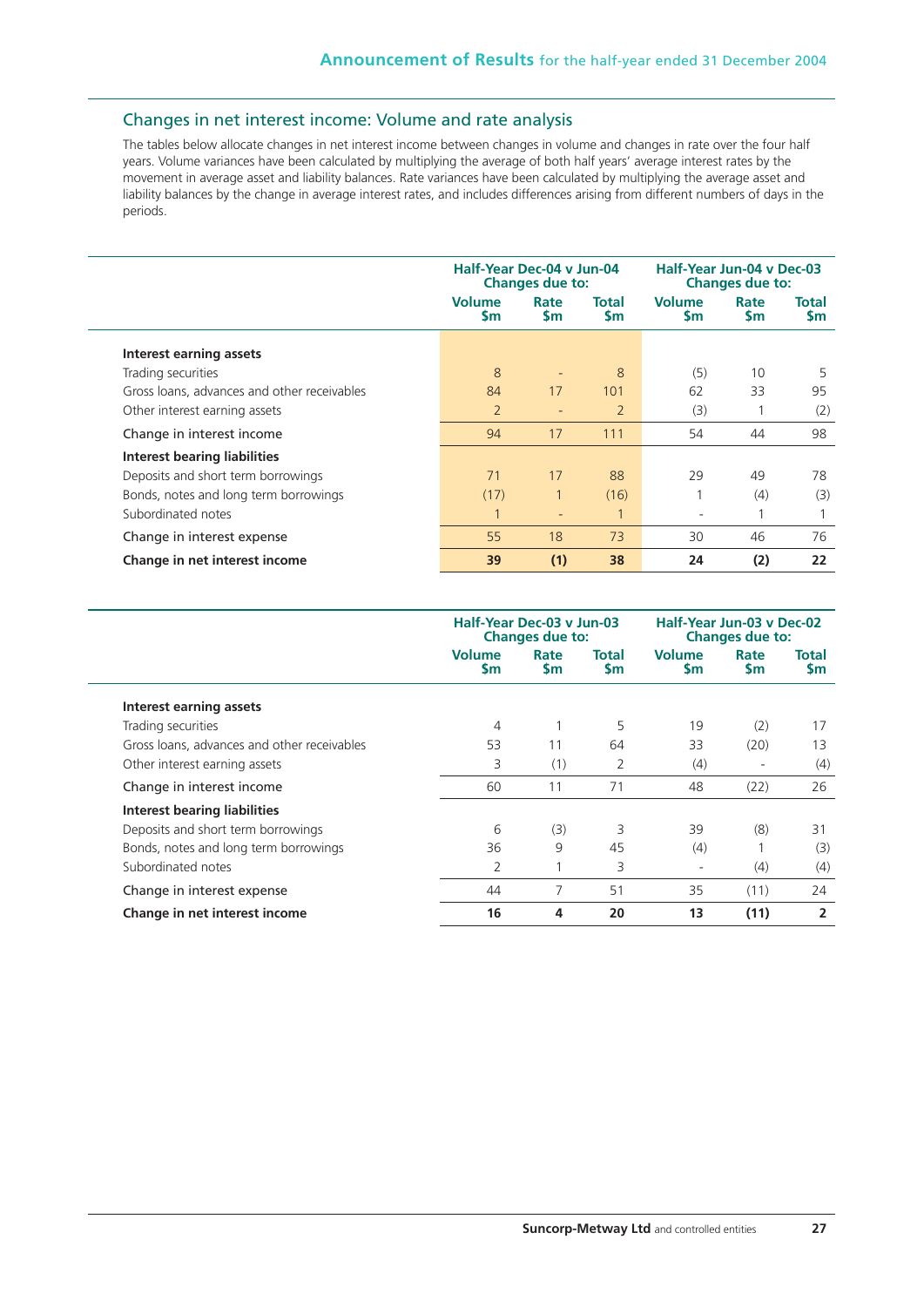## **Segment information – General Insurance**

#### **Overview**

- General Insurance pre-tax profit rose by 59% to \$341 million, driven by good growth in premium revenue, favourable claims outcomes and improved investment returns.
- The Insurance Trading Result increased by 47% to \$213 million, equal to a margin of 17.8% on earned premium.
- The cash return on equity for the General Insurance division increased to 22.5%, up from 15.3% at December 2003.
- Gross written premium (GWP) rose by 6.4% to \$1.26 billion due mainly to growth in risks during the period. Premium rates increased marginally in some classes, and were reduced in other segments in line with improvements in claims experience. Compared with the preceding June half, GWP was flat, reflecting seasonality in renewal patterns. This is particularly the case in commercial business and workers' compensation, with renewals generally occurring in June, leading to an uplift in revenues.
- Net earned premium (NFP) increased by 11.2% to \$1.2 billion as rate increases in prior periods flowed through to earned premium. A reduction in reinsurance expense due to changes in the program also contributed to the rise in NEP.
- Net claims expense, excluding discount rate movements, increased by 6.5% to \$840 million, in line with increases in business volumes. Improved claims experience was seen in most segments of the portfolio, although the incidence of storms in this period and the prior corresponding period was unusually high. Storm-related costs, net of reinsurance, were marginally higher in the half-year compared with the prior corresponding period. Tort law reforms continue to have a positive impact on personal injury claims costs. This, and other improvements in claims management, led to significant releases from outstanding claims provisions, partially offset by increases in risk margins.
- These factors led to a reduction in the underlying loss ratio, excluding discount rate impacts, from 73.3% to 70.2%.
- Operating efficiency continued to improve during the period, with the operating expense ratio reducing to a low 8.7% from 10.3% at the prior December. Growth in the business led to increases in acquisition costs, which rose by 16.8% to \$146 million. Total operating expenses increased 5.9% to \$250 million at December, but the total expense ratio fell to 20.9%.
- The underwriting profit, excluding discount rate adjustments, increased 110% to \$107 million, up from \$51 million in the prior corresponding period, and the combined operating ratio decreased from 95.2% to a low 91.1%.
- Investment income on insurance provisions, again excluding discount rate adjustments, increased 12.8% to \$106 million. This was due mainly to increases in funds under management.
- After consistent earnings contributions from the managed schemes division and the motoring club joint ventures, General Insurance operational earnings rose by 42% to \$235 million for the six months.
- A major contributor to the bottom line profit increase was a doubling in investment returns on shareholder funds, from \$59 million to \$118 million. The improvement was mainly due to the strength of the domestic equities markets, which experienced a 17.2% increase in the S&P/ASX 200 Accumulation Index during the half-year. Approximately 42% of shareholder funds are invested in Australian equities.

## Profit contribution – General Insurance excluding discount rate adjustment

The following table presents the General Insurance profit contribution after excluding the impact of movements in interest rates within the trading result, to provide a clearer indication of underlying performance.

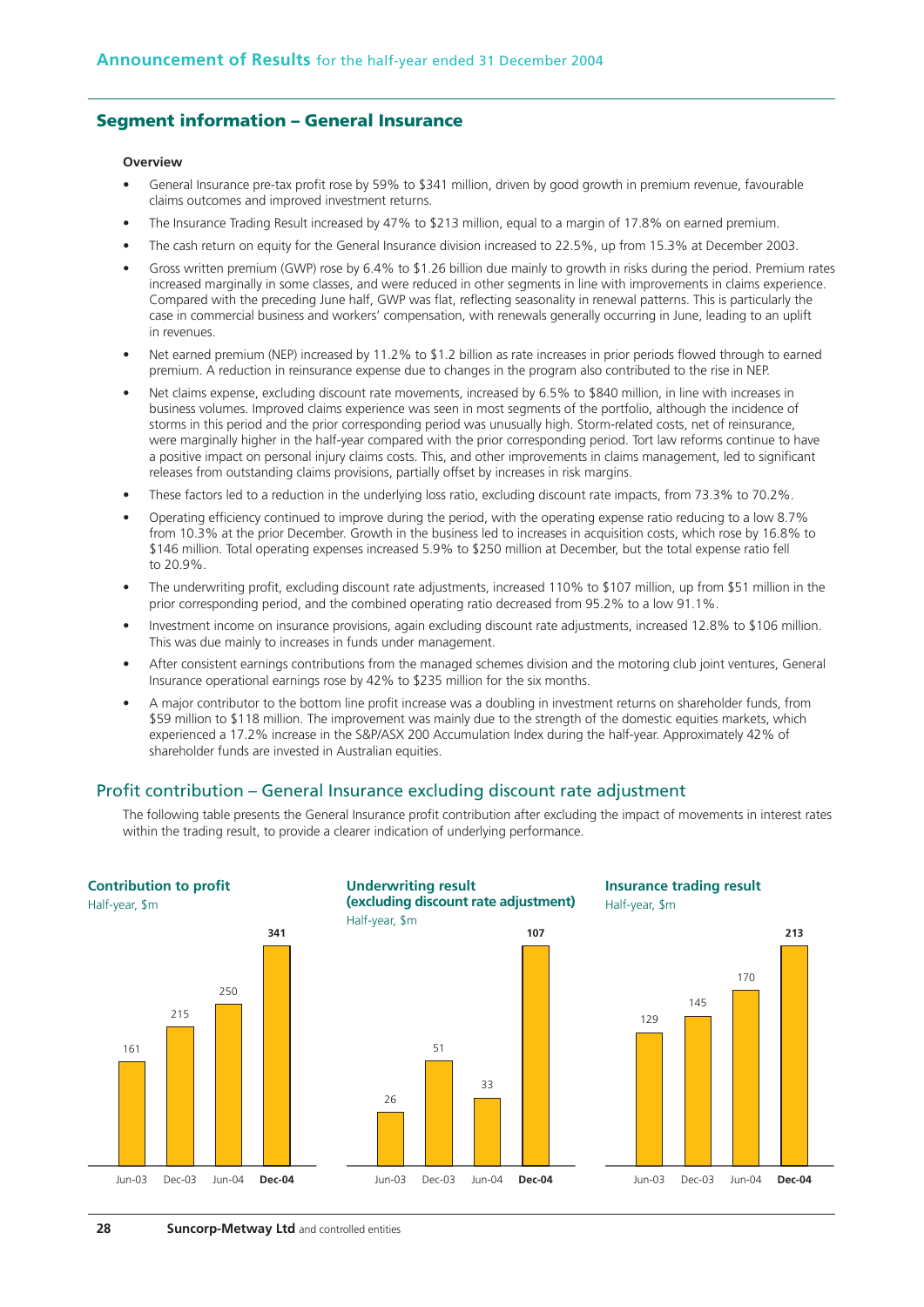|                                                                                                     | <b>Half-Year Ended</b> |          |               |          |                |
|-----------------------------------------------------------------------------------------------------|------------------------|----------|---------------|----------|----------------|
|                                                                                                     | <b>Dec-04</b>          | Jun-04   | <b>Dec-03</b> | $Jun-03$ | <b>Dec-04</b>  |
|                                                                                                     | $\mathsf{S}$ m         | \$m\$    | \$m\$         | \$m\$    | vs Dec-03<br>% |
| <b>Profit contribution - General Insurance</b><br>excluding discount rate adjustment<br>(continued) |                        |          |               |          |                |
| <b>Gross written premiums</b>                                                                       | 1,255                  | 1,251    | 1,179         | 1,153    | 6.4            |
| Gross unearned premium movement                                                                     | 1                      | (58)     | (31)          | (73)     | (103.2)        |
| Gross earned premiums                                                                               | 1,256                  | 1,193    | 1,148         | 1,080    | 9.4            |
| Outwards reinsurance expense                                                                        | (59)                   | (85)     | (72)          | (71)     | (18.1)         |
| Net earned premium                                                                                  | 1,197                  | 1,108    | 1,076         | 1,009    | 11.2           |
| <b>Net incurred claims</b>                                                                          |                        |          |               |          |                |
| Claims expense                                                                                      | (1,012)                | (962)    | (918)         | (902)    | 10.2           |
| Reinsurance and other recoveries revenue                                                            | 172                    | 131      | 129           | 130      | 33.3           |
|                                                                                                     | (840)                  | (831)    | (789)         | (772)    | 6.5            |
| <b>Total operating expenses</b>                                                                     |                        |          |               |          |                |
| Acquisition costs <sup>(1)</sup>                                                                    | (146)                  | (142)    | (125)         | (117)    | 16.8           |
| Operating expenses                                                                                  | (104)                  | (102)    | (111)         | (94)     | (6.3)          |
|                                                                                                     | (250)                  | (244)    | (236)         | (211)    | 5.9            |
| <b>Underwriting result</b>                                                                          | 107                    | 33       | 51            | 26       | 109.8          |
| Investment revenue - insurance provisions                                                           |                        |          |               |          |                |
| Interest, dividends, rent and other                                                                 | 125                    | 120      | 116           | 113      | 7.8            |
| Realised and unrealised gains/(losses) on investments                                               | (19)                   | 17       | (22)          | (10)     | (13.6)         |
|                                                                                                     | 106                    | 137      | 94            | 103      | 12.8           |
| Insurance trading result                                                                            | 213                    | 170      | 145           | 129      | 46.9           |
| Managed schemes net contribution<br>Joint venture income                                            | 11<br>11               | 10<br>9  | 10<br>10      | (7)<br>5 | 10.0<br>10.0   |
|                                                                                                     |                        |          |               |          |                |
| <b>General Insurance operational earnings</b>                                                       | 235                    | 189      | 165           | 127      | 42.4           |
| Investment revenue - shareholder funds                                                              |                        |          |               |          |                |
| Interest, dividends, rent and other<br>Realised and unrealised gains/(losses) on investments        | 64<br>61               | 36<br>42 | 26<br>32      | 29<br>13 | 146.2<br>90.6  |
| Other revenue <sup>(2)</sup>                                                                        | $\overline{4}$         | 3        | 10            | (5)      | (60.0)         |
| Other expenses <sup>(3)</sup>                                                                       | (11)                   | (10)     | (9)           | (9)      | 22.2           |
|                                                                                                     | 118                    | 71       | 59            | 28       | 100.0          |
| Profit on sale of property                                                                          |                        |          |               | 16       | n/a            |
| <b>Contribution to profit from General Insurance activities</b>                                     |                        |          |               |          |                |
| before tax and capital funding                                                                      | 353                    | 260      | 224           | 171      | 57.6           |
| Subordinated debt expense - capital funding                                                         | (12)                   | (10)     | (9)           | (10)     | 33.3           |
| <b>Contribution to profit from General Insurance</b><br>activities before tax                       | 341                    | 250      | 215           | 161      | 58.6           |
| Cash return on equity $(\%)$ <sup>(4)</sup>                                                         | 22.5                   | 17.1     | 15.3          | 12.0     | 47.1           |
| <b>Contribution to profit from General Insurance</b><br>activities before tax                       | 341                    | 250      | 215           | 161      | 58.6           |
| General Insurance investment income on shareholder funds                                            | (118)                  | (71)     | (59)          | (28)     | 100.0          |
| Share of General Insurance investment income in                                                     |                        |          |               |          |                |
| joint venture shareholder funds                                                                     | (6)                    | (4)      | (2)           |          | 200.0          |
| One-off items                                                                                       |                        |          |               | (8)      | n/a            |
| <b>Underlying profit</b>                                                                            | 217                    | 175      | 154           | 125      | 40.9           |

#### **Notes:**

(1) Net of certain statutory fees and charges included in income and expenses in the Consolidated Financial Report.

 $(2)$  Other revenue consists mainly of allocated service fee revenue.

(3) Other expenses is primarily made up of investment management expenses.

(4) Refer Appendix 3 for definition.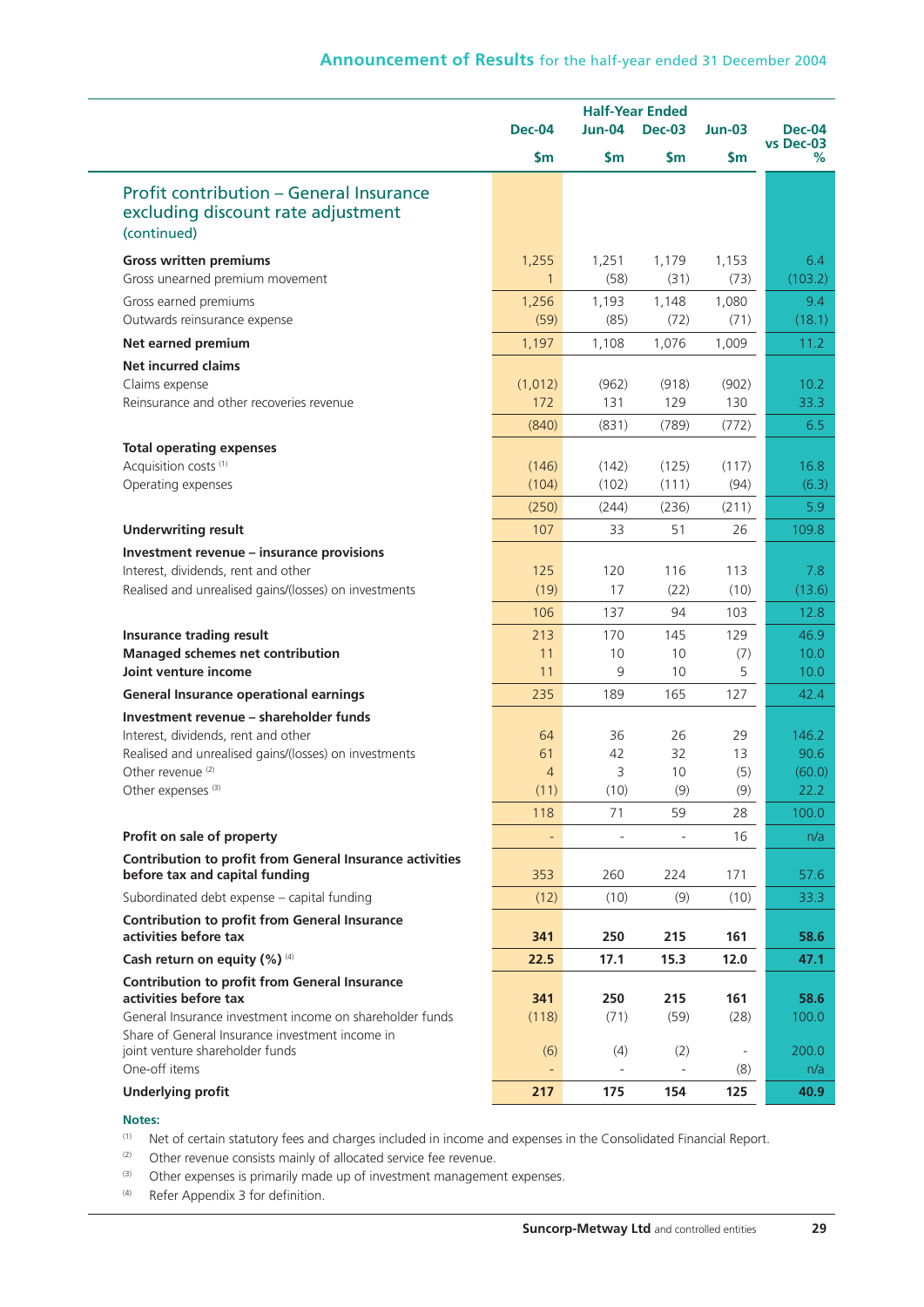## Profit contribution – General Insurance including discount rate adjustment

The following table restates the profit contribution by including the impact of movements in interest rates, in accordance with statutory accounting formats.

In the accounts, movements in market interest rates, which are outside the Company's control, have a significant effect on three lines of the profit and loss statement - outstanding claims, investment income on insurance provisions, and the underwriting profit.

Because outstanding claims, to be paid in future periods, are discounted to present value using market interest rates, movements in these interest rates affect claims expense in any period. This, in turn, can therefore distort the underwriting profit.

However, the funds held in reserve to pay outstanding claims, that is the insurance provisions, are invested in fixed interest securities matched to the duration of expected claims. Therefore movements in market rates affect investment income on claims reserves by an amount which is approximately equal to the impact of movements in discount rates on claims liabilities. This is called 'immunisation', and it means that movements in market interest rates wash through the profit and loss statement and do not distort the insurance trading result, which adds investment returns on insurance provisions to the underwriting profit.

To eliminate these movements, and gain a better understanding of the underlying claims and underwriting performance, we have produced the table on page 29, which removes the impact of changes in discount rates. The adjustment assumes perfect matching of assets and liabilities. During the six months to December, discount rates reduced, and therefore there was a \$52 million increase in claims expense and an offsetting increase in investment income on insurance provisions. The following table includes the impact of those movements.

Net incurred claims therefore increases to \$892 million and the underwriting profit reduces to \$55 million for the six months. Investment income on insurance provisions increases to \$158 million, but you will note that the insurance trading result remains unchanged at \$213 million.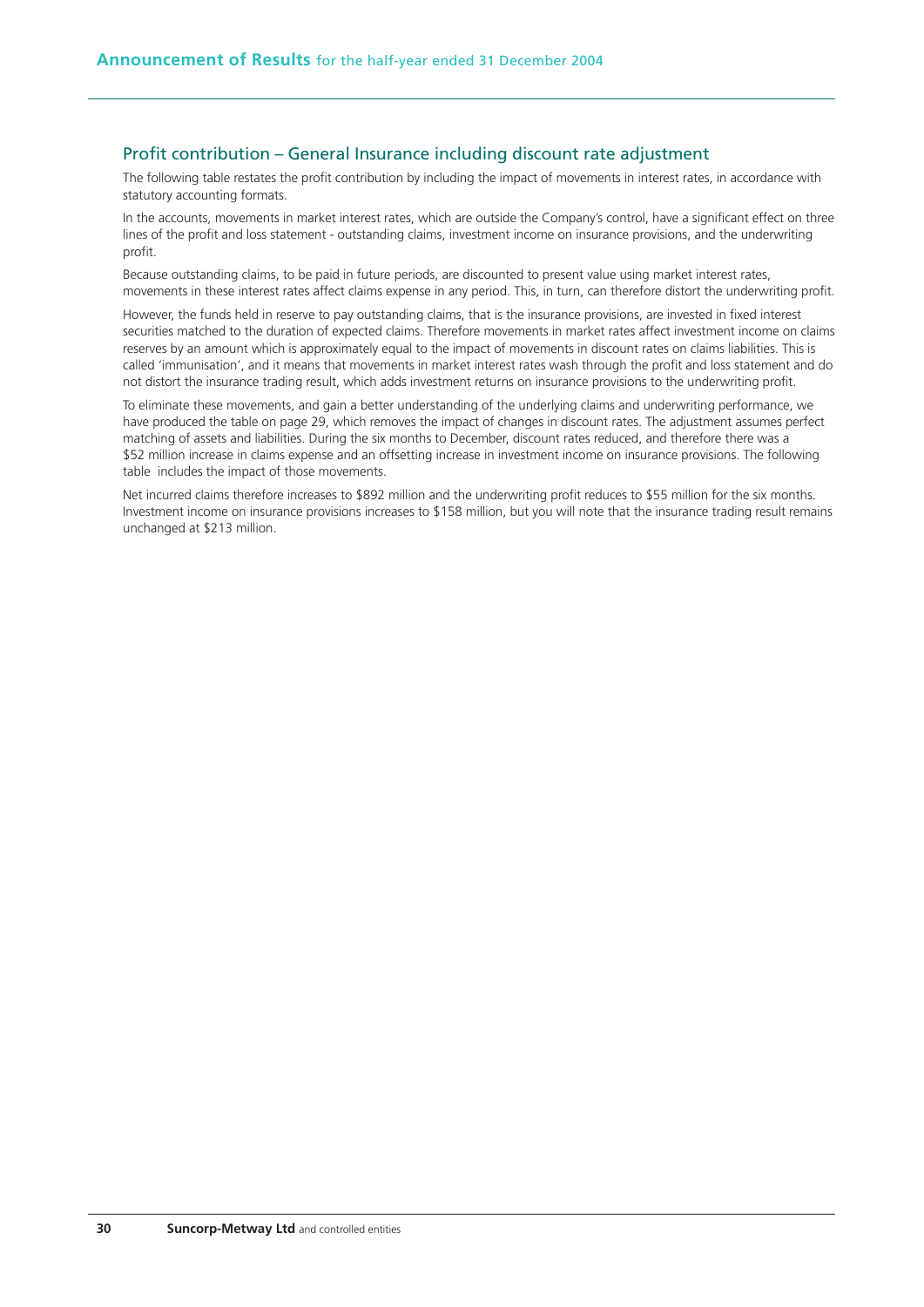|                                                                               |                | <b>Half-Year Ended</b>   |               |               |                            |
|-------------------------------------------------------------------------------|----------------|--------------------------|---------------|---------------|----------------------------|
|                                                                               | <b>Dec-04</b>  | <b>Jun-04</b>            | <b>Dec-03</b> | $Jun-03$      | <b>Dec-04</b><br>vs Dec-03 |
|                                                                               | \$m\$          | \$m                      | $\mathsf{Sm}$ | $\mathsf{Sm}$ | %                          |
| <b>Profit contribution - General Insurance</b>                                |                |                          |               |               |                            |
| including discount rate adjustment                                            |                |                          |               |               |                            |
| (continued)                                                                   |                |                          |               |               |                            |
| <b>Gross written premiums</b>                                                 | 1,255          | 1,251                    | 1,179         | 1,153         | 6.4                        |
| Gross unearned premium movement                                               | $\mathbf{1}$   | (58)                     | (31)          | (73)          | (103.2)                    |
| Gross earned premiums                                                         | 1,256          | 1,193                    | 1,148         | 1,080         | 9.4                        |
| Outwards reinsurance expense                                                  | (59)           | (85)                     | (72)          | (71)          | (18.1)                     |
| Net earned premium                                                            | 1,197          | 1,108                    | 1,076         | 1,009         | 11.2                       |
| <b>Net incurred claims</b>                                                    |                |                          |               |               |                            |
| Claims expense                                                                | (1,064)        | (950)                    | (847)         | (915)         | 25.6                       |
| Reinsurance and other recoveries revenue                                      | 172            | 131                      | 129           | 130           | 33.3                       |
|                                                                               | (892)          | (819)                    | (718)         | (785)         | 24.2                       |
| <b>Total operating expenses</b>                                               |                |                          |               |               |                            |
| Acquisition costs <sup>(1)</sup>                                              | (146)          | (142)                    | (125)         | (117)         | 16.8                       |
| Operating expenses                                                            | (104)          | (102)                    | (111)         | (94)          | (6.3)                      |
|                                                                               | (250)          | (244)                    | (236)         | (211)         | 5.9                        |
| <b>Underwriting result</b>                                                    | 55             | 45                       | 122           | 13            | (54.9)                     |
| Investment revenue - insurance provisions                                     |                |                          |               |               |                            |
| Interest, dividends, rent and other                                           | 125            | 120                      | 116           | 113           | 7.8                        |
| Realised gains/(losses) on investments                                        | 3              | (2)<br>$\overline{7}$    | (69)          | 6             | (104.3)                    |
| Unrealised gains/(losses) on investments                                      | 30             |                          | (24)          | (3)           | (225.0)                    |
|                                                                               | 158            | 125                      | 23            | 116           | 587.0                      |
| Insurance trading result                                                      | 213            | 170                      | 145           | 129           | 46.9                       |
| Managed schemes net contribution<br>Joint venture income                      | 11<br>11       | 10<br>9                  | 10<br>10      | (7)<br>5      | 10.0<br>10.0               |
| <b>General Insurance operational earnings</b>                                 | 235            | 189                      | 165           | 127           | 42.4                       |
|                                                                               |                |                          |               |               |                            |
| Investment revenue - shareholder funds<br>Interest, dividends, rent and other | 64             | 32                       | 22            | 27            | 190.9                      |
| Realised gains/(losses) on investments                                        | (16)           | $\overline{\phantom{a}}$ | (1)           | (29)          | Large                      |
| Unrealised gains/(losses) on investments                                      | 77             | 42                       | 33            | 42            | 133.3                      |
| Other revenue <sup>(2)</sup>                                                  | $\overline{4}$ | 3                        | 10            | (5)           | (60.0)                     |
| Other expenses <sup>(3)</sup>                                                 | (11)           | (6)                      | (5)           | (7)           | 120.0                      |
|                                                                               | 118            | 71                       | 59            | 28            | 100.0                      |
| Profit on sale of property                                                    | ÷,             |                          |               | 16            | n/a                        |
| <b>Contribution to profit from General Insurance</b>                          |                |                          |               |               |                            |
| activities before tax and capital funding                                     | 353            | 260                      | 224           | 171           | 57.6                       |
| Subordinated debt expense - capital funding                                   | (12)           | (10)                     | (9)           | (10)          | 33.3                       |
| <b>Contribution to profit from General Insurance</b>                          |                |                          |               |               |                            |
| activities before tax                                                         | 341            | 250                      | 215           | 161           | 58.6                       |
| Cash return on equity (%) (4)                                                 | 22.5           | 17.1                     | 15.3          | 12.0          | 47.1                       |

#### **Notes:**

- (1) Net of certain statutory fees and charges included in income and expenses in the Consolidated Financial Report.
- $(2)$  Other revenue consists mainly of allocated service fee revenue.
- (3) Other expenses is primarily made up of investment management expenses.
- (4) Refer Appendix 3 for definition.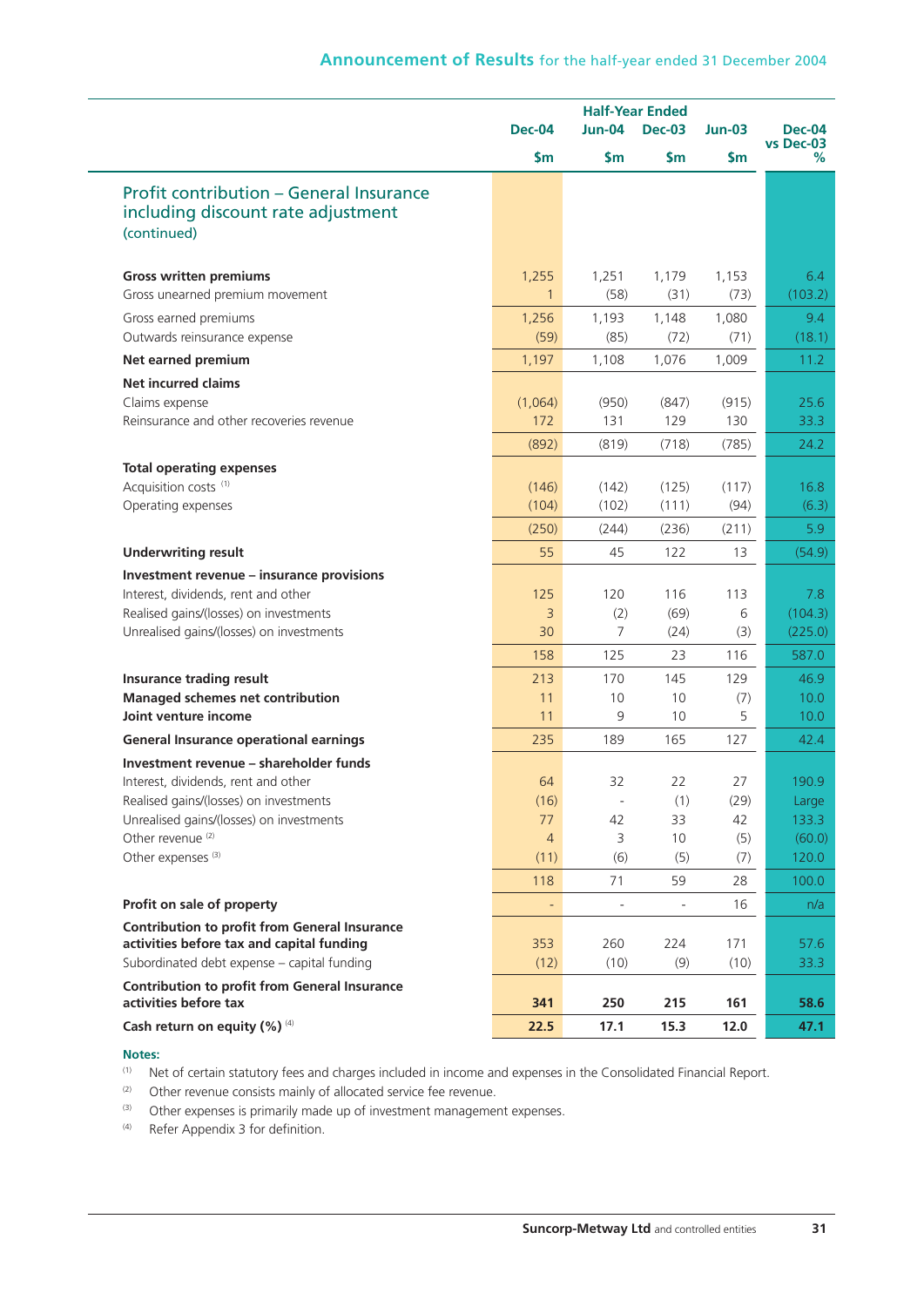## **Announcement of Results** for the half-year ended 31 December 2004

|                                                       | <b>Dec-04</b>            | <b>Jun-04</b>            | <b>Dec-03</b>            | $Jun-03$       | <b>Dec-04</b><br>vs Dec-03 |
|-------------------------------------------------------|--------------------------|--------------------------|--------------------------|----------------|----------------------------|
|                                                       | $\mathsf{Sm}$            | \$m\$                    | \$m\$                    | $\mathsf{S}$ m | $\%$                       |
| Assets and liabilities - General Insurance            |                          |                          |                          |                |                            |
| <b>Assets</b>                                         |                          |                          |                          |                |                            |
| Cash and liquid assets                                | 270                      | 382                      | 248                      | 411            | 8.9                        |
| Investment securities                                 | 5,449                    | 5,114                    | 5,375                    | 4,758          | 1.4                        |
| Investments in associates                             | 98                       | 100                      | 96                       | 83             | 2.1                        |
| Reinsurance and other recoveries – outstanding claims | 415                      | 388                      | 495                      | 481            | (16.2)                     |
| Other receivables                                     | 700                      | 805                      | 610                      | 761            | 14.8                       |
| Deferred tax assets                                   | $\mathbf{1}$             | 1                        | 1                        | 55             |                            |
| Intangible assets                                     | 833                      | 859                      | 879                      | 904            | (5.2)                      |
| Other financial assets (1)                            | 287                      | 278                      | 247                      | 251            | 16.2                       |
| <b>Total assets</b>                                   | 8,053                    | 7,927                    | 7,951                    | 7,704          | 1.3                        |
| <b>Liabilities</b>                                    |                          |                          |                          |                |                            |
| Interest bearing liabilities                          | 23                       | 33                       | 23                       | 21             |                            |
| Payables                                              | 300                      | 475                      | 629                      | 397            | (52.3)                     |
| Current income tax liabilities                        | $\mathbf{1}$             |                          |                          | 50             | n/a                        |
| Provisions                                            | $\overline{2}$           | 2                        | 4                        | 15             | (50.0)                     |
| Deferred tax liabilities                              | $\overline{\phantom{a}}$ | $\overline{\phantom{m}}$ | $\overline{\phantom{m}}$ | 55             | n/a                        |
| Outstanding claims provision <sup>(2)</sup>           | 4,044                    | 3,854                    | 3,849                    | 3,816          | 5.1                        |
| Unearned premiums provision <sup>(2)</sup>            | 1,322                    | 1,322                    | 1,251                    | 1,226          | 5.7                        |
| Subordinated notes                                    | 199                      |                          |                          |                | n/a                        |
| <b>Total liabilities</b>                              | 5,891                    | 5,686                    | 5,756                    | 5,580          | 2.3                        |
| Net assets                                            | 2,162                    | 2,241                    | 2,195                    | 2,124          | (1.5)                      |

#### **Notes:**

(1) Other financial assets is primarily made up of accrued interest and deferred acquisition costs.

(2) Reconciling items such as timing differences and premium debtors arise between insurance provisions and investment assets.

|                                           | <b>Half-Year Ended</b> |                    |                    |               |
|-------------------------------------------|------------------------|--------------------|--------------------|---------------|
|                                           | <b>Dec-04</b><br>℅     | <b>Jun-04</b><br>% | <b>Dec-03</b><br>% | $Jun-03$<br>% |
| <b>General Insurance ratios</b>           |                        |                    |                    |               |
| <b>Excluding discount rate adjustment</b> |                        |                    |                    |               |
| Acquisition expense ratio                 | 12.2                   | 12.8               | 11.6               | 11.6          |
| Operating expense ratio                   | 8.7                    | 9.2                | 10.3               | 9.3           |
| Total expense ratio                       | 20.9                   | 22.0               | 21.9               | 20.9          |
| Loss ratio                                | 70.2                   | 75.0               | 73.3               | 76.5          |
| Combined operating ratio                  | 91.1                   | 97.0               | 95.2               | 97.4          |
| Insurance trading ratio                   | 17.8                   | 15.3               | 13.5               | 12.8          |
| Including discount rate adjustment        |                        |                    |                    |               |
| Loss ratio                                | 74.5                   | 73.9               | 66.7               | 77.8          |
| Combined operating ratio                  | 95.4                   | 95.9               | 88.6               | 98.7          |

Refer Appendix 3 for ratio definitions. These ratios relate to the group's insurance trading operations and do not include other revenues in the General Insurance profit contribution, such as income from Managed Scheme business or the equity accounted contribution from the group's 50% interest in motoring club insurance joint ventures.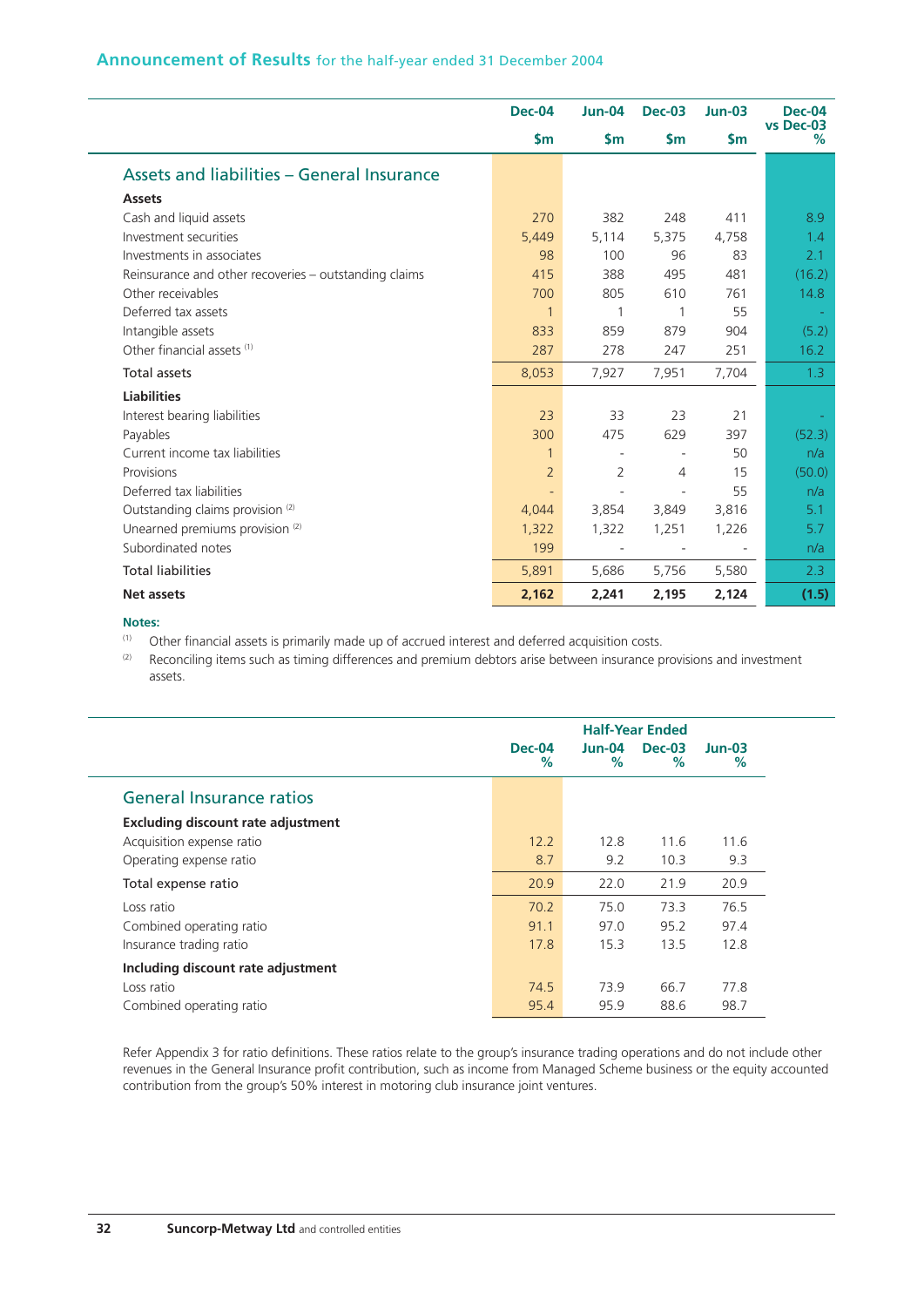

## General Insurance ratios (continued)

### **Profit overview**

|                                  | <b>Dec-04</b> | <b>Half-Year Ended</b><br>$Jun-04$<br><b>Dec-03</b> |           | $Jun-03$  | <b>Dec-04</b>  |
|----------------------------------|---------------|-----------------------------------------------------|-----------|-----------|----------------|
|                                  | $\mathsf{Sm}$ | <b>Sm</b>                                           | <b>Sm</b> | <b>Sm</b> | vs Dec-03<br>% |
| Gross written premium by product |               |                                                     |           |           |                |
| Compulsory third party           | 271           | 294                                                 | 286       | 275       | (5.2)          |
| Home                             | 256           | 237                                                 | 227       | 216       | 12.8           |
| Motor                            | 350           | 331                                                 | 332       | 324       | 5.4            |
| Commercial                       | 291           | 294                                                 | 253       | 249       | 15.0           |
| Workers' compensation            | 76            | 89                                                  | 62        | 80        | 22.6           |
| Other                            | 11            | 6                                                   | 19        | 9         | (42.1)         |
|                                  | 1,255         | 1,251                                               | 1,179     | 1,153     | 6.4            |

#### **Premium**

Gross written premium (GWP) increased by 6.4% to \$1.26 billion during the half-year, compared with the prior corresponding period. The increase in GWP was partly driven by the acquisition of the RACTI insurance business in Tasmania in March 2004, which added \$18 million to premium for the six months to December. This included some ex-GIO business renewed under the RACTI brand.

Excluding RACTI, the rise in GWP was 4.9%, driven mainly by increases in risks in force, with business volumes growing by approximately 3% compared with December 2003. Price increases during the half have been modest, following significant repricing over the past two years. Average premium size per risk increased in some classes as rate increases from the prior year flowed through to renewals. In some segments, particularly personal injury classes, prices have reduced in line with improvements in claims experience. Generally, while the market remains highly competitive, pricing remains rational, with all insurers focused on delivering consistent underwriting profits.

A series of new business initiatives have been implemented to lift growth. Key activities include the relaunch of the GIO brand in NSW, implementation of sales management and reporting tools, additional sales training for call centre and branch staff, and introduction of sales incentives to front line sales people. End-to-end marketing is being reviewed, and improvements delivered in the way we develop sales offers, processes, targeting marketing campaigns and tracking of outcomes.

The GWP figures display some seasonality, with December figures remaining fairly flat compared to the prior June, but June consistently showing an increase over December. This is mainly due to the June renewal patterns in commercial insurance and workers' compensation which leads to the boost in June half GWP.

Outward reinsurance expense reduced by 18% to \$59 million during the half, due to changes in reinsurance arrangements. In particular, the Company terminated a Quota Share agreement in relation to Sydney household insurance, instead opting to retain the risk. This led to a \$9 million reduction in reinsurance expense.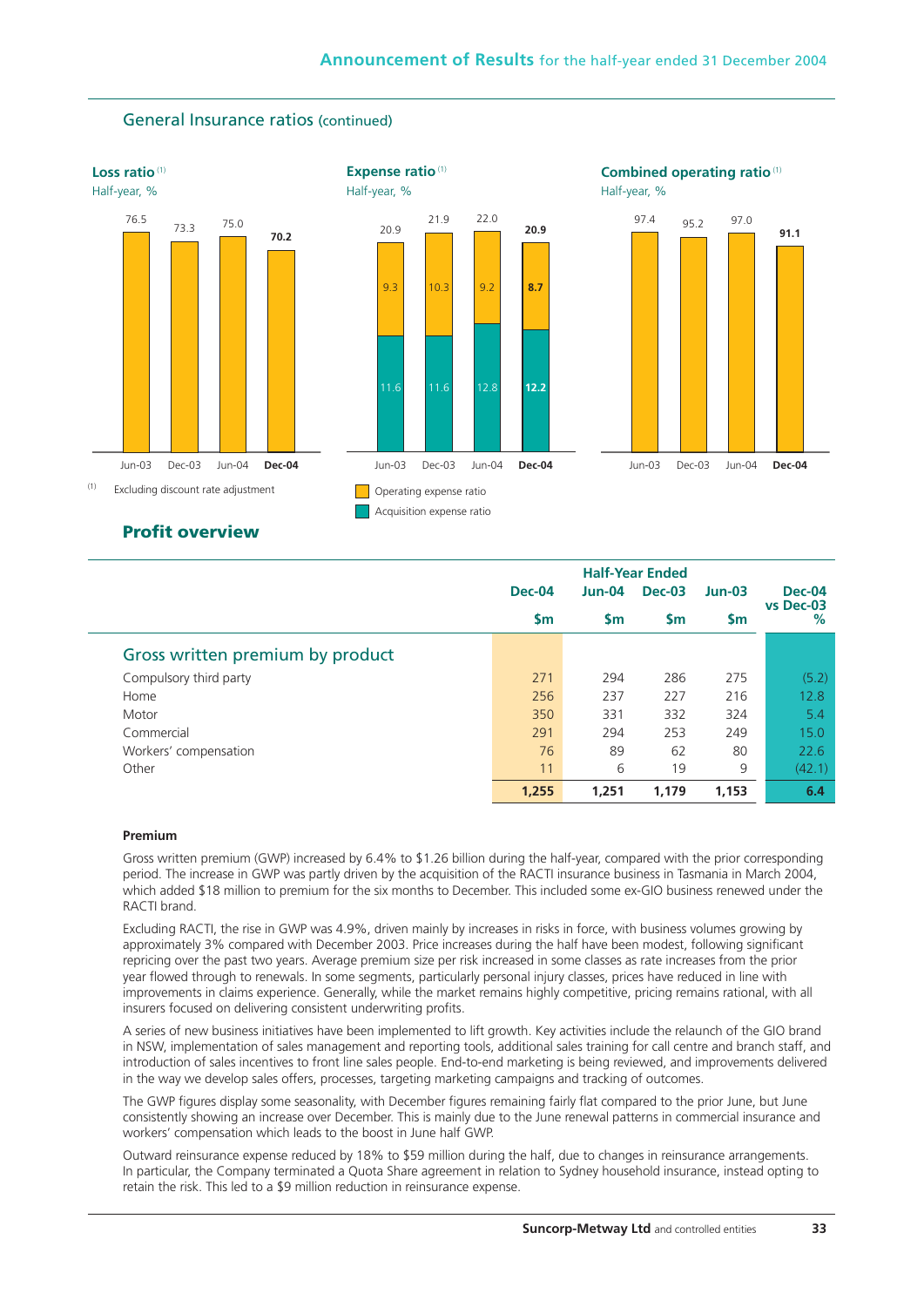## Gross written premium by product (continued)

#### **Premium (continued)**

Other changes to the program which also contributed to a decrease in the overall expense were the replacement of the Commercial Property Surplus Treaties with a Per Risk cover and some underlying covers which were not required or were rolled into other protections.

Net earned premium (NEP) rose 11.2% to \$1.20 billion, with the increase due to a combination of growth in risks and as price increases from prior periods flowed through as earned premium. Excluding the impact of the cancellation of the quota share arrangement described above, and the addition of a \$16 million NEP contribution from RACTI, NEP was up by 8.9% on the prior December half.

#### **Compulsory third party**

The Company underwrites compulsory third party (CTP) insurance in Queensland and NSW as a participant in statutory schemes. Gross written premium decreased by 5.2% for the six months to 31 December 2004.

This principally reflected lower average premiums in Queensland for the period. Consumer prices in Queensland were reduced by 9% in the 12 months to December 2004, as the benefits of Tort Law reforms were shared with consumers. The reforms, in particular the introduction of the Civil Liabilities Act, which took effect from December 2002, have significantly reduced estimated claims costs, and restored stability to the Queensland CTP scheme.

The scheme is now operating effectively, with healthy competition between insurers ensuring the scheme remains affordable for consumers, while also delivering appropriate returns for scheme participants. Further reductions in prices are expected in the current half, in line with continued improvements in claims experience.

Suncorp increased risks in force by 4.4% over the 12 months to December, retaining a market share of 53-54%.

In the NSW scheme, conditions remain generally favourable. While we have reduced consumer prices over the 12 months to December, this is reflecting the benefits of legislative reforms on claims costs. GIO increased risks in force by 4% over the period, with market share of risks increasing to approximately 8.1%. The quality of the book has further improved during the half-year with the retention rate of preferred risks increasing, and retention rate of non-preferred risks decreasing. This underlines the effectiveness of our cross-sell program to GIO comprehensive motor risks.

Despite reductions in GWP, net earned premium for CTP increased over the period due to increases in rates in prior periods.

#### **Home**

Gross written premium was \$256 million for the half year, up 12.8% on the prior corresponding period due to the inclusion of the RACTI business, and through growth in the on-going book of business. Compared to June, the total book, including RACTI, grew by an annualised 16%. This was due to an increase in average premiums resulting from increases in sums insured and as rate increases in the prior year have flowed through the renewing book. Overall risks in-force have increased by 5% from December 2003, mainly due to the inclusion of the RACTI business. While conditions in home insurance remain competitive, insurers are remaining disciplined and there are no signs of irrational price competition emerging.

#### **Motor**

Gross written premium in Motor increased to \$350 million, up 5.4% on December 2003. This was due to growth in in-force risks and the inclusion of RACTI. Excluding RACTI, GWP grew by 2.4%.

Risks in-force grew by 8.8% in the period, including RACTI (3.8% excluding RACTI). Growth in the June to December half has accelerated, with the new pricing engine enabling better pricing and conversion of our target segments. In Queensland we have grown our share of registered vehicles, with GIO share being retained.

#### **Commercial insurance**

In commercial insurance, gross written premium increased 15% over the prior corresponding period, to \$291 million. This was due to a combination of increases in SME packages, growth in non-packaged business, and rate increases. Growth in the number of SME packages since December 2003 was 5.4%, significantly higher than market growth.

Competitive conditions intensified in the December six months, and pockets of the market are now experiencing significant pricing pressure, such as in Corporate Property, and in broker distributed business. Nevertheless, on the whole, pricing remains rational and the Company's strong direct distribution model provides a competitive advantage in the current environment.

New initiatives such as a scheme to provide professional indemnity cover for architects in Victoria has been very successful, leading to good growth in premium.

#### **Workers' compensation**

Suncorp, through its GIO subsidiary, underwrites workers' compensation insurance in Western Australia, ACT and Tasmania. Total gross written premium for the three regions increased 23% over the prior corresponding period to \$76 million. Prices have decreased approximately 5-10% due to softening markets and competitive forces particularly in Western Australia. Our wages in-force have grown approximately 8.4% compared with the prior December, and market shares have increased in WA and the ACT, while remaining stable in Tasmania.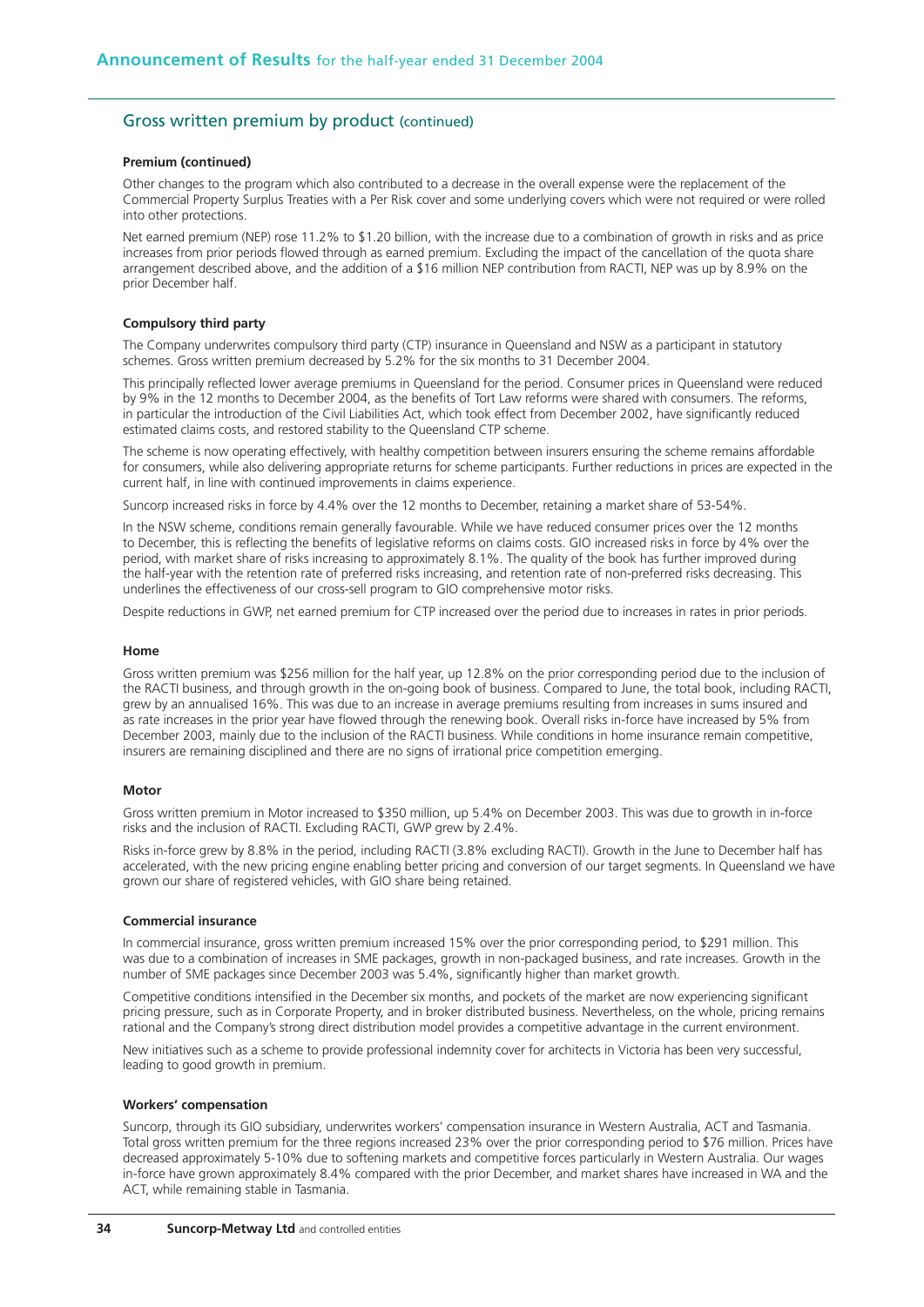|                                |               | <b>Half-Year Ended</b> |               |               |                |  |
|--------------------------------|---------------|------------------------|---------------|---------------|----------------|--|
|                                | <b>Dec-04</b> | $Jun-04$               | <b>Dec-03</b> | $Jun-03$      | <b>Dec-04</b>  |  |
|                                | \$m           | \$m                    | <b>Sm</b>     | $\mathsf{Sm}$ | vs Dec-03<br>% |  |
| Gross written premium by state |               |                        |               |               |                |  |
| Queensland                     | 568           | 553                    | 519           | 503           | 9.4            |  |
| New South Wales                | 394           | 392                    | 400           | 357           | (1.5)          |  |
| Victoria                       | 130           | 131                    | 126           | 111           | 3.2            |  |
| Western Australia              | 94            | 97                     | 77            | 85            | 22.1           |  |
| Other                          | 69            | 78                     | 57            | 97            | 21.1           |  |
|                                | 1,255         | 1,251                  | 1,179         | 1,153         | 6.4            |  |

The above table sets out premium by state, showing that the Company's portfolio is broadly diversified geographically. Approximately 55% of premium is sourced outside of Queensland.

## Outward reinsurance expense

Outward reinsurance expense for the half-year was \$59 million, a decrease of 18% over the prior corresponding period. This was largely due to the decision made to cancel a Sydney Householders Quota Share Treaty as at 30 June 2004 and restructure commercial property cover.

The largest element of the group's reinsurance program covers the home, motor and commercial property accounts against major catastrophes such as windstorm, hail, bushfire and earthquake. In the event of a catastrophe, the program provided cover for specific events generating claims of more than \$50 million, up to a limit of \$1.7 billion for each catastrophe event. Reinsurance security was enhanced with the 2004/05 program, with an increase in the overall level of AA- or higher rated reinsurers on the program. Over 85% of long tail business and 65% of short tail business is protected by reinsurers rated 'A+' or better.

## Claims expense

Net claims expense increased 6.5% to \$840 million, excluding discount rate adjustments. This increase was well below the rate of growth in NEP, leading to a reduction in the loss ratio to 70.2% from 73.3% at the prior period.

A number of factors affected claims expense:

- Inclusion of RACTI from 1 April 2004 (and thus not included in the prior corresponding period) has contributed \$11 million to claims expense.
- General growth in earned premiums, plus the cessation of the Sydney Householders Quota Share Reinsurance Treaty, led to an increase in net claims.
- Storm related costs were abnormally high in the period, and slightly higher than the prior corresponding period.
- Claims experience in long tail insurance, particularly personal injury classes, showed favourable trends in the period, with claims frequency and average claims costs reducing. This flowed through into the valuation of outstanding claims at December, leading to a number of valuation adjustments across the portfolio.
- Our claims experience over the half-year clearly indicates that there are genuine benefits flowing from the various reforms undertaken by Governments and this has been reflected in our valuations. However, this is a long tail business and our experience is that these benefits can diminish over time for a variety of reasons. Due to this uncertainty surrounding the future claims development, a decision was taken to increase risk margins by \$70 million, lifting them to a total 26% of the central estimate and raising the probability of sufficiency to approximately 93-94%.

The net impact of these last two factors was to reduce claims expense by approximately \$62 million. Of this, approximately \$30 million to \$35 million would normally be recurring in future periods as long as superimposed inflation remains in check.

|                                                        | <b>Dec-04</b> | Jun-04 | <b>Dec-03</b> | $Jun-03$ | <b>Dec-04</b>  |
|--------------------------------------------------------|---------------|--------|---------------|----------|----------------|
|                                                        | Sm            | Sm     | Sm            | Sm       | vs Dec-03<br>% |
| Outstanding claims and<br>unearned premiums provisions |               |        |               |          |                |
| Expected future claims payments - undiscounted         | 4,783         | 4.614  | 4.625         | 4,481    | 3.4            |
| Discounting to present value                           | (739)         | (760)  | (776)         | (665)    | (4.8)          |
| Outstanding claims provision                           | 4.044         | 3.854  | 3.849         | 3,816    | 5.1            |
| Unearned premiums provision                            | 1,322         | 1,322  | 1,251         | 1,226    | 5.7            |
|                                                        | 5,366         | 5,176  | 5,100         | 5.042    | 5.2            |

The undiscounted value of outstanding claims increased 3.4% over the year to \$4.8 billion, mostly reflecting the increase in business written.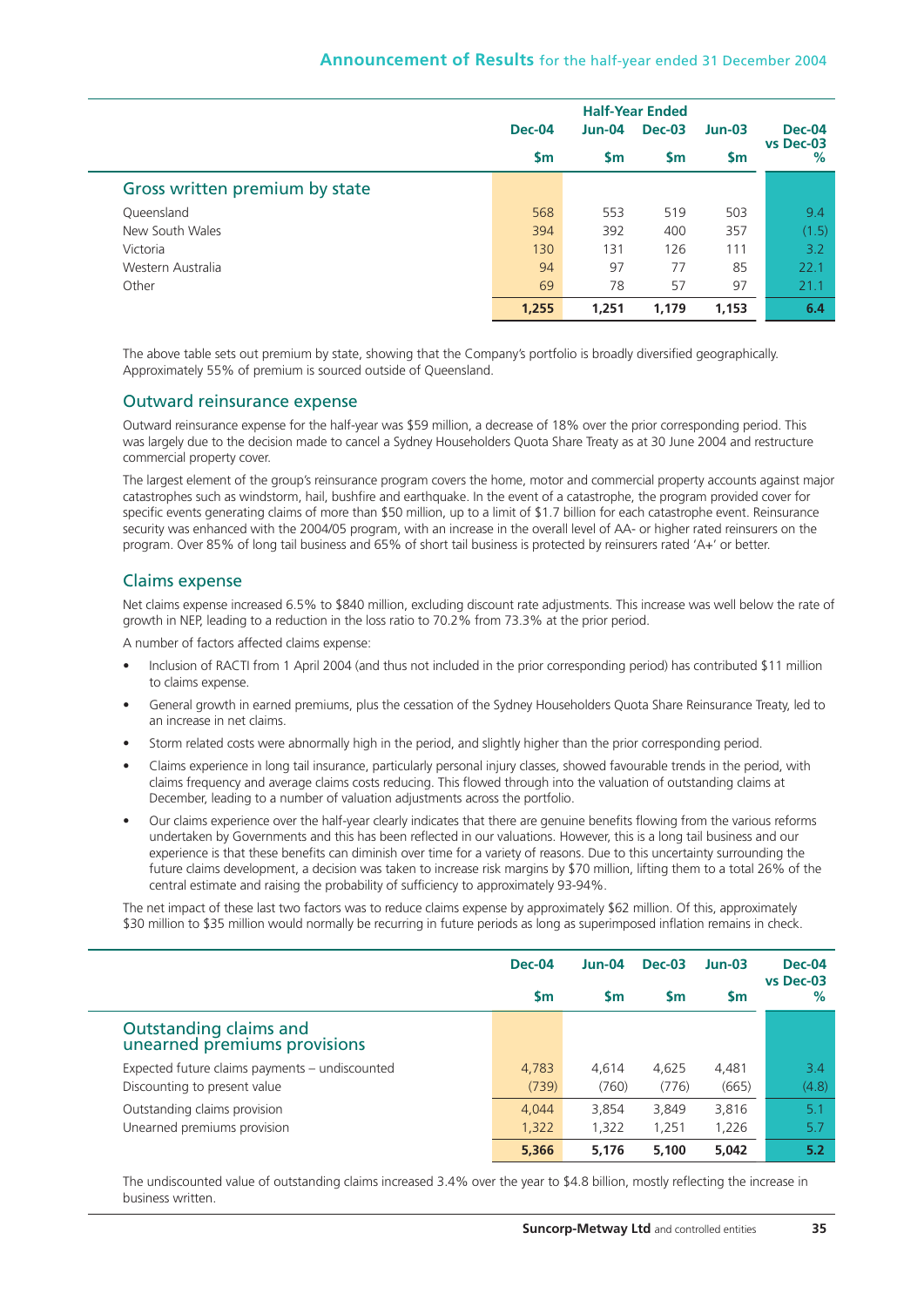#### Outstanding claims and unearned premiums provisions (continued)

Whilst the valuations of outstanding claims for individual products have moved to different degrees, the portfolio as a whole has been stable, reflecting the benefits of a diversified business. Outside of the actual claims experience in the period, there have been no material changes in assumptions underpinning the valuations or risk margins.

The discount to present value fell at December, mainly due to movements in discount rates, which reduced from 5.63% at June 2004 to 5.20% at December. Outstanding claims on long tail business are discounted to their present values by reference to the yield curve derived from Commonwealth Government bonds. Changes to the discount amount are caused by movements in the yield curve, the size of the outstanding claims base, and the duration of outstanding claims. As noted earlier, movements in discount rates have a minimal impact on the profit and loss statement due to offsetting movements in investment income on insurance provisions.

#### Operating expenses

Total operating expenses were kept under control with increases mainly recorded in acquisition related costs. Acquisition costs grew 16.8% from December 2003 as a result of increases in gross earned premiums combined with additional broker sourced business. Operating expenses fell 6.3% from December 2003 partially due to tight expense management. There has also been a small reduction in overheads allocated to General Insurance following the completion of the GIO integration efforts and refinements to allocation models.

Total operating expenses increased 6% from December 2003, equal to an expense ratio of 20.9% of net earned premiums, down from 21.9% in December 2003. The operating expense ratio, excluding acquisition costs, reduced to a low 8.7%, demonstrating the on-going efficiency of the General Insurance division. Importantly, the Company continues to reinvest judiciously for the future.

#### Investment income on insurance provisions

Excluding movements in interest rates, which are immunised in the profit and loss statement, investment income on insurance provisions increased by 12.8% to \$106 million. This was due to an increase in the size of the insurance provisions, due to growth in the insurance business. Yields generally were stable over the period.

The insurance provisions portfolio returned 3.90% over the 6 months to 31 December 2004, outperforming the benchmark return of 3.77% for the six month period.

#### Insurance trading result

The insurance trading result increased 47% to \$213 million, equivalent to an insurance trading margin of 17.8%, up from a margin of 13.5% in prior corresponding period and well above our long term expectations. The margin has continued to improve consistently since June 2001, reflecting improvements in the general insurance operating environment and increased operating efficiency through the integration of GIO.

## Managed schemes

The managed schemes business consists largely of three operations:

- The NSW Government self-insurance schemes known as Treasury Managed Fund. GIO administers the fund, which provides the property insurance, motor insurance, personal injury insurance and workers' compensation needs for the NSW State Government.
- Non-underwritten workers' compensation business in NSW.
- The Self Insurance Solutions business, in which we manage self-insurance schemes, predominantly workers' compensation, for other corporations.

Profit from managed schemes has been maintained since 31 December 2003 despite the decision to strategically exit the Workers' Compensation Law Department and Self Insurance Solutions businesses. The reduction in revenue and increase in expenses in relation to these exits were more than offset by an increase in our core underlying performance for Treasury Managed Fund and NSW Workcover. This improvement has been due to better control and monitoring procedures which have led to increased performance fees and higher incentive fees for the Treasury Managed Fund.

The Treasury Managed Fund contract is up for renewal as at July 2005, and is expected to be shared amongst a range of insurers. However, the profit impact is expected to be minimal.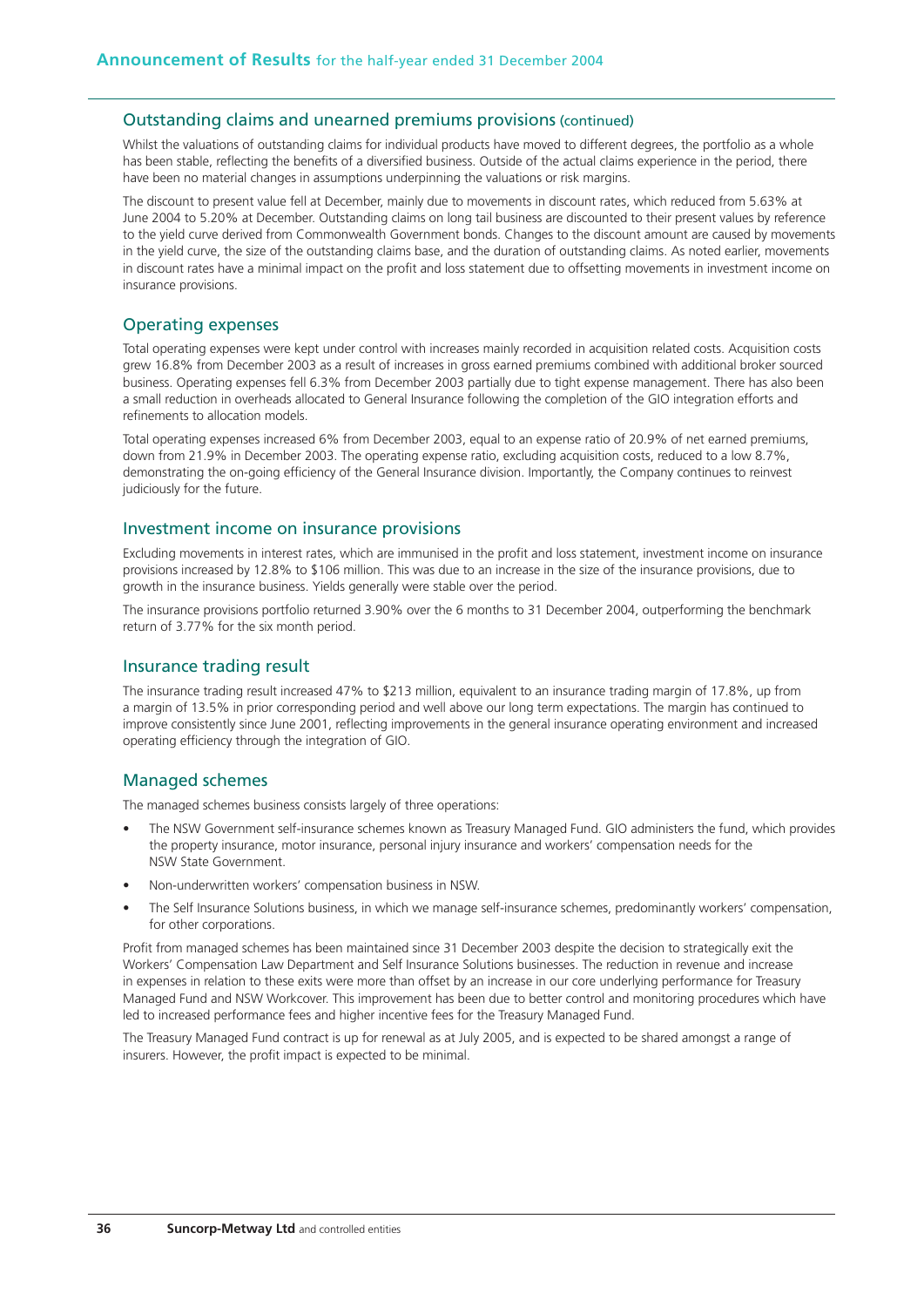## Joint venture income

Suncorp operates insurance joint ventures with motoring clubs in Queensland and South Australia. The joint venture contribution for the six months to 31 December 2004 was \$11 million, up slightly from the prior period result of \$10 million due to improved operating performance and increased investment returns.

## Investment income on Shareholder Funds

Investment income on shareholder funds doubled to \$118 million in the half, compared with the prior corresponding period. The increase was mainly due to improvements in equity market returns. For the 6 months to 31 December 2004, the shareholder's Australian equity portfolio returned 18.15%, outperforming the benchmark S&P/ASX 200 Accumulation Index return of 17.16% through successful stock selection.

|                                         | <b>Dec-04</b><br>\$m | Jun-04<br>\$m | <b>Dec-03</b><br>\$m     | $Jun-03$<br>\$m |
|-----------------------------------------|----------------------|---------------|--------------------------|-----------------|
| Allocation of investments held against: |                      |               |                          |                 |
| <b>Insurance provisions</b>             |                      |               |                          |                 |
| Cash and short term deposits            | 1,114                | 1,120         | 1,065                    | 1,024           |
| Fixed interest                          | 3,099                | 3,002         | 2,895                    | 2,878           |
| Australian equities                     | $\overline{a}$       |               | (2)                      | ٠               |
| Overseas equities                       | -                    | 2             |                          |                 |
| Property                                | 77                   | 69            | 94                       | 96              |
| Infrastructure                          | ٠                    | 4             | 3                        | 4               |
|                                         | 4,290                | 4,197         | 4,055                    | 4,002           |
| Shareholder funds                       |                      |               |                          |                 |
| Cash and short term deposits            | 221                  | 431           | 663                      | 316             |
| Fixed interest                          | 522                  | 203           | $\overline{\phantom{a}}$ | 150             |
| Australian equities                     | 614                  | 520           | 543                      | 644             |
| Overseas equities                       | 103                  | 114           | $\overline{\phantom{0}}$ | ٠               |
| Property                                | 13                   |               | $\overline{\phantom{a}}$ |                 |
|                                         | 1,473                | 1,268         | 1,206                    | 1,110           |

The dollar amounts of investment allocations shown here are different to the balances in the General Insurance balance sheet on page 32, because the numbers in the balance sheet relate to the tangible investment assets. The balance in insurance provisions shown in the balance sheet differs from the sum of outstanding claims provision and unearned premium provision on page 35 mainly because the balances in the balance sheet exclude such items as recoveries relating to outstanding claims and premium debtors. The balance of shareholder funds shown here excludes goodwill relating to the acquisition of GIO and the investments in associates.

|                                         | Dec-04<br>%    | $Jun-04$<br>% | <b>Dec-03</b><br>% | $Jun-03$<br>%  |
|-----------------------------------------|----------------|---------------|--------------------|----------------|
| Allocation of investments held against: |                |               |                    |                |
| <b>Insurance provisions</b>             |                |               |                    |                |
| Cash and short term deposits            | 26             | 27            | 26                 | 26             |
| Fixed interest                          | 72             | 71            | 72                 | 72             |
| Property                                | $\overline{2}$ | 2             | 2                  | $\overline{2}$ |
|                                         | 100            | 100           | 100                | 100            |
| Shareholder funds                       |                |               |                    |                |
| Cash and short term deposits            | 15             | 34            | 55                 | 28             |
| Fixed interest                          | 35             | 16            |                    | 14             |
| Australian equities                     | 42             | 41            | 45                 | 58             |
| Overseas equities                       | $\overline{7}$ | 9             | ۰                  | ٠              |
| Property                                | $\mathbf{1}$   | ٠             |                    |                |
|                                         | 100            | 100           | 100                | 100            |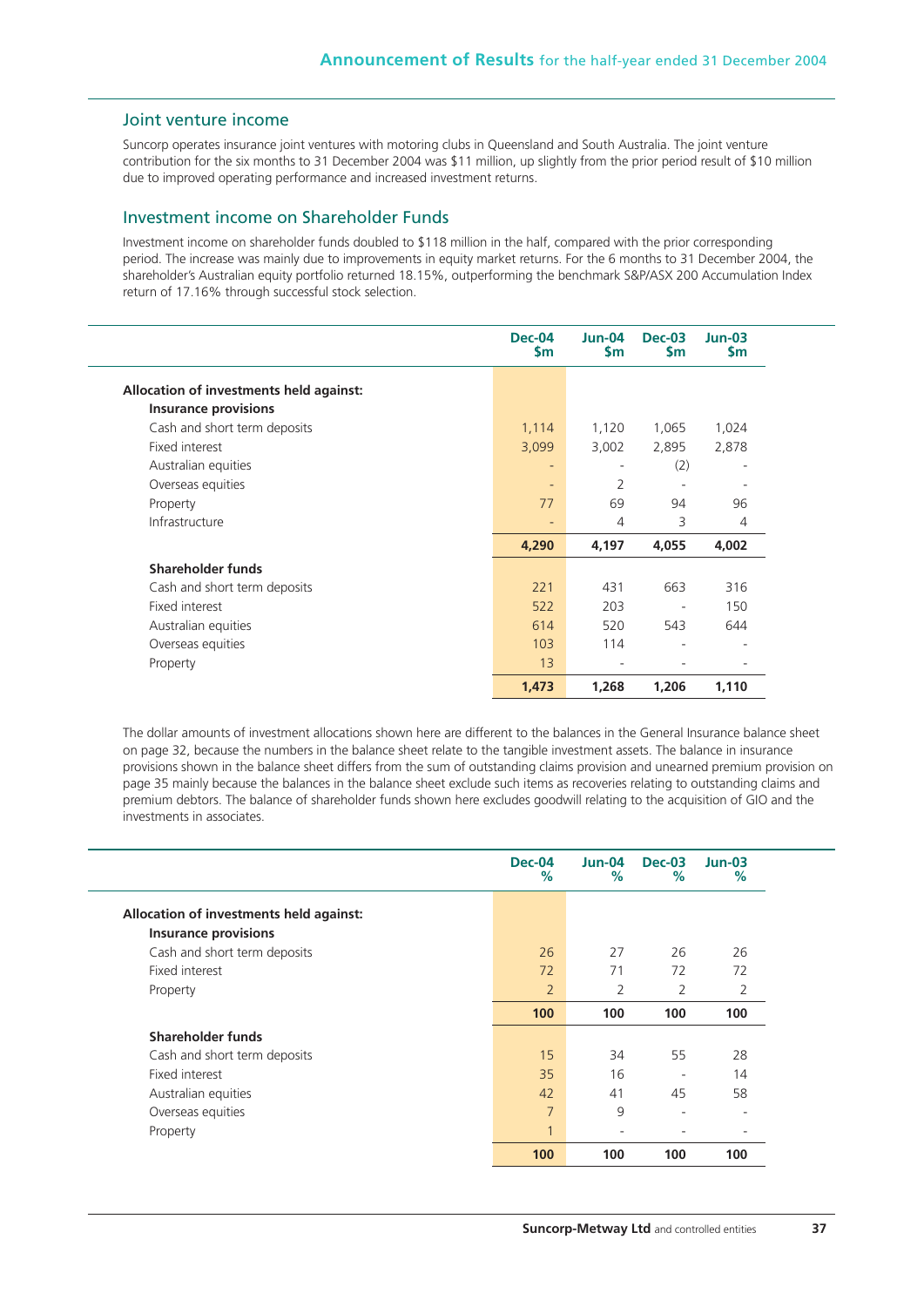## Profit contribution by class of business – short tail and long tail

The tables show the profit excluding discount rate impacts and levies and charges.

#### **Short tail**

The short tail business, including home, motor and the non liability part of the commercial book, reported an insurance trading profit of \$77 million for the 6 months to 31 December 2004, up from \$41 million in the prior corresponding period. This is equal to a margin of 10.4%. The improvement was due a combination of increased premium revenue, following repricing over the past 12 months, and good claims experience in commercial classes, where there were few large property claims. Storm losses were abnormally high during the period, and marginally higher than the prior corresponding period.

|                                           | <b>Half-Year Ended</b> |          |               |               |                            |
|-------------------------------------------|------------------------|----------|---------------|---------------|----------------------------|
|                                           | <b>Dec-04</b>          | $Jun-04$ | <b>Dec-03</b> | $Jun-03$      | <b>Dec-04</b><br>vs Dec-03 |
|                                           | \$m                    | \$m\$    | \$m           | $\mathsf{Sm}$ | %                          |
| <b>Product summary</b>                    |                        |          |               |               |                            |
| Gross written premium                     | 802                    | 770      | 748           | 716           | 7.2                        |
| Net earned premium                        | 741                    | 674      | 653           | 627           | 13.5                       |
| Net claims incurred                       | (503)                  | (475)    | (469)         | (394)         | 7.2                        |
| Acquisition costs                         | (108)                  | (107)    | (93)          | (77)          | 16.1                       |
| Operating expenses                        | (67)                   | (64)     | (71)          | (78)          | (5.6)                      |
| Total operating expenses                  | (175)                  | (171)    | (164)         | (155)         | 6.7                        |
| <b>Underwriting result</b>                | 63                     | 28       | 20            | 78            | 215.0                      |
| Investment revenue - insurance provisions | 14                     | 47       | 21            | 31            | (33.3)                     |
| Insurance trading result                  | 77                     | 75       | 41            | 109           | 87.8                       |
|                                           |                        |          |               |               |                            |
|                                           | %                      | %        | %             | %             |                            |
| <b>Ratios</b>                             |                        |          |               |               |                            |
| Acquisition expense ratio                 | 14.6                   | 15.9     | 14.2          | 12.3          | 2.8                        |
| Operating expense ratio                   | 9.0                    | 9.5      | 10.9          | 12.4          | (17.4)                     |
| Total expense ratio                       | 23.6                   | 25.4     | 25.1          | 24.7          | (6.0)                      |
| Loss ratio                                | 67.9                   | 70.5     | 71.8          | 62.8          | (5.4)                      |
| Combined operating ratio                  | 91.5                   | 95.9     | 96.9          | 87.5          | (5.6)                      |
| Insurance trading ratio                   | 10.4                   | 11.1     | 6.3           | 17.4          | 65.1                       |

Short tail includes miscellaneous products such as products in run-off.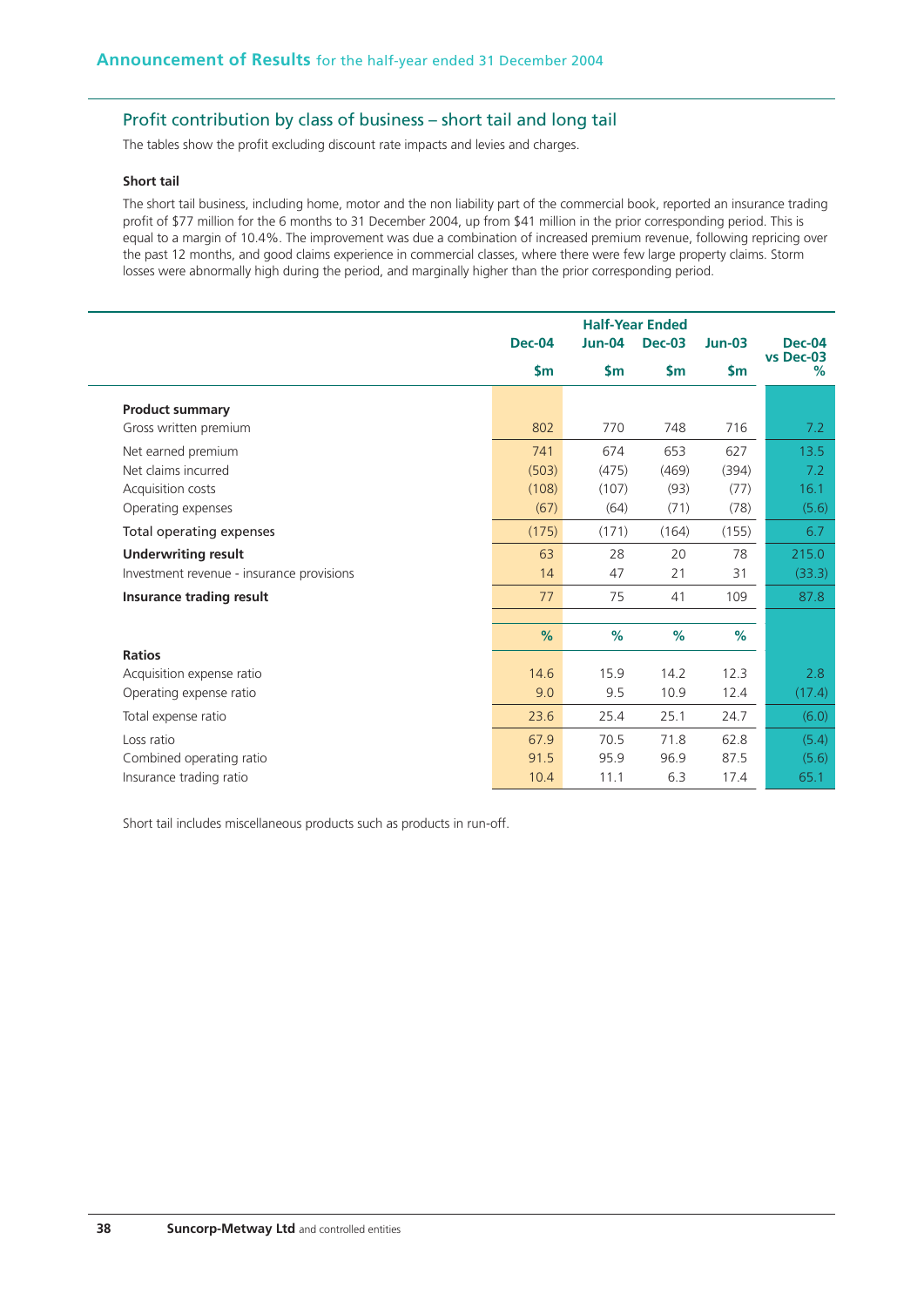## Profit contribution by class of business – short tail and long tail (continued)

## **Long tail**

Long tail business includes CTP, underwritten workers' compensation and liability classes. The insurance trading result in long tail business increased from \$104 million in the prior December half to \$136 million in the six months to December 2004, equal to a trading margin of 29.8%. The improvement in profit was largely due to reduced claims expense, with improved claims experience leading to the release of profits from outstanding claims reserves. The positive impact on the profit was partly offset by increases in risk margins in the portfolio.

|                                           | <b>Half-Year Ended</b> |               |               |               |                |
|-------------------------------------------|------------------------|---------------|---------------|---------------|----------------|
|                                           | <b>Dec-04</b>          | <b>Jun-04</b> | <b>Dec-03</b> | $Jun-03$      | Dec-04         |
|                                           | \$m\$                  | \$m\$         | \$m\$         | $\mathsf{Sm}$ | vs Dec-03<br>% |
| <b>Product summary</b>                    |                        |               |               |               |                |
| Gross written premium                     | 454                    | 481           | 431           | 437           | 5.3            |
| Net earned premium                        | 457                    | 434           | 423           | 382           | 8.0            |
| Net claims incurred                       | (337)                  | (356)         | (320)         | (378)         | 5.3            |
| Acquisition costs                         | (38)                   | (35)          | (33)          | (28)          | 15.2           |
| Operating expenses                        | (38)                   | (38)          | (39)          | (28)          | (2.6)          |
| Total operating expenses                  | (76)                   | (73)          | (72)          | (56)          | 5.6            |
| <b>Underwriting result</b>                | 44                     | 5             | 31            | (52)          | 41.9           |
| Investment revenue - insurance provisions | 92                     | 90            | 73            | 72            | 26.0           |
| Insurance trading result                  | 136                    | 95            | 104           | 20            | 30.8           |
|                                           |                        |               |               |               |                |
|                                           | $\%$                   | %             | %             | %             |                |
| <b>Ratios</b>                             |                        |               |               |               |                |
| Acquisition expense ratio                 | 8.3                    | 8.1           | 7.8           | 7.3           | 6.4            |
| Operating expense ratio                   | 8.3                    | 8.8           | 9.2           | 7.3           | (9.8)          |
| Total expense ratio                       | 16.6                   | 16.9          | 17.0          | 14.6          | (2.4)          |
| Loss ratio                                | 73.7                   | 82.0          | 75.7          | 99.0          | (2.6)          |
| Combined operating ratio                  | 90.3                   | 98.9          | 92.7          | 113.6         | (2.6)          |
| Insurance trading ratio                   | 29.8                   | 21.9          | 24.6          | 5.2           | 21.1           |

Long tail includes CTP, commercial liability, and workers' compensation.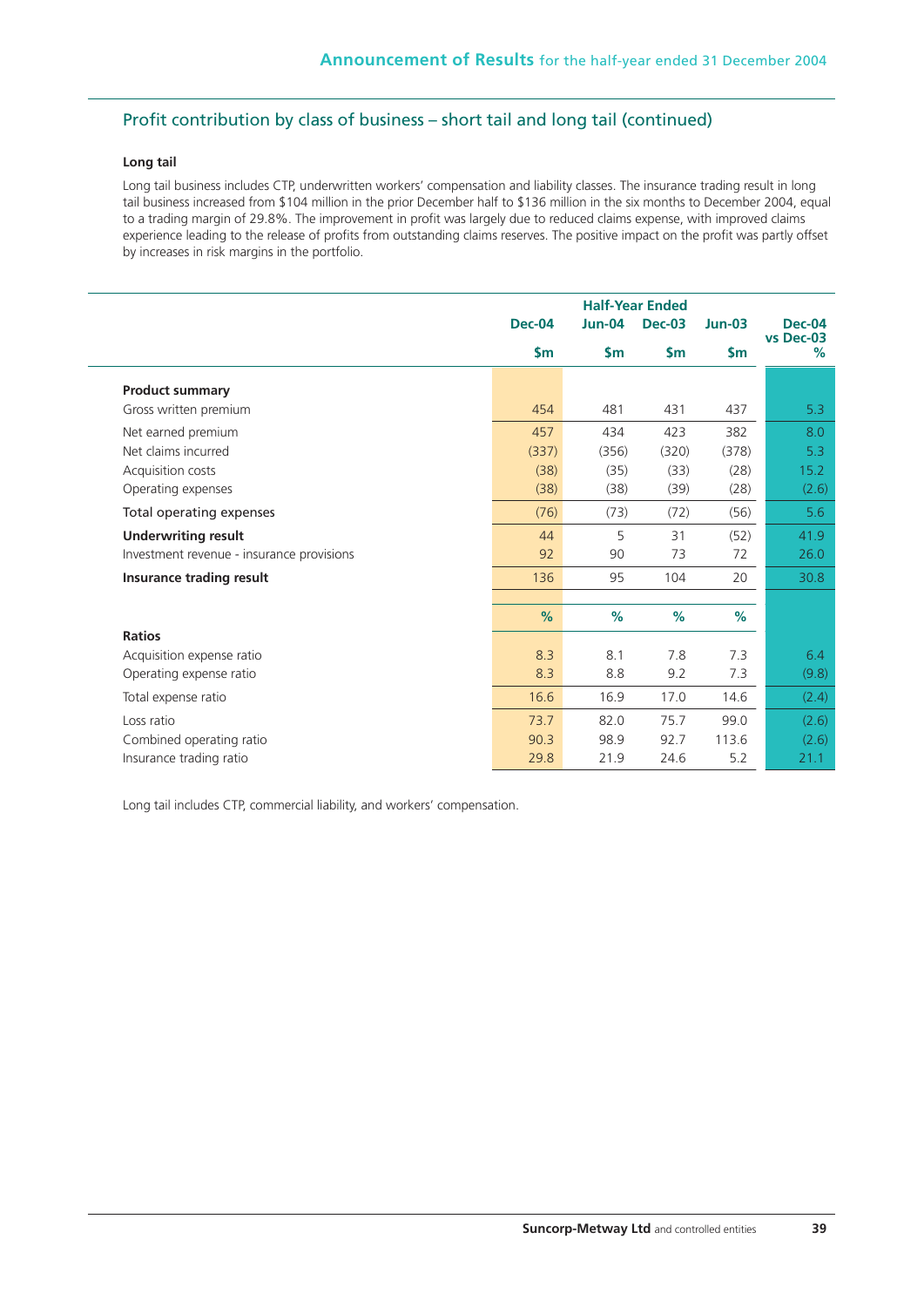## Profit contribution by class of business – commercial and personal lines

### **Commercial lines**

Commercial lines (including workers' compensation) insurance profit of \$43 million remained relatively stable over the prior corresponding period although the trading margin fell from 14.5% to 12.7%. The reduction in profitability was mainly due to increased claims expense in liability and workers' compensation. While tort reforms and other legislative changes continue to deliver improved claims experience, the impact of these reforms in these classes was lower in the half-year to December than in previous periods, when they led to releases from outstanding claims reserves.

|                                           | <b>Half-Year Ended</b> |          |               |               |                            |
|-------------------------------------------|------------------------|----------|---------------|---------------|----------------------------|
|                                           | <b>Dec-04</b>          | $Jun-04$ | <b>Dec-03</b> | $Jun-03$      | <b>Dec-04</b><br>vs Dec-03 |
|                                           | $\mathsf{Sm}$          | \$m      | \$m\$         | $\mathsf{Sm}$ | %                          |
| <b>Product summary</b>                    |                        |          |               |               |                            |
| Gross written premium                     | 367                    | 383      | 316           | 328           | 16.1                       |
| Net earned premium                        | 339                    | 302      | 289           | 274           | 17.3                       |
| Net claims incurred                       | (227)                  | (173)    | (182)         | (177)         | 24.7                       |
| Acquisition costs                         | (64)                   | (65)     | (50)          | (43)          | 28.0                       |
| Operating expenses                        | (33)                   | (23)     | (36)          | (34)          | (8.3)                      |
| Total operating expenses                  | (97)                   | (88)     | (86)          | (77)          | 12.8                       |
| <b>Underwriting result</b>                | 15                     | 41       | 21            | 20            | (28.6)                     |
| Investment revenue - insurance provisions | 28                     | 25       | 21            | 25            | 33.3                       |
| Insurance trading result                  | 43                     | 66       | 42            | 45            | 2.4                        |
|                                           |                        |          |               |               |                            |
|                                           | %                      | $\%$     | $\%$          | $\%$          |                            |
| <b>Ratios</b>                             |                        |          |               |               |                            |
| Acquisition expense ratio                 | 18.9                   | 21.5     | 17.3          | 15.7          | 9.2                        |
| Operating expense ratio                   | 9.7                    | 7.6      | 12.5          | 12.4          | (22.4)                     |
| Total expense ratio                       | 28.6                   | 29.1     | 29.8          | 28.1          | (4.0)                      |
| Loss ratio                                | 67.0                   | 57.3     | 63.0          | 64.6          | 6.3                        |
| Combined operating ratio                  | 95.6                   | 86.4     | 92.8          | 92.7          | 3.0                        |
| Insurance trading ratio                   | 12.7                   | 21.9     | 14.5          | 16.4          | (12.4)                     |

Commercial lines includes workers' compensation.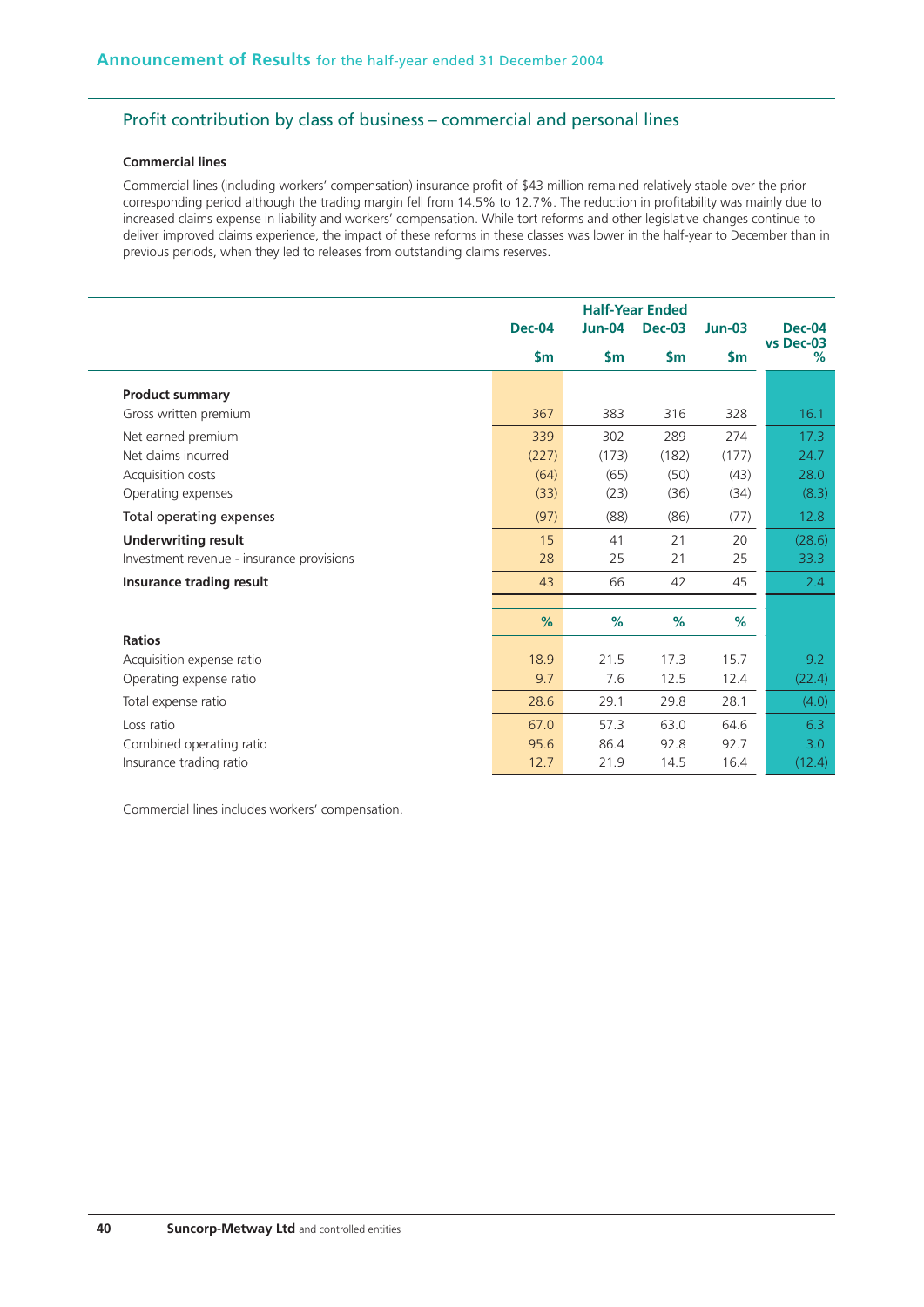## Profit contribution by class of business – commercial and personal lines

### **Personal lines**

L.

Personal lines, which includes home, motor and CTP, reported a 65% increase in insurance trading result to \$170 million, equal to a margin of 19.8%. This was primarily due to solid growth in net earned premium and improvements in claims experience, leading to releases of profits from outstanding claims reserves, particularly in long tail classes.

|                                           | <b>Half-Year Ended</b> |          |               |               |                            |
|-------------------------------------------|------------------------|----------|---------------|---------------|----------------------------|
|                                           | <b>Dec-04</b>          | $Jun-04$ | <b>Dec-03</b> | $Jun-03$      | <b>Dec-04</b><br>vs Dec-03 |
|                                           | \$m\$                  | \$m\$    | \$m\$         | $\mathsf{Sm}$ | %                          |
| <b>Product summary</b>                    |                        |          |               |               |                            |
| Gross written premium                     | 889                    | 868      | 863           | 825           | 3.0                        |
| Net earned premium                        | 858                    | 806      | 787           | 735           | 9.0                        |
| Net claims incurred                       | (613)                  | (658)    | (607)         | (595)         | 1.0                        |
| Acquisition costs                         | (82)                   | (77)     | (75)          | (62)          | 9.3                        |
| Operating expenses                        | (71)                   | (79)     | (75)          | (72)          | (5.3)                      |
| Total operating expenses                  | (153)                  | (156)    | (150)         | (134)         | 2.0                        |
| <b>Underwriting result</b>                | 92                     | (8)      | 30            | 6             | 206.7                      |
| Investment revenue - insurance provisions | 78                     | 112      | 73            | 78            | 6.8                        |
| Insurance trading result                  | 170                    | 104      | 103           | 84            | 65.0                       |
|                                           |                        |          |               |               |                            |
|                                           | %                      | %        | %             | %             |                            |
| <b>Ratios</b>                             |                        |          |               |               |                            |
| Acquisition expense ratio                 | 9.6                    | 9.6      | 9.5           | 8.4           | 1.1                        |
| Operating expense ratio                   | 8.3                    | 9.8      | 9.5           | 9.8           | (12.6)                     |
| Total expense ratio                       | 17.9                   | 19.4     | 19.0          | 18.2          | (5.8)                      |
| Loss ratio                                | 71.4                   | 81.6     | 77.1          | 81.0          | (7.4)                      |
| Combined operating ratio                  | 89.3                   | 101.0    | 96.1          | 99.2          | (7.1)                      |
| Insurance trading ratio                   | 19.8                   | 12.9     | 13.1          | 11.4          | 51.1                       |

Personal lines includes home, motor, CTP and miscellaneous products such as products in run-off.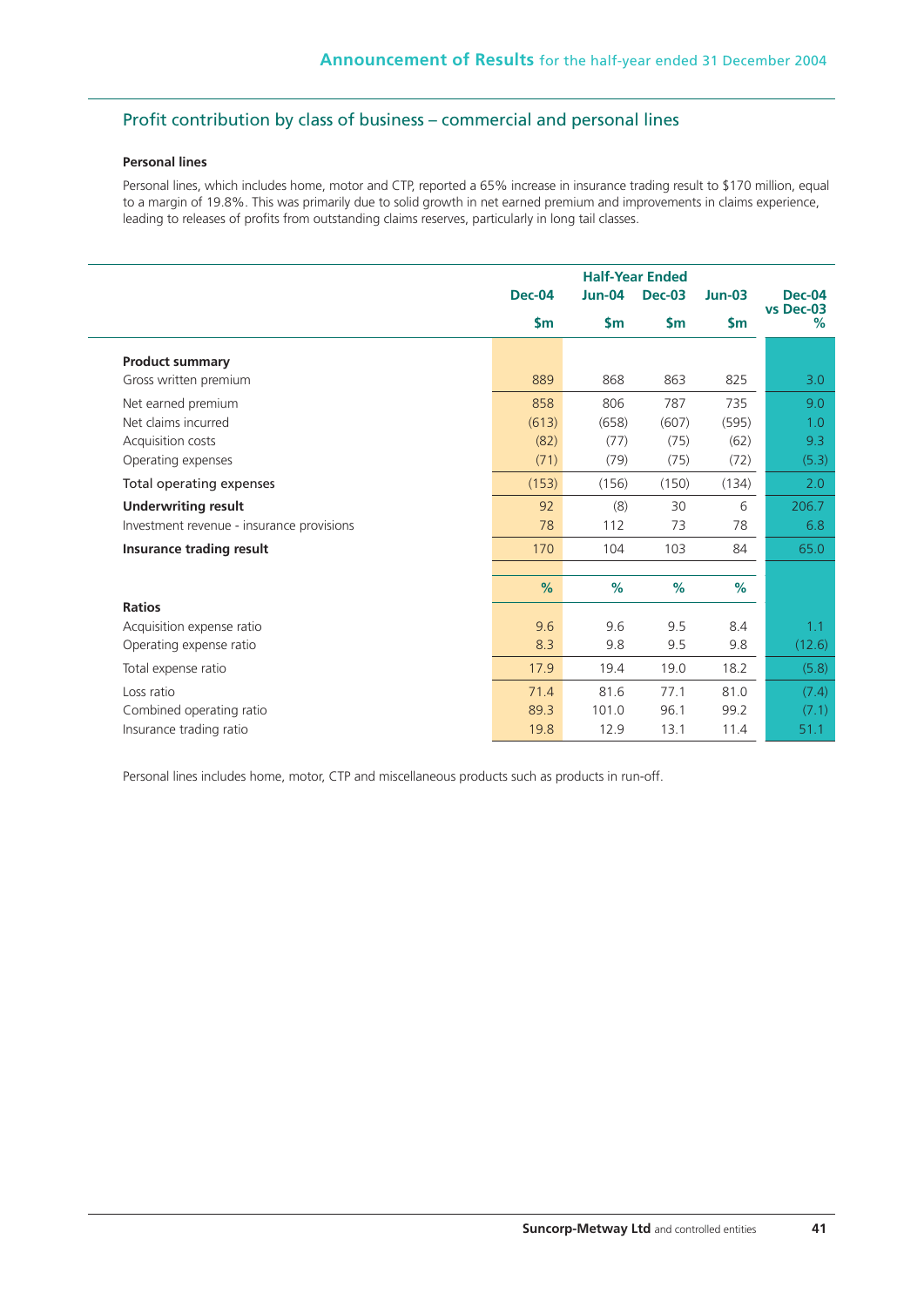## **Segment Information – Wealth Management**

## **Overview**

- The Wealth Management division recorded profit before tax of \$42 million in the half-year to December 2004, an increase of 17% from \$36 million in the prior corresponding period.
- A continued improvement in investment earnings, as well as higher planned profits drove the increase.
- After a decline in the June half of 2004, new business sales turned around in the six months to December 2004 as investor confidence continued to improve. Compared with the December 2003 half-year sales of \$297 million, sales were up 21.5% to \$361 million.
- The value of new business has increased by 32% compared with the December 2003 half-year, with increases in the value of risk business, unit linked allocated pension business and retail unit trust business. This improvement is mainly the result of the increased sales volumes.
- The embedded value of the Life Company increased by 6% to \$466 million in the half-year to December 2004 when compared to the \$439 million reported at June 2004. This is mainly the result of strong investment performance and increased retained earnings, offset by reduced long term assumptions on investment earnings and a reduction in the value of the Shareholder Fund due to a transfer of capital up to the Group.
- Funds under management totalled \$12 billion at December 2004, up from \$11 billion at June 2004. Funds benefited from a net inflow of \$246 million in the half-year to December, compared with a net outflow of \$60 million in the previous corresponding period. Improved investment income also contributed to the growth in funds under management.
- The Wealth Management division profits can be viewed in two parts: Life Company profits and earnings from Funds Management operations.
- The **Life Company** made a profit before tax of \$36 million in the six months to December 2004, compared to \$30 million in the previous corresponding period. The increase in earnings was due to increased investment returns, higher planned profits and a rise in the value of subsidiaries.
- **Funds Management** recorded a pre-tax profit of \$6 million in the period, in line with the prior corresponding period.

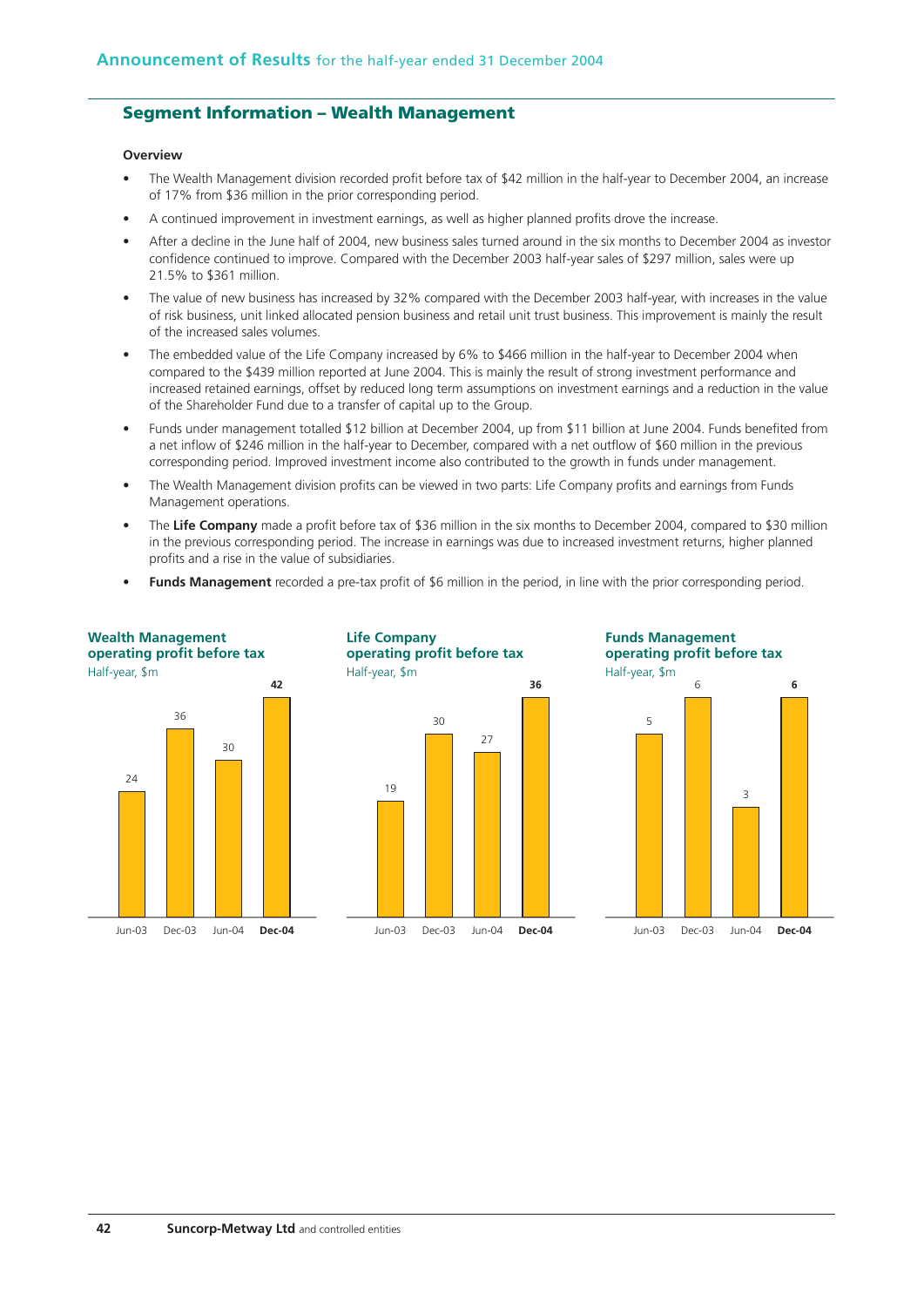## **Announcement of Results** for the half-year ended 31 December 2004

|                                                                                                               | <b>Half-Year Ended</b> |               |                          |              |                            |
|---------------------------------------------------------------------------------------------------------------|------------------------|---------------|--------------------------|--------------|----------------------------|
|                                                                                                               | <b>Dec-04</b>          | <b>Jun-04</b> | <b>Dec-03</b>            | $Jun-03$     | <b>Dec-04</b><br>vs Dec-03 |
|                                                                                                               | \$m\$                  | \$m\$         | $\mathsf{S}$ m           | \$m\$        | %                          |
| Profit contribution - Wealth Management                                                                       |                        |               |                          |              |                            |
| excluding Life Insurance policy owners' interests                                                             |                        |               |                          |              |                            |
| <b>Life Company</b>                                                                                           |                        |               |                          |              |                            |
| <b>Shareholder's share of Statutory Funds</b>                                                                 |                        |               |                          |              |                            |
| Planned profit margins                                                                                        | 16                     | 13            | 13                       | 16           | 23.1                       |
| Experience (losses)/profits                                                                                   | 1                      |               | 4                        | (2)          | (75.0)                     |
| Investment income on capital and                                                                              |                        |               |                          |              |                            |
| retained earnings (Statutory Funds)                                                                           | 12                     | 9             | 8                        | 4            | 50.0                       |
| Group interest in earnings of                                                                                 |                        |               |                          |              |                            |
| life insurance Statutory Funds<br><b>Shareholder Fund</b>                                                     | 29                     | 22            | 25                       | 18           | 16.0                       |
| Investment income                                                                                             | $\overline{3}$         | 4             | $\overline{2}$           | $\sim$       | 50.0                       |
| Revaluation of subsidiaries                                                                                   | $\overline{2}$         | $\mathbf{1}$  | $\overline{2}$           |              |                            |
| Other revenue                                                                                                 | 9                      | 7             | 8                        | 9            | 12.5                       |
| Operating expenses                                                                                            | (7)                    | (7)           | (7)                      | (8)          |                            |
| Contribution to profit before tax from                                                                        |                        |               |                          |              |                            |
| activities in the Life Company                                                                                | 36                     | 27            | 30                       | 19           | 20.0                       |
| <b>Funds Management</b>                                                                                       |                        |               |                          |              |                            |
| Investment income                                                                                             | $\mathbf{1}$           | 1             |                          | $\mathbf{1}$ | n/a                        |
| Fee income funds management                                                                                   | 24                     | 21            | 23                       | 22           | 4.3                        |
| Other expenses funds management                                                                               | (19)                   | (19)          | (17)                     | (18)         | 11.8                       |
| Contribution to profit before tax                                                                             |                        |               |                          |              |                            |
| from Funds Management activities                                                                              | 6                      | 3             | 6                        | 5            |                            |
| Contribution to profit before tax                                                                             |                        |               |                          |              |                            |
| from Wealth Management activities                                                                             | 42                     | 30            | 36                       | 24           | 16.7                       |
| Cash return on equity (%)                                                                                     | 27.7                   | 21.3          | 28.5                     | 21.9         | (2.8)                      |
| Reconciliation of underlying profit to                                                                        |                        |               |                          |              |                            |
| contribution to profit before tax                                                                             |                        |               |                          |              |                            |
| Contribution to profit before tax from                                                                        |                        |               |                          |              |                            |
| <b>Wealth Management activities</b>                                                                           | 42                     | 30            | 36                       | 24           | 16.7                       |
| Less investment earnings:                                                                                     |                        |               |                          |              |                            |
| Life Company<br>Shareholder's share of Statutory Fund                                                         | (12)                   | (9)           | (8)                      | (4)          | 50.0                       |
| Shareholder Funds                                                                                             | (3)                    | (4)           | (2)                      |              | 50.0                       |
| Funds Management                                                                                              | (1)                    | (1)           | $\overline{\phantom{a}}$ | (1)          | n/a                        |
|                                                                                                               | (16)                   | (14)          | (10)                     | (5)          | 60.0                       |
|                                                                                                               |                        |               |                          |              |                            |
| <b>Underlying profit</b>                                                                                      | 26                     | 16            | 26                       | 19           |                            |
| Reconciliation of contribution to profit before tax                                                           |                        |               |                          |              |                            |
| including policy owners' interests to contribution to<br>profit before tax excluding policy owners' interests |                        |               |                          |              |                            |
| Contribution to profit from ordinary<br>Wealth Management activities before income tax                        | 122                    | 77            | 74                       | 16           | 64.9                       |
| Profit attributable to outside equity interests                                                               | (49)                   | (25)          | (19)                     |              | 157.9                      |
| Income tax attributable to policy owners                                                                      | (31)                   | (22)          | (19)                     | 8            | 63.2                       |
| Contribution to profit from ordinary                                                                          |                        |               |                          |              |                            |
| Wealth Management activities before tax                                                                       |                        |               |                          |              |                            |
| excluding policy owners' interests                                                                            | 42                     | 30            | 36                       | 24           | 16.7                       |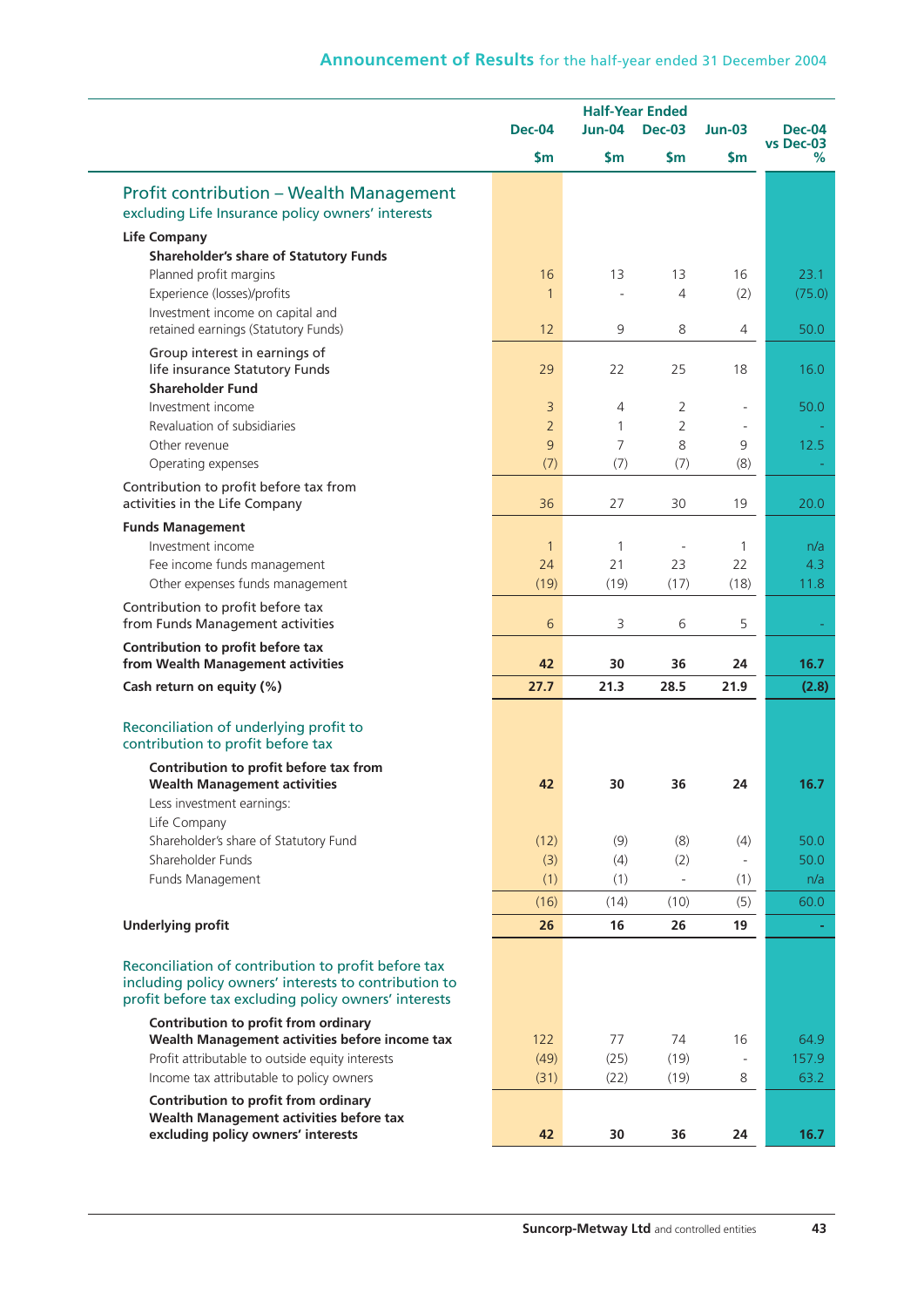| Announcement of Results for the half-year ended 31 December 2004 |  |  |  |  |  |
|------------------------------------------------------------------|--|--|--|--|--|
|------------------------------------------------------------------|--|--|--|--|--|

|                                                                                                 |                          |                          | <b>Half-Year Ended</b>   |                          |                            |
|-------------------------------------------------------------------------------------------------|--------------------------|--------------------------|--------------------------|--------------------------|----------------------------|
|                                                                                                 | <b>Dec-04</b>            | $Jun-04$                 | <b>Dec-03</b>            | $Jun-03$                 | <b>Dec-04</b><br>vs Dec-03 |
|                                                                                                 | $\mathsf{sm}$            | $\mathsf{Sm}$            | $\mathsf{sm}$            | $\mathsf{Sm}$            | %                          |
| Assets and liabilities - Wealth Management<br>excluding Life Insurance policy owners' interests |                          |                          |                          |                          |                            |
| <b>Assets</b>                                                                                   |                          |                          |                          |                          |                            |
| Cash and liquid assets                                                                          | 19                       | 22                       | 22                       | 16                       | (13.6)                     |
| Investments                                                                                     | 40                       | 48                       | 45                       | 30                       | (11.1)                     |
| Excess of net market value of interests in subsidiaries                                         |                          |                          |                          |                          |                            |
| over their recognised net amounts                                                               | 17                       | 15                       | 14                       | 12                       | 21.4                       |
| Loans, advances and other receivables                                                           | 15                       | 40                       | 12                       | 31                       | 25.0                       |
| Unlisted investment in life insurance Statutory Funds                                           | 214                      | 185                      | 181                      | 156                      | 18.2                       |
| Other assets                                                                                    | $\overline{4}$           |                          | 1                        |                          | 300.0                      |
| Total assets                                                                                    | 309                      | 310                      | 275                      | 245                      | 12.4                       |
| <b>Liabilities</b>                                                                              |                          |                          |                          |                          |                            |
| Deposits and short term borrowings                                                              | 15                       | 19                       | 14                       | 9                        | 7.1                        |
| Accounts payable and other liabilities                                                          | $\mathsf{8}$             | 8                        | $\overline{7}$           | 10                       | 14.3                       |
| Provisions                                                                                      | $\overline{\phantom{a}}$ | 7                        | $\overline{\phantom{a}}$ | $\overline{\phantom{a}}$ | n/a                        |
| Deferred tax liability                                                                          | $\qquad \qquad -$        | $\overline{\phantom{a}}$ | $\overline{\phantom{a}}$ | 5                        | n/a                        |
| <b>Total liabilities</b>                                                                        | 23                       | 34                       | 21                       | 24                       | 9.5                        |
| Net assets                                                                                      |                          |                          |                          |                          |                            |
| Net assets Life Company - Shareholder Fund                                                      | 38                       | 65                       | 43                       | 40                       | (11.6)                     |
| Net assets Life Company - Statutory Funds                                                       | 214                      | 185                      | 181                      | 156                      | 18.2                       |
| Net assets Fund Management                                                                      | 34                       | 26                       | 30                       | 25                       | 13.3                       |
| <b>Total net assets</b>                                                                         | 286                      | 276                      | 254                      | 221                      | 12.6                       |

## Profit overview

#### **Life Company**

Life Company activities are conducted through Suncorp Life and Superannuation Limited (SLSL). SLSL maintains three funds: a Capital Guaranteed Statutory Fund, a Unit Linked Statutory Fund and a Shareholder Fund.

**Capital Guaranteed Statutory Fund** includes participating and non-participating life insurance business. Profits on participating business are shared between life insurance policy owners and shareholder, with 80% allocated to policyholders, and 20% to shareholder. Profits on non-participating business are all allocated to the shareholder.

**Unit Linked Statutory Fund** consists of non-participating business only, with all profits attributable to the shareholder. Profits emerge from management fees, following allocation of investment gains (or losses) to investors.

**Shareholder Fund** maintains shareholder assets that are outside the life insurance Statutory Funds with all profit attributable to the shareholder.

All profits from Life Company activities in the contribution to profit are attributable to the shareholder. That is, the statutory profits attributable to the life insurance policy owners have been excluded. The shareholder profits represent 100% of non-participating profits and 20% of participating profits from the Capital Guaranteed Statutory Fund, 100% of profits from the Unit Linked Statutory Fund and 100% of profits from the Shareholder Fund.

Sources of profit for the Statutory Funds are investment earnings on capital and retained profits, planned margins and experience profits. In the six months to December 2004, the shareholder's interest in profits from these sources increased 16% to \$29 million, compared to the previous corresponding period.

Sources of profit for the Shareholder Fund consist of earnings on Shareholder Fund investments, revaluations of investments in subsidiaries (embedded value) and management fees. These other revenues amounted to \$7 million for the six months to December 2004 compared with \$5 million for the prior December period.

The profit contribution from the funds is outlined in the following.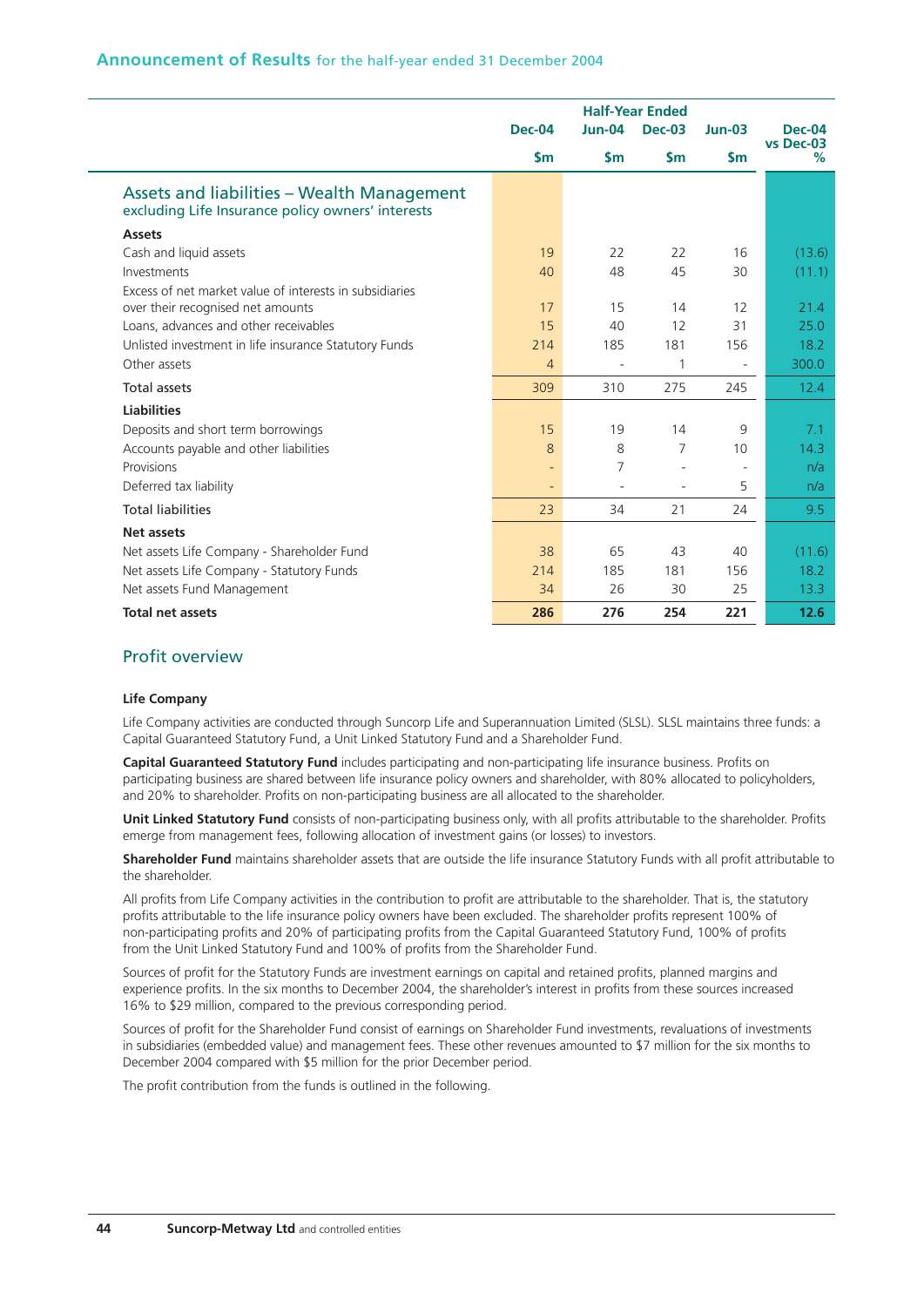#### Profit overview (continued)

## **Planned profits**

Planned profits of \$16 million in the six months to December 2004 were up from \$13 million in the prior December half. The increase in planned profits was largely due to improved profitability of personal risk products and higher long-term investment earnings assumptions applied to various investment asset classes.

The assumed earning rates for each asset class are determined with reference to government bond yields. The bond yield at the start of this period increased compared to the prior period, hence planned profits were higher.

#### **Experience profits**

Experience profits were \$1 million in the six months to December 2004, compared with \$4 million in the prior corresponding period.

Under Margin on Services (MoS) accounting, losses on new business are incurred in the year the business is written, while returns on profitable business are spread over future periods. However, if circumstances change, for example favourable assumption changes are made or new business is written on more profitable terms, then these previously booked losses can be reversed. During the previous corresponding period profitable new investment business written allowed for the reversal of associated losses, resulting in an increase in experience profits. No reversal was made during the six months to December 2004.

#### **Statutory Funds investment income**

Investment income on capital and retained earnings in the Statutory Funds of \$12 million was 50% higher than in the corresponding period, mainly due to the performance of equity markets. Investment returns exceeded benchmarks in most asset classes.

#### **Shareholder fund investment income and other revenue**

Shareholder fund income includes investment income, revaluation of subsidiaries and other revenues including management fees and commission.

Other revenues were \$9 million in December 2004, up from \$8 million previously.

Changes to the market value of Life Company investment subsidiaries must be brought to account under current accounting standards. The market value is based on the embedded value, which includes the net assets of the entity and present value of future profits from inforce business. The Life Company has a subsidiary that operates the customer service activities of the retail unit trusts business. Higher investment earnings and a net inflow of unit trust business, due to increased returns in equity markets and improved profitability, resulted in an increase of the embedded value of \$2 million in the six months to December 2004. In the corresponding prior period, the embedded value also increased by \$2 million.

|                                                       | <b>Dec-04</b> | $Jun-04$  | <b>Dec-03</b> | $Jun-03$  | <b>Dec-04</b><br>vs Dec-03 |
|-------------------------------------------------------|---------------|-----------|---------------|-----------|----------------------------|
|                                                       | $\mathsf{Sm}$ | <b>Sm</b> | <b>Sm</b>     | <b>Sm</b> | $\%$                       |
| New business sales                                    |               |           |               |           |                            |
| Risk sales                                            |               |           |               |           |                            |
| Personal risk products                                | 5             | 4         | 6             | 6         | (16.7)                     |
| Group life & CCI                                      | 13            |           | 3             |           | 333.3                      |
| <b>Total risk sales</b>                               | 18            | 5         | 9             | 7         | 100.0                      |
| Superannuation, Investment and External Product Sales | 343           | 241       | 288           | 263       | 19.1                       |
| <b>Total sales new business</b>                       | 361           | 246       | 297           | 270       | 21.5                       |

Total new business sales increased 21.5% to \$361 million in the half-year. This reflects a return of confidence in equity markets, continuing the trend experienced in the last quarter of the previous financial year. A large portion of the increase in Group life sales for December 2004 was due to a major Group life client increasing the level of cover required for its members.

Mainly due to the higher volume of gross sales, the value of sales increased by 32% in comparison with the corresponding period. Also contributing was a sharp increase in internal Financial Planners' productivity. Term business, income protection business and unit linked allocated pension all showed increased value. The Easy Invest product (a new 'wrap' platform service introduced in the 2003/04 financial year) further supports the growth of higher margins in Suncorp products.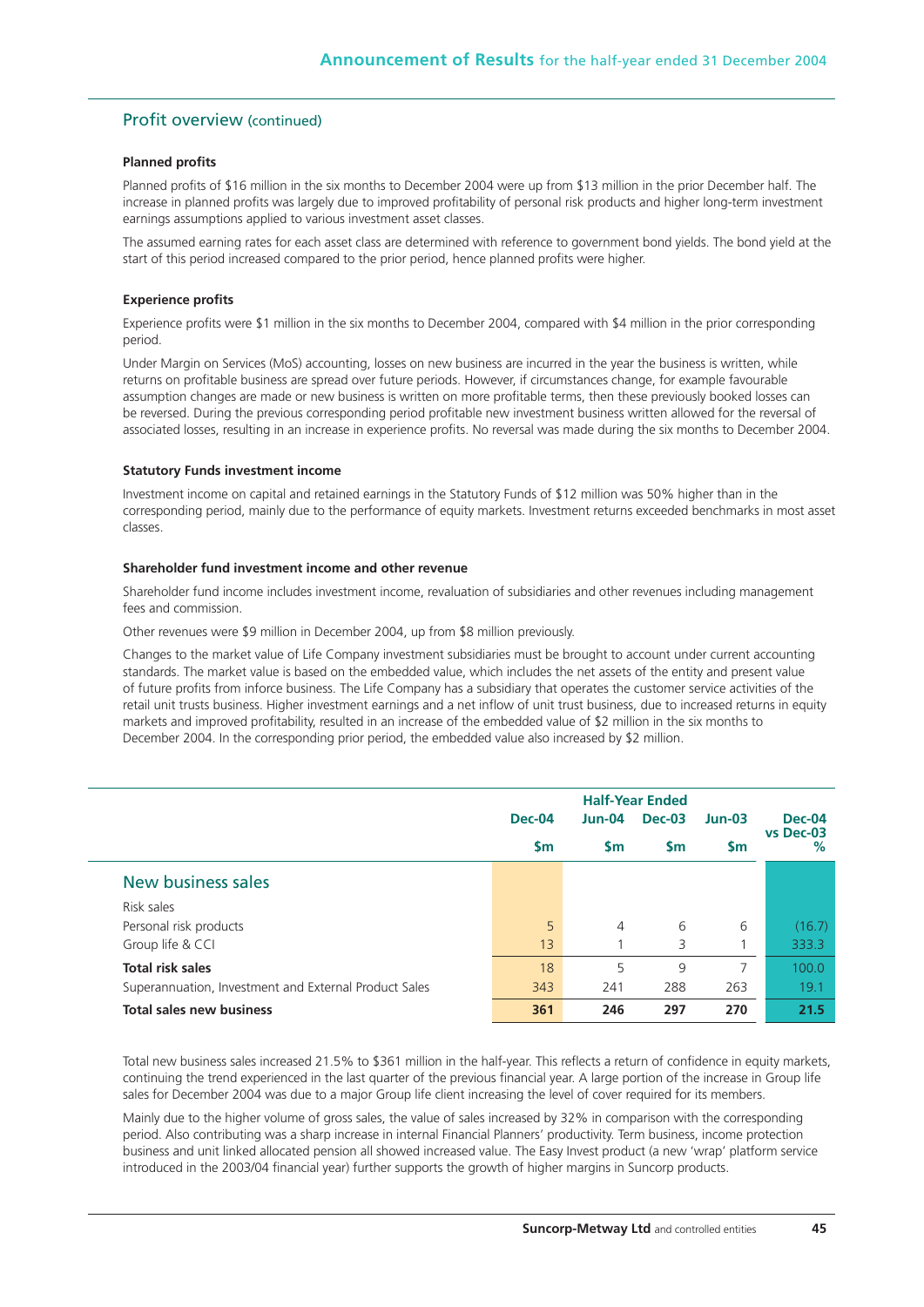## Value of new sales

The table below shows the value, to shareholders, of new business written over the half-year to December 2004. The values are based on:

- Margin on Services (MoS) value of profit margins (taking the shareholders' 20% share for participating products) for Statutory Fund business;
- Embedded value (i.e. discounted value of expected shareholder profits and associated imputation credits) for Unit Trust business, written outside the Statutory Funds.

The writing of profitable business will benefit future planned profits.

|                                                     | <b>Dec-04</b> | Jun-04    | Dec-03    | $Jun-03$                 | <b>Dec-04</b><br>vs Dec-03 |
|-----------------------------------------------------|---------------|-----------|-----------|--------------------------|----------------------------|
|                                                     | <b>Sm</b>     | <b>Sm</b> | <b>Sm</b> | Sm                       | $\%$                       |
| Statutory Funds new business: Present value of      |               |           |           |                          |                            |
| MoS profit margins <sup>(1)</sup>                   | 8.4           | 7.9       | 7.2       | 8.1                      | 16.7                       |
| Unit Trust/IDPS new business embedded value (2) (3) | 1.2           | 0.8       | 0.1       | $\overline{\phantom{a}}$ | Large                      |

#### **Notes:**

- (1) Excludes Group Life. Discount rates used were between 4.25% and 10.50% (Jun-04: between 5.00% and 11.00% Dec-03: between 4.50% and 10.75%; and Jun-03: between 4.00% and 10.25%).
- (2) IDPS (Investor Directed Portfolio Service) refers to the Easy Invest product.
- (3) Discount rate used was 11.83% pa (Jun-04: 12.45%; Dec-03: 12.55%; and Jun-03: 11.45%).

## Embedded value

A valuation of the shareholders' interests in the Statutory Funds, Shareholder Fund, and subsidiaries was undertaken as at 31 December 2004. The embedded value increased by 6% to \$466 million (using 11% discount factor) in the half-year to December 2004 when compared to the \$439 million reported at June 2004 (12% discount factor), or by 20% when compared to the December 2003 valuation of \$389 million (12% discount factor). Ignoring the effects of discounting, the increase in embedded value is mainly the result of strong investment performance, increased retained earnings offset by reduced long term investment earning assumptions and a reduction in the value of the Shareholder Fund due to a transfer of capital up to the group.

|                                               |                    |                       | <b>Discount Rate</b>  |  |  |  |  |
|-----------------------------------------------|--------------------|-----------------------|-----------------------|--|--|--|--|
|                                               | 11.0%<br><b>Sm</b> | $12.0\%$<br><b>Sm</b> | $13.0\%$<br><b>Sm</b> |  |  |  |  |
| Embedded value at 31 December 2004            |                    |                       |                       |  |  |  |  |
| Shareholder Fund excluding subsidiaries       |                    |                       |                       |  |  |  |  |
| Value of profits/net assets                   | 30                 | 29                    | 29                    |  |  |  |  |
| Value of imputation credits at 70% full value | $\overline{4}$     | $\overline{4}$        | $\overline{4}$        |  |  |  |  |
| <b>Statutory Funds</b>                        |                    |                       |                       |  |  |  |  |
| Value of profits/net assets                   | 352                | 338                   | 326                   |  |  |  |  |
| Value of imputation credits at 70% full value | 60                 | 57                    | 54                    |  |  |  |  |
| <b>Subsidiaries</b>                           |                    |                       |                       |  |  |  |  |
| Value of profits/net assets                   | 16                 | 16                    | 16                    |  |  |  |  |
| Value of imputation credits at 70% full value | $\overline{4}$     | $\overline{4}$        | 4                     |  |  |  |  |
| <b>Total December 2004</b>                    | 466                | 448                   | 433                   |  |  |  |  |
| Total June 2004                               | 457                | 439                   | 422                   |  |  |  |  |
| <b>Total December 2003</b>                    | 407                | 389                   | 374                   |  |  |  |  |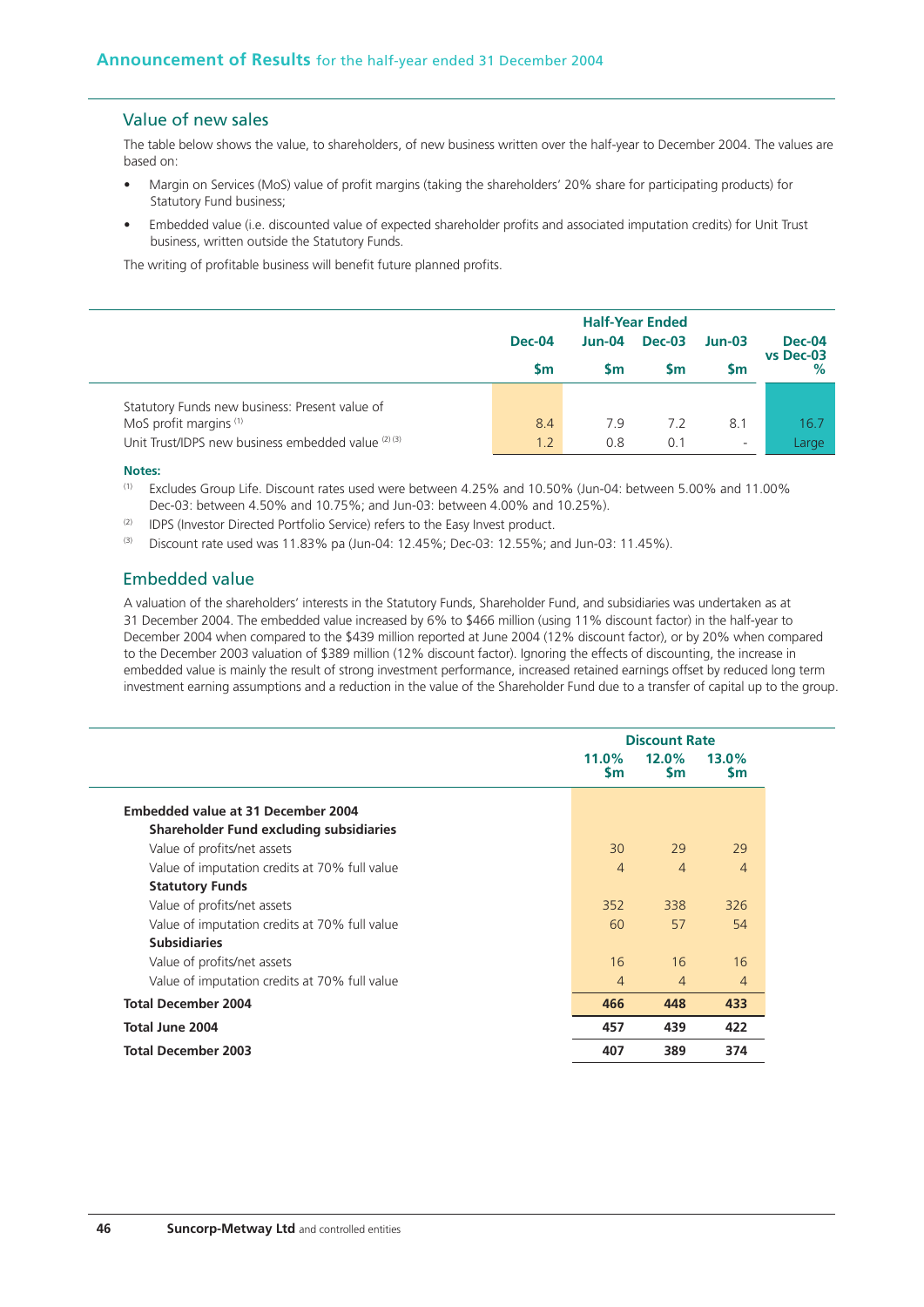|                                              | <b>Opening</b><br>balance | <b>Net</b><br>inflows | Invest-<br>ment<br>income<br>& Other <sup>(1)</sup> | <b>Closing</b><br>balance |
|----------------------------------------------|---------------------------|-----------------------|-----------------------------------------------------|---------------------------|
|                                              | $Jul-04$<br>$\mathsf{sm}$ | <b>Sm</b>             | $\mathsf{sm}$                                       | Dec-04<br><b>Sm</b>       |
| <b>Funds under administration</b>            |                           |                       |                                                     |                           |
| Statutory life and superannuation            | 3,395                     | 15                    | 221                                                 | 3,631                     |
| Statutory life and superannuation - external | 402                       | 77                    | 52                                                  | 531                       |
| Life company products                        | 3,797                     | 92                    | 273                                                 | 4,162                     |
| Retail unit trust products/IDPS platform     | 498                       | 50                    | 45                                                  | 593                       |
| <b>Total Life Company</b>                    | 4,295                     | 142                   | 318                                                 | 4.755                     |

#### **Notes:**

(1) Investment income and Other include expenses and tax.

Funds under administration for the Life Company includes funds placed with internal and external fund managers.

Funds under administration totalled \$4.8 billion at December 2004, up from \$4.3 billion at June 2004, benefiting from strong investment income as well as net inflows of \$142 million for the year. The increase in total funds under administration reflected increased gross inflows and greater retention of customer accounts.

## Portfolio allocation of investments – Wealth Management

Funds under administration for statutory life and superannuation total \$3.6 billion. The investment allocation of these funds is noted below.

|                                           | <b>Dec-04</b><br>\$m | $Jun-04$<br>\$m | <b>Dec-03</b><br>\$m | $Jun-03$<br>\$m |
|-------------------------------------------|----------------------|-----------------|----------------------|-----------------|
| Allocation of investments held against:   |                      |                 |                      |                 |
| <b>Statutory Funds</b>                    |                      |                 |                      |                 |
| Equities                                  | 1,804                | 1,545           | 1,276                | 1,197           |
| Interest bearing securities               | 1,226                | 1,243           | 1,371                | 1,417           |
| Property                                  | 577                  | 571             | 542                  | 535             |
| (1)(2)                                    | 3,607                | 3,359           | 3,189                | 3,149           |
| Shareholder net assets in Statutory Funds |                      |                 |                      |                 |
| Equities                                  | 105                  | 87              | 74                   | 66              |
| Interest bearing securities               | 75                   | 70              | 78                   | 69              |
| Property                                  | 34                   | 28              | 29                   | 22              |
| (1)                                       | 214                  | 185             | 181                  | 156             |
| <b>Shareholder Fund</b>                   |                      |                 |                      |                 |
| Equities                                  | 22                   | 32              | 30                   | 14              |
| Interest bearing securities               |                      | $\overline{2}$  | $\overline{2}$       | 3               |
| Property                                  | $\mathbf{1}$         | 1               |                      |                 |
| (2)                                       | 24                   | 36              | 32                   | 18              |

#### **Notes:**

(1) Statutory Funds allocation includes shareholder net assets.

<sup>(2)</sup> The allocation of Statutory Funds and Shareholder Fund investments agrees to the funds under administration for 'Statutory life and superannuation' as shown above.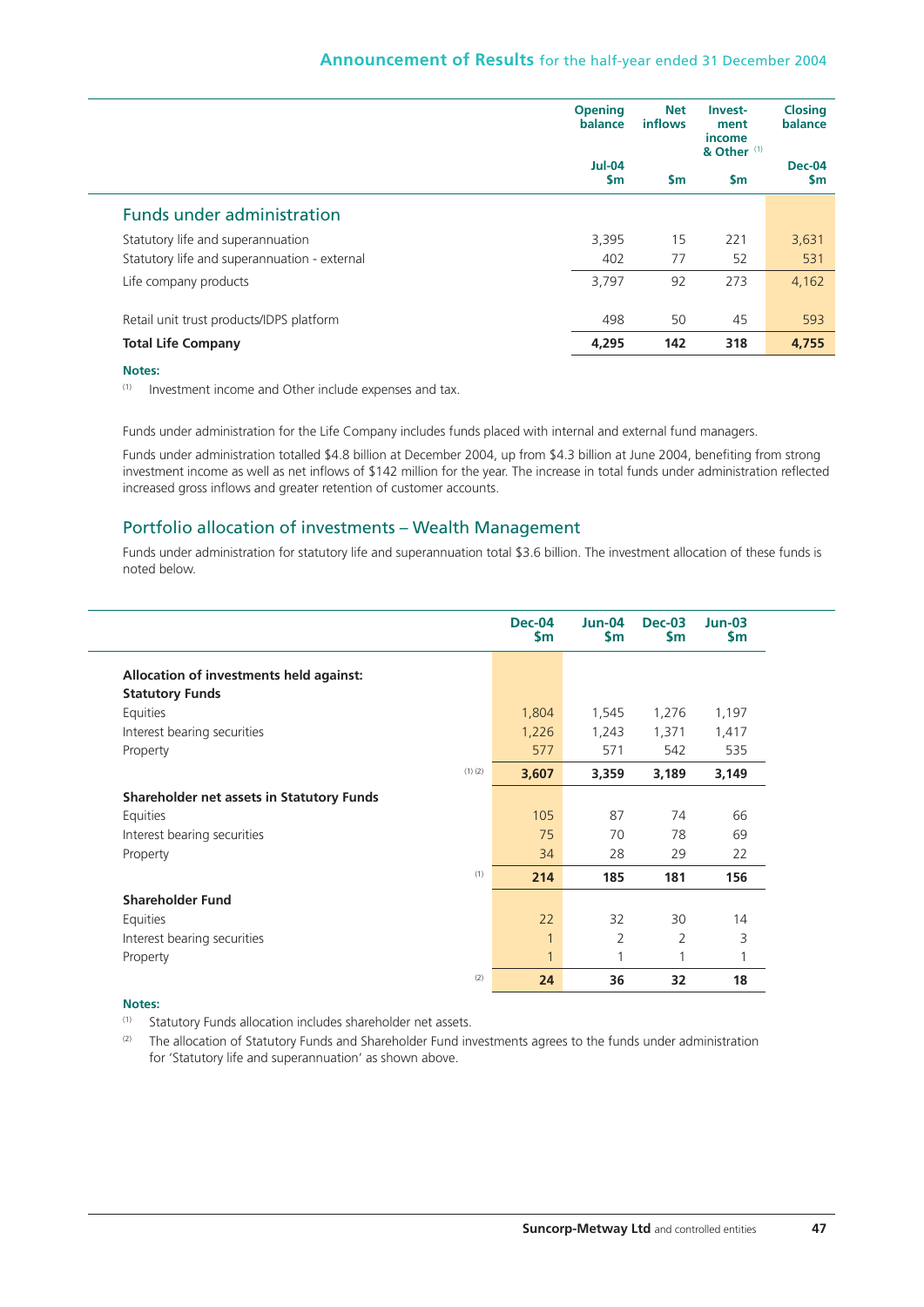#### Funds management activities

The funds management group conducts investment management and other fiduciary activities as trustee, custodian or manager for various investment and superannuation funds and wholesale and retail unit trusts.

Approximately \$4.2 billion in funds are managed for the Life Company, \$5.7 billion in funds are managed on behalf of the General Insurance division and a further \$2.1 billion in funds are managed on behalf of external parties.

Funds Management profit was \$6 million at December 2004, which compares with \$6 million in the previous corresponding period. The profit in the December 2003 period includes the sale of commercial interests, and consequently does not represent a direct comparison. This first half profit of \$6 million has benefited from an increase in management fee income as a result of higher funds under management.

|                                                 | <b>Dec-04</b> | $Jun-04$  | <b>Dec-03</b> | $Jun-03$ | <b>Dec-04</b><br>vs Dec-03 |
|-------------------------------------------------|---------------|-----------|---------------|----------|----------------------------|
|                                                 | <b>Sm</b>     | <b>Sm</b> | <b>Sm</b>     | Sm       | %                          |
| <b>Funds under management</b>                   |               |           |               |          |                            |
| General Insurance                               | 5,743         | 5,467     | 5,261         | 5,107    | 9.2                        |
| Life Company - Shareholder Funds                | 24            | 36        | 32            | 18       | (25.0)                     |
| Life Company - Statutory Funds                  | 3,607         | 3,359     | 3.189         | 3,149    | 13.1                       |
| Life Company - Retail unit trusts/IDPS platform | 563           | 498       | 471           | 439      | 19.5                       |
| Other managed funds (1)                         | 2,082         | 1,676     | 1.277         | 1,232    | 63.0                       |
|                                                 | 12,019        | 11.036    | 10,230        | 9,945    | 17.5                       |

#### Notes:

(1) The most significant other managed funds are RACQ Insurance, Queensland Local Government Super, Sunsuper World Equity Fund, and Sunsuper Cash Management funds.

|                                       | <b>Opening</b><br>balance      | <b>Inflows</b> | Out-<br>Invest-<br>flows $(1)$<br>ment<br>income |           | <b>Closing</b><br>balance  |
|---------------------------------------|--------------------------------|----------------|--------------------------------------------------|-----------|----------------------------|
|                                       | <b>Jul-04</b><br>$\mathsf{Sm}$ | <b>Sm</b>      | <b>Sm</b>                                        | <b>Sm</b> | <b>Dec-04</b><br><b>Sm</b> |
| <b>Funds under management</b>         |                                |                |                                                  |           |                            |
| General Insurance                     | 5,467                          | 1,218          | 1,223                                            | 281       | 5,743                      |
| Statutory life and superannuation (2) | 3.395                          | 465            | 509                                              | 280       | 3,631                      |
| Retail unit trusts/IDPS platform      | 498                            | 73             | 45                                               | 37        | 563                        |
| Life Company                          | 3,893                          | 538            | 554                                              | 317       | 4,194                      |
| External wholesale                    | 1.676                          | 660            | 393                                              | 139       | 2,082                      |
| <b>Total</b>                          | 11,036                         | 2.416          | 2,170                                            | 737       | 12,019                     |

#### Notes:

(1) Outflows include expenses and tax.

 $(2)$  Asset switches between sub-funds have not been netted off.

Funds under management of the Life Company exclude funds under administration invested in external Fund Managers.

Group funds under management totalled \$12 billion at December 2004, up from \$11 billion in June 2004, and \$10 billion in December 2003. Funds benefited from a net inflow of \$246 million compared to a net outflow of \$60 million in the prior December half. Investment income was up 114%, adding to the increase in funds under management.

#### Group investment performance

The majority of the markets in which the funds management area invests, with the exception of unhedged offshore equity markets, recorded positive investment returns in the six months to December 2004. The Suncorp Balanced Fund, the flagship diversified portfolio, achieved 1st quartile returns over 1, 3 and 5 years as measured by the Intech Growth Funds survey. The six-month return for the balanced fund was 9.0% (net of fees).

As noted above investment income was up 114% on the previous corresponding period largely on the back of strong domestic equities and listed property markets that had gross returns of 17.2% and 16.5% respectively. Active investment management in the wholesale equities trust added an additional 1.0% to the gross market return.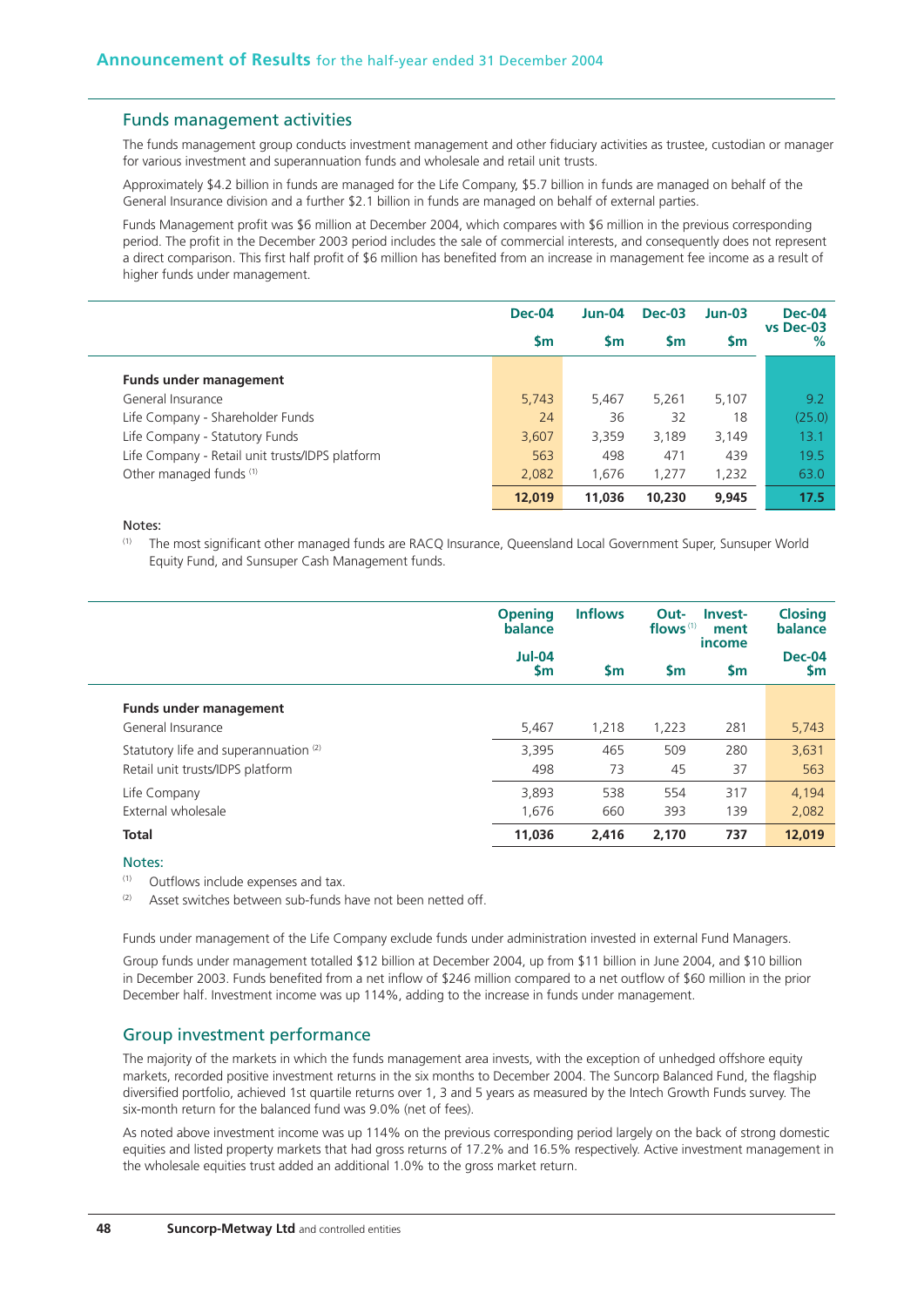## **Group capital**

#### Group capital position

During the half-year to December, the major capital initiative undertaken was a \$200 million issue of subordinated debt in the General Insurance subsidiary, which took place in September, with the proceeds then paid to the Bank by way of a special dividend. The purpose of the issue was to fund anticipated growth in the Bank.

By issuing the subordinated debt in the General Insurer, a prudent amount of gearing was introduced into the General Insurance subsidiary for the first time. The transaction had no impact on the solvency of the General Insurer, which saw its minimum capital ratio rise to 1.95 times at December, due to increases in the capital base arising from growth in profits and technical provisions.

On payment to the Bank parent, the special dividend qualified as Tier 1 capital in the Bank, increasing the regulatory capital ratio to 10.44%, despite strong growth in risk weighted assets. The Adjusted Common Equity ratio increased to 5.59% from 4.83% at June.

The Company has a strong capital position and significant franking credits on the balance sheet. As foreshadowed at the last results presentation, we are considering ways to transfer the value of these franking credits to shareholders, and we would expect to make an announcement in this regard during the next six months.

#### **Group capital table**

The Suncorp group has three distinct business lines with different regulatory requirements for capital. The corporate structure of the group has the Bank as the holding company for subsidiaries operating the General Insurance and Wealth Management businesses. To assist in understanding the regulatory capital position within the group the following table (including consolidation entries) demonstrates the distribution of capital.

|                                                       | as at 31 December 2004      |                   |                          |                           |                     |                     |
|-------------------------------------------------------|-----------------------------|-------------------|--------------------------|---------------------------|---------------------|---------------------|
|                                                       | <b>Banking</b><br><b>Sm</b> | GI<br>\$m         | <b>WM</b><br><b>Sm</b>   | <b>Other</b><br><b>Sm</b> | Consol<br><b>Sm</b> | <b>Total</b><br>\$m |
| Tier 1                                                |                             |                   |                          |                           |                     |                     |
| Ordinary share capital                                | 2,725                       |                   |                          |                           |                     | 2,725               |
| Preference share capital                              | 244                         |                   |                          |                           |                     | 244                 |
| Funding provided by holding company                   | $\overline{\phantom{a}}$    | 1,395             | 46                       | 26                        | (1, 467)            |                     |
| Preconversion reserve                                 | 13                          |                   |                          |                           |                     | 13                  |
| Retained profits <sup>(1)</sup>                       | 710                         | 570               | 235                      | $\overline{7}$            | (496)               | 1,026               |
| Technical provisions in excess of liability valuation |                             | 326               |                          |                           |                     | 326                 |
| Excluded assets                                       | (1)                         |                   | (12)                     |                           |                     | (13)                |
| Less goodwill                                         | (1,229)                     | (833)             |                          | $\overline{a}$            | 1,109               | (953)               |
| Less other intangible assets                          | (62)                        |                   |                          |                           |                     | (62)                |
| Total Tier 1 capital                                  | 2,400                       | 1,458             | 269                      | 33                        | (854)               | 3,306               |
| Tier <sub>2</sub>                                     |                             |                   |                          |                           |                     |                     |
| Asset revaluation reserve                             | 8                           |                   | 5                        |                           |                     | 13                  |
| Net general provision for impairment                  | 118                         |                   |                          |                           |                     | 118                 |
| Subordinated notes                                    | 763                         | 199               |                          |                           |                     | 962                 |
| Total Tier 2 capital                                  | 889                         | 199               | 5                        |                           |                     | 1,093               |
| <b>Deductions from capital</b>                        |                             |                   |                          |                           |                     |                     |
| Investments in subsidiaries                           | (853)                       |                   |                          |                           | 853                 |                     |
| Guarantees and facilities to non-banking subsidiaries | (5)                         | Ξ                 |                          | Ξ                         | 5                   |                     |
| Total deductions from capital                         | (858)                       | $\qquad \qquad -$ | $\overline{\phantom{a}}$ | $\overline{\phantom{0}}$  | 858                 |                     |
| <b>Total capital base</b>                             | 2,431                       | 1,657             | 274                      | 33                        | 4                   | 4,399               |
| Required minimum capital base <sup>(2)</sup>          | 2,213                       | 1,160             | 156                      | 28                        | $\equiv$            | 3,557               |
| <b>Excess</b>                                         | 218                         | 497               | 118                      | 5                         | 4                   | 842                 |

#### **Notes:**

(1) For Banking and General Insurance, this represents the APRA calculation of retained profits. APRA requires accrual of expected dividends in the Bank and provides a different method of calculating General Insurance current year profits. Accrued dividends are not included in the APRA capital calculation for General Insurance, but are deducted in this group calculation to offset the accrued dividends receivable in Banking retained profits.

Where applicable the minimum capital base is as specified by APRA. For Banking this is 9.5% of risk weighted assets and, for General Insurance this is 1.25 times the minimum capital requirement. For certain investment entities the minimum capital base represents net tangible asset requirements under Australian Financial Services licences. For other entities minimum capital is the actual capital base. Required capital for other entities includes capital of entities which are not consolidated for APRA purposes.

The table shows that the group has total capital over and above regulatory minimum levels of \$842 million.

The Company maintains a policy of holding capital levels prudently above regulatory minimums to ensure the ongoing strength and security of the group and to safeguard the group credit ratings. The current capital levels are seen as conservative and appropriate.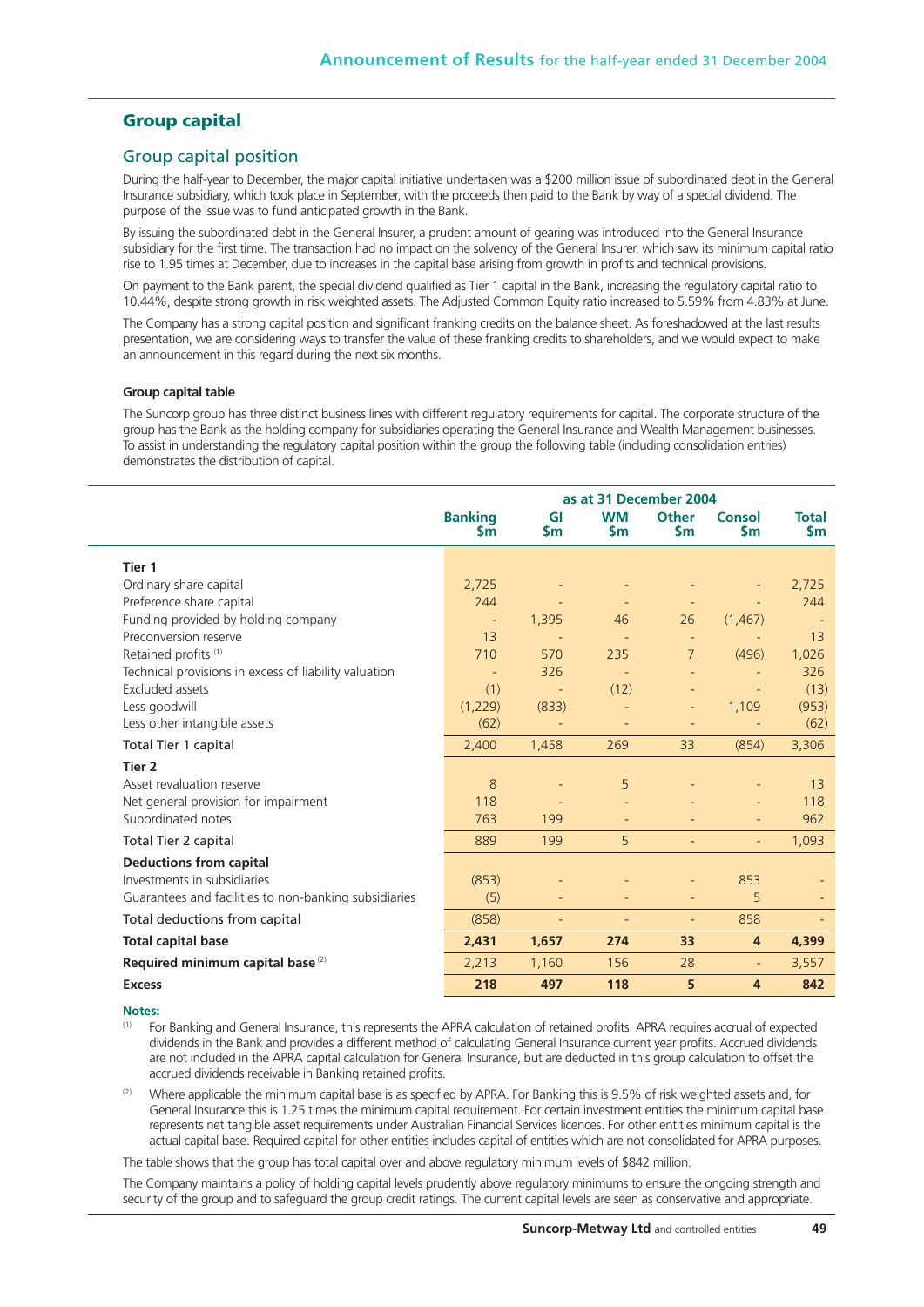|                                                             |                             | as at 31 December 2004 |                                  |                           |                           |                           |  |  |  |  |
|-------------------------------------------------------------|-----------------------------|------------------------|----------------------------------|---------------------------|---------------------------|---------------------------|--|--|--|--|
|                                                             | <b>Banking</b><br><b>Sm</b> | GI<br><b>Sm</b>        | $WM$ <sup>(1)</sup><br><b>Sm</b> | <b>Other</b><br><b>Sm</b> | Consol $(2)$<br><b>Sm</b> | <b>Total</b><br><b>Sm</b> |  |  |  |  |
| Group capital position (continued)                          |                             |                        |                                  |                           |                           |                           |  |  |  |  |
| Reconciliation of net assets to total capital base          |                             |                        |                                  |                           |                           |                           |  |  |  |  |
| <b>Net assets</b>                                           | 3,746                       | 2,162                  | 286                              | 33                        | (1,966)                   | 4,261                     |  |  |  |  |
| Difference relating to retained profits                     | (46)                        | (188)                  |                                  |                           |                           | (234)                     |  |  |  |  |
| Additional items allowable for capital<br>for APRA purposes |                             |                        |                                  |                           |                           |                           |  |  |  |  |
| Technical provisions in excess of liability valuation       | ٠                           | 326                    | ٠                                |                           |                           | 326                       |  |  |  |  |
| Net general provision for doubtful debts                    | 118                         |                        | $\qquad \qquad -$                |                           |                           | 118                       |  |  |  |  |
| Subordinated notes                                          | 763                         | 199                    |                                  |                           |                           | 962                       |  |  |  |  |
| Deductions from capital for APRA purposes                   |                             |                        |                                  |                           |                           |                           |  |  |  |  |
| Goodwill <sup>(3)</sup>                                     | (1,229)                     | (833)                  |                                  |                           | 1,109                     | (953)                     |  |  |  |  |
| Other intangible assets                                     | (62)                        |                        | $\overline{\phantom{a}}$         |                           |                           | (62)                      |  |  |  |  |
| Excluded assets/other                                       | (1)                         |                        | (12)                             |                           |                           | (13)                      |  |  |  |  |
| Outside equity interest in subsidiaries                     | $\overline{\phantom{a}}$    | (9)                    | ٠                                | $\overline{a}$            | 3                         | (6)                       |  |  |  |  |
| Funding of capital and guarantees by holding company        | (858)                       |                        | ٠                                | ٠                         | 858                       |                           |  |  |  |  |
| <b>Total capital base</b>                                   | 2,431                       | 1,657                  | 274                              | 33                        | 4                         | 4,399                     |  |  |  |  |

#### **Notes:**

(1) Excludes outside equity interest which relate to the Statutory Funds.

<sup>(2)</sup> Consolidation mainly represents the Bank's investments in non-banking subsidiaries and amortisation of goodwill.

(3) APRA requires the intangible component of the book value of investments in non-banking subsidiaries to be deducted from Tier 1 capital. As it relates to non-banking subsidiaries, it is not amortised at the Banking level. Amortisation occurs within General Insurance and when the entire group is consolidated. The total intangible deduction from group capital in the table above of \$1 billion represents the total unamortised balance of goodwill for the group.

|                                                                                           | as at 31 December 2004      |          |                              |                           |              |                    |  |  |
|-------------------------------------------------------------------------------------------|-----------------------------|----------|------------------------------|---------------------------|--------------|--------------------|--|--|
|                                                                                           | <b>Banking</b><br><b>Sm</b> | GI<br>Sm | <b>WM</b><br>Sm              | <b>Other</b><br><b>Sm</b> | Consol<br>Sm | Total<br><b>Sm</b> |  |  |
| Reconciliation of retained profits to<br><b>APRA retained profits</b><br>Retained profits | 756                         | 758      | 235                          | $\overline{7}$            | (496)        | 1,260              |  |  |
| Retained profits of entities not consolidated                                             |                             |          |                              |                           |              |                    |  |  |
| for APRA purposes                                                                         | (2)                         | 148      | $\qquad \qquad \blacksquare$ |                           | Ξ.           | 146                |  |  |
| Differences in retained profits for APRA purposes                                         | (192)                       | (188)    | $\overline{\phantom{0}}$     |                           | Ξ.           | (380)              |  |  |
| Expected intragroup dividends (1)                                                         | 148                         | (148)    | $\overline{\phantom{a}}$     |                           | ٠            | $\overline{a}$     |  |  |
|                                                                                           | (46)                        | (188)    | $\overline{\phantom{0}}$     |                           | -            | (234)              |  |  |
| <b>APRA retained profits</b>                                                              | 710                         | 570      | 235                          | $\overline{7}$            | (496)        | 1,026              |  |  |

**Notes:**

(1) Intragroup dividends are not deducted from the General Insurance capital position shown on page 55 in accordance with APRA instructions.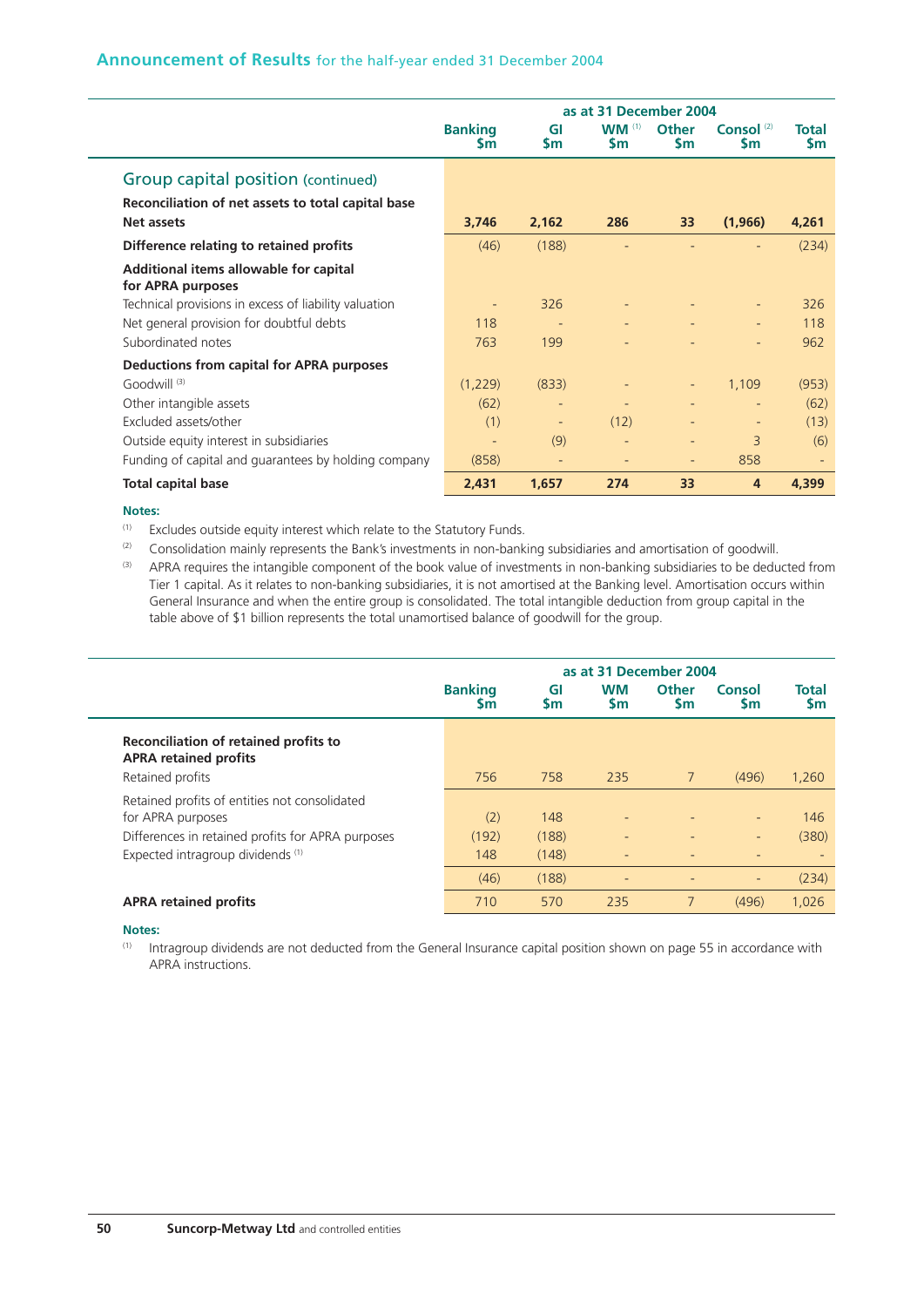## Group capital position (continued)

### **Group allocation of capital for diluted cash return on average shareholders' equity calculations**

The following tables reconcile the equity base per the statement of assets and liabilities of each business line to the group equity. In addition, it shows the adjustments made to the equity base for the purposes of the diluted cash return on equity calculations, and the cash profit after tax which is the numerator for the calculation.

|                                                                                                                                                            |                             |                 | as at 31 December 2004   |                          |                     |                     |
|------------------------------------------------------------------------------------------------------------------------------------------------------------|-----------------------------|-----------------|--------------------------|--------------------------|---------------------|---------------------|
|                                                                                                                                                            | <b>Banking</b><br><b>Sm</b> | GI<br><b>Sm</b> | <b>WM</b><br>Sm          | Other<br><b>Sm</b>       | <b>Consol</b><br>Sm | <b>Total</b><br>Sm⊹ |
| Reconciliation of cash profit after tax for<br>diluted cash return on average shareholders'<br>equity calculations                                         |                             |                 |                          |                          |                     |                     |
| Profit before tax and goodwill                                                                                                                             | 220                         | 341             | 42                       | 5                        |                     | 608                 |
| Less tax expense <sup>(1)</sup>                                                                                                                            | (66)                        | (102)           | (4)                      | (2)                      | 10                  | (164)               |
| Add back revaluation of subsidiary to<br>embedded value, after tax                                                                                         |                             |                 | (1)                      |                          |                     | (1)                 |
| Cash profit after tax                                                                                                                                      | 154                         | 239             | 37                       | $\overline{3}$           | 10                  | 443                 |
| Reconciliation of average adjusted equity for<br>diluted cash return on average shareholders'<br>equity calculations<br>Opening adjusted equity June 2004: |                             |                 |                          |                          |                     |                     |
| Opening total equity                                                                                                                                       | 3,407                       | 2,241           | 276                      | 35                       | (1,961)             | 3,998               |
| Less outside equity interests                                                                                                                              | $\blacksquare$              | (9)             | $\equiv$                 | $\Box$                   | 3                   | (6)                 |
| Adjustment for investment in subsidiaries                                                                                                                  | (2,062)                     | $\equiv$        |                          | $\blacksquare$           | 2,062               |                     |
| Notional reallocation of subordinated debt <sup>(2)</sup>                                                                                                  | 329                         | (329)           |                          | $\overline{a}$           | $\equiv$            |                     |
| Add funds generated on outstanding options                                                                                                                 |                             |                 |                          |                          | 48                  | 48                  |
| Add accumulated amortisation of goodwill (3)                                                                                                               | 13                          | 151             |                          | $\overline{\phantom{a}}$ | 63                  | 227                 |
| Less cumulative revaluation of subsidiary to<br>embedded value (3)                                                                                         | $\blacksquare$              |                 | (15)                     | ÷,                       |                     | (15)                |
| Adjusted opening equity                                                                                                                                    | 1,687                       | 2,054           | 261                      | 35                       | 215                 | 4,252               |
| <b>Closing adjusted equity December 2004:</b>                                                                                                              |                             |                 |                          |                          |                     |                     |
| Closing total equity                                                                                                                                       | 3,746                       | 2,162           | 286                      | 33                       | (1,966)             | 4,261               |
| Less outside equity interests                                                                                                                              |                             | (9)             |                          |                          | 3                   | (6)                 |
| Adjustment for investment in subsidiaries                                                                                                                  | (2,062)                     | $\omega$        | $\overline{\phantom{a}}$ | $\qquad \qquad -$        | 2,062               |                     |
| Notional reallocation of subordinated debt                                                                                                                 | 170                         | (170)           |                          | ÷,                       | $\equiv$            |                     |
| Add funds generated on outstanding options                                                                                                                 | $\overline{a}$              | $\equiv$        |                          |                          | 16                  | 16                  |
| Add accumulated amortisation of goodwill                                                                                                                   | 14                          | 177             |                          | $\overline{a}$           | 67                  | 258                 |
| Less cumulative revaluation of subsidiary to<br>embedded value                                                                                             | ÷                           | ÷               | (17)                     | $\blacksquare$           | ÷,                  | (17)                |
| Adjusted closing equity                                                                                                                                    | 1,868                       | 2,160           | 269                      | 33                       | 182                 | 4,512               |
| <b>Adjusted average equity</b>                                                                                                                             | 1,778                       | 2,107           | 265                      | 34                       | 198                 | 4,382               |
|                                                                                                                                                            | %                           | %               | %                        | %                        | %                   | %                   |
| Diluted cash return on average shareholders' equity                                                                                                        | 17.2                        | 22.5            | 27.7                     | 17.5                     | N/A                 | 20.1                |

#### **Notes:**

- (1) Differs to the taxation note as it assumes a 30% tax rate for Banking and General Insurance. The difference is adjusted in the consolidation column.
- The group has implemented a new method of notionally allocating subordinated debt between Banking and General Insurance which is based on their relative shares of group regulatory capital. This results in a notional allocation from the Bank to General Insurance as the Bank physically carries the subordinated debt of the group except for \$200 million in General Insurance. The notional allocation adjusts the free capital of the business lines. The subordinated debt expense shown in General Insurance for the half-year ended 31 December 2004 reflects its calculated share of group subordinated debt. Return on equity calculations for Banking and General Insurance for previous half-years have been adjusted to reflect the new methodology.
- These items were not previously reflected in the calculations. Previous half-years' return on equity calculations have been adjusted to reflect the new calculation method.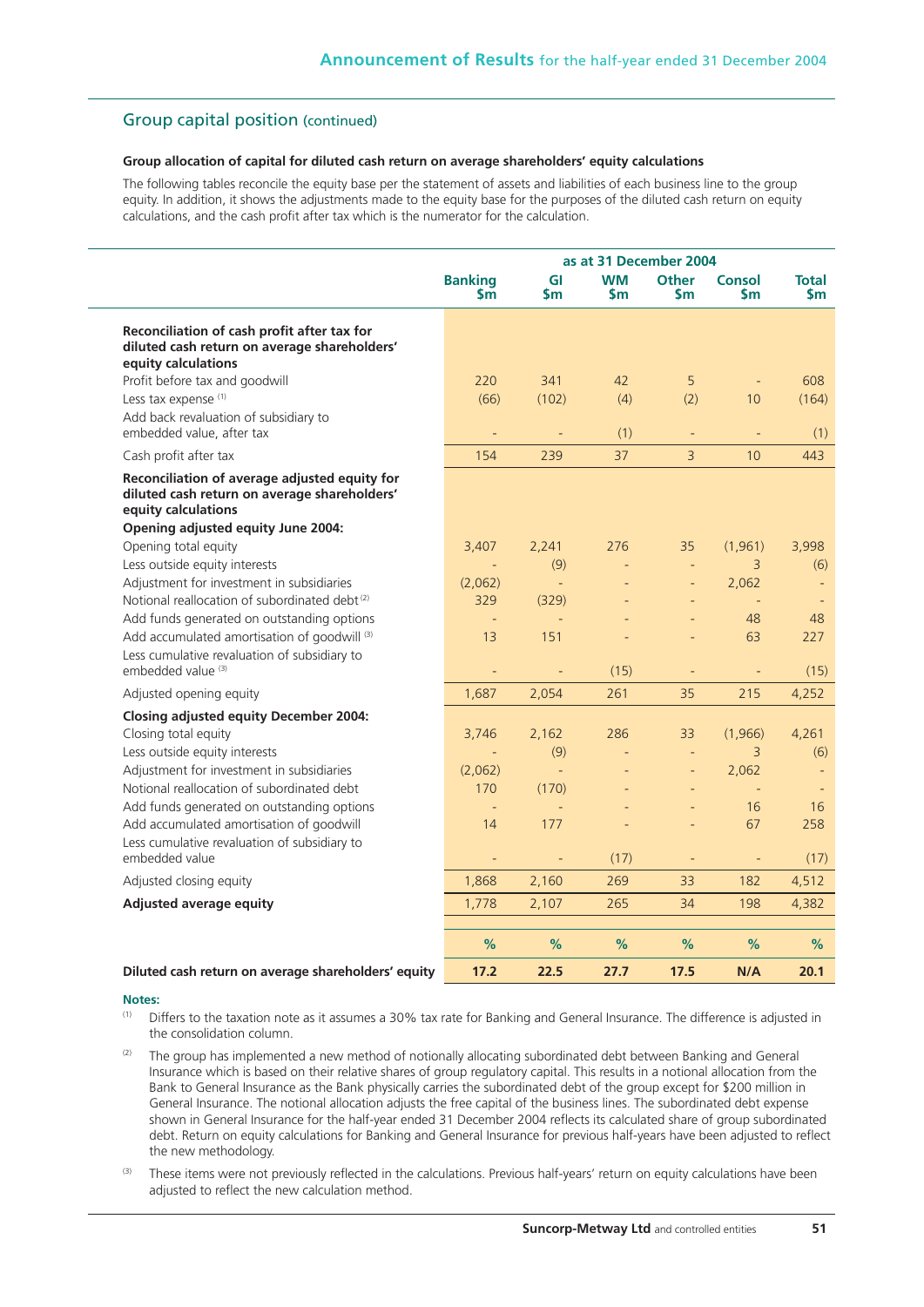|                                                                                                                                                                                                                                                               | <b>Dec-04</b><br>\$m | <b>Jun-04</b><br>Sm | <b>Dec-03</b><br><b>Sm</b> | $Jun-03$<br>Sm                                             |
|---------------------------------------------------------------------------------------------------------------------------------------------------------------------------------------------------------------------------------------------------------------|----------------------|---------------------|----------------------------|------------------------------------------------------------|
| <b>Banking capital adequacy</b>                                                                                                                                                                                                                               |                      |                     |                            |                                                            |
| <b>Consolidated banking capital</b>                                                                                                                                                                                                                           |                      |                     |                            |                                                            |
| Tier <sub>1</sub>                                                                                                                                                                                                                                             |                      |                     |                            |                                                            |
| Ordinary share capital                                                                                                                                                                                                                                        | 2,725                | 2,654               | 2,622                      | 2,587                                                      |
| Preference share capital                                                                                                                                                                                                                                      | 244                  | 244                 | 244                        | 244                                                        |
| Preconversion reserve                                                                                                                                                                                                                                         | 13                   | 13                  | 13                         | 13                                                         |
| Retained profits                                                                                                                                                                                                                                              | 710                  | 445                 | 352                        | 278                                                        |
| Less amortised goodwill for banking subsidiaries                                                                                                                                                                                                              | (20)                 | (21)                | (23)                       | (24)                                                       |
| Less unamortised goodwill component of investment                                                                                                                                                                                                             |                      |                     |                            |                                                            |
| in non-banking subsidiaries                                                                                                                                                                                                                                   | (1,209)              | (1,209)             | (1,203)                    | (1,204)                                                    |
| Less other intangible assets                                                                                                                                                                                                                                  | (62)                 |                     |                            |                                                            |
| Less excluded assets                                                                                                                                                                                                                                          | (1)                  |                     | (1)                        |                                                            |
| Less net future income tax benefit                                                                                                                                                                                                                            |                      | (1)                 | (11)                       | (29)                                                       |
| Total Tier 1 capital                                                                                                                                                                                                                                          | 2,400                | 2,125               | 1,993                      | 1,865                                                      |
| Tier 2                                                                                                                                                                                                                                                        |                      |                     |                            |                                                            |
| Asset revaluation reserve                                                                                                                                                                                                                                     | 8                    | 8                   | 8                          | 8                                                          |
| Net general provision for doubtful debts                                                                                                                                                                                                                      | 118                  | 104                 | 96                         | 87                                                         |
| Perpetual subordinated notes                                                                                                                                                                                                                                  | 170                  | 170                 | 170                        | 170                                                        |
| Subordinated notes                                                                                                                                                                                                                                            | 593                  | 635                 | 605                        | 645                                                        |
| Total Tier 2 capital                                                                                                                                                                                                                                          | 889                  | 917                 | 879                        | 910                                                        |
| <b>Deductions from capital</b>                                                                                                                                                                                                                                |                      |                     |                            |                                                            |
| Investments in non-banking subsidiaries                                                                                                                                                                                                                       |                      |                     |                            |                                                            |
| (net of goodwill component deducted from Tier 1)                                                                                                                                                                                                              | (853)                | (853)               | (858)                      | (857)                                                      |
| Guarantees and facilities to non-banking subsidiaries                                                                                                                                                                                                         | (5)                  | (5)                 | (5)                        | (5)                                                        |
| <b>Capital base</b>                                                                                                                                                                                                                                           | 2,431                | 2,184               | 2,009                      | 1,913                                                      |
| <b>Total assessed risk</b>                                                                                                                                                                                                                                    | 23,292               | 21,297              | 19,753                     | 17,949                                                     |
| <b>Risk weighted capital ratios</b>                                                                                                                                                                                                                           | 10.44%               | 10.25%              | 10.17%                     | 10.66%                                                     |
| <b>Reconciliation of deduction for</b>                                                                                                                                                                                                                        |                      |                     |                            |                                                            |
| investments in subsidiaries                                                                                                                                                                                                                                   |                      |                     |                            |                                                            |
| Investment securities - Assets and liabilities - Banking                                                                                                                                                                                                      | 2,065                | 2,065               | 2,067                      | 2,067                                                      |
|                                                                                                                                                                                                                                                               |                      |                     |                            |                                                            |
|                                                                                                                                                                                                                                                               |                      |                     |                            |                                                            |
| Less intangible component deducted from Tier 1 capital                                                                                                                                                                                                        |                      |                     |                            |                                                            |
| - non-banking subsidiaries                                                                                                                                                                                                                                    | (1,209)              | (1,209)             | (1,203)                    |                                                            |
|                                                                                                                                                                                                                                                               | (3)                  | (3)                 | (6)                        |                                                            |
| Less non-subsidiary investment securities<br>Deduction from total capital for investment in subsidiaries                                                                                                                                                      | 853                  | 853                 | 858                        |                                                            |
|                                                                                                                                                                                                                                                               |                      |                     |                            | (1,204)<br>(6)<br>857                                      |
|                                                                                                                                                                                                                                                               | 445                  | 352                 | 278                        | 193                                                        |
|                                                                                                                                                                                                                                                               | 145                  | 128                 | 115                        |                                                            |
|                                                                                                                                                                                                                                                               |                      | 22                  | $\sim$                     |                                                            |
| <b>Retained profits movement</b><br>Retained earnings opening for the half-year<br>Add Banking profit after tax for the half-year<br>Add sale of investment in Cashcard Australia Ltd<br>Less profit after tax of entities not consolidated for APRA purposes | $\qquad \qquad -$    |                     | (1)                        |                                                            |
|                                                                                                                                                                                                                                                               |                      | 9                   | (4)                        |                                                            |
|                                                                                                                                                                                                                                                               | (236)                | (222)               | (168)                      |                                                            |
|                                                                                                                                                                                                                                                               | $\overline{2}$       | 9                   | 25                         |                                                            |
|                                                                                                                                                                                                                                                               | 354                  | 147                 | 107                        |                                                            |
| Add/(less) APRA adjustments<br>Less dividend expense/accrual<br>Add estimated change in dividend reinvestment plan<br>Add dividends from non-banking subsidiaries<br>Retained profits closing for the half-year                                               | 710                  | 445                 | 352                        |                                                            |
| Reconciliation of banking deduction for                                                                                                                                                                                                                       |                      |                     |                            |                                                            |
|                                                                                                                                                                                                                                                               | 21                   | 21                  | 23                         |                                                            |
|                                                                                                                                                                                                                                                               |                      |                     |                            |                                                            |
|                                                                                                                                                                                                                                                               | 1,209<br>(33)        | 1,209               | 1,203                      |                                                            |
| intangible assets to group intangible assets<br>Amortised goodwill for banking subsidiaries<br>Non-amortised goodwill for non-banking subsidiaries<br>Goodwill reflected in investments in associates<br>Amortisation of non-banking goodwill                 | (244)                | (33)<br>(213)       | (33)<br>(185)              | 116<br>(161)<br>130<br>278<br>24<br>1,204<br>(33)<br>(156) |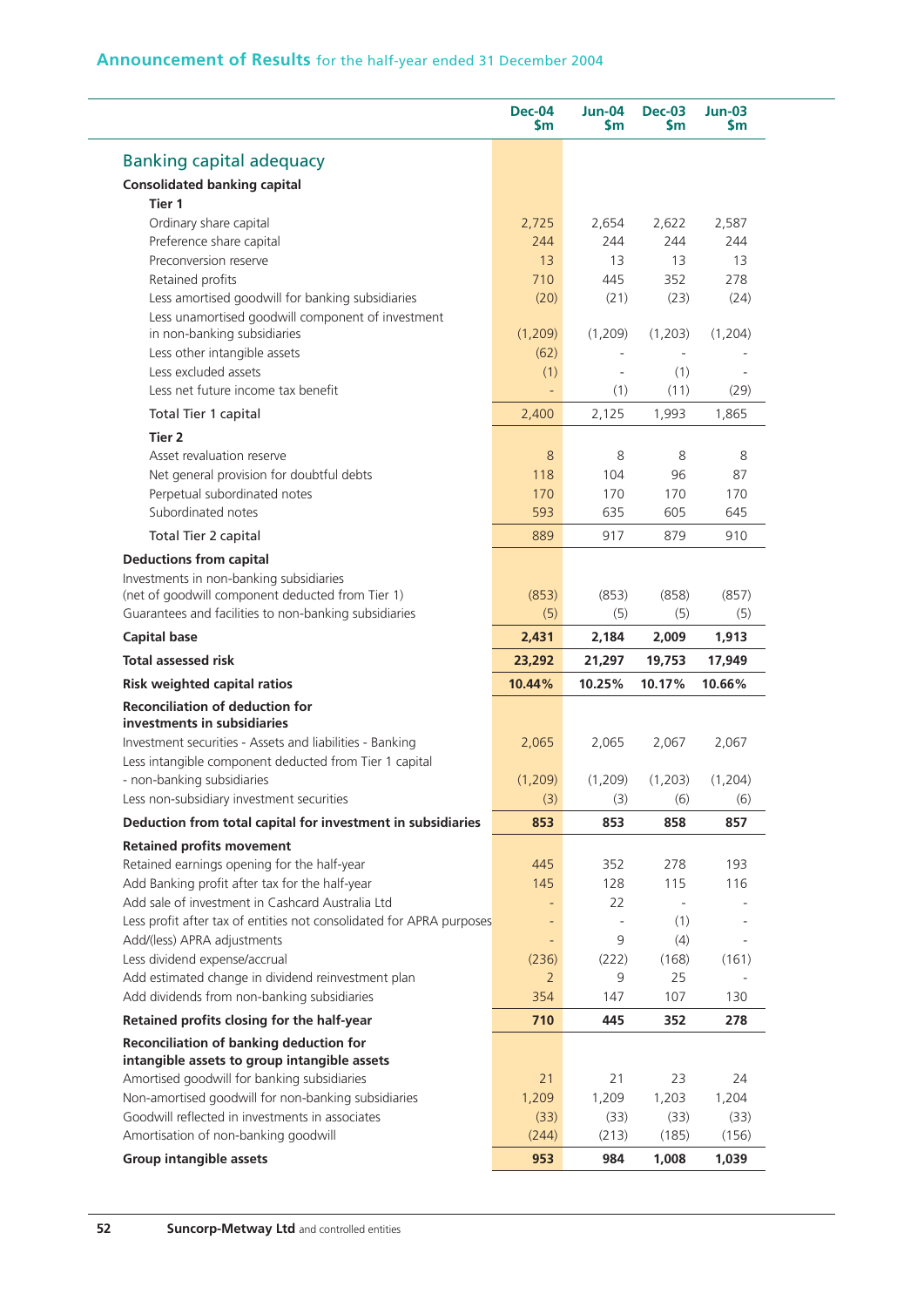|                                                                                               |                            | <b>Carrying Value</b>      |                                       | <b>Risk Weighted Balance</b> |                     |                      |                       |
|-----------------------------------------------------------------------------------------------|----------------------------|----------------------------|---------------------------------------|------------------------------|---------------------|----------------------|-----------------------|
|                                                                                               | <b>Dec-04</b><br><b>Sm</b> | <b>Jun-04</b><br><b>Sm</b> | <b>Risk</b><br><b>Weights</b><br>$\%$ | <b>Dec-04</b><br><b>Sm</b>   | Jun-04<br><b>Sm</b> | <b>Dec-03</b><br>\$m | $Jun-03$<br><b>Sm</b> |
| <b>Banking capital</b><br>adequacy (continued)                                                |                            |                            |                                       |                              |                     |                      |                       |
| <b>Risk weighted assets</b><br><b>Assets</b>                                                  |                            |                            |                                       |                              |                     |                      |                       |
| Cash, claims on Reserve Bank of<br>Australia, short term claims on<br>Australian Commonwealth |                            |                            |                                       |                              |                     |                      |                       |
| Government and other liquid assets<br>Claims on banks and                                     | 787                        | 1,044                      | $\Omega$                              | $\overline{\phantom{a}}$     |                     |                      |                       |
| local governments<br>Loans secured against                                                    | 66                         | 159                        | 20                                    | 13                           | 32                  | 22                   | 20                    |
| residential housing                                                                           | 15,921                     | 15,058                     | 50                                    | 7,961                        | 7,529               | 6,909                | 6,504                 |
| All other assets                                                                              | 14,036                     | 12,565                     | 100                                   | 14,036                       | 12,565              | 11,668               | 10,305                |
| Loans with LVR in excess of 80%                                                               | 22                         | 13                         | 200                                   | 44                           | 26                  | 30                   |                       |
| Total banking assets (1)                                                                      | 30,832                     | 28,839                     |                                       | 22,054                       | 20,152              | 18,629               | 16,829                |

|                                     | <b>Notional</b><br><b>Amount</b> | <b>Credit</b><br>Equiv-<br>alent | <b>Risk Weighted Balance</b>          |                         |                           |                      |                 |
|-------------------------------------|----------------------------------|----------------------------------|---------------------------------------|-------------------------|---------------------------|----------------------|-----------------|
|                                     | <b>Dec-04</b><br>$\mathsf{S}$ m  | <b>Dec-04</b><br>\$m             | <b>Risk</b><br><b>Weights</b><br>$\%$ | Dec-04<br>$\mathsf{Sm}$ | $Jun-04$<br>$\mathsf{Sm}$ | <b>Dec-03</b><br>\$m | $Jun-03$<br>\$m |
| Off balance sheet positions         |                                  |                                  |                                       |                         |                           |                      |                 |
| Guarantees entered into in the      |                                  |                                  |                                       |                         |                           |                      |                 |
| normal course of business           | 213                              | 116                              | $20 - 100$                            | 106                     | 74                        | 76                   | 65              |
| Commitments to provide loans        |                                  |                                  |                                       |                         |                           |                      |                 |
| and advances                        | 5,506                            | 1,181                            | $0 - 100$                             | 780                     | 751                       | 714                  | 704             |
| Capital commitments                 | 6                                | 6                                | 100                                   | 6                       | 1                         | 4                    | 3               |
| Foreign exchange contracts          | 13,133                           | 433                              | 20-50                                 | 88                      | 87                        | 113                  | 60              |
| Interest rate contracts             | 19,738                           | 154                              | 20-50                                 | 49                      | 43                        | 44                   | 44              |
| Total off balance sheet positions   | 38,596                           | 1,890                            |                                       | 1,029                   | 956                       | 951                  | 876             |
| Market risk capital charge          |                                  |                                  |                                       | 209                     | 189                       | 173                  | 244             |
| Total risk weighted assets          |                                  |                                  |                                       | 22,054                  | 20,152                    | 18,629               | 16,829          |
| <b>Total assessed risk</b>          |                                  |                                  |                                       | 23,292                  | 21,297                    | 19,753               | 17,949          |
|                                     |                                  |                                  |                                       |                         |                           |                      |                 |
|                                     |                                  |                                  |                                       | $\%$                    | %                         | %                    | %               |
| <b>Risk weighted capital ratios</b> |                                  |                                  |                                       |                         |                           |                      |                 |
| Tier 1                              |                                  |                                  |                                       | 10.30                   | 9.98                      | 10.09                | 10.39           |
| Tier 2                              |                                  |                                  |                                       | 3.82                    | 4.31                      | 4.45                 | 5.07            |
| <b>Deductions</b>                   |                                  |                                  |                                       | (3.68)                  | (4.03)                    | (4.37)               | (4.80)          |
| Total risk weighted capital ratios  |                                  |                                  |                                       | 10.44                   | 10.26                     | 10.17                | 10.66           |

#### **Notes:**

(1) Total banking assets differ from banking segment assets due to the adoption of the APRA classification of intangible assets, deferred taxation, and general provision for impairment for capital adequacy purposes.

The banking capital adequacy ratio increased to 10.44%. Increased risk weighted assets were offset by increased retained profits in the capital base.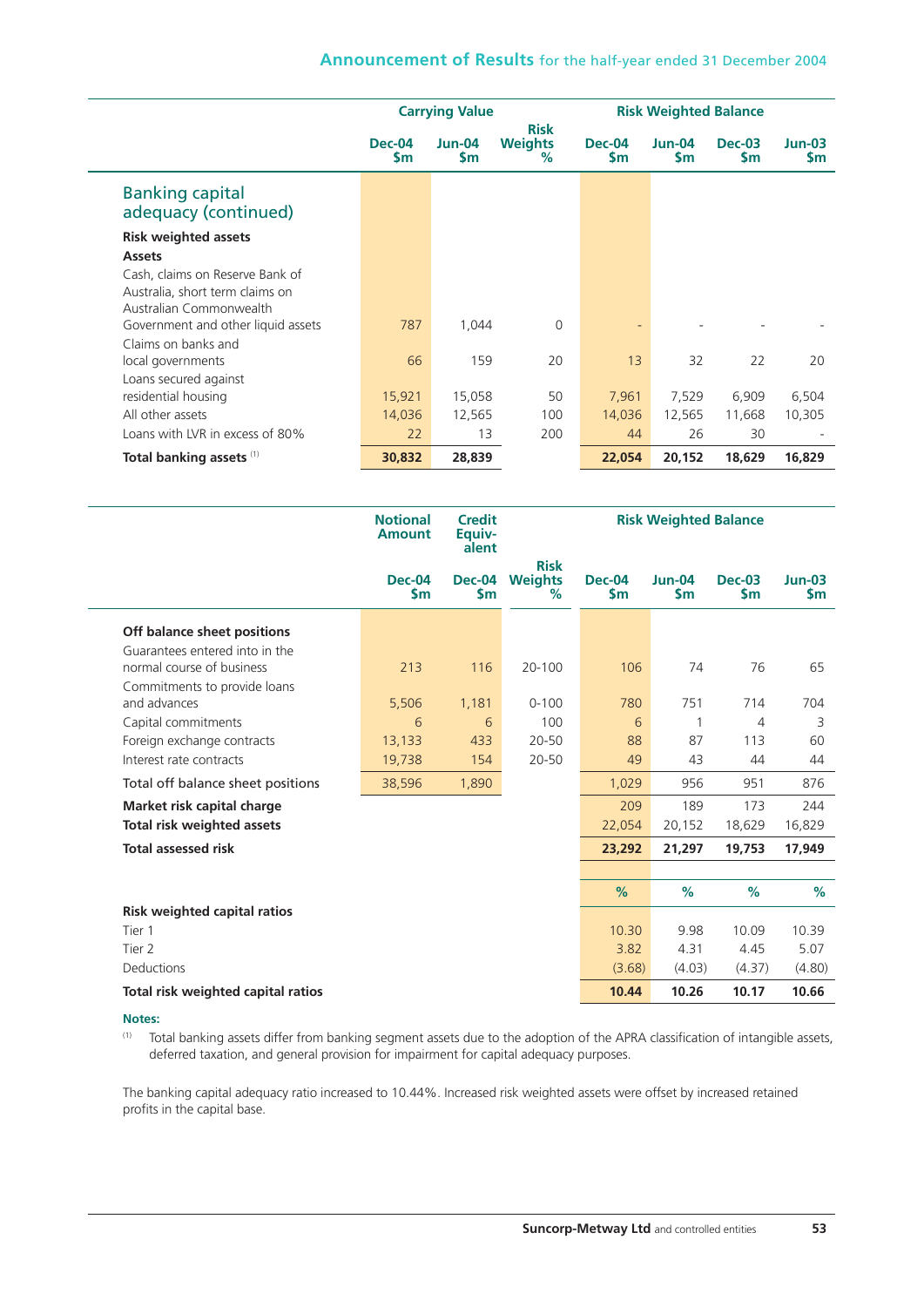|                                                            | <b>Dec-04</b><br>Sm      | <b>Jun-04</b><br><b>Sm</b> | <b>Dec-03</b><br><b>Sm</b> | $Jun-03$<br><b>Sm</b> |
|------------------------------------------------------------|--------------------------|----------------------------|----------------------------|-----------------------|
| <b>Adjusted Common Equity -</b><br>consolidated bank       |                          |                            |                            |                       |
| Ordinary share capital                                     | 2,725                    | 2,654                      | 2,622                      | 2,587                 |
| Retained profits                                           | 710                      | 445                        | 352                        | 278                   |
| Reserves                                                   | 21                       | 21                         | 22                         | 21                    |
|                                                            | 3,456                    | 3,120                      | 2,996                      | 2,886                 |
| Less:                                                      |                          |                            |                            |                       |
| Goodwill                                                   | (1,229)                  | (1,230)                    | (1,226)                    | (1,228)               |
| Other intangible assets                                    | (62)                     |                            |                            |                       |
| Excluded assets                                            | (1)                      |                            |                            |                       |
| Future income tax benefit                                  | $\overline{\phantom{a}}$ | (1)                        | (11)                       | (29)                  |
| Investment in non-banking subsidiaries (net of goodwill)   | (853)                    | (853)                      | (858)                      | (857)                 |
| Asset revaluation reserve                                  | (8)                      | (8)                        | (8)                        | (8)                   |
|                                                            | (2, 153)                 | (2,092)                    | (2, 103)                   | (2, 122)              |
| <b>Adjusted Common Equity</b>                              | 1,303                    | 1,028                      | 893                        | 764                   |
| Risk-weighted assets including off-balance sheet positions | 23,292                   | 21,297                     | 19,753                     | 17,949                |
|                                                            | $\%$                     | $\%$                       | $\%$                       | %                     |
| <b>Adjusted Common Equity ratio</b>                        | 5.59                     | 4.83                       | 4.52                       | 4.26                  |

The Adjusted Common Equity (ACE) for the Bank only, which excludes subordinated debt, preference shares and investments in non-bank subsidiaries, increased to \$1.30 billion at December, from \$1.03 billion at June. The ACE ratio therefore increased to 5.59% from 4.83%, due to increased retained earnings following strong profit improvements, and receipt of a special dividend from the General Insurance subsidiary.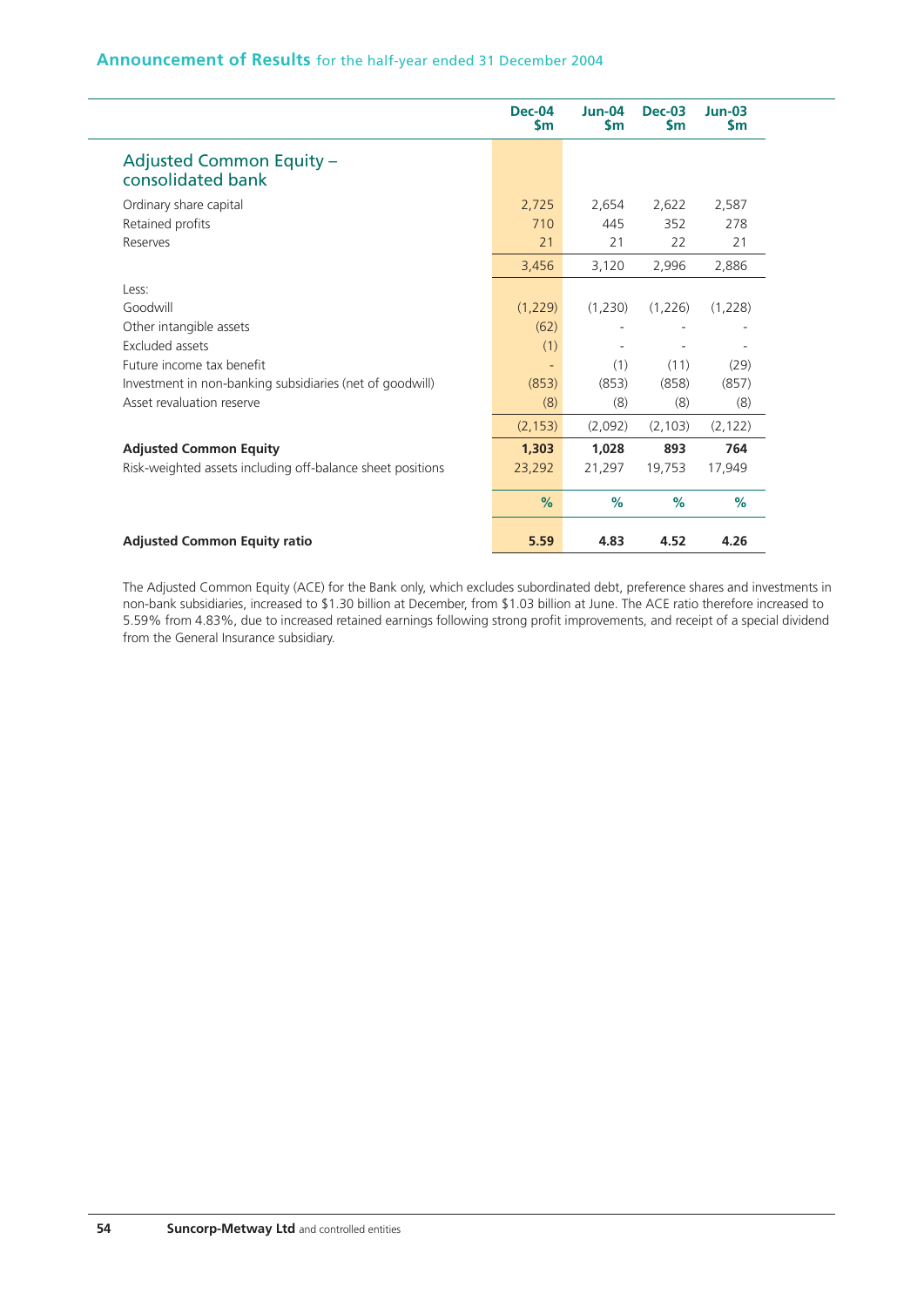## General Insurance minimum capital ratio

The minimum capital requirement for General Insurance is calculated by assessing the risks inherent in the business, which comprise:

- The risk that the provision for outstanding claims is not sufficient to meet the obligations to policy holders arising from losses incurred up to the reporting date (outstanding claims risk);
- The risk that the unearned premium provision is insufficient to meet the obligations to policy holders arising from losses incurred after the reporting date on existing policies (premium liabilities risk);
- The risk that the value of assets is diminished (investment risk); and
- The risk of a catastrophe giving rise to major claims losses up to the retention amount under existing reinsurance arrangements (catastrophe risk).

These risks are quantified to determine the minimum capital required under the prudential standards. This requirement is compared with the capital held in the general insurance companies. Any provisions for outstanding claims and insurance risk, in excess of the amount required to provide a level of sufficiency at 75%, is classified as capital.

At December 2004 the consolidated general insurance business has a strong capital position at 1.95 times the minimum requirement, up from 1.74 times at June.

During this period General Insurance paid a special dividend to the parent entity. The capital base was maintained by the issue of Tier 2 eligible term subordinated notes.

|                                                          | <b>Dec-04</b><br>$\mathsf{sm}$ | <b>Jun-04</b><br>$\mathsf{sm}$ | <b>Dec-03</b><br>$\mathsf{sm}$ | <b>Jun-03</b><br>$\mathsf{sm}$ |  |
|----------------------------------------------------------|--------------------------------|--------------------------------|--------------------------------|--------------------------------|--|
| Tier 1                                                   |                                |                                |                                |                                |  |
| Paid up ordinary shares                                  | 1,395                          | 1,395                          | 1,395                          | 1,395                          |  |
| Retained profits at end of reporting period              | 718                            | 808                            | 682                            | 649                            |  |
| Technical provisions in excess of liability valuation    | 466                            | 389                            | 278                            | 267                            |  |
| Less tax effect of excess technical provisions           | (140)                          | (117)                          | (83)                           | (80)                           |  |
|                                                          | 2,439                          | 2,475                          | 2,272                          | 2,231                          |  |
| Less:                                                    |                                |                                |                                |                                |  |
| Goodwill                                                 | (833)                          | (859)                          | (879)                          | (904)                          |  |
| Net future income tax benefit                            |                                |                                | (27)                           | (19)                           |  |
| Total deductions from tier 1 capital                     | (833)                          | (859)                          | (906)                          | (923)                          |  |
| <b>Total Tier 1 capital</b>                              | 1,606                          | 1,616                          | 1,366                          | 1,308                          |  |
| Tier <sub>2</sub>                                        |                                |                                |                                |                                |  |
| Subordinated notes                                       | 199                            |                                |                                |                                |  |
| <b>APRA capital base</b>                                 | 1,805                          | 1,616                          | 1,366                          | 1,308                          |  |
| Outstanding claims risk capital charge                   | 458                            | 448                            | 446                            | 448                            |  |
| Premium liabilities risk capital charge                  | 182                            | 183                            | 188                            | 184                            |  |
| Total insurance risk capital charge                      | 640                            | 631                            | 634                            | 632                            |  |
| Investment risk capital charge                           | 238                            | 246                            | 233                            | 210                            |  |
| Catastrophe risk capital charge                          | 50                             | 51                             | 50                             | 50                             |  |
| Total minimum capital requirement (MCR)                  | 928                            | 928                            | 917                            | 892                            |  |
| <b>MCR</b> coverage ratio (times)                        | 1.95                           | 1.74                           | 1.49                           | 1.47                           |  |
| <b>Retained profits movement</b>                         |                                |                                |                                |                                |  |
| Retained profits opening for the half-year               | 808                            | 682                            | 649                            | 650                            |  |
| Add general insurance profit after tax for the half-year | 258                            | 176                            | 159                            | 120                            |  |
| Less profit after tax of entities not consolidated       |                                |                                |                                |                                |  |
| for APRA purposes                                        | (15)                           | (3)                            | (25)                           | (10)                           |  |
| Add/(less) APRA adjustments                              | (25)                           | 60                             | (36)                           | (41)                           |  |
| Less dividends paid                                      | (308)                          | (107)                          | (65)                           | (70)                           |  |
| Retained profits closing for the half-year               | 718                            | 808                            | 682                            | 649                            |  |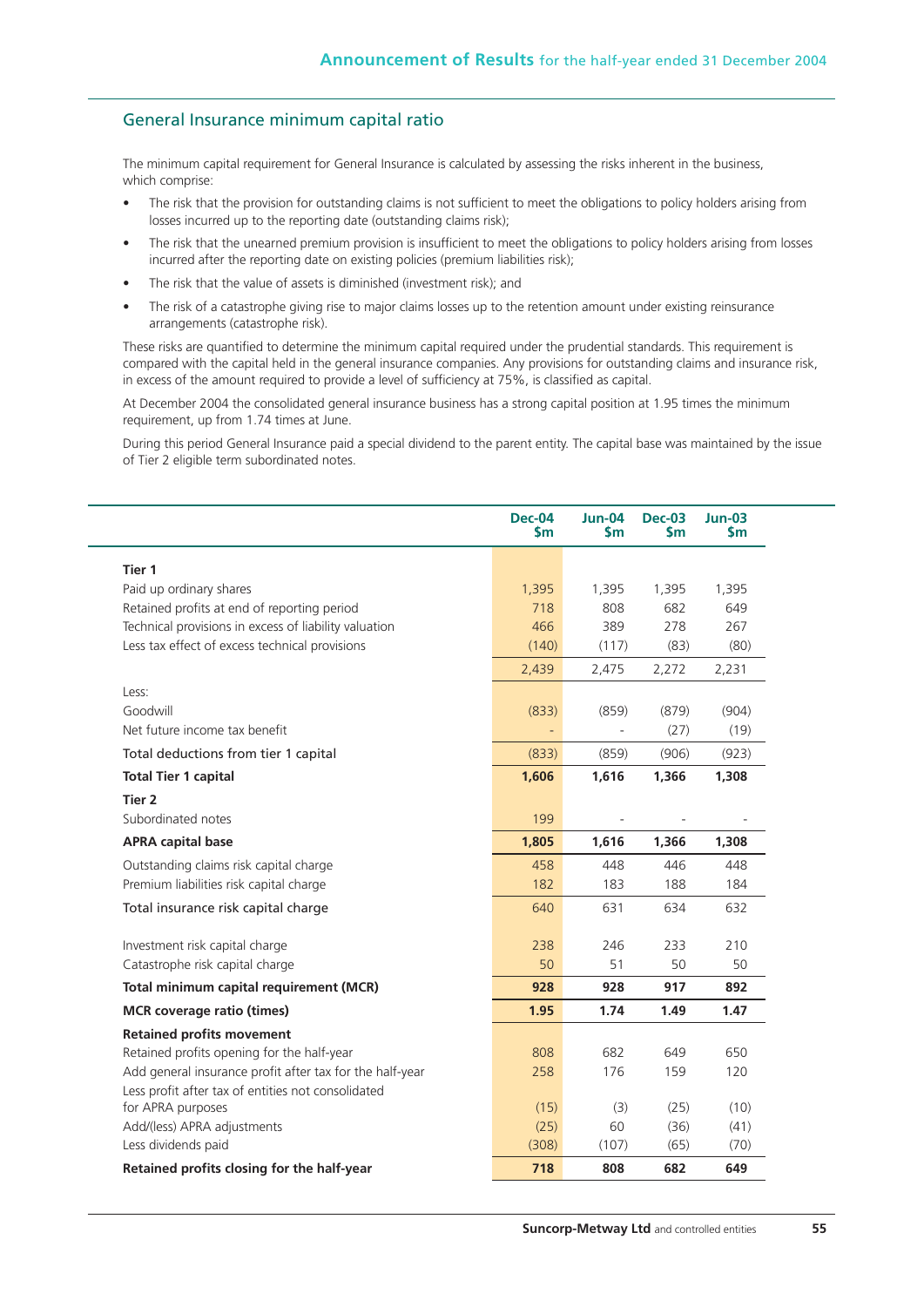|                                                                                                     | <b>Dec-04</b><br><b>Sm</b> | $Jun-04$<br><b>Sm</b> | $Dec-03$<br><b>Sm</b> | $Jun-03$<br>Sm |
|-----------------------------------------------------------------------------------------------------|----------------------------|-----------------------|-----------------------|----------------|
| <b>One-off items and changes in</b>                                                                 |                            |                       |                       |                |
| accounting policy                                                                                   |                            |                       |                       |                |
| One-off items included in profit from ordinary<br>activities before income tax are:                 |                            |                       |                       |                |
| Sale of investment in Cashcard Australia Limited                                                    |                            | 31                    |                       |                |
| Sale of Suncorp Metway Plaza and Trittons site                                                      |                            |                       |                       | 16             |
| Write back of previous year's performance fees for<br>workers' compensation managed funds following |                            |                       |                       |                |
| finalisation of performance audits                                                                  |                            |                       |                       | (8)            |
| Changes in accounting policy included in profit from<br>ordinary activities before income tax are:  |                            |                       |                       |                |
| Adoption of revised accounting standard                                                             |                            |                       |                       |                |
| AASB 1028 "Employee Entitlements"                                                                   |                            |                       |                       | (1)            |
|                                                                                                     |                            | 31                    |                       | 7              |
| The above items affect the following captions<br>in the contribution to profit:                     |                            |                       |                       |                |
| Sale of investment in Cashcard Australia Limited                                                    |                            | 31                    |                       |                |
| Profit on sale of property                                                                          |                            |                       |                       | 16             |
| Managed schemes net income                                                                          |                            |                       |                       | (8)            |
| Operating expenses from ordinary activities                                                         |                            |                       |                       | (1)            |
|                                                                                                     |                            | 31                    |                       | 7              |

## **Dividend**

The interim dividend of 42 cents per share is fully franked and due to be paid on 1 April 2005. The record date for determining entitlements to the interim dividend is 8 March 2005.

|                                                                                                     | <b>Half-Year Ended</b>     |                     |                            |                       |  |
|-----------------------------------------------------------------------------------------------------|----------------------------|---------------------|----------------------------|-----------------------|--|
|                                                                                                     | <b>Dec-04</b><br><b>Sm</b> | Jun-04<br><b>Sm</b> | <b>Dec-03</b><br><b>Sm</b> | $Jun-03$<br><b>Sm</b> |  |
| <b>Franking credits</b>                                                                             |                            |                     |                            |                       |  |
| Franking credits available for subsequent financial<br>years based on a tax rate of 30% (2004: 30%) |                            |                     |                            |                       |  |
| after proposed dividend                                                                             | 325                        | 264                 | 219                        | 169                   |  |

#### OPERATING EXPENSES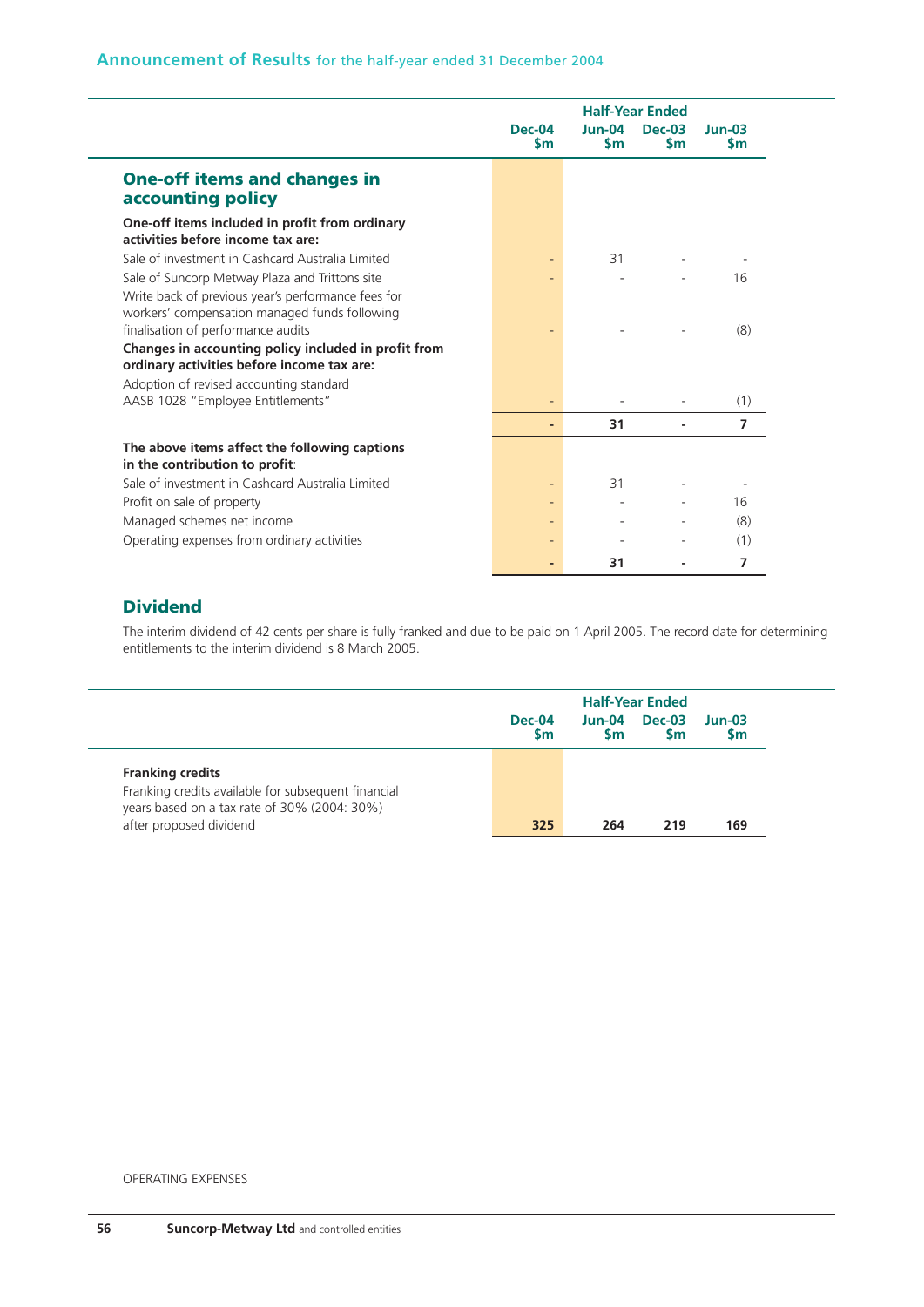|                                                                                       | <b>Half-Year Ended</b>         |                          |                          |                |                            |
|---------------------------------------------------------------------------------------|--------------------------------|--------------------------|--------------------------|----------------|----------------------------|
|                                                                                       | Dec-04                         | <b>Jun-04</b>            | <b>Dec-03</b>            | <b>Jun-03</b>  | Dec-04 vs<br><b>Dec-03</b> |
|                                                                                       | $\mathsf{sm}$                  | $\mathsf{Sm}$            | $\mathsf{Sm}$            | $\mathsf{S}$ m | %                          |
| <b>Operating expenses</b><br><b>Excluding Life Insurance Policy Owners' Interests</b> |                                |                          |                          |                |                            |
| <b>Staff expenses</b><br>Salaries and wages<br>Other staff expenses <sup>(1)</sup>    | 242<br>81                      | 225<br>87                | 208<br>95                | 201<br>89      | 16.3<br>(14.7)             |
| Total staff expenses                                                                  | 323                            | 312                      | 303                      | 290            | 6.6                        |
| <b>Equipment and occupancy expenses</b><br>Depreciation                               |                                |                          |                          |                |                            |
| <b>Buildings</b><br>Plant, equipment and software                                     | $\overline{\phantom{a}}$<br>37 | $\mathbf{1}$<br>39       | $\overline{a}$<br>37     | 1<br>36        | n/a                        |
| Leasehold improvements                                                                | 5                              | 6                        | 6                        | 6              | (16.7)                     |
| Loss on disposal of property, plant and equipment                                     | $\sim$                         | $\overline{\phantom{a}}$ | 1                        | 6              | (100.0)                    |
| Operating lease rentals                                                               | 23                             | 22                       | 24                       | 21             | (4.2)                      |
| Other occupancy expenses <sup>(2)</sup>                                               | $\overline{7}$                 | 7                        | 7                        | 8              |                            |
| Total equipment and occupancy expenses                                                | 72                             | 75                       | 75                       | 78             | (4.0)                      |
| Other                                                                                 |                                |                          |                          |                |                            |
| Hardware, software and data line expenses                                             | 23                             | 20                       | 23                       | 23             |                            |
| Advertising and promotion expenses                                                    | 28                             | 32                       | 33                       | 25             | (15.2)                     |
| Office supplies, postage and printing                                                 | 34                             | 34                       | 35                       | 32             | (2.9)                      |
| Amortisation of franchise systems                                                     | $\mathbf{1}$                   | $\mathbf{1}$             | $\overline{\phantom{a}}$ | 1              | n/a                        |
| Other <sup>(3)(4)</sup>                                                               | 47                             | 35                       | 28                       | 26             | 67.9                       |
| Total other expenses                                                                  | 133                            | 122                      | 119                      | 107            | 11.8                       |
| Expenses charged to the Wealth Management<br><b>Statutory Funds</b>                   | (32)                           | (32)                     | (32)                     | (30)           |                            |
| Expenses allocated to claims expense (5)                                              |                                |                          | $\overline{\phantom{a}}$ | (18)           | n/a                        |
| Total operating expenses from ordinary activities                                     | 496                            | 477                      | 465                      | 427            | 6.7                        |

## **Notes:**

- (1) Other staff expenses is mainly made up of employee on costs, staff amenity expenses, training costs and temporary staff expenses.
- $(2)$  Other occupancy expenses consists mainly of electricity and maintenance expenses.
- (3) The increase in other is primarily due to increases in General Insurance commissions.
- (4) Net of certain General Insurance statutory fees and charges included in income and expenses in the Consolidated Financial Report.
- <sup>(5)</sup> This amount has reduced to zero because the expenses allocated to claims expense are now allocated to the individual categories of expenses.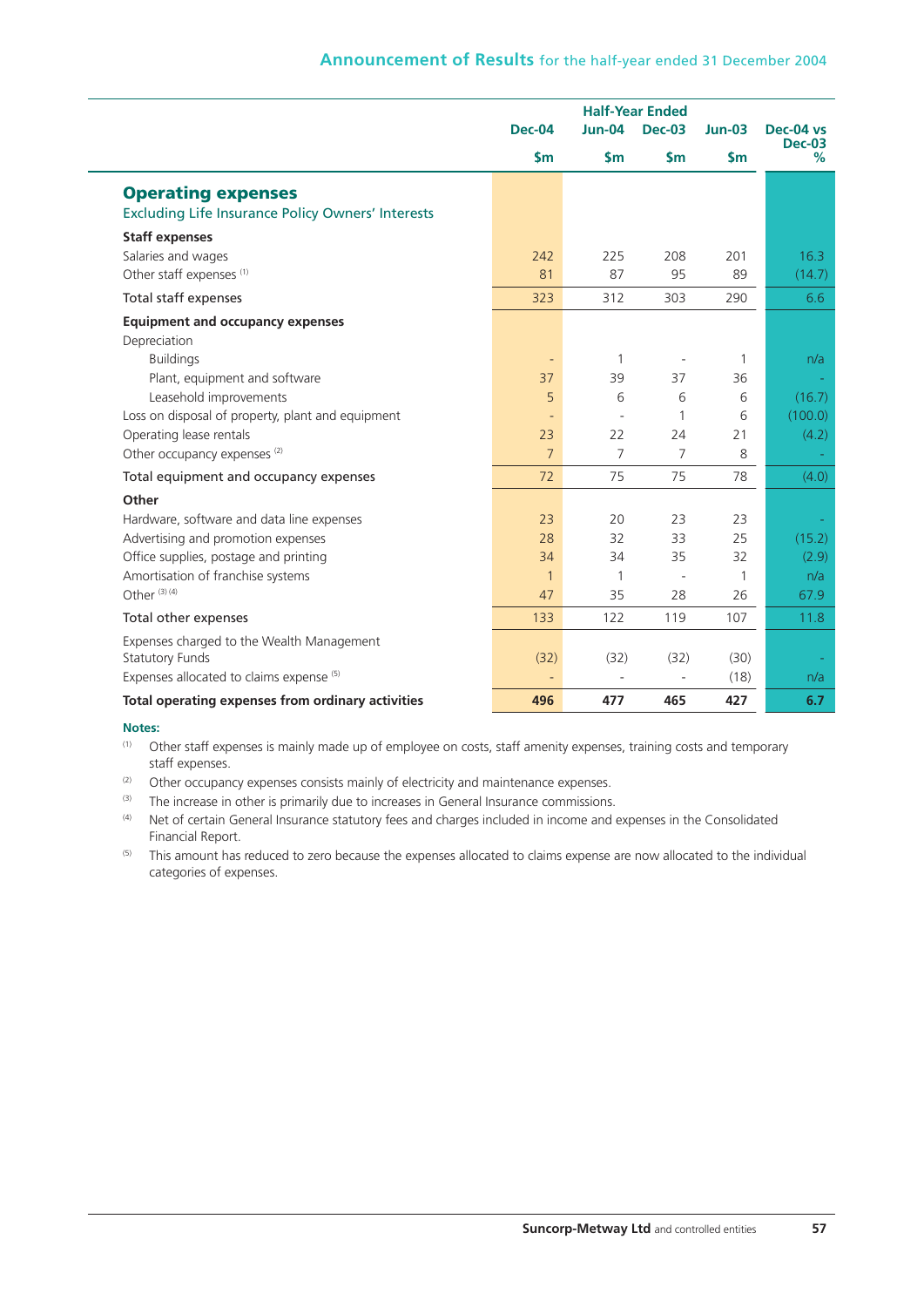## **Announcement of Results** for the half-year ended 31 December 2004

|                                                                                                                                                    | <b>Half-Year Ended</b> |                          |                          |                     |                    |
|----------------------------------------------------------------------------------------------------------------------------------------------------|------------------------|--------------------------|--------------------------|---------------------|--------------------|
|                                                                                                                                                    | <b>Dec-04</b>          | $Jun-04$                 | <b>Dec-03</b>            | $Jun-03$            | Dec-04 vs          |
|                                                                                                                                                    | $\mathsf{sm}$          | $\mathsf{Sm}$            | $\mathsf{Sm}$            | $\mathsf{Sm}$       | <b>Dec-03</b><br>% |
| <b>Income tax</b>                                                                                                                                  |                        |                          |                          |                     |                    |
| The income tax expense for the financial period differs<br>from the amount calculated on the profit. The differences<br>are reconciled as follows: |                        |                          |                          |                     |                    |
| Profit from ordinary activities before                                                                                                             |                        |                          |                          |                     |                    |
| income tax expense                                                                                                                                 | 577                    | 481                      | 404                      | 326                 | 42.8               |
| Prima facie income tax expense calculated at 30%                                                                                                   | 173                    | 144                      | 121                      | 98                  | 43.0               |
| Tax effect of permanent differences:                                                                                                               |                        |                          |                          |                     |                    |
| Non-deductible expenditure                                                                                                                         | $\overline{4}$         | 3                        | $\overline{4}$           | 3                   |                    |
| Non-deductible write-downs                                                                                                                         |                        | L.                       | 5                        |                     | (100.0)            |
| Amortisation of goodwill                                                                                                                           | 9                      | 10                       | 9                        | 10                  |                    |
| Non-assessable income                                                                                                                              |                        | 1                        | (2)                      | (1)                 | (100.0)            |
| Imputation gross up on dividends received                                                                                                          | 5                      | 3                        | 2                        | 2                   | 150.0              |
| Dividend tax credits                                                                                                                               | (20)                   | (7)                      | (9)                      | (6)                 | 122.2              |
| Future income tax benefits not previously                                                                                                          |                        |                          |                          |                     |                    |
| brought to account                                                                                                                                 | ÷                      | $\overline{\phantom{a}}$ | $\overline{\phantom{a}}$ | 4                   | n/a                |
| Life and superannuation statutory funds                                                                                                            | (8)                    | (6)                      | (8)                      | (8)                 |                    |
| Other                                                                                                                                              | $\overline{7}$         | (9)                      | 4                        | $\bar{\phantom{a}}$ | 75.0               |
| Income tax adjusted for permanent differences                                                                                                      | 170                    | 139                      | 126                      | 102                 | 34.9               |
| Over/(under) provision in prior year                                                                                                               | (6)                    | 5                        | (3)                      | (5)                 | 100.0              |
| Income tax expense                                                                                                                                 | 164                    | 144                      | 123                      | 97                  | 33.3               |
|                                                                                                                                                    |                        |                          |                          |                     |                    |
| <b>Effective tax rate</b>                                                                                                                          | 28.4%                  | 29.9%                    | 30.4%                    | 29.8%               | (6.6)              |
| Income tax expense by segment                                                                                                                      |                        |                          |                          |                     |                    |
| Banking                                                                                                                                            | 75                     | 67                       | 62                       | 52                  | 21.0               |
| General Insurance                                                                                                                                  | 83                     | 73                       | 56                       | 41                  | 48.2               |
| Wealth Management                                                                                                                                  | $\overline{4}$         | $\overline{2}$           | 3                        | 2                   | 33.3               |
| Other                                                                                                                                              | $\overline{2}$         | $\overline{2}$           | $\overline{2}$           | $\overline{2}$      |                    |
| <b>Total income tax expense</b>                                                                                                                    | 164                    | 144                      | 123                      | 97                  | 33.3               |

Income tax expense for the half-year increased by 33% to \$164 million. The increase in tax was largely attributable to the higher earnings base.

#### **Tax Consolidation**

Suncorp-Metway Ltd is the head entity in the tax-consolidated group comprising all the Australian owned subsidiaries.

From 1 July 2003 the head entity which is reflected in the banking segment recognises all of the current and deferred tax assets and liabilities of the tax-consolidated group (after elimination of intragroup transactions). A tax sharing agreement is in place whereby the head entity recharges shares of the group tax to subsidiaries. This may result in a different tax expense figure recorded in segments than if the tax were calculated on a stand alone basis. A tax benefit of \$8 million from the elections provided by the consolidation legislation has been recognised in the period, and is included in 'Over/(under) provision in prior year' shown in the above reconciliation.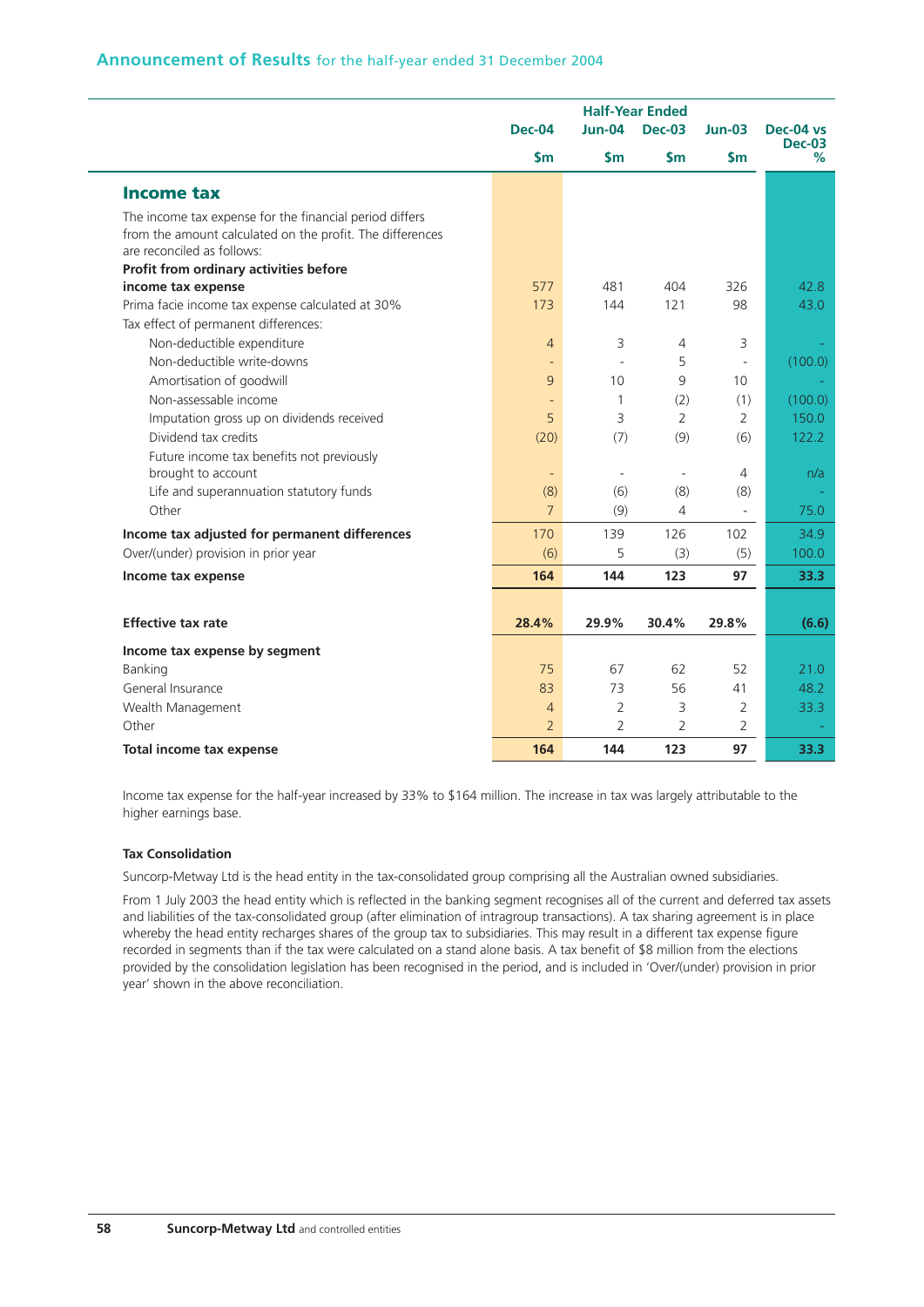|                                                          |                            | <b>Half-Year Ended</b> |                            |                       |  |  |
|----------------------------------------------------------|----------------------------|------------------------|----------------------------|-----------------------|--|--|
|                                                          | <b>Dec-04</b><br><b>Sm</b> | <b>Jun-04</b><br>Sm    | <b>Dec-03</b><br><b>Sm</b> | $Jun-03$<br><b>Sm</b> |  |  |
| <b>Statement of cash flows</b>                           |                            |                        |                            |                       |  |  |
| <b>Excluding Life Insurance Policy Owners' Interests</b> |                            |                        |                            |                       |  |  |
| Cash flows from operating activities                     |                            |                        |                            |                       |  |  |
| Interest received                                        | 1,114                      | 1,017                  | 913                        | 960                   |  |  |
| Dividends received                                       | 36                         | 16                     | 10                         | 15                    |  |  |
| Premiums received                                        | 1,391                      | 1,343                  | 1,317                      | 1,170                 |  |  |
| Reinsurance and other recoveries received                | 188                        | 187                    | 125                        | 55                    |  |  |
| Other operating revenue received                         | 431                        | 468                    | 364                        | 264                   |  |  |
| Interest paid                                            | (758)                      | (671)                  | (622)                      | (547)                 |  |  |
| Outwards reinsurance premiums paid                       | (59)                       | (101)                  | (72)                       | (78)                  |  |  |
| Claims paid                                              | (904)                      | (1,008)                | (900)                      | (813)                 |  |  |
| Operating expenses paid                                  | (750)                      | (457)                  | (644)                      | (175)                 |  |  |
| Income taxes paid - operating activities                 | (30)                       | (95)                   | (145)                      | (36)                  |  |  |
| Net cash inflow from operating activities                | 659                        | 699                    | 346                        | 815                   |  |  |
| Cash flows from investing activities                     |                            |                        |                            |                       |  |  |
| (Payments for purchase)/proceeds from disposal of        |                            |                        |                            |                       |  |  |
| controlled entities                                      | -                          | (10)                   | $\mathbf{1}$               |                       |  |  |
| Payments for purchase of investments in associates       | ÷,                         | (4)                    | (9)                        |                       |  |  |
| Payments for property, plant and equipment               | (37)                       | (25)                   | (31)                       | (60)                  |  |  |
| Net (purchase)/disposal of banking securities            | (876)                      | 451                    | 181                        | (1, 102)              |  |  |
| Net increase in loans, advances and other receivables    | (2,358)                    | (2, 236)               | (2, 182)                   | (1,066)               |  |  |
| Purchase of investments integral to insurance activities | (3,758)                    | (11, 219)              | (8, 543)                   | (4, 713)              |  |  |
| Proceeds from disposal of insurance investments          | 3,480                      | 11,186                 | 8,234                      | 4,194                 |  |  |
| Income taxes paid - investing activities                 | (123)                      | (18)                   | (34)                       | (29)                  |  |  |
| Net cash outflow from investing activities               | (3,672)                    | (1,875)                | (2, 383)                   | (2,776)               |  |  |
| Cash flows from financing activities                     |                            |                        |                            |                       |  |  |
| Proceeds from issue of shares                            | 33                         | 5                      | 7                          | 1                     |  |  |
| Proceeds from subordinated notes                         | 199                        |                        |                            | 64                    |  |  |
| Net increase in borrowings                               | 2,972                      | 1,299                  | 2,083                      | 2,073                 |  |  |
| Dividends paid                                           | (185)                      | (140)                  | (138)                      | (120)                 |  |  |
| Net cash inflow from financing activities                | 3,019                      | 1,164                  | 1,952                      | 2,018                 |  |  |
| Net increase/(decrease) in cash and cash equivalents     | 6                          | (12)                   | (85)                       | 57                    |  |  |
| Cash at the beginning of the financial period            | 789                        | 798                    | 883                        | 826                   |  |  |
| Cash acquired on acquisition of controlled entities      |                            | 3                      |                            |                       |  |  |
| Cash at the end of the financial period                  | 795                        | 789                    | 798                        | 883                   |  |  |
|                                                          |                            |                        |                            |                       |  |  |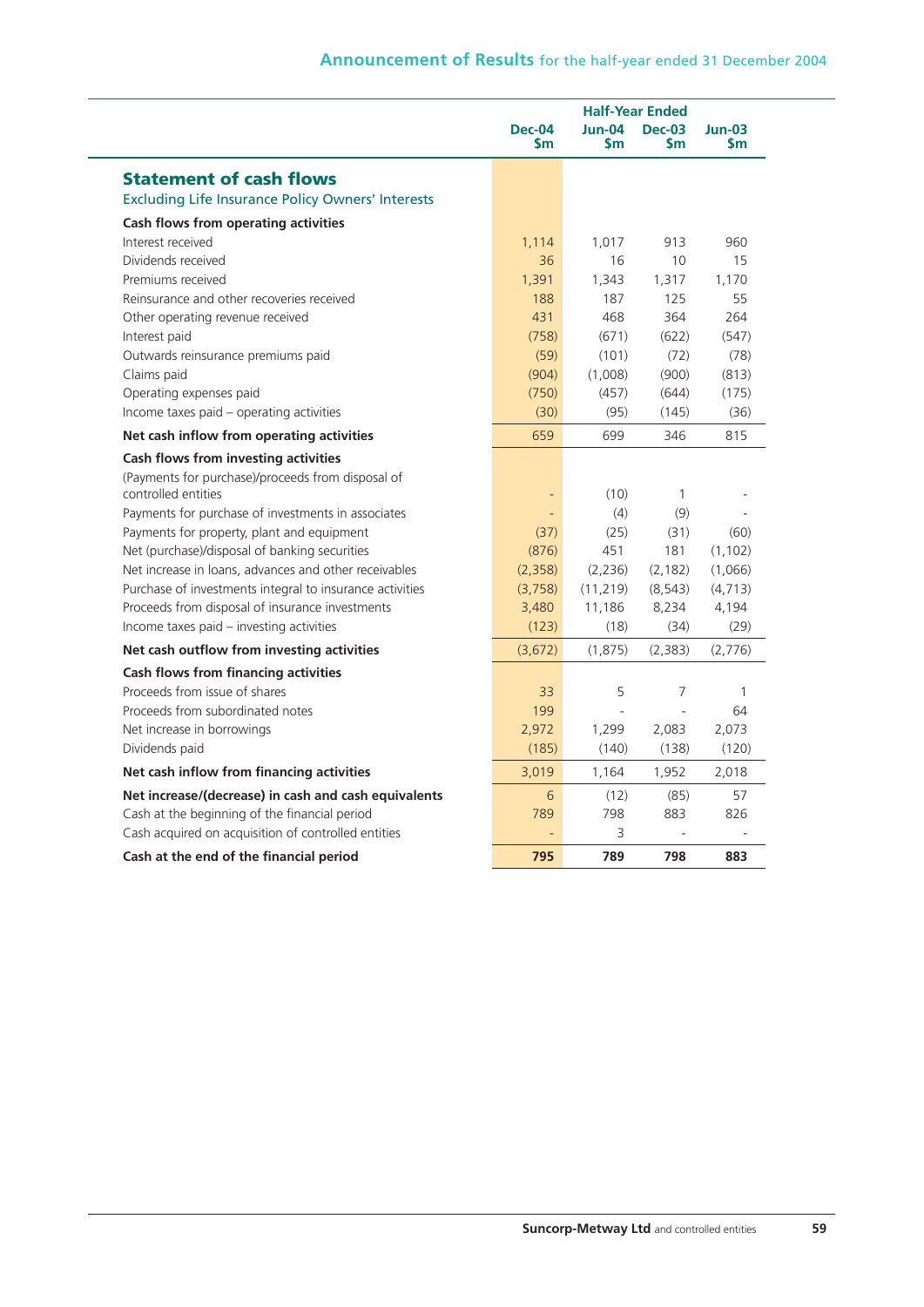## **Regulatory change projects**

## Impact of adopting Australian Equivalents to International Financial Reporting Standards

Australian reporting entities will be required to comply with Australian Accounting Standards equivalents to International Financial Reporting Standards (AIFRS) for reporting periods beginning on or after 1 January 2005.

The group will report for the first time in accordance with AIFRS when the results and interim financial report for the half-year ending 31 December 2005 are released.

The main impacts of the reforms are listed below:

| <b>Business combinations</b>      | The group has the option of retrospectively applying the AIFRS requirements to business<br>combinations that occurred prior to 1 July 2004. If the group retrospectively applies<br>these requirements, it is likely that different assets and liabilities will be recognised at the<br>date of acquisition, which may impact the amount of goodwill recognised. If the group<br>does not retrospectively apply these requirements, the Australian GAAP carrying amount<br>of goodwill will be the AIFRS carrying amount on transition date.                                                                                                                                                                                                                                                               |
|-----------------------------------|------------------------------------------------------------------------------------------------------------------------------------------------------------------------------------------------------------------------------------------------------------------------------------------------------------------------------------------------------------------------------------------------------------------------------------------------------------------------------------------------------------------------------------------------------------------------------------------------------------------------------------------------------------------------------------------------------------------------------------------------------------------------------------------------------------|
| Debt/equity classification        | The group's preference shares, which are currently classified as equity, are likely to be<br>reclassified as debt and dividends paid on these preference shares are likely to be treated<br>as interest expense rather than as dividends.                                                                                                                                                                                                                                                                                                                                                                                                                                                                                                                                                                  |
| <b>General insurance business</b> | Under Australian GAAP, AASB 1023 General Insurance Contracts deals with the<br>accounting for all aspects of a general insurance business. Under AIFRS, products that<br>meet the definition of a general insurance contract under revised AASB 1023 will<br>continue to use current accounting treatments subject to a revised liability adequacy<br>test. We expect that all the group's general insurance products will meet the definition<br>of a general insurance contract.                                                                                                                                                                                                                                                                                                                         |
|                                   | Under AIFRS, the liability adequacy test is required to be performed at the reporting<br>entity level by class of business, determined using APRA's Prescribed Classes of Business.<br>Under Australian GAAP, this liability adequacy test is currently only performed at the<br>reporting entity level. Depending on the outcome of the test at each reporting date,<br>deferred acquisition costs may be written down and additional liabilities may be<br>recognised as an unexpired risk liability. The AIFRS test is significantly more onerous<br>than the present Australian GAAP test and we anticipate there will be a write-down of<br>deferred acquisition costs on transition to AIFRS although the amount of the write-down<br>should not be material to the financial position of the group. |
| Goodwill                          | Goodwill acquired on business combinations will not require an amortisation charge,<br>which for the group amounts to approximately \$60 million per year. Goodwill will<br>be subject to impairment testing at least annually, and any impairment loss will be<br>recognised immediately in the statement of financial performance. We anticipate that<br>the current goodwill balance will be supported using the AIFRS impairment testing<br>methodology.                                                                                                                                                                                                                                                                                                                                               |
| <b>Hedge accounting</b>           | All derivative contracts, whether used as hedging instruments or otherwise, will<br>be recorded at fair value on the group's statement of financial position, with a<br>corresponding entry to the statement of financial performance or an equity reserve.                                                                                                                                                                                                                                                                                                                                                                                                                                                                                                                                                |
|                                   | AIFRS introduces more stringent rules in relation to hedge accounting. Where a<br>derivative contract fails the effectiveness tests in managing the underlying risk,<br>movements in fair value will be recorded in the statement of financial performance,<br>which may result in volatility in the statement of financial performance. The group is<br>working through the AIFRS hedge accounting requirements with the aim of ensuring<br>that most hedge transactions are effective. As a result we do not anticipate a material<br>impact on the reported profits as a result of the hedging rules under AIFRS.                                                                                                                                                                                       |
|                                   | To the extent that the cash flow hedges are effective in managing the underlying risk,<br>the movements in fair value of the derivatives will be recorded in an equity reserve.<br>Where fair value hedges are used, the movements in fair value of the derivatives will be<br>recorded in the statement of financial performance. To the extent the fair value hedges<br>are effective in managing the underlying risk, this movement will offset the movements<br>in fair value of the underlying hedged item which will also be recorded in the statement<br>of financial performance.                                                                                                                                                                                                                  |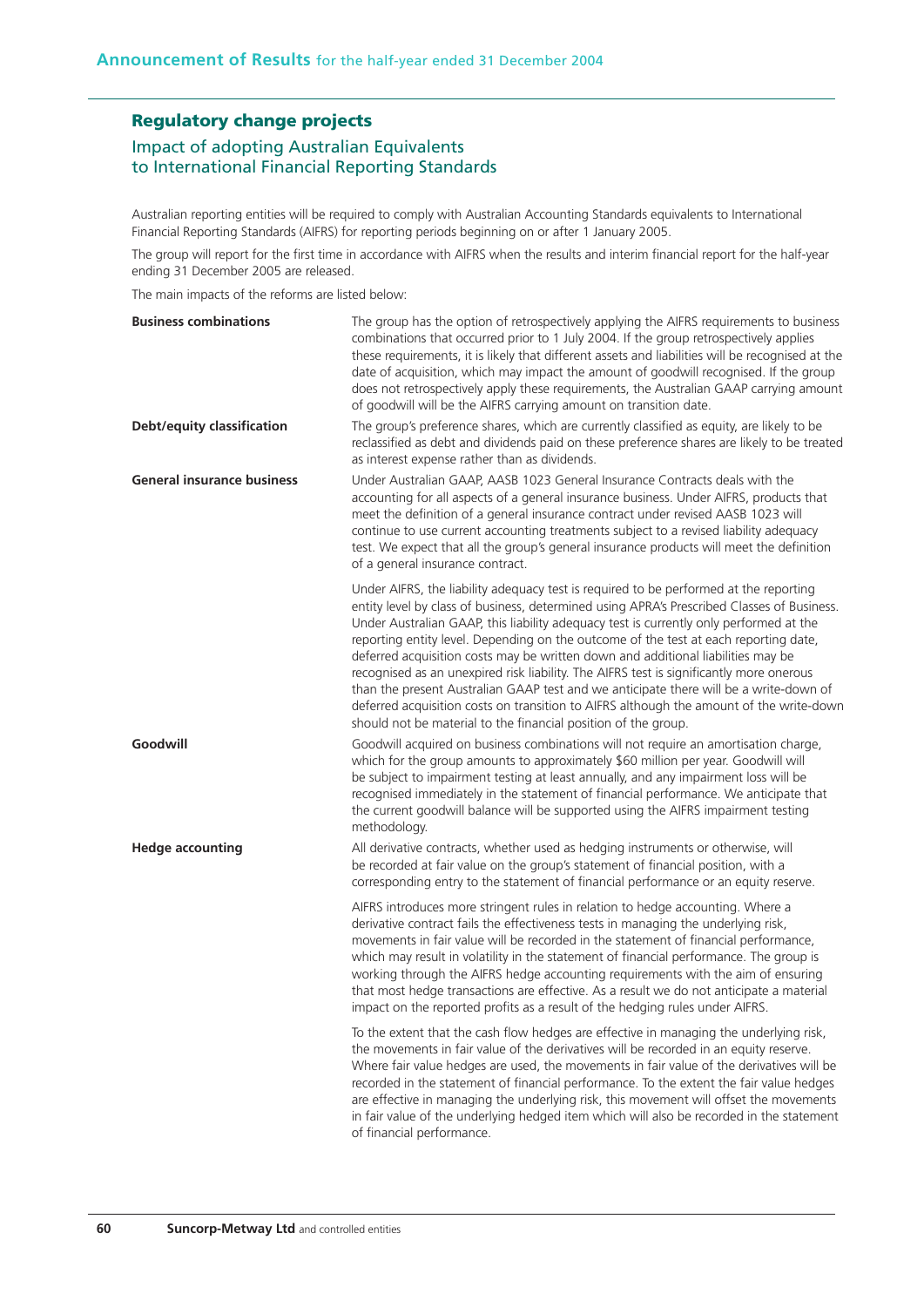## Impact of adopting Australian Equivalents to International Financial Reporting Standards (continued)

| Income tax                   | A 'balance sheet approach' of calculating income tax balances will be used rather than<br>the current 'income statement approach'. This approach typically recognises deferred<br>tax balances when there is a difference between the carrying value of an asset or liability<br>and its tax base. This change in method may require the group to carry higher levels of<br>deferred tax assets and liabilities.                                                                                                                                                                           |
|------------------------------|--------------------------------------------------------------------------------------------------------------------------------------------------------------------------------------------------------------------------------------------------------------------------------------------------------------------------------------------------------------------------------------------------------------------------------------------------------------------------------------------------------------------------------------------------------------------------------------------|
| Life insurance business      | Under Australian GAAP, AASB 1038 Life Insurance Business deals with the accounting<br>for all aspects of a life insurance business. Under AIFRS, revised AASB 1038 designates<br>products into either Life Insurance Contracts or Life Investment Contracts. The group has<br>life insurance products that will be designated as either Life Insurance or Life Investment<br>Contracts.                                                                                                                                                                                                    |
|                              | Products that meet the definition of a Life Insurance Contract will continue to use the<br>Margin on Services valuation for policy liabilities. Products that meet the definition of a<br>Life Investment Contract will be treated as investment contracts or service contracts and<br>recognised as financial assets or liabilities or revenue. The AIFRS requirements will result<br>in changes to the timing of profit recognition for these products.                                                                                                                                  |
|                              | The AIFRS rules in relation to the deferral of acquisition costs on investment products<br>are considerably more stringent than under Australian GAAP. As a result it is likely that<br>some acquisition costs presently deferred will be written off on transition to AIFRS and<br>subsequently the recognition of profits on new business will be delayed compared to<br>the present timing of profit recognition. The amount of any write-off of acquisition costs<br>on adoption of AIFRS has yet to be determined but will not be material to the financial<br>position of the group. |
|                              | Under Australian GAAP, AASB 1038 Life Insurance Business allows a Life Insurer to<br>recognise the excess of net market value of an interest in a subsidiary over the net<br>assets of the subsidiary in its consolidated financial report. AIFRS does not allow this<br>asset to be recognised, and accordingly it will be removed from our balance sheet by<br>adjusting opening retained earnings. The balance of this asset as at 31 December 2004<br>is \$17 million.                                                                                                                 |
| Loan fee revenue recognition | AIFRS will result in more loan fee income being deferred upon receipt, recognised as an<br>adjustment to the yield on the loan and disclosed as interest income.                                                                                                                                                                                                                                                                                                                                                                                                                           |
|                              | On initial transition to AIFRS, certain loan fees that have previously been recognised in<br>the statement of financial performance will be recognised in the statement of financial<br>position, with a corresponding adjustment to retained earnings. Whilst AIFRS will result<br>in some changes to revenue classification, it is not expected to have a material impact<br>on the net profit or loss.                                                                                                                                                                                  |
| Loan impairment provisions   | AIFRS requirements for loan impairment provisions only allow provisions to be raised for<br>incurred losses. It does not allow general provisions to be raised for unidentified possible<br>or anticipated losses.                                                                                                                                                                                                                                                                                                                                                                         |
|                              | Provisions will be raised for individual loans that are impaired, calculated as the<br>difference between the carrying amount of the loan and the estimated future cash<br>flows discounted to their present value. As this discount unwinds, interest income will<br>be recognised in the statement of financial performance between the recognition of the<br>impairment loss and the recovery of the loan.                                                                                                                                                                              |
|                              | Loans that are not individually impaired will be grouped into portfolios of loans with<br>similar credit risk characteristics and collectively assessed for impairment. If impaired, the<br>resulting provision will be estimated on the basis of historical loss experience, adjusted<br>based on current observable data.                                                                                                                                                                                                                                                                |
|                              | These changes will likely result in a reduction in the level of provisioning that the group<br>holds against its credit exposures, as the general provision for doubtful debts will be<br>written back to retained earnings. Offsetting this however will be an increase in the<br>specific provisions calculated on the above basis. The net impact on transition to AIFRS<br>has yet to be quantified but should not be material to the financial position of the<br>group.                                                                                                              |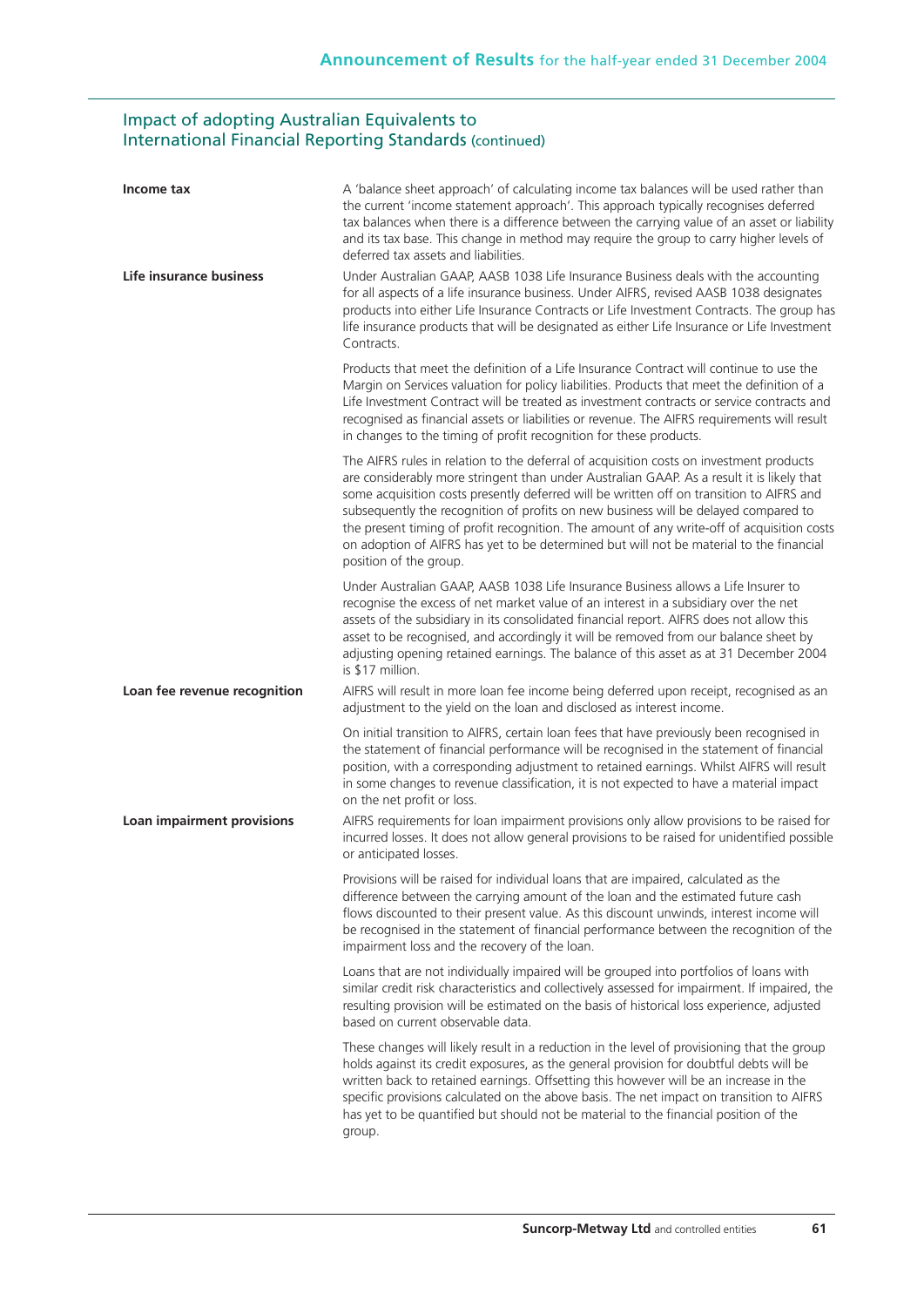## Impact of adopting Australian Equivalents to International Financial Reporting Standards (continued)

**Securitisation** AIFRS introduces different requirements for the recognition and derecognition of securitised assets, including those assets transferred to a special purpose vehicle. In addition, AIFRS applies a different interpretation of the consolidation rules applicable to special purpose vehicles.

> Under Australian GAAP, securitised assets are not recognised in the statement of financial position, and the special purpose vehicles are not consolidated. The transition to AIFRS is likely to result in the group recognising securitised assets in the statement of financial position.

Many of the above changes will impact on the group's assets and equity, which are central to the capital adequacy requirements set by prudential regulators. The group anticipates that APRA will revise the measurement rules in its prudential standards in response to these changes. However, it is not clear at present whether regulatory capital measurement will be fully immunised from the AIFRS changes.

## Basel II Accord

Implementation of the Suncorp Basel II program plan commenced in May 2004. The Suncorp program is structured to deliver compliance to the Standardised approach for establishing minimum capital requirements by January 2007 with continuing development to Foundation status. The implementation of the Accord is not expected to lead to significant relief in the required level of regulatory capital either in the overall banking system or at the institution level, particularly in the early years following implementation.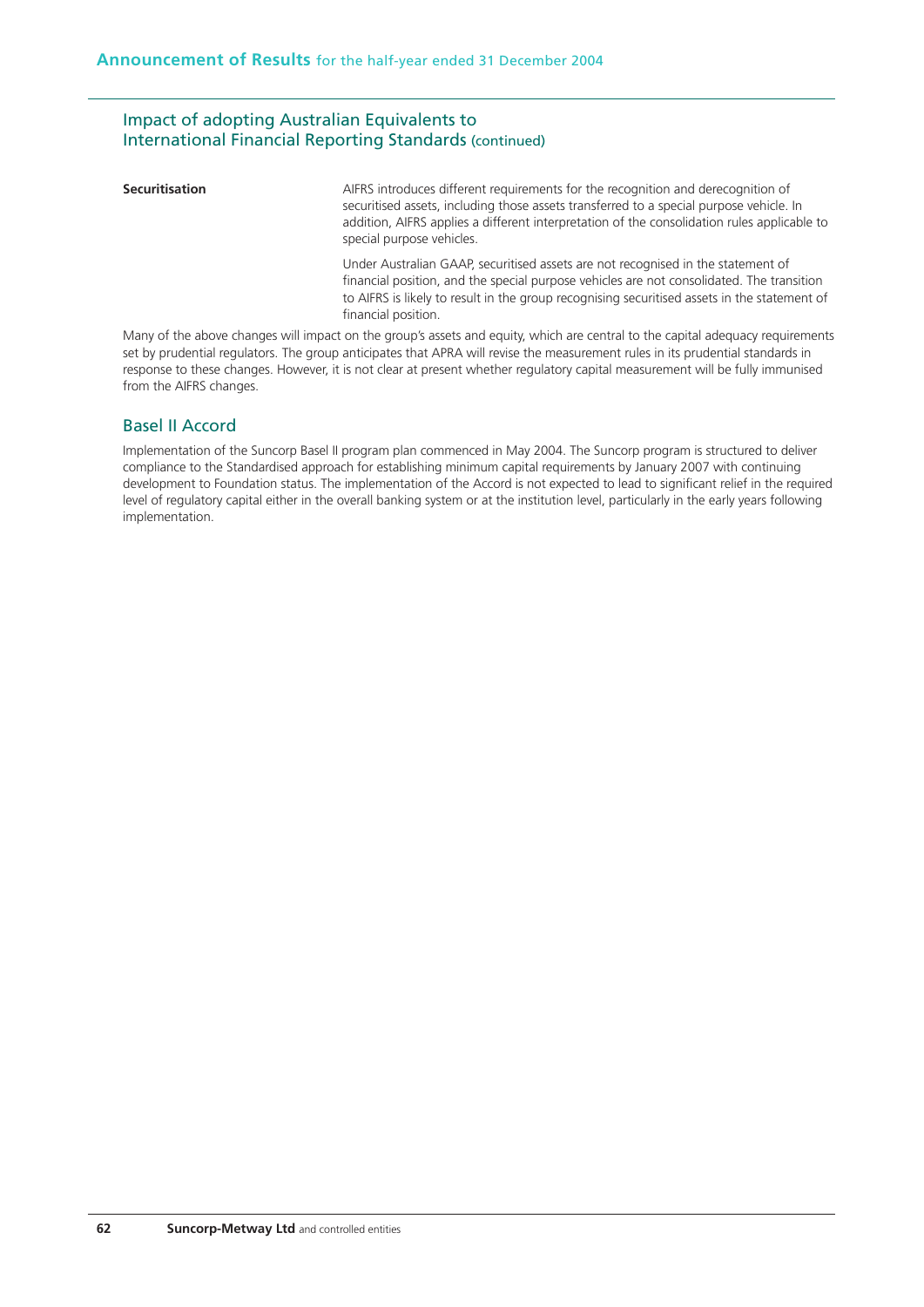|                                                                       |               | <b>Half-Year Ended</b>              |          |          |                    |
|-----------------------------------------------------------------------|---------------|-------------------------------------|----------|----------|--------------------|
|                                                                       | <b>Dec-04</b> | Jun-04<br><b>Dec-03</b><br>$Jun-03$ |          |          | Dec-04 vs          |
|                                                                       | \$m\$         | \$m\$                               | \$m\$    | \$m      | <b>Dec-03</b><br>% |
| <b>Appendix 1 - Statement of</b>                                      |               |                                     |          |          |                    |
| operating profit                                                      |               |                                     |          |          |                    |
| <b>Excluding Life Insurance Policy Owners' Interests</b>              |               |                                     |          |          |                    |
| Banking interest revenue                                              | 1,135         | 1,024                               | 926      | 847      | 22.6               |
| Banking interest expense                                              | (758)         | (685)                               | (609)    | (550)    | 24.5               |
|                                                                       | 377           | 339                                 | 317      | 297      | 18.9               |
| General insurance premium revenue (1)                                 | 1,256         | 1,193                               | 1,148    | 1,080    | 9.4                |
| Reinsurance and other recoveries revenue                              | 172           | 131                                 | 129      | 130      | 33.3 <sub>1</sub>  |
| Other revenue <sup>(2)</sup>                                          | 81            | 109                                 | 71       | 64       | 14.1               |
| Banking fee and commission revenue                                    | 111           | 103                                 | 112      | 100      | (0.9)              |
| Banking fee and commission expense                                    | (38)          | (33)                                | (28)     | (26)     | 35.7               |
| General insurance investment revenue:                                 |               |                                     |          |          |                    |
| Insurance provisions                                                  | 158           | 125                                 | 23       | 116      | 587.0              |
| Managed schemes income                                                | 11            | 10                                  | 10       | (7)      | 10.0               |
| Joint venture income                                                  | 11            | 9                                   | 10       | 5        | 10.0               |
| Shareholder funds                                                     | 118           | 71                                  | 59       | 28<br>16 | 100.0              |
| Profit on sale of property                                            | $\Box$        | $\blacksquare$                      | ÷,       |          | n/a                |
| Total income from ordinary activities                                 | 2,257         | 2,057                               | 1,851    | 1,803    | 21.9               |
| Claims expense                                                        | (1,064)       | (950)                               | (847)    | (915)    | 25.6               |
| Outwards reinsurance expense                                          | (59)          | (85)                                | (72)     | (71)     | (18.1)             |
| Operating expenses from ordinary activities (1) (2)                   | (496)         | (476)                               | (465)    | (427)    | 6.7                |
| Total expenses from ordinary activities                               | (1,619)       | (1, 511)                            | (1, 384) | (1, 413) | 17.0               |
| Profit from ordinary activities before bad and                        |               |                                     |          |          |                    |
| doubtful debt expense, capital funding, amortisation                  |               |                                     |          |          |                    |
| of goodwill and income tax expense                                    | 638           | 546                                 | 467      | 390      | 36.6               |
| Bad and doubtful debts expense                                        | (18)          | (25)                                | (24)     | (22)     | (25.0)             |
| Profit from ordinary activities before capital                        |               |                                     |          |          |                    |
| funding, amortisation of goodwill and related<br>income tax expense   | 620           | 521                                 | 443      | 368      | 40.0               |
| Subordinated debt expense - capital acquisition                       | (12)          | (10)                                | (9)      | (10)     | 33.3               |
| Profit from ordinary activities before                                |               |                                     |          |          |                    |
| amortisation of goodwill and related income                           |               |                                     |          |          |                    |
| tax expense                                                           | 608           | 511                                 | 434      | 358      | 40.1               |
| Amortisation of goodwill                                              | (31)          | (30)                                | (30)     | (32)     | 3.3 <sub>2</sub>   |
| Profit from ordinary activities before related                        |               |                                     |          |          |                    |
| income tax                                                            | 577           | 481                                 | 404      | 326      | 42.8               |
| Income tax expense attributable to profit from<br>ordinary activities | (164)         | (144)                               | (123)    | (97)     | 33.3               |
|                                                                       |               |                                     |          |          |                    |
| Net profit attributable to members of the<br>parent entity            | 413           | 337                                 | 281      | 229      | 47.0               |
|                                                                       |               |                                     |          |          |                    |

#### **Notes:**

(1) Net of General Insurance statutory fees and charges included in income and expenses in the consolidated financial report.

<sup>(2)</sup> Other revenue is primarily made up of Wealth Management profit, dividend revenue, property income, trust distributions and royalty income and includes the sale of our investment in Cashcard Australia Ltd.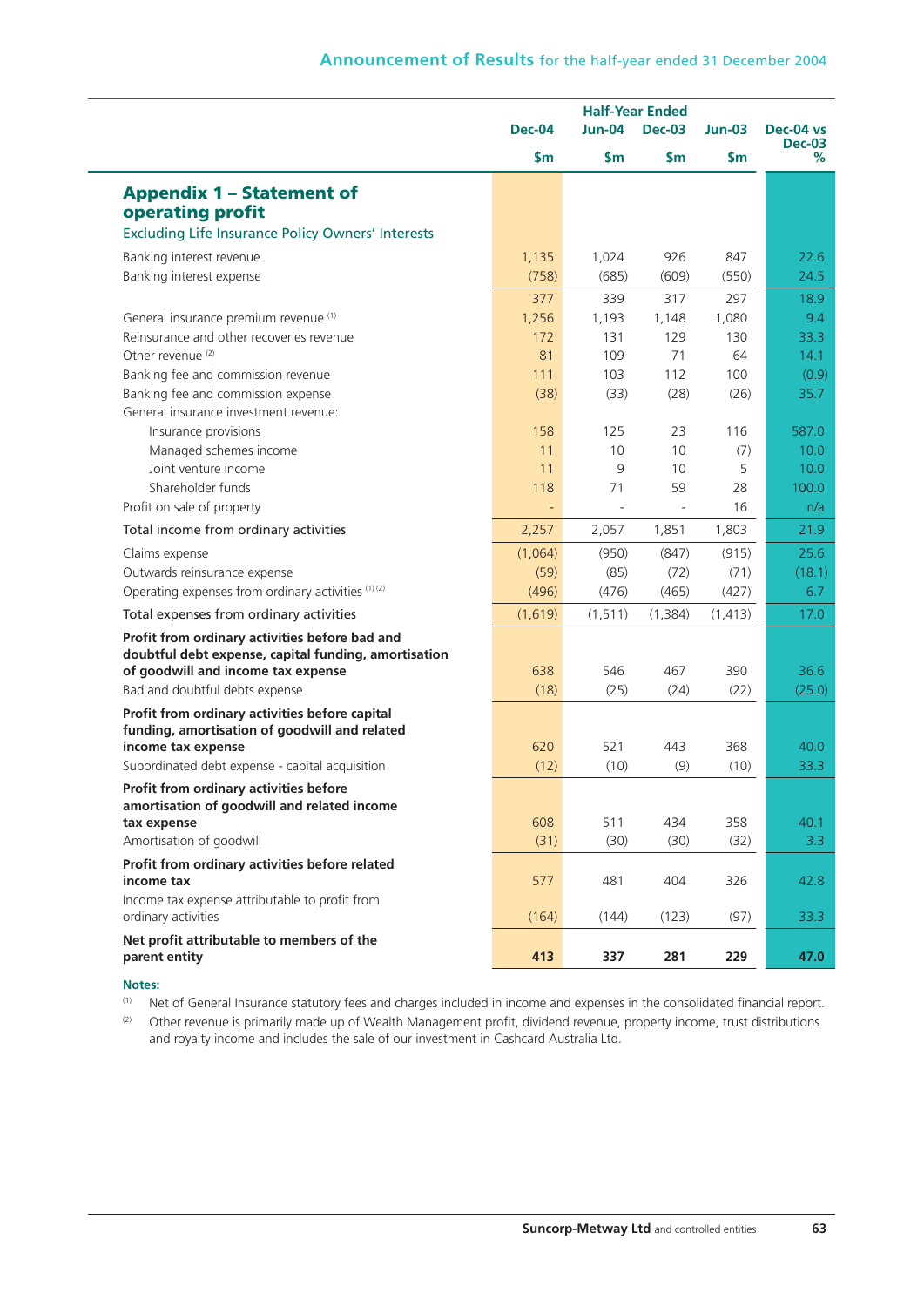|                                                                           | As at 31 December 2004      |                 |                        |                          |                             |                           |  |
|---------------------------------------------------------------------------|-----------------------------|-----------------|------------------------|--------------------------|-----------------------------|---------------------------|--|
|                                                                           | <b>Banking</b><br><b>Sm</b> | GI<br><b>Sm</b> | <b>WM</b><br><b>Sm</b> | <b>Other</b><br>Sm       | Consol <sup>(1)</sup><br>Sm | <b>Total</b><br><b>Sm</b> |  |
| <b>Appendix 2 - Statement of</b><br>assets and liabilities reconciliation |                             |                 |                        |                          |                             |                           |  |
| <b>Assets</b>                                                             |                             |                 |                        |                          |                             |                           |  |
| Investment securities                                                     | 2.065                       | 5,449           | 40                     | $\overline{\phantom{a}}$ | (2,068)                     | 5,486                     |  |
| Intangibles                                                               | 21                          | 833             | ٠                      | ۰                        | 99                          | 953                       |  |
| Other                                                                     | 34,722                      | 1,771           | 269                    | 44                       | (225)                       | 36,581                    |  |
|                                                                           | 36,808                      | 8,053           | 309                    | 44                       | (2.194)                     | 43,020                    |  |
| <b>Liabilities</b>                                                        | 33,062                      | 5,891           | 23                     | 11                       | (228)                       | 38,759                    |  |
| Net assets                                                                | 3.746                       | 2.162           | 286                    | 33                       | (1,966)                     | 4,261                     |  |

#### **Notes:**

(1) Group consolidation entries include the following:

- elimination of investments in controlled entities;

- recognition of goodwill; and

- elimination of intercompany cash deposits/loans.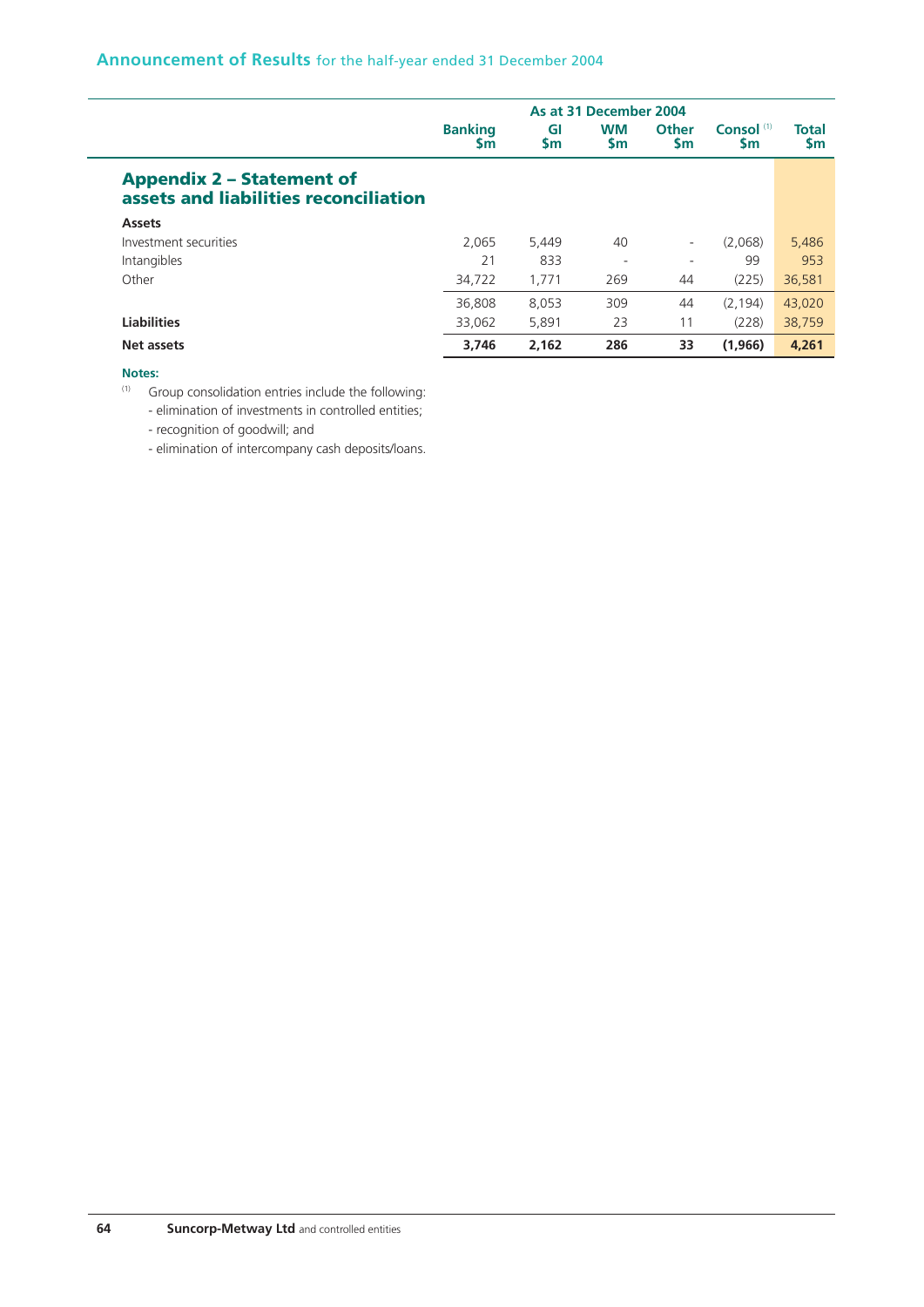# **Appendix 3 – Definitions**

| <b>Adjusted Common Equity</b>                  | Tier 1 equity less preference share capital less the tangible component of<br>investment in subsidiaries.                                                                                                                                                                                                                                                                                                                                                                      |
|------------------------------------------------|--------------------------------------------------------------------------------------------------------------------------------------------------------------------------------------------------------------------------------------------------------------------------------------------------------------------------------------------------------------------------------------------------------------------------------------------------------------------------------|
| <b>Adjusted Common Equity ratio</b>            | Adjusted Common Equity divided by risk weighted assets, including off-balance<br>sheet positions.                                                                                                                                                                                                                                                                                                                                                                              |
| <b>Basic shares</b>                            | Ordinary shares on issue.                                                                                                                                                                                                                                                                                                                                                                                                                                                      |
| Cash earnings per share                        | Cash earnings per share adjusts the numerator in earnings per share by adding<br>back amortisation of goodwill and deducting revenue on revaluation of life<br>insurance and superannuation subsidiaries to embedded value.                                                                                                                                                                                                                                                    |
| Cash return on average<br>shareholders' equity | Cash return on equity adjusts the numerator and denominator in return<br>on average shareholders' equity by adding back amortisation of goodwill<br>and deducting revenue on revaluation of life insurance and superannuation<br>subsidiaries to embedded value (after tax).                                                                                                                                                                                                   |
| Cash return on equity<br>- Banking             | Operating profit after tax at 30% excluding goodwill amortisation, divided<br>by adjusted average equity. The equity base is adjusted by adding back<br>accumulated goodwill amortisation, deducting investment in non-banking<br>subsidiaries and adding the notional reallocation to reflect the Bank's calculated<br>share of group subordinated debt. Averages are based on beginning and end of<br>period balances. The ratio is annualised for half-years.               |
| Cash return on equity<br>- General Insurance   | Operating profit after tax at 30% excluding goodwill amortisation, divided by<br>adjusted average shareholders' equity. The equity base is adjusted by adding<br>back accumulated goodwill amortisation, deducting outside equity interests and<br>deducting the notional reallocation to reflect the General Insurer's calculated<br>share of group subordinated debt. Averages are based on beginning and end of<br>period balances. The ratio is annualised for half-years. |
| Cash return on equity<br>- Wealth Management   | Operating profit after tax deducting revenue on revaluation of life and<br>superannuation subsidiaries to embedded value after tax, divided by adjusted<br>average equity. The equity base is adjusted by deducting the cumulative<br>revaluation of subsidiaries to embedded value. Averages are based on beginning<br>and end of period balances. The ratio is annualised for half-years.                                                                                    |
| Capital adequacy ratio                         | Capital base divided by total assessed risk, as defined by APRA.                                                                                                                                                                                                                                                                                                                                                                                                               |
| <b>Combined operating ratio</b>                | The percentage of net premium that is used to meet the costs of all claims<br>incurred plus pay the costs of acquiring (including commission), writing and<br>servicing the General Insurance business.                                                                                                                                                                                                                                                                        |
| Cost to average total<br>banking assets ratio  | Operating expenses of the Banking business divided by average total Banking<br>assets as shown in the average Banking assets and liabilities statement. The ratio<br>is annualised for half-years.                                                                                                                                                                                                                                                                             |
| Cost to income ratio                           | Operating expenses of the Banking business divided by total income from<br>ordinary banking activities.                                                                                                                                                                                                                                                                                                                                                                        |
| <b>Diluted shares</b>                          | Comprises ordinary shares, partly paid shares, non-participating shares and<br>outstanding options. Preference shares are not dilutive for the purpose of the<br>earnings per share ratios as they cannot convert to ordinary shares in the first<br>five years of issue. Weighted average shares are calculated in accordance with<br>accounting standard AASB 1027 Earnings per Share and excludes options where<br>the exercise price exceeds the market price.             |
| <b>Effective tax rate</b>                      | Income tax expense divided by operating profit before tax and after<br>amortisation of goodwill.                                                                                                                                                                                                                                                                                                                                                                               |
| <b>Embedded value</b>                          | An assessment of the economic value arising out of the current in force Wealth<br>Management business. An embedded value comprises two components being<br>the adjusted net assets and the value of in force business.                                                                                                                                                                                                                                                         |
| <b>Earnings per share</b>                      | Basic earnings per share is calculated by dividing the profit of the Company for<br>the financial year less dividends on preference shares by the weighted average<br>number of ordinary shares of the Company outstanding during the financial<br>year. Diluted earnings per share is based on weighted average diluted shares.<br>Calculated in accordance with accounting standard AASB 1027 Earnings per<br>Share.                                                         |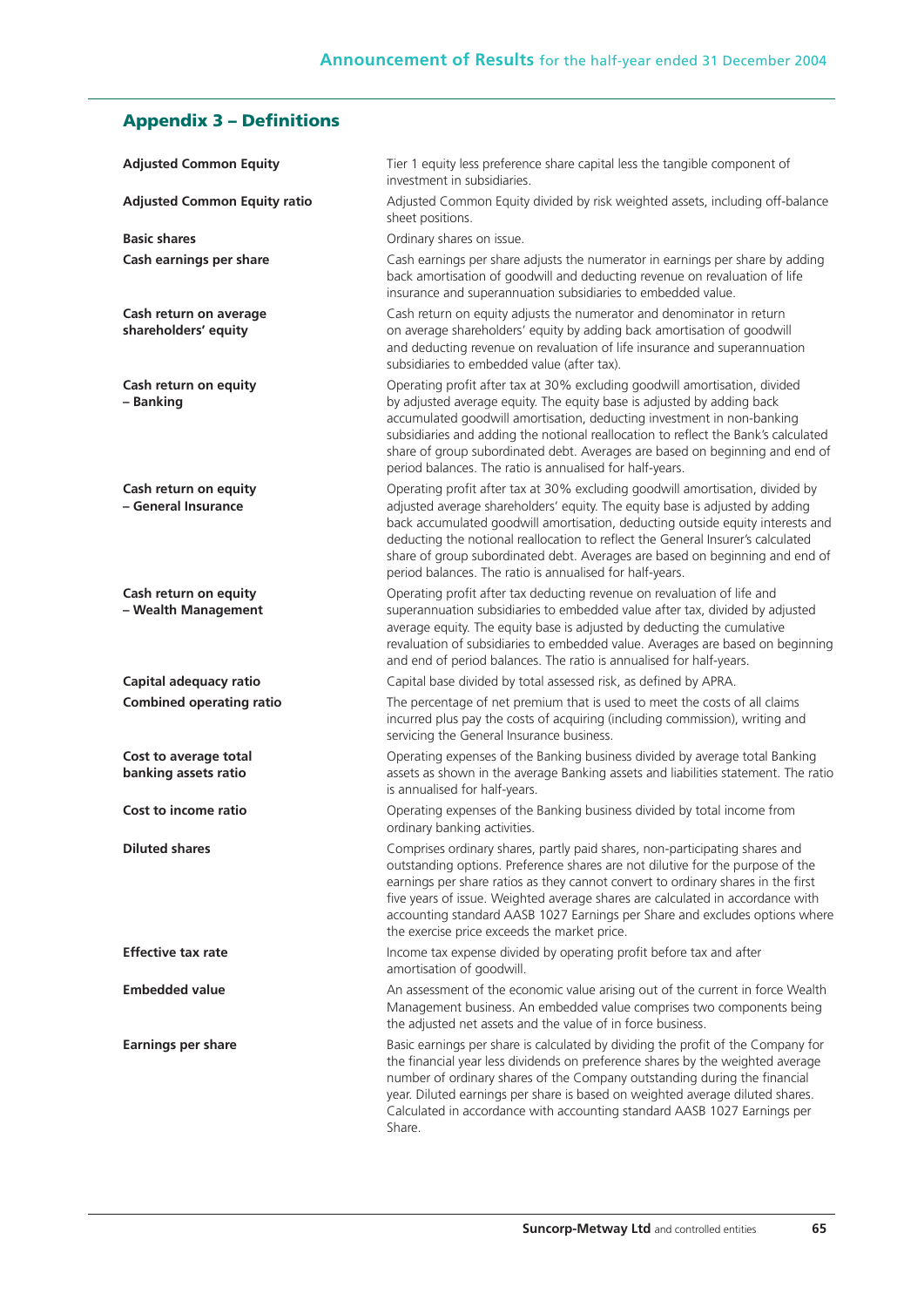# **Appendix 3 – Definitions** (continued)

| <b>Expense ratio</b>                                       | The percentage of the net premium that is used to pay all the costs of acquiring<br>(including commission), writing and servicing the General Insurance business.<br>Premium revenue and operating expenses are net of statutory fees and charges<br>included in income and expenses in the Consolidated Financial Report.     |
|------------------------------------------------------------|--------------------------------------------------------------------------------------------------------------------------------------------------------------------------------------------------------------------------------------------------------------------------------------------------------------------------------|
| Group efficiency ratio                                     | Operating expenses as a percentage of total operating income excluding<br>investment income on shareholder and Statutory Funds (as per exclusions<br>outlined at Underlying Profit definition), one-off items and excluding the impact<br>of life insurance accounting standard AASB 1038.                                     |
| Gross banking loans,                                       | Total lending less securitised loan balances.                                                                                                                                                                                                                                                                                  |
| advances and other receivables                             |                                                                                                                                                                                                                                                                                                                                |
| <b>Gross non-performing loans</b>                          | Gross impaired assets plus past due loans.                                                                                                                                                                                                                                                                                     |
| Insurance trading ratio                                    | The insurance trading result expressed as a percentage of net earned premium.                                                                                                                                                                                                                                                  |
| Loss ratio                                                 | Net claims incurred expressed as a percentage of net earned premium. Net<br>claims incurred consist of claims paid during the period increased (or decreased)<br>by the increase (decrease) in the provision for outstanding claims.                                                                                           |
| Net interest margin                                        | Net interest income divided by average interest earning assets.                                                                                                                                                                                                                                                                |
| <b>Net interest spread</b>                                 | The difference between the average interest rate on average interest earning<br>assets and the average interest rate on average interest bearing liabilities.                                                                                                                                                                  |
| Net tangible asset backing - basic                         | Shareholders' equity attributable to members of the Company less preference<br>shares and intangibles; divided by ordinary shares at the end of the period. In<br>determining the number of ordinary shares at the end of the period, partly paid<br>shares are taken into account by assuming that the unpaid amount is paid. |
| Net tangible asset backing - diluted                       | Shareholders' equity attributable to members of the Company, plus outstanding<br>options, less intangibles; divided by diluted shares at the end of the period.                                                                                                                                                                |
| <b>Operating income</b>                                    | Total income from ordinary activities.                                                                                                                                                                                                                                                                                         |
| Payout ratio - basic                                       | Total dividends and distributions which relate to the half-year divided by<br>operating profit after tax.                                                                                                                                                                                                                      |
| Payout ratio - diluted                                     | Diluted shares at the end of the period times ordinary dividend per share for<br>half-year plus preference share dividends, divided by operating profit after tax.                                                                                                                                                             |
| Return on average<br>risk weighted assets                  | Banking operating profit after tax (based on assumed tax rate of 30%) divided<br>by average risk weighted assets. Averages are based on beginning and end of<br>period balances. The ratio is annualised for half-years.                                                                                                       |
| Return on average total assets                             | Operating profit after tax divided by average total assets excluding the impact of<br>the life insurance standard AASB 1038. Averages are based on beginning and<br>end of period balances. The ratio is annualised for half-years.                                                                                            |
| <b>Return on average</b><br>shareholders' equity - basic   | Operating profit after tax less preference dividends divided by adjusted average<br>ordinary shareholders' equity. The ordinary shareholders' equity excludes<br>preference shares. Averages are based on beginning and end of period<br>balances. The ratio is annualised for half-years.                                     |
| <b>Return on average</b><br>shareholders' equity - diluted | Operating profit after tax divided by adjusted average ordinary shareholders'<br>equity. The ordinary shareholders' equity includes preference shares and<br>outstanding options. Averages are based on beginning and end of period<br>balances. The ratio is annualised for half-years.                                       |
| <b>Risk weighted assets</b>                                | Total of the carrying value of each asset class multiplied by their assigned risk<br>weighting, as defined by APRA.                                                                                                                                                                                                            |
| <b>Underlying profit</b>                                   | Operating profit before tax, amortisation of goodwill, investment income on<br>Shareholder Funds (General Insurance, General Insurance share of joint ventures<br>and Wealth Management), investment income on capital and retained earnings<br>in Wealth Management and one-off items.                                        |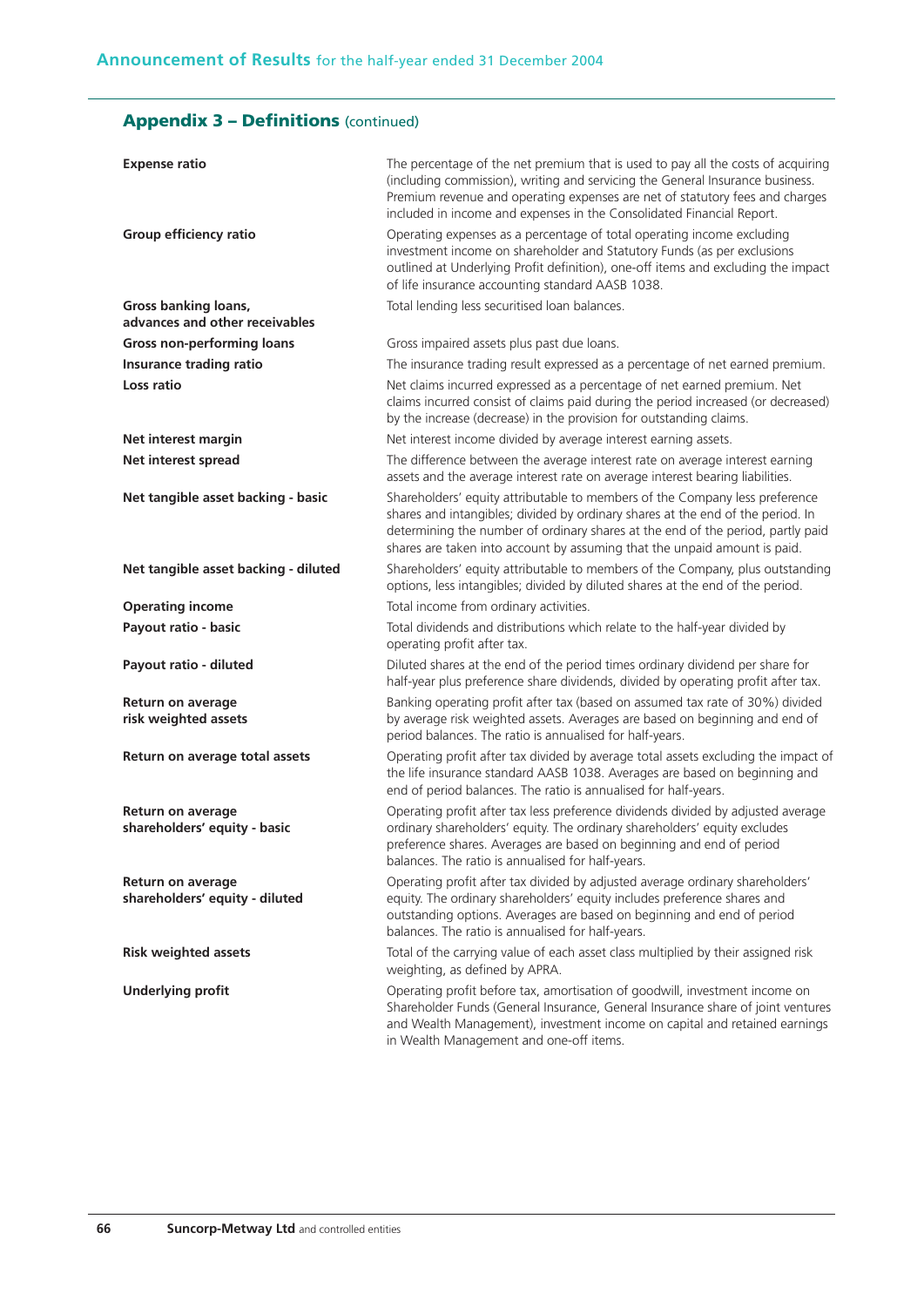|                                                                                                                                                  | <b>Half-Year Ended</b>         |                           |                                              |             |  |  |
|--------------------------------------------------------------------------------------------------------------------------------------------------|--------------------------------|---------------------------|----------------------------------------------|-------------|--|--|
|                                                                                                                                                  | <b>Dec-04</b><br>No. of Shares | $Jun-04$<br>No. of Shares | <b>Dec-03</b><br>No. of Shares No. of Shares | $Jun-03$    |  |  |
| Earnings per share                                                                                                                               |                                |                           |                                              |             |  |  |
| <b>Denominator</b>                                                                                                                               |                                |                           |                                              |             |  |  |
| Weighted average number of shares:                                                                                                               |                                |                           |                                              |             |  |  |
| Weighted average number of ordinary shares<br>used as the denominator in calculating<br>basic earnings per share                                 | 539,659,168                    | 535,363,363               | 532,533,933                                  | 529,365,728 |  |  |
| Weighted average number of potential ordinary shares<br>relating to:                                                                             |                                |                           |                                              |             |  |  |
| Options on ordinary shares                                                                                                                       | 454,611                        | 671.763                   | 445.055                                      | 472,009     |  |  |
| Partly paid ordinary shares                                                                                                                      | 6,958                          | 7,363                     | 6,959                                        | 22,449      |  |  |
| Weighted average number of ordinary shares and<br>potential ordinary shares used as the denominator<br>in calculating diluted earnings per share | 540,120,737                    | 536,042,489               | 532,985,947                                  | 529,860,186 |  |  |

# **Appendix 4 - Ratio calculations**

The 2,500,000 preference shares recognised in equity are not considered to be either ordinary or potential ordinary shares as they cannot convert to ordinary shares in the first five years from issue, and so have not been included in either basic or diluted earnings per share.

|                                                                        | <b>Half-Year Ended</b>     |                     |                            |                       |  |
|------------------------------------------------------------------------|----------------------------|---------------------|----------------------------|-----------------------|--|
|                                                                        | <b>Dec-04</b><br><b>Sm</b> | Jun-04<br><b>Sm</b> | <b>Dec-03</b><br><b>Sm</b> | $Jun-03$<br><b>Sm</b> |  |
| <b>Numerator</b>                                                       |                            |                     |                            |                       |  |
| Earnings:                                                              |                            |                     |                            |                       |  |
| Reconciliations of earnings used in<br>calculating earnings per share: |                            |                     |                            |                       |  |
| Net profit                                                             | 413                        | 337                 | 281                        | 229                   |  |
| Less preference share dividends                                        | (8)                        | (8)                 | (8)                        | (8)                   |  |
| Earnings used in calculating basic and                                 |                            |                     |                            |                       |  |
| diluted earnings per share                                             | 405                        | 329                 | 273                        | 221                   |  |
| Add amortisation of goodwill                                           | 31                         | 30                  | 30                         | 32                    |  |
| Less revaluation of life insurance subsidiaries (after tax)            | (1)                        | (1)                 | (1)                        | ۰                     |  |
| Earnings used in calculating basic and diluted cash                    |                            |                     |                            |                       |  |
| earnings per share                                                     | 435                        | 358                 | 302                        | 253                   |  |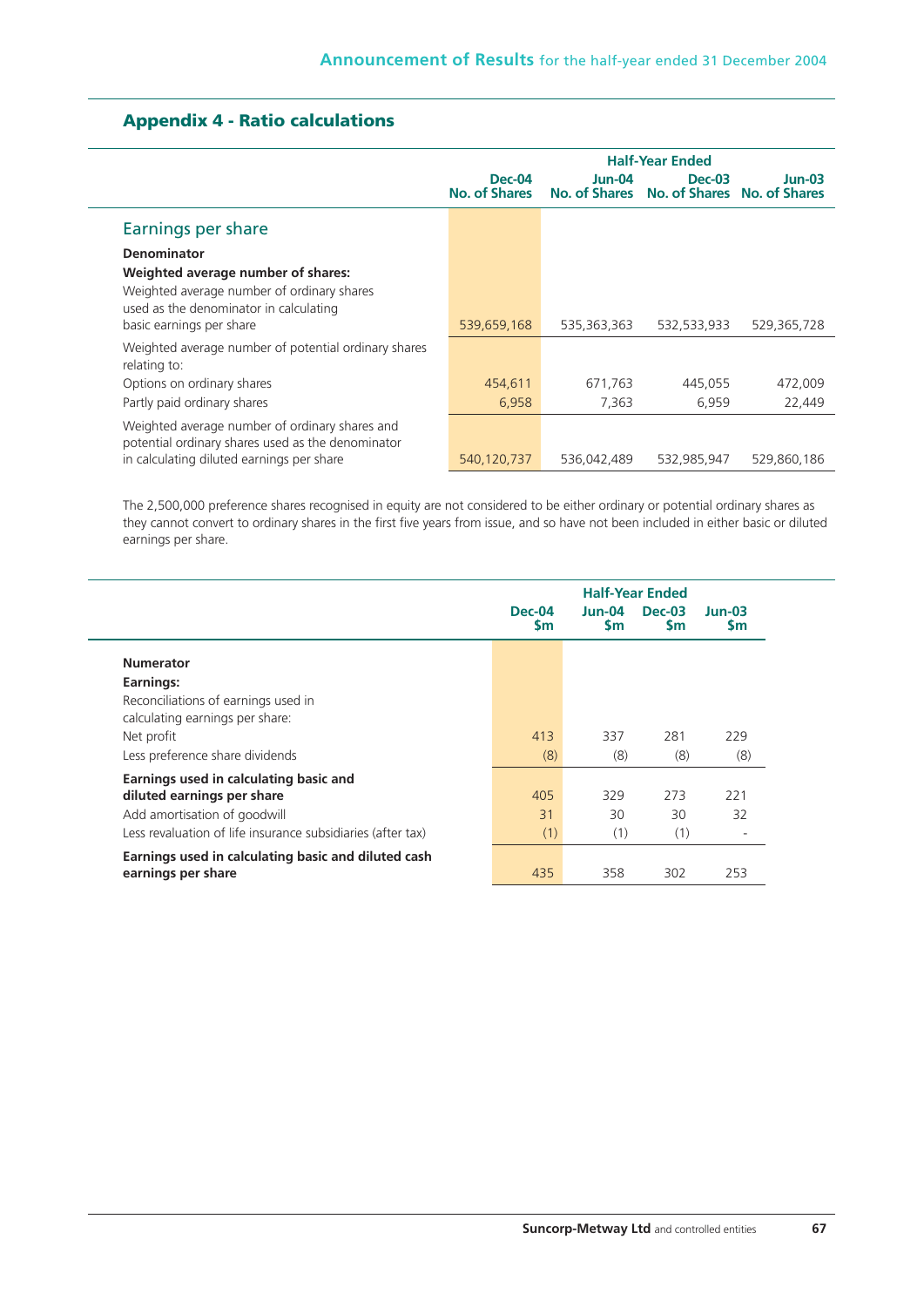|                                                            | <b>Half-Year Ended</b> |                           |                            |                       |  |
|------------------------------------------------------------|------------------------|---------------------------|----------------------------|-----------------------|--|
|                                                            | <b>Dec-04</b><br>\$m   | $Jun-04$<br>$\mathsf{sm}$ | <b>Dec-03</b><br><b>Sm</b> | $Jun-03$<br><b>Sm</b> |  |
| Return on average shareholders' equity<br>– basic          |                        |                           |                            |                       |  |
| <b>Denominator</b>                                         |                        |                           |                            |                       |  |
| Adjusted average shareholders' equity:                     |                        |                           |                            |                       |  |
| Opening total equity                                       | 3,998                  | 3,796                     | 3,647                      | 3,536                 |  |
| Less outside equity interest                               | (6)                    | (6)                       | (7)                        | (6)                   |  |
| Less preference shares                                     | (244)                  | (244)                     | (244)                      | (246)                 |  |
| Opening adjusted equity                                    | 3,748                  | 3,546                     | 3,396                      | 3,284                 |  |
| Add accumulated amortisation of goodwill                   | 227                    | 197                       | 167                        | 135                   |  |
| Less cumulative revaluation of life insurance subsidiaries | (15)                   | (14)                      | (12)                       | (12)                  |  |
| Opening adjusted equity - cash                             | 3,960                  | 3,729                     | 3,551                      | 3,407                 |  |
| Closing total equity                                       | 4,261                  | 3,998                     | 3,796                      | 3,647                 |  |
| Less outside equity interest                               | (6)                    | (6)                       | (6)                        | (7)                   |  |
| Less preference shares                                     | (244)                  | (244)                     | (244)                      | (244)                 |  |
| Closing adjusted equity                                    | 4,011                  | 3,748                     | 3,546                      | 3,396                 |  |
| Add accumulated amortisation of goodwill                   | 258                    | 227                       | 197                        | 167                   |  |
| Less cumulative revaluation of life insurance subsidiaries | (17)                   | (15)                      | (14)                       | (12)                  |  |
| Closing adjusted equity - cash                             | 4,252                  | 3,960                     | 3,729                      | 3,551                 |  |
| Average adjusted equity                                    | 3,880                  | 3,647                     | 3,471                      | 3,340                 |  |
| Average adjusted equity - cash                             | 4.106                  | 3,845                     | 3,640                      | 3,479                 |  |

# **Appendix 4 - Ratio calculations** (continued)

#### **Numerator**

Earnings for return on average shareholders' equity as per 'earnings per share' information on page 67. Earnings for cash return on average shareholders' equity as per 'cash earnings per share' information on page 67.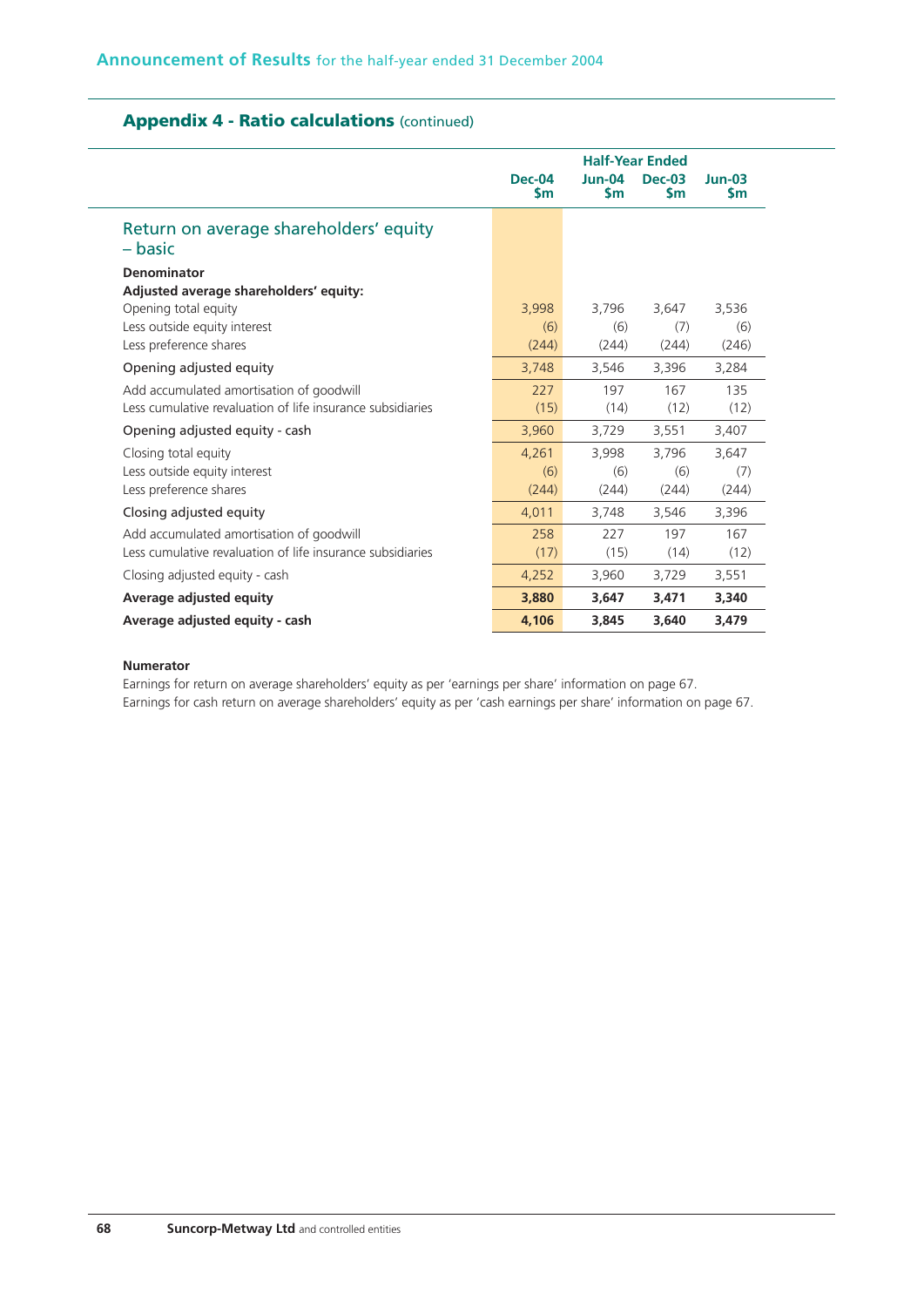|                                                            | <b>Half-Year Ended</b>         |                       |                     |                       |  |  |
|------------------------------------------------------------|--------------------------------|-----------------------|---------------------|-----------------------|--|--|
|                                                            | <b>Dec-04</b><br>$\mathsf{Sm}$ | $Jun-04$<br><b>Sm</b> | <b>Dec-03</b><br>Sm | $Jun-03$<br><b>Sm</b> |  |  |
| Return on average shareholders' equity<br>– diluted        |                                |                       |                     |                       |  |  |
| <b>Denominator</b>                                         |                                |                       |                     |                       |  |  |
| Adjusted average shareholders' equity:                     |                                |                       |                     |                       |  |  |
| <b>Opening total equity</b>                                | 3,998                          | 3,796                 | 3,647               | 3.536                 |  |  |
| Less outside equity interest                               | (6)                            | (6)                   | (7)                 | (6)                   |  |  |
| Plus funds generated on outstanding options                | 48                             | 26                    | 29                  | 30                    |  |  |
| Opening adjusted equity                                    | 4,040                          | 3,816                 | 3,669               | 3,560                 |  |  |
| Add accumulated amortisation of goodwill                   | 227                            | 197                   | 167                 | 135                   |  |  |
| Less cumulative revaluation of life insurance subsidiaries | (15)                           | (14)                  | (12)                | (12)                  |  |  |
| Opening adjusted equity - cash                             | 4,252                          | 3,999                 | 3,824               | 3,683                 |  |  |
| Closing total equity                                       | 4,261                          | 3,998                 | 3,796               | 3,647                 |  |  |
| Less outside equity interest                               | (6)                            | (6)                   | (6)                 | (7)                   |  |  |
| Plus funds generated on outstanding options                | 16                             | 48                    | 26                  | 29                    |  |  |
| Closing adjusted equity                                    | 4,271                          | 4,040                 | 3,816               | 3,669                 |  |  |
| Add accumulated amortisation of goodwill                   | 258                            | 227                   | 197                 | 167                   |  |  |
| Less cumulative revaluation of life insurance subsidiaries | (17)                           | (15)                  | (14)                | (12)                  |  |  |
| Closing adjusted equity - cash                             | 4,512                          | 4,252                 | 3,999               | 3,824                 |  |  |
| Average adjusted equity                                    | 4,156                          | 3,928                 | 3,742               | 3,614                 |  |  |
| Average adjusted equity - cash                             | 4.382                          | 4.126                 | 3,911               | 3,753                 |  |  |

# **Appendix 4 - Ratio calculations** (continued)

#### **Numerator**

Earnings for return on average shareholders' equity is operating profit after tax.

Earnings for cash return on average shareholders' equity as per 'cash earnings per share' information on page 67, adding back the preference share dividends.

## **Appendix 5 – Details of share capital**

|                                                                             | <b>Half-Year Ended</b> |             |             |             |  |  |
|-----------------------------------------------------------------------------|------------------------|-------------|-------------|-------------|--|--|
|                                                                             | Dec-04                 | $Jun-04$    | $Dec-03$    | $Jun-03$    |  |  |
| Ordinary shares each fully paid                                             |                        |             |             |             |  |  |
| Number at the end of the period                                             | 541,984,473            | 536,619,211 | 534,116,449 | 530,752,100 |  |  |
| Dividend declared for the period (cents per share)                          | 42                     | 40          | 30          | 30          |  |  |
| Preference shares each fully paid                                           |                        |             |             |             |  |  |
| Number at the end of the period                                             | 2,500,000              | 2.500.000   | 2,500,000   | 2,500,000   |  |  |
| Dividend declared for the period (\$ per share)                             | 3.18                   | 3.10        | 3.17        | 3.15        |  |  |
| Ordinary shares each 5 cents partly paid<br>Number at the end of the period | 16,750                 | 17,650      | 17,650      | 27,550      |  |  |
| Non-participating shares fully paid<br>Number at the end of the period      | 2.000                  | 2.000       | 2.000       | 2,000       |  |  |